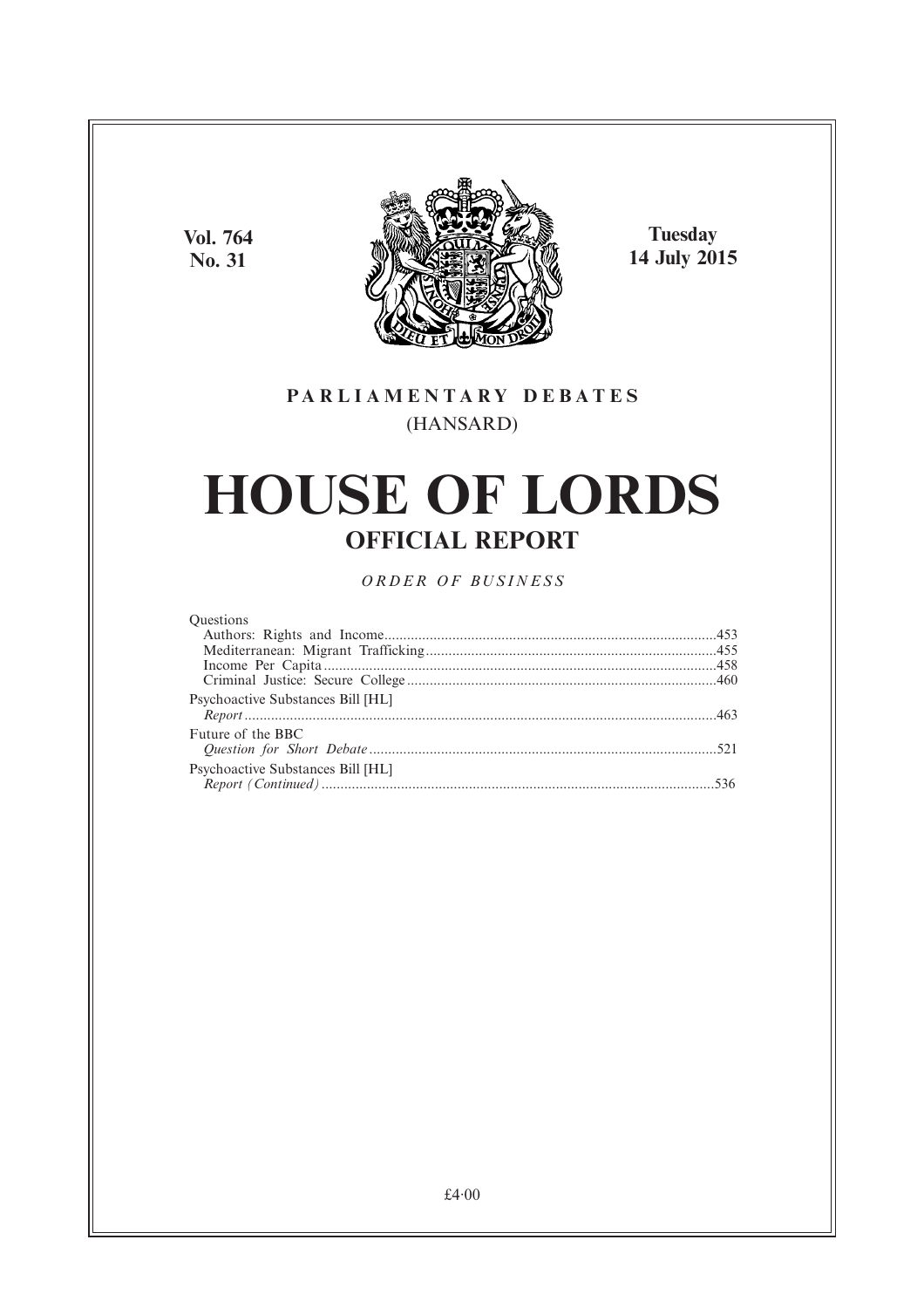Lords wishing to be supplied with these Daily Reports should give notice to this effect to the Printed Paper Office.

No proofs of Daily Reports are provided. Corrections for the bound volume which Lords wish to suggest to the report of their speeches should be clearly indicated in a copy of the Daily Report, which, with the column numbers concerned shown on the front cover, should be sent to the Editor of Debates, House of Lords, within 14 days of the date of the Daily Report.

> *This issue of the Official Report is also available on the Internet at* www.publications.parliament.uk/pa/ld201516/ldhansrd/index/150714.html

| PRICES AND SUBSCRIPTION RATES                                                                                                         |
|---------------------------------------------------------------------------------------------------------------------------------------|
| DAILY PARTS                                                                                                                           |
| Single copies:<br>Commons, £5; Lords £4                                                                                               |
| Annual subscriptions:<br>Commons, £865; Lords £600                                                                                    |
| LORDS VOLUME INDEX obtainable on standing order only.<br>Details available on request.                                                |
| BOUND VOLUMES OF DEBATES are issued periodically during the<br>session.                                                               |
| Single copies:<br>Commons, £65 (£105 for a two-volume edition); Lords, £60 (£100 for a<br>two-volume edition).                        |
| Standing orders will be accepted.                                                                                                     |
| THE INDEX to each Bound Volume of House of Commons Debates is published<br>separately at £9.00 and can be supplied to standing order. |
| All prices are inclusive of postage.                                                                                                  |

The first time a Member speaks to a new piece of parliamentary business, the following abbreviations are used to show their party affiliation:

| <b>Abbreviation</b> | <b>Party/Group</b>                  |
|---------------------|-------------------------------------|
| CB                  | Cross Bench                         |
| Con                 | Conservative                        |
| <b>DUP</b>          | Democratic Unionist Party           |
| GP                  | Green Party                         |
| Ind Lab             | Independent Labour                  |
| Ind LD              | <b>Independent Liberal Democrat</b> |
| Ind SD              | <b>Independent Social Democrat</b>  |
| Ind UU              | Independent Ulster Unionist         |
| Lab                 | Labour                              |
| LD                  | Liberal Democrat                    |
| LD Ind              | Liberal Democrat Independent        |
| Non-afl             | Non-affiliated                      |
| PC                  | Plaid Cymru                         |
| <b>UKIP</b>         | UK Independence Party               |
| <b>UUP</b>          | <b>Ulster Unionist Party</b>        |

No party affiliation is given for Members serving the House in a formal capacity, the Lords spiritual, Members on leave of absence or Members who are otherwise disqualified from sitting in the House.

© Parliamentary Copyright House of Lords 2015,

*this publication may be reproduced under the terms of the Open Parliament licence, which is published at www.parliament.uk/site-information/copyright/.*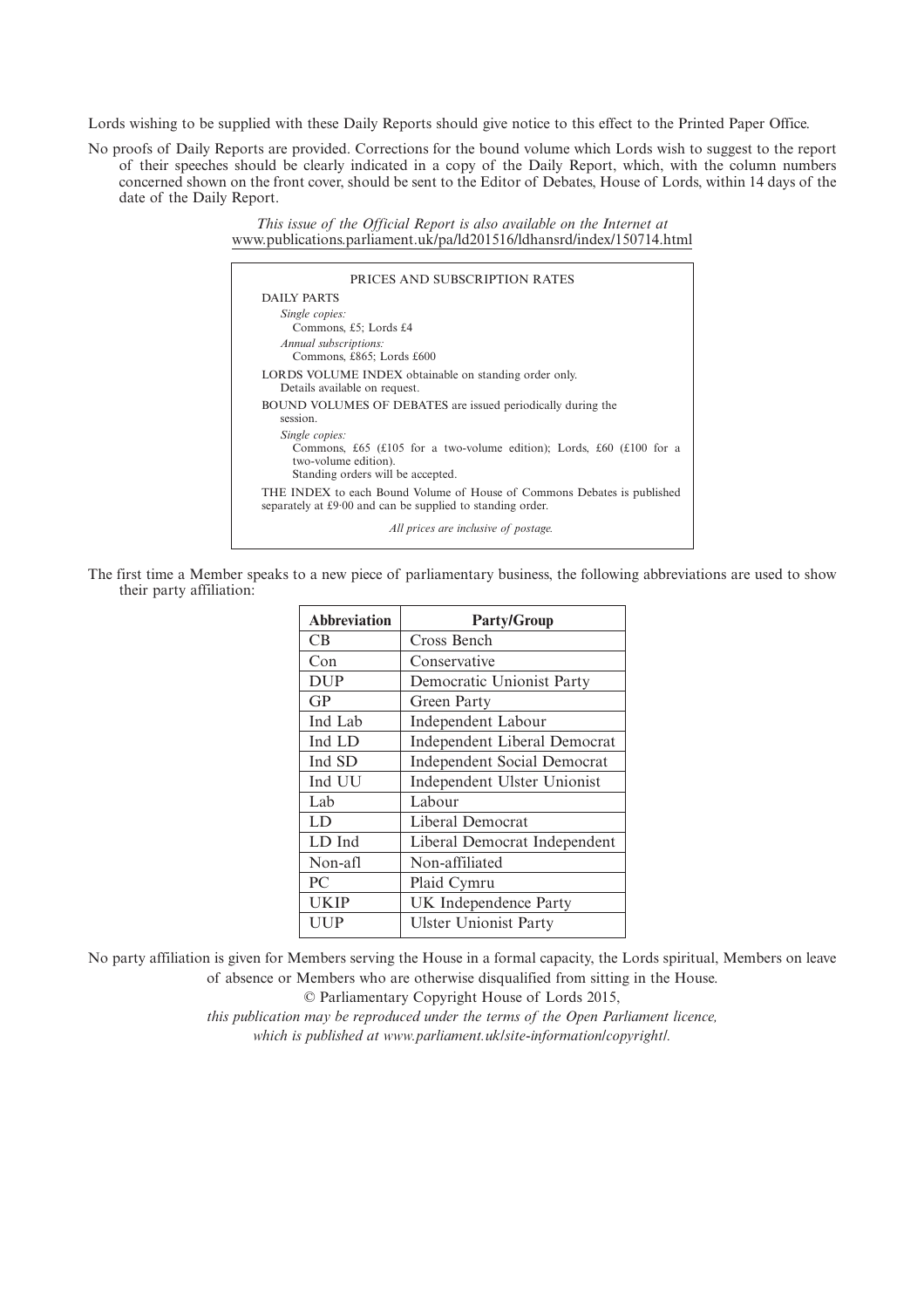## House of Lords

*Tuesday, 14 July 2015.*

*2.30 pm*

*Prayers—read by the Lord Bishop of Portsmouth.*

#### **Oaths and Affirmations**

*2.36 pm*

*Several noble Lords took the oath, and signed an undertaking to abide by the Code of Conduct.*

### **Authors: Rights and Income**

*Question*

*2.38 pm*

#### *Asked by The Earl of Clancarty*

To ask Her Majesty's Government what steps they plan to take to improve the rights and income of professional authors and writers.

**TheParliamentaryUnder-Secretaryof State,Department for Business, Innovation and Skills and Department for** Culture, Media and Sport (Baroness Neville-Rolfe) (Con): My Lords, it is important that authors are properly remunerated for their work, which is why the United Kingdom provides strong copyright protection for authors as well as the public lending right. The Government have introduced a range of measures to improve the enforcement of copyright, including a dedicated online IP crime unit run by the City of London Police.

**The Earl of Clancarty (CB):**My Lords, is the Minister aware of the recent ALCS research which finds, alongside a significant decline in the number of full-time writers, a 29% drop in the median income of professional authors in the last 10 years to a paltry £11,000 a year? What are the Government doing to protect the written word in this country and enable being a writer to be a viable career choice for young people?

**Baroness Neville-Rolfe:** My Lords, I agree with the noble Earl that writing is a vital part of our creative industries, and that is why we have the public lending right. We have a great library network to encourage people to read and to borrow. I think that we also have world-leading copyright laws.

**Baroness Rebuck (Lab):** My Lords, I declare that I have spent 40 years in book publishing. We should be proud of launching more titles per head of population in this country than anywhere else in the world. However, our overall revenues are falling. Half of our independent bookshops have closed, undercut by cheaper e-books and heavy discounting of physical books. "Every little helps", as the Minister will know from her former life, but it does not always help everyone. Does she agree that we need to safeguard not only the revenues for writers but the whole book ecosystem on which their revenue depends?

**Baroness Neville-Rolfe:** I agree with much of what the noble Baroness says. She is a great role model from her work in the publishing industry, which was worth upwards of £9.9 billion of GVA in 2013. The creative industries make an enormous contribution to our economy. The digital world and the digital single market are of course changing everything; that is why we are always looking at how we should adapt our regulatory framework, both at national level and within the European Union.

**Lord Clement-Jones (LD):** My Lords, as the Minister knows, there have been many calls to change the application of the Unfair Contract Terms Act to intellectual property contracts over the past few years. Is it not now time to have a full review of how contracts for creators can be made fairer? How can we regard ourselves as the champions of creativity in the UK when the scales are so heavily weighted against creators?

**Baroness Neville-Rolfe:** My Lords, I do not agree that the scales are too heavily weighted against creators: there is a balance between the consumers who are going to buy works and the creators and writers. We have to have a good incentive system. The noble Lord knows a huge amount about the law of contract and I will follow up the point that he makes with him. We made a lot of reforms following the Hargreaves review. We have adjusted and changed matters appropriately, and I think that was a good result.

**Lord Walton of Detchant (CB):** My Lords, I declare an interest in that for many years I have been a member of the ALCS—the Authors' Licensing and Collecting Society—from which I receive minuscule sums about twice a year when people, in their wisdom, decide either to borrow or to photocopy from any of my published works. Many libraries have lost their paid staff and are staffed wholly by volunteers. Can the Minister say whether such libraries are no longer covered by the public lending right so that those authors whose works are photocopied or borrowed from them no longer receive any financial benefit?

**Baroness Neville-Rolfe:** My Lords, it is for the local authority to determine how best to provide a comprehensive and efficient library service. Volunteersupported libraries are considered for public lending right—the point that was at issue—where they are within a library authority's statutory public library service.

**Baroness Williams of Crosby (LD):** My Lords, in the discussions that are going to take place on the BBC licence, will the Minister recognise the huge contribution the BBC makes to encouraging and supporting young authors? It has a whole list of series, such as "Book of the Week", that depend on attracting young authors. Would the Government agree to bear this very much in mind in whatever decision they finally make about the licence issue?

**Baroness Neville-Rolfe:** The noble Baroness is absolutely right. I am glad to say that, thanks to my noble friend Lord Fowler, we will be debating the BBC later today in this House.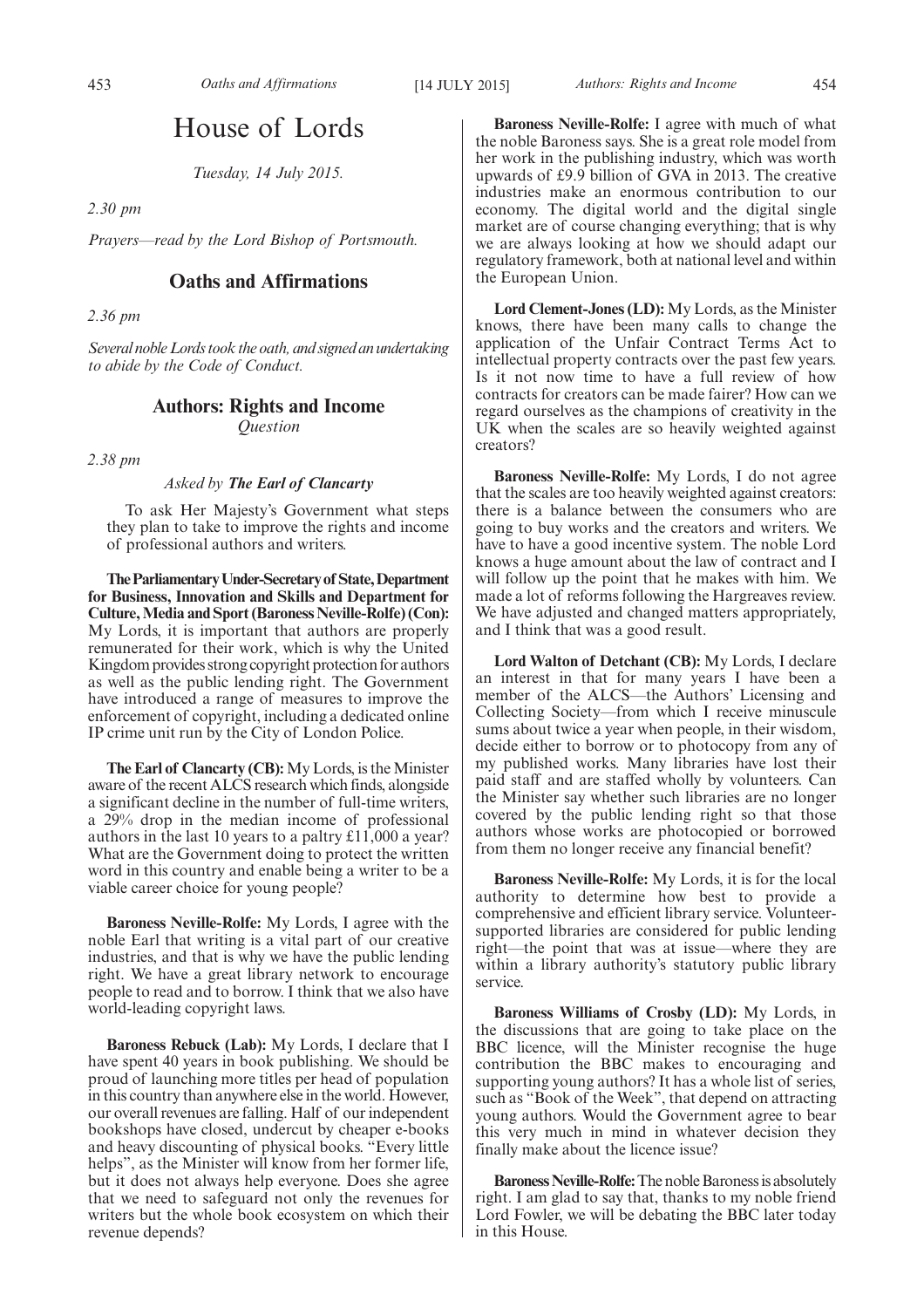**Lord Stevenson of Balmacara (Lab):** My Lords, a very sunny atmosphere descended on your Lordships' House as the Minister mentioned the PLR and public libraries, which cannot be right. Fully operating public libraries have been decimated in the last five years and, as the noble Lord said, there are now difficulties in interpreting how the PLR operates when volunteers are involved. Is it not time now, given the change in the way publishing operates, for the Government to institute a proper review of the PLR to make sure that our authors, who contribute so much to the creative industries, get proper remuneration from all borrowing that is done?

**Baroness Neville-Rolfe:** My Lords, the noble Lord is right that libraries have declined in number, but the new modern libraries are amazing. We still have 3,142, which is an impressive network. I was in one of the modern libraries at Canada Water only last week. The Government are committed to looking at the options to extend PLR to remote e-learning. That was one of our manifesto commitments and I am sure we will be debating some of the related points that he has made in the coming weeks and months.

**Lord Brooke of Sutton Mandeville (Con):** My Lords, in the light of what has transpired in these exchanges in relation to the public lending right, would my noble friend consider encouraging a prize for the public library responsible for raising the most public lending right in the course of a year?

**Baroness Neville-Rolfe:** My Lords, I like it when this noble House gives us innovative ideas, and I shall take that back to the Culture Minister, who I am sure will be very interested in the idea.

#### **Mediterranean: Migrant Trafficking** *Question*

*2.45 pm*

#### *Asked by Lord Roberts of Llandudno*

To ask Her Majesty's Government what proposals they have to support Italy and Greece in their efforts to assist people trafficked across the Mediterranean from north Africa and the Middle East.

**The Minister of State, Home Office (Lord Bates) (Con):** My Lords, the best way to support member states under pressure is to break the link between getting on a boat in north Africa and being permitted to settle permanently in the EU. The UK is playing a leading role in EU efforts to tackle the people smugglers, address the upstream drivers of illegal immigration, and explore radical ideas to greatly reduce the likelihood of illegal immigrants being able to remain in the EU.

**Lord Roberts of Llandudno (LD):**I thank the Minister for that response. Many noble Lords will know that Llangollen international music festival—

**Lord Roberts of Llandudno:** I am delighted at that. Last week, it brought in thousands of people but only one group there had a standing ovation—the group from Nepal. People are sympathising with the terrible destruction that there has been. It shows the basic compassion and care of the British people. Does the Minister really think that the Government are responding to the immigration and the great tragedy evolving in the Middle East and Mediterranean—and the burden is being shared between Greece and Italy more than anybody else—in a way that is equivalent to the compassion and care that British people feel?

**Lord Bates:** The noble Lord is absolutely right in this regard. This country has a proud record of offering asylum to those in need, and we continue to do that through a variety of programmes—but our view is that it is best done through individual programmes such as Gateway, introduced by the party opposite when it was in government, Mandate, and the Syria Vulnerable Persons Relocation Scheme. It is better done at a country level rather than internationally, but we are absolutely unrelenting in wanting to seek a solution to the tragedy unfolding in the Mediterranean.

**Lord Alton of Liverpool (CB):** Did the Minister have a chance to read the debate in your Lordships' House last Thursday about the biggest displacement of people since World War II? In particular, could he tell us—given the reply that the House received on Thursday—when the interdepartmental ministerial meeting will take place? Will there be on the agenda for that meeting the creation of protection zones for those who are at risk and, particularly, the plight of children, after the request last week by Save the Children that this country should find places for 1,500 at-risk children?

**Lord Bates:** My noble friend Lord Courtown told me about that debate, and I have had an opportunity to read it. I gave a commitment that we would have a cross-departmental ministerial meeting, and that is in process. Certainly, all those issues, particularly looking for radical solutions to this crisis through the UN and the EU, will be very much on the agenda, and I will be happy to report back to the House.

**Baroness Kinnock of Holyhead (Lab):** My Lords, does the Minister share the questionable view expressed by the Home Office Minister James Brokenshire, who last week said that the majority of those who seek to make the journey to Europe are economic migrants. Is it not crystal clear, for instance, that desperate Afghans, Eritreans and Syrians who are fleeing violence, conflict, oppression and persecution should definitely not be categorised as economic migrants?

**Lord Bates:** I think that the quotation from my right honourable friend James Brokenshire was particularly about the central Mediterranean, where there were examples of a large number of people coming from sub-Saharan Africa who would not normally be granted asylum. That is not the case—and I am sure we would agree on this—in the eastern Mediterranean, where the vast majority are coming from Syria, Afghanistan and Iraq. There are different causes, and it is a fastchanging problem.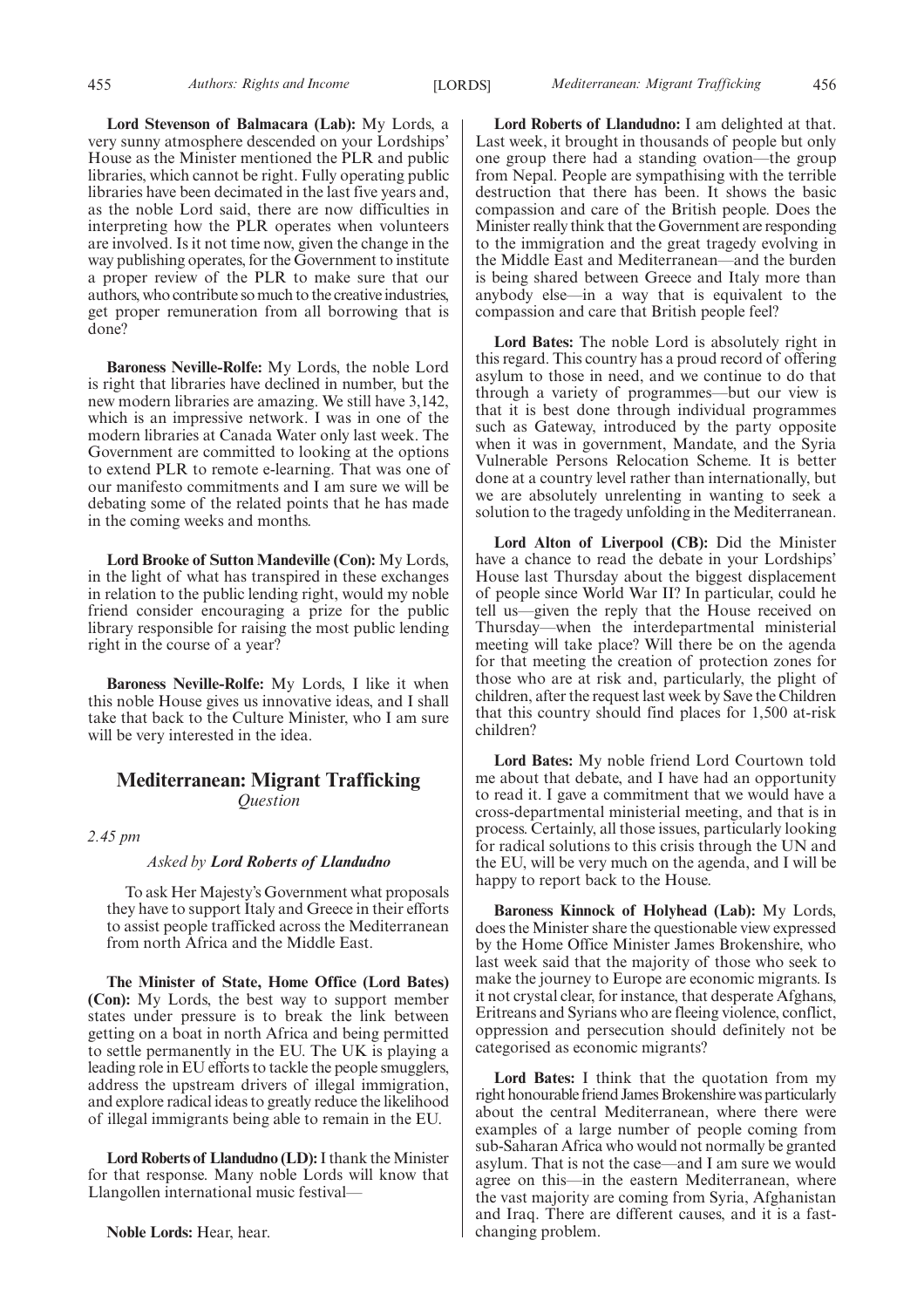**The Lord Bishop of Portsmouth:** My Lords, is the Minister aware of the practical support being given in welcome and support for displaced people by the British community, particularly in Greece, working in partnership with ecumenical colleagues in the country and supported by many churches here, donors and the Anglican communion throughout the world? That work is focused on the Anglican Church in Athens. Will the Minister give an assurance of the Government's support for that work for these many people in very acute need?

**Lord Bates:** I am very happy to give our support to that. We give our support to the European Asylum Support Office which has locations in Greece, Cyprus, Bulgaria and Italy. In fact, we are the largest provider of bilateral assistance to that organisation. What the church is doing is to be applauded. It is absolutely in keeping with the priority we see in providing these vulnerable people with the care they need.

**Earl Attlee (Con):** My Lords, does the Minister agree that it is very important to concentrate on a long-term, upstream solution rather than purely on short-term solutions?

**Lord Bates:** My noble friend is absolutely right. Part of the issue is to deal with the immediate crisis and stop the deaths that are occurring in the Mediterranean, but there is a bigger part, which is how you build stability within these countries so that people do not have to embark on this perilous journey. That is why we are so proud of our overseas aid budget, which of course is the second largest, in cash terms, in the world.

**Lord Davies of Stamford (Lab):** My Lords, if the Government are serious about breaking the link between being picked up in the water and getting permanent access to live in the EU, which is the phrase the Government always use and which the Minister used today, why do the Government not instruct the Royal Navy that when it picks up these poor people, having saved them, to ship them back to Libya or where they come from? If that requires some negotiation in advance with the powers currently controlling the ports of Libya, why are such negotiations not already in progress?

**Lord Bates:** Because we have an agreement with our EU partners that when people are picked up under international maritime rules they will be taken to reception centres in Lampedusa or Italy. That is the current plan.

**Lord Harries of Pentregarth (CB):** Italy is spending £800 million a year on this work and is receiving £60 million a year from the European Union. Should Her Majesty's Government work with the European Union in order to give Italy and Greece greater support in this work?

**Lord Bates:** I am sure that that is right. We are trying to do that through the European Asylum Support Office. It must be remembered—this is a serious point about how we approach this—that the overseas aid we give is some five times what Italy gives in overseas aid. We need to provide help, but we also need to draw attention to what this country is already doing to address the problems upstream.

Lord Paddick (LD): Does the Minister agree with the Chancellor of the Exchequer that those with the broadest shoulders should bear the biggest burden? In terms of absorbing the refugees coming across the Mediterranean, the two weakest economies in Europe are having to absorb all these migrants whereas this country, which has very broad shoulders, accepts hardly any.

**Lord Bates:** I do not think it is quite right to say that we do not accept any. We grant asylum to 12,000 migrants a year and have granted asylum to 4,200 from Syria. It is a point, where they come from. We have asked to work with the Italian Government and for them to abide by the Dublin regulations to ensure that there is better fingerprinting and recording of people as they arrive in that country and then we can have a better discussion about how we handle their relocation thereafter.

#### **Income Per Capita** *Question*

*2.53 pm*

#### *Asked by Lord Wigley*

To ask Her Majesty's Government what steps they are taking to secure an increase in the level of income per capita.

The Commercial Secretary to the Treasury (Lord O'Neill **of Gatley) (Con):** My Lords, to achieve meaningful and lasting growth in the level of income per capita and living standards we need a sustained pick up in productivity. Interestingly, the most recent data have shown a notable rise in productivity, admittedly from somewhat disappointing data beforehand. Of course, it should not necessarily be assumed that this is the start of a trend. This is why the Government have just published a productivity plan that sets out how we will achieve a step change in productivity.

**Lord Wigley (PC):** Does the Minister accept that GDP per capita now is still lower than it was in the first quarter of 2008 and that the disparity between the level of income per head in London and in Wales or, indeed, in the north of England, remains very stubborn indeed? What plans do the Government have in the document he has just drawn to the attention of the House to close the disparity between London and the rest of these islands?

**Lord O'Neill of Gatley:** My Lords, I encourage every Member of this House to read all 82 pages of the document because it includes considerable detail to answer those questions. To be brief—I am aware from my recent appearances in this House that one has to be brief and not put Members to sleep—one of the most important measures related to previous Questions that I have been asked is that we have authorised an independent review into the accuracy of all UK economic statistics, which are highly relevant to this Question.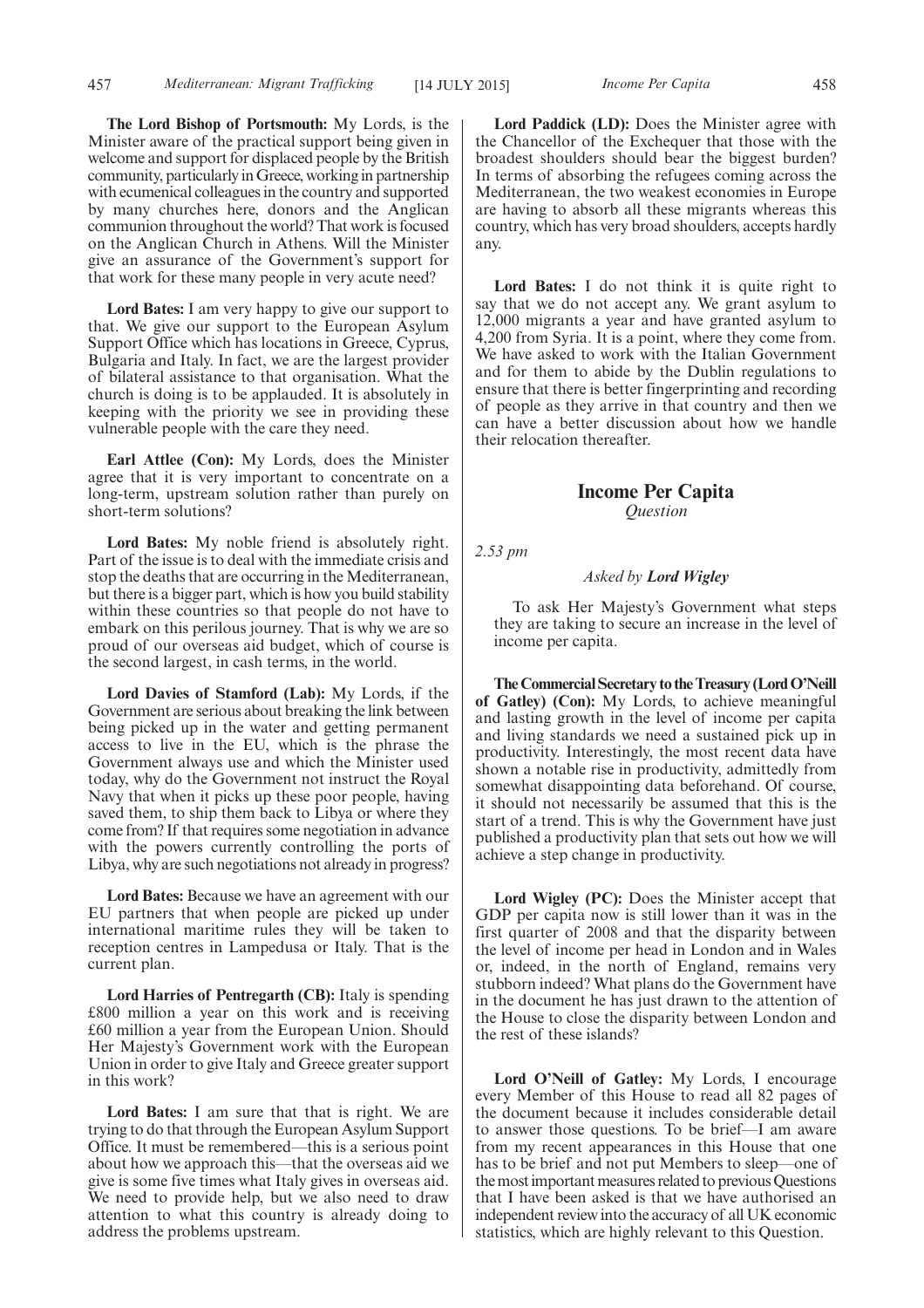**Baroness Kramer (LD):** My Lords, I am pleased that the Liberal Democrat plan to help to close the gender pay gap has been reannounced by theGovernment. Will the Minister join me in congratulating the former coalition Minister, Jo Swinson, who pushed through the relevant amendment on corporate disclosure? Will the Government now take steps to close the pay gap between older people and the under-25s, who will not be eligible for the new minimum living wage?

**Lord O'Neill of Gatley:**I would like to make reference to the presentation of the Budget and the policies included, which, I think I am right in saying, considered many ideas from many people in undertaking its commitments to raise the living standards of everyone in the UK.

**Lord Forsyth of Drumlean (Con):** My Lords, does my noble friend agree that the way in which we can increase per capita income is by selling goods and services competitively across world markets, and that there is a limit to the good that Governments can do but almost no limit to the harm?

**Lord O'Neill of Gatley:** My Lords, while again I use this opportunity to encourage all Members to read our brilliant document, I shall also make reference to forces that I believe are important from my previous life on the topic of sustainable development and GDP per capita, one of which is indeed the performance of a country's trade balance, particularly its export performance. That is something that our private sector needs to take the lead on. All that a Government should do is to make sure that it has the right environment to allow it to flourish.

**Lord Foulkes of Cumnock (Lab):** My Lords, this is no laughing matter. Can the Minister explain to the House how the proposed changes in child tax credits will affect the per capita income of those involved?

**A noble Lord:** It is on page 64.

**Lord O'Neill of Gatley:** My Lords, I am very pleased to hear that one Member of the opposition Benches has read the productivity report in detail. On the specific question, as we showed in the Budget documents and in parts of the productivity document, we believe that when all the measures are looked at in total, eight out of 10 working households will be better off as a result of the personal allowance, the national living wage and the welfare changes announced collectively in the Budget.

Lord Flight (Con): Does the Minister agree with Alistair Darling that the Government subsidising wages tends to depress wages and leads to overemployment, and thus poor productivity growth?

**Lord O'Neill of Gatley:** My Lords, I suggest that Alistair Darling has made many interesting contributions towards improving Britain's economic performance and productivity performance, including that observation.

459 *Income Per Capita* [LORDS] *Criminal Justice: Secure College* 460

**Lord Davies of Oldham (Lab):** My Lords, I take it that the Minister accepted the post because he intends to do good rather than harm to our productivity figures, in which we compare so badly to our leading competitors. However, how are the Government doing good when they dither over airport expansion, postpone rail electrification, have slippage on road programmes and generally fail to give the necessary government investment that would help on productivity? Even the construction industry is anticipating a drop in productivity this coming quarter. How on earth are we going to solve our chronic balance of payments problem while our productivity levels remain so low?

**Lord O'Neill of Gatley:** My Lords, I am still learning the practices here, and I am extremely tempted to give a very long answer to that very detailed question. I shall find the appropriate moment do so. Suffice it to say, at the risk of repeating myself, that I think I am right in saying that the very specific attention this document gives to all the factors that are important for productivity has never before been given, including virtually every single topic that the noble Lord mentioned.

**Lord Wrigglesworth (LD):** My Lords, as the Minister has done so much work on this subject, can he tell the House which he thinks comes first: higher pay or higher productivity?

**Lord O'Neill of Gatley:**My Lords, there is considerable debate in leading academic circles about causation, as I am sure many Members of this House are aware. Historically the conventional belief has been that higher productivity will lead to higher wages. Due to the length of time during which this country and many others have shown signs of weak productivity and wages there is growing evidence, which has obviously influenced the choice of policy, that deliberately trying to raise wages for the less well off may result in a boost to productivity, as the ONS estimated in its independent analysis of this measure when it was announced last week.

### **Criminal Justice: Secure College** *Question*

*3.01 pm*

#### *Asked by Lord Beecham*

To ask Her Majesty's Government what plans they have to support young people in the criminal justice system in the light of the decision not to go ahead with the building of a secure college.

**TheMinister of State,Ministry of Justice (Lord Faulks) (Con):** My Lords, in recent years we have seen welcome reductions in proven offending by young people and in the number of young people in custody. However, we have not seen similar success in reducing reoffending by young people. We are carefully considering how the youth justice system can more effectively prevent offending by young people and set them on a path to a better future.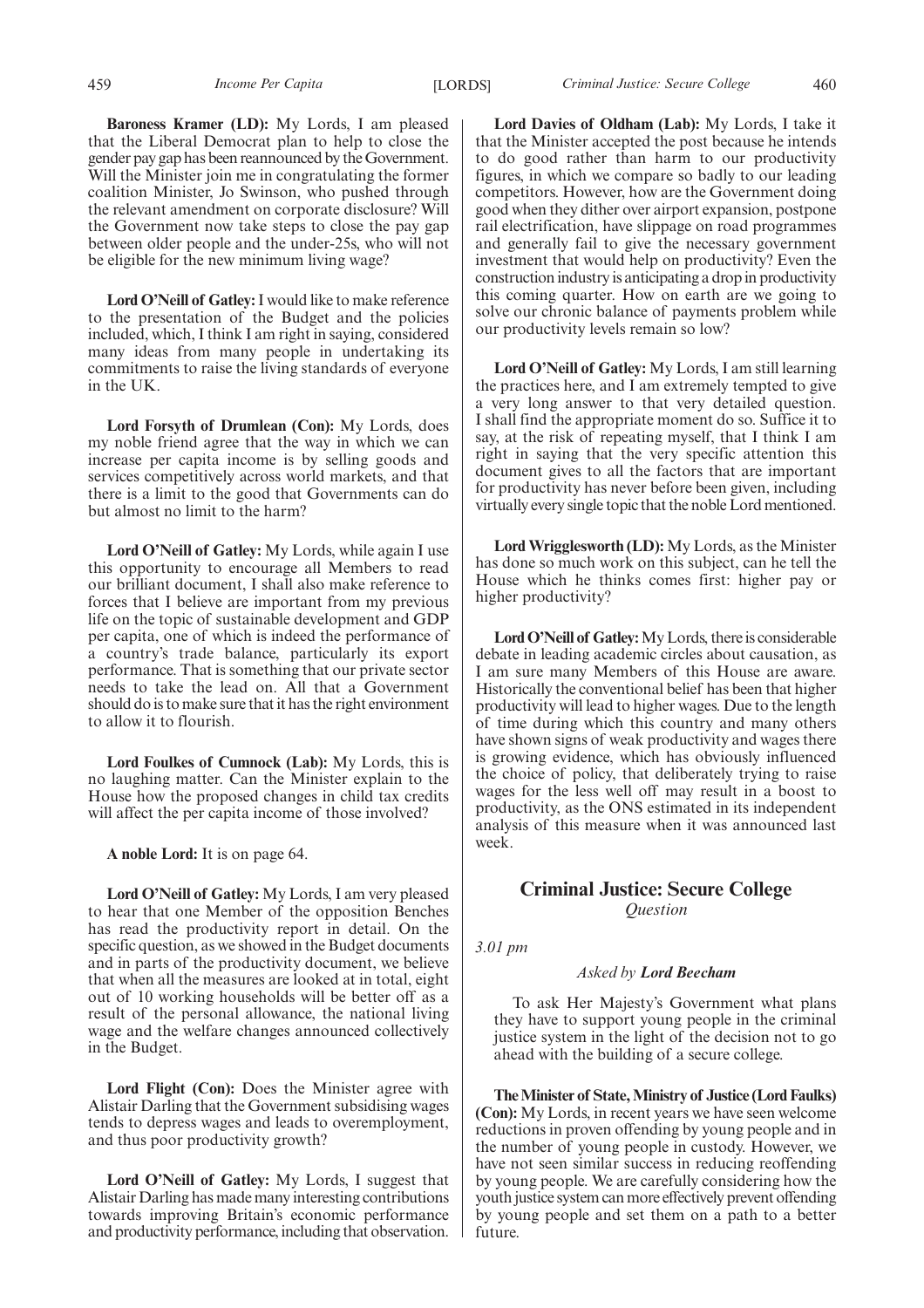**Lord Faulks:** I am happy to convey the good wishes of your Lordships' House to the Secretary of State. As to the spend, it will not be recovered. The pathfinder designs could be used or adapted to other forms of youth or adult custody in the future, and alternative provision could be developed on the prepared site at Glen Parva. However, the noble Lord and the House may be relieved to know that we will not be spending £85 million on the secure college.

**Lord Dholakia (LD):** My Lords, will the Minister agree that the purpose of the secure colleges, as against secure training centres, was to double the time available for education in these prison establishments, thus leading to better job opportunities for inmates on release? Now that this option is not available, and bearing in mind the shocking report produced by the prison inspector about the lack of staffing in prisons, how will these objectives be met, and what will be the future role of the Youth Justice Board in providing the type of education required?

**Lord Faulks:** The noble Lord is right that the secure college had at its heart the ambition of improving the provision of education for young offenders. As he will know from his experience in this area, a large majority of them have either been expelled from school or not attended school, and many of them are barely literate or numerate. The Government intend to focus very much on the education of young people. Since March 2015 a greater focus on education has followed, and the number of hours of education available to young people has more than doubled. However, we are not complacent.

**Baroness Howarth of Breckland (CB):** My Lords, the noble Lord will be aware that I am truly grateful that this plan has been abandoned. However, has he looked at all the wealth of research on community interventions with reoffending young people? Down the generations, material has been produced on how working in a one-to-one relationship with these youngsters can change their behaviour significantly. I ask the Minister to look at that again in the review, because that is what changes lives.

**Lord Faulks:** The noble Baroness was a doughty opponent of secure colleges and I acknowledge that. Of course, she will be as pleased as the rest of the House at the drop in the number of young offenders in various forms of youth custody from 3,000 in 2007 to just over 1,000 now. However, we need to do more, and she is right that when young people leave we will be encouraging them to become re-established in the community and to make up for the very unfortunate starts that many of them have had.

**Lord Elystan-Morgan (CB):** The Minister will know that for many years we have been incarcerating far more young people per 100,000 of the population than almost any other country in Europe. Do we still hold that unmeritorious accolade?

**Lord Faulks:** I am afraid that I cannot give the noble Lord the statistics off the top of my head. At the moment we certainly incarcerate something like 85,000 of the overall adult population. As I said, we have reduced the number of young people in prison, and I shall write to the noble Lord with the comparative figure in due course.

**Baroness Corston (Lab):** I think it is right to say that there are now fewer than 50 girls in the category to which this Question applies. A couple of years ago the All-Party Parliamentary Group on Women in the Penal System, which I chair, held a year-long inquiry which showed that even those girls do not need to be held in this kind of accommodation and can be dealt with in the community. Does the Minister accept that?

**Lord Faulks:** I can assist the noble Baroness and the House by telling her that, as of today, 36 girls are in custody—19 in secure training centres and 17 in secure children's homes—so it is a reducing number. I think that those who are responsible for sending young women and girls to prison have it well in mind that it should be a last resort. The Government are anxious to keep all young women and girls out of prison if it can possibly be avoided.

**Lord Ramsbotham (CB):** My Lords, in connection with the question asked by my noble friend Lady Howarth, the Children and Young People's Mental Health and Wellbeing Taskforce, formed by NHS England, is currently looking at ways of holding these damaged children near enough to their homes to ensure continuity of treatment. Can the Minister assure the House that the findings of this task force will be included in whatever work is done in the Ministry of Justice?

**Lord Faulks:** It is very much a matter that will be at the forefront of our mind. Of course, one of the difficulties is that if a limited number of young people are in youth custody establishments of one sort or another, they will inevitably be scattered all over the country. Having, as it were, local institutions creates quite a challenge but it is a consideration that is highly relevant.

#### **Baroness Walmsley (LD):** My Lords—

**Lord Elton (Con):** My Lords, the purpose of incarceration is rehabilitation. In view of the growing clarity of the importance of education in that function, when did the Government last review sentencing policy, and are there available sentences that enable children to be held in suitable accommodation long enough to achieve some educational progress?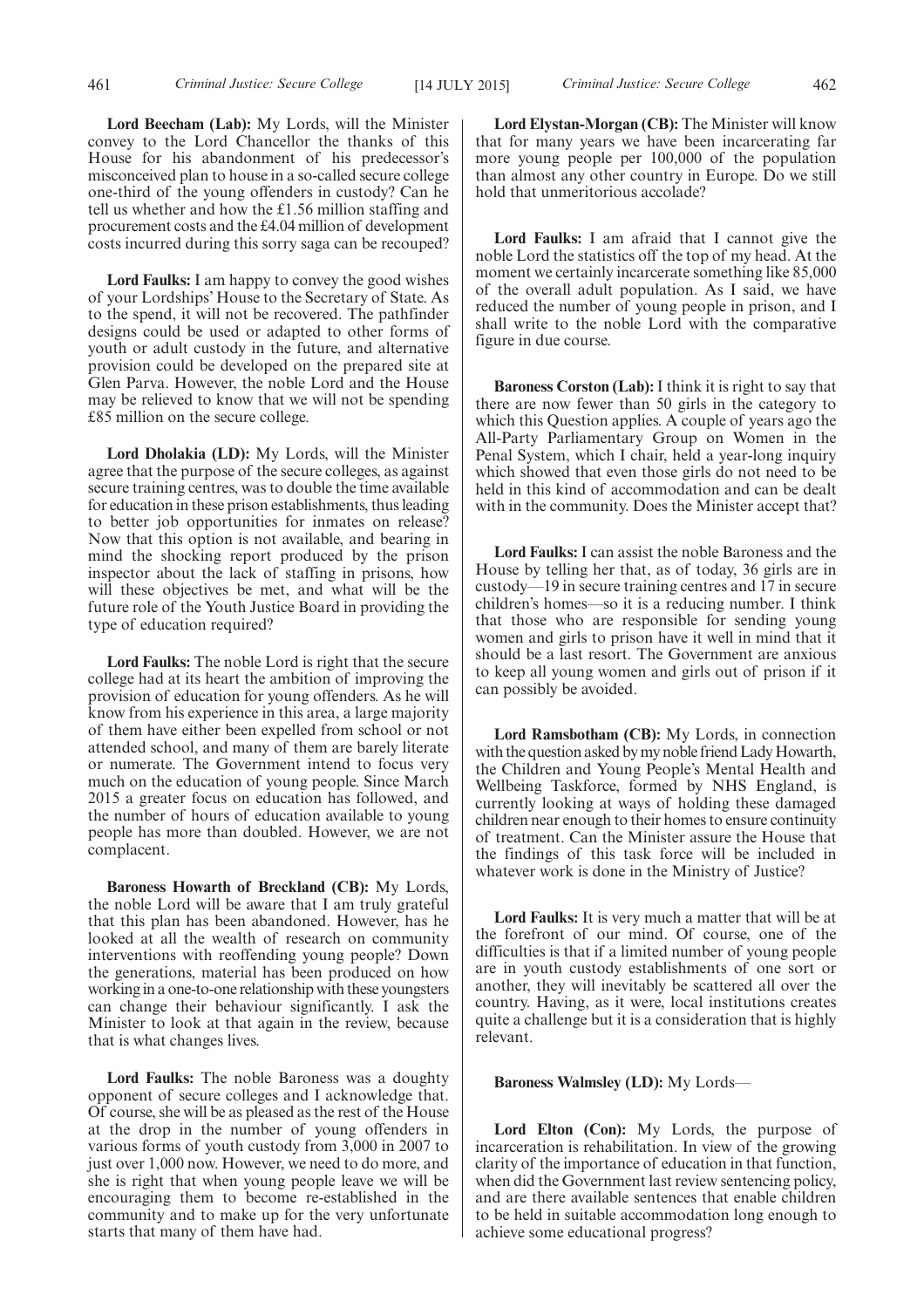**Lord Faulks:** The noble Lord identifies one of the main philosophies behind the secure college, which was to enable a sufficient block of education to be provided to young people when they were in youth custody of one form or another. That will be very much a part of the consideration that the Government give to maintaining some sort of continuity, even if there are relatively short periods when a young offender is in some form of establishment.

#### **Psychoactive Substances Bill [HL]**

*Report*

*3.08 pm*

#### *Clause 1: Overview*

#### *Amendment 1*

#### *Moved by Baroness Meacher*

**1:** Clause 1, page 1, line 3, after "about" insert "synthetic"

**Baroness Meacher (CB):** My Lords, the contents of Amendment 1 are reflected in Amendment 3. I am grateful to my noble friend Lord Rees, the noble Lords, Lord Norton and Lord Howarth, and my noble friend, if I may call her that, Lady Hamwee, for putting their names to one or other of those amendments. My noble friend Lord Patel also wanted to add his name to one or other of the amendments but unfortunately the lists were full. I simply want to make the point about the breadth of support for the amendments.

The purpose of the amendments is to limit the scope of a blanket ban to synthetic psychoactive substances. That raises two issues: should we seek to limit the scope of the blanket ban at all; and, if we should, is the word "synthetic" the right one? I will not repeat what I or others said in Committee, but will refer to events since—there have been a number.

On the first point, since Committee, overwhelming support has emerged for limiting the scope of the blanket ban. As the Minister knows, the Government's Advisory Council on the Misuse of Drugs makes very clear in a letter to the Home Secretary that it cautions against a blanket ban on all psychoactive substances. The ACMD points out:

"It is almost impossible to list all possible desirable exemptions under the Bill. As drafted, the Bill may now include substances that are benign or even helpful to people including evidence-based herbal remedies that are not included on the current exemption list".

The Minister will also be aware of the letter to the Prime Minister published in the *Times* from the former Archbishop of Canterbury—one cannot go a lot higher than that—among other eminent academics and ethicists. They say:

"It is not possible to legislate against all psychoactive agents without criminalising the sale of harmless, everyday products that produce changes in mood".

I very much hope that the Home Secretary will heed the advice of those many experts.

The second point raised by the amendment is why we use the term "synthetic" to define the ban on psychoactive substances. I believe I am right in saying that the Conservative manifesto referred to a ban on legal highs. In tabling the amendment, I assure the House that we seek to respect the Government's manifesto commitment. However, the term "legal high" is, I am told, not appropriate for legislation. There is consensus among the experts that the target of the Bill should indeed be legal highs. The ACMD uses the word "novel", and I shall quote a short paragraph from the ACMD letter on the issue. It states:

"The ACMD would support a 'blanket ban' on Novel Psychoactive Substances, but cautions against a blanket ban on *all psychoactive substances*".

I have very good reason to believe that the ACMD would be entirely happy with the term "synthetic psychoactive substances" in place of the word "novel" to define a legal high. For me, that is very important.

At a meeting with a top professor of neuropsychopharmacology and a QC, we discussed the relative merits of the words "novel", "new" and "synthetic" in this context. It was agreed that neither the term "novel" nor the term "new" would be recognised in a court of law. We have many lawyers here, and I am sure they will tell me if my legal adviser is wrong or right. Mr Fortson QC was very clear on this point. He said that the best term to define legal highs and thus to honour the Conservative manifesto commitment would be "synthetic psychoactive substances". The following sets out what we agreed as drafted by one of those experts:

"We recommend that the target of the Bill be amended to define the banned substances as synthetic psychoactive substances. This will at a stroke eliminate the requirement for many innocuous psychoactive botanicals to be exempted, eg, perfumes, incense, herbal remedies".

I believe that there could be many hundreds, perhaps thousands more. In particular, it will cover all current and future synthetic cannabis analogues, which are proving such a huge problem in prisons and elsewhere.

The only botanicals currently used recreationally that might currently pose any concern—I emphasise "any"—are kratom and salvia. However, they are not reported to lead to deaths or public disorder and, if they became more of a concern, they could readily be controlled under the Misuse of Drugs Act 1971. The point about botanical substances is that it takes years to create a new one. The Bill is designed to control synthetic substances, a new one of which can be created in a matter of minutes. The need is to find a definition of banned substances that is proportionate, ensuring that the Government avoid banning all sorts of harmless products and cause untold problems for manufacturers, shops and consumers, while spreading the blanket ban widely enough to catch all harmful synthetic substances—that is, those substances not controlled by the Misuse of Drugs Act.

On this point, I should notifyMinisters and the House that I plan to table a tidying-up amendment at Third Reading to bring all synthetic psychoactive substances currently controlled under the Misuse of Drugs Act under the control of this legislation. It makes no sense to have hundreds of synthetic psychoactive substances controlled under one Act, while any new psychoactive substance would be controlled under different legislation —that is, this Bill. I hope very much that that amendment at Third Reading will not be controversial.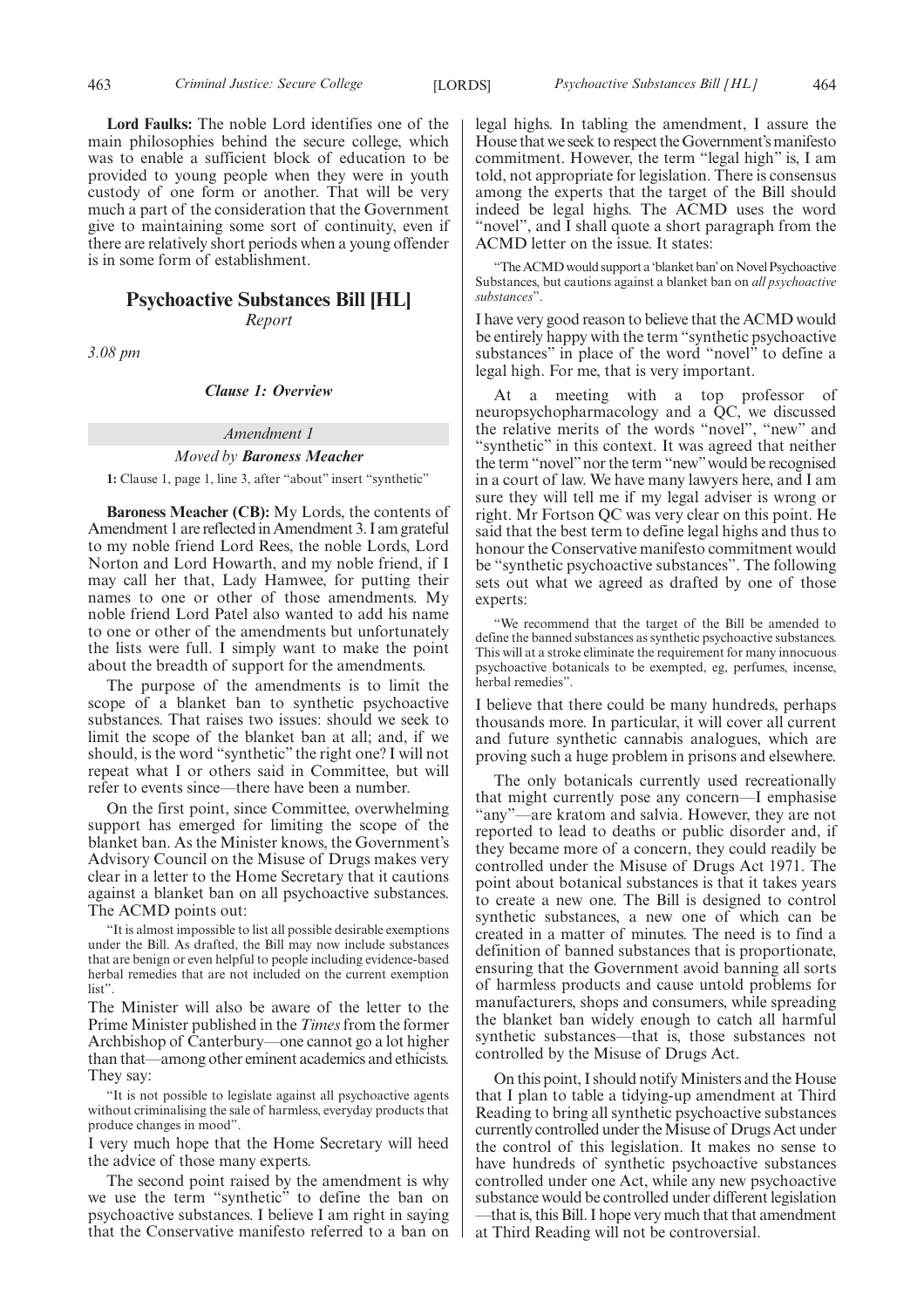#### *3.15 pm*

I turn to the issue of harm, addressed in Amendments 2, 6 and 7. I say at the outset that the wording of these probing amendments could be improved. For me, the main point of these amendments is to focus the minds of Ministers and your Lordships on what many have described as an extraordinary feature of the Psychoactive Substances Bill: the elimination altogether of the concept of harm from the system of control of supply, importation and production of psychoactive substances. The Government's hand-picked expert panel recommended the inclusion of the concept of harm and a safety clause whereby substances of low or no harm would be excluded from the Bill. It is a matter of concern that this key recommendation is not reflected in the Bill—though I must confess that I have a feeling I know why, and it is a perfectly reasonable reason.

The Government's Advisory Council on the Misuse of Drugs draws attention in its letter to the Home Secretary to the view of the expert panel concerning the need to include the concept of harm in the policy framework. The ACMD points out quite rightly that the suppliers of benign or beneficial substances could be prosecuted under the Bill. Is that what the Government really intend? The letter in the *Times* from senior scientists, academics and ethicists also expressed concern that:

"It is not possible to legislate against all psychoactive agents without criminalising the sale of harmless, everyday products that produce changes in mood".

This amendment seeks only to bring the boundaries of the Psychoactive Substances Bill into line with the Misuse of Drugs Act 1971 in determining a level of harm below which the supply, import and distribution of a substance would not be a criminal offence. As some in this House know, I am a critic of the Misuse of Drugs Act on many grounds, but it does recognise that only harmful drugs should be controlled.

I understand that the Government want to avoid delays in banning dangerous substances while their level of harm is assessed, and this is a matter with which many of us have considerable sympathy. The issue of setting the level of harm as a floor below which a substance would not fall within the scope of the legislation is complex. The European Union still has not implemented its excellent regulation on psychoactive substances, purely because it is still working on defining what that threshold of harm should be. All are agreed that this is an important matter and a solution needs to be found, but it will certainly not be straightforward to find it. Therefore, I seek an assurance from the Minister that the Government will work with the ACMD and others to find that solution.

To end my remarks, I return to the first matter addressed in Amendments 1 and 3: the use of "synthetic" to define psychoactive substances controlled under this legislation. Can the Minister assure the House that the Government plan to work with the ACMD to find the right solution to the definition issue? Does he agree that, as it stands, the very wide definition in the Psychoactive Substances Bill is not satisfactory? Will the Government either work with the ACMD to agree the word "synthetic" or, if there is a better term to define legal highs, use that? I beg to move.

**Baroness Hamwee (LD):** My Lords, I have added my name to the noble Baroness's Amendment 3, and my noble friend Lord Paddick and I have Amendments 4, 5, 8 and 9 in this group.

On the term "novel", which is the subject of one of our amendments, the Secretary of State in her correspondence with the Advisory Council on the Misuse of Drugs has explained how difficult a term this would be in legislation. I entirely accept that point, but as it was raised by the ACMD, which said that the omission of the term widened the scope of the Bill beyond that originally intended and cautioned against a blanket ban on psychoactive substances because, for reasons we have heard, it would be almost impossible to list all desirable exemptions—I thought it was appropriate to raise it. As the Secretary of State points out, one might ask: novel since when? The use of the term "novel" as used by the ACMD is in itself slightly novel, but it is a term that is widely used. We have talked throughout this Bill—the term has come into common usage—of "new"psychoactive substances. If "novel" means new, and we have been using the term "new" again today, I think that it deserves some explanation from the Minister.

Importantly, I support the noble Baroness with regard to the term "synthetic", because surely that is what this Bill is really all about. The Minister spoke in Committee about producers of new psychoactive substances constantly looking for loopholes, and I of course understand that, but the term is more precise than "novel". I hope the Government can consider some way of addressing concern about the breadth of the ban. To me, the term "synthetic" imports a notion of artificiality, of materials being brought together, a combination. That is probably what it means; I suspect one of those comes from the Greek and one from the Latin. It suggests imitating a natural product.

The Minister referred in defence of the Bill to natural products being available in head shops which are far from safe. He mentioned fly agaric mushrooms. I had a quick look at the Kew botanic gardens website this morning, which calls them,

"the most iconic of … toadstools … commonly depicted in children's books and on Christmas cards",

so let us be very careful where we tread. It refers to their hallucinogenic properties, which I do not doubt, but then states that they have been well-known for centuries. Much the same can be said about salvia divinorum. The second part of that name suggests that there are sacred aspects to that substance, as is the case. Again, it has been in use for centuries. So I question whether it is appropriate to ban such substances now through this mechanism. We have a lot of drugs legislation, as the noble Baroness said, and one has to accept that this is a fairly hastily prepared Bill. It is not, I would have thought, directed at natural, albeit dangerous, substances known for centuries.

Is there something about how these plants are treated that distinguishes them from other plant-based drugs which are covered by the Misuse of Drugs Act? In the case of a substance that is integral to a religion, like the variety of sage to which I have referred, is there a mechanism for permitting its use in a religious context?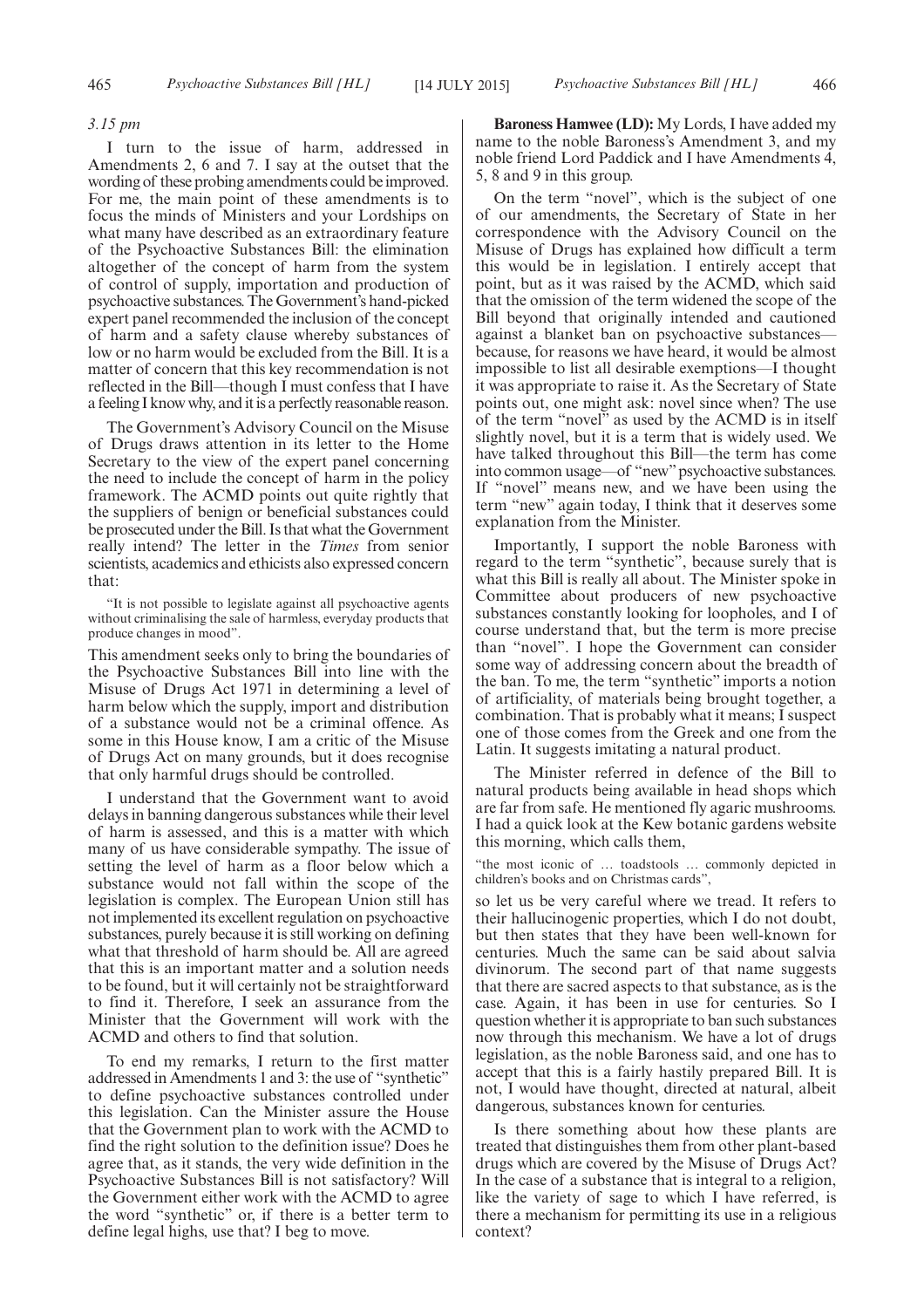[BARONESS HAMWEE]

The question of harm is fundamental to everything we are talking about. As has been said, this issue has been raised by the ACMD and we on these Benches—and, I am sure, the whole House—are concerned about ensuring that harm is the focus of the legislation. My noble friend and I are concerned about the whole premise of the Bill—we have debated this before—because we do not believe that a complete ban can work. Human beings do not take well to prohibitions and if new psychoactive substances become more difficult to get hold of, they will be driven underground or users will turn to more harmful substances. That is why we believe that harm should be the focus of the Bill.

I turn now, as I did at the previous stage, to the Misuse of Drugs Act. This established the Advisory Council on the Misuse of Drugs and gave it an advisory role where,

"the misuse is having or appears to them capable of having harmful effects sufficient to constitute a social problem", and in,

"preventing the misuse of such drugs or dealing with social problems connected with their misuse'

I thought it would be appropriate to import those words into the Bill and our amendments deal with that. We do not seek to put them into Clause 1, as the noble Baroness has done, because that is an overview. It points to the definition clause but we have included the words in our amendment to Clause 2, the definition clause, providing a requirement on Ministers to refer matters to the ACMD and allowing it to oppose exemptions on this basis. The Secretary of State's letter to the ACMD refers to a discretion about the definition and scope of the exemptions. We want to make it clear that the basis should be harm, not an unqualified, undefined term but using the terms in established legislation.

I have just seen, as other noble Lords will have done, the ACMD's letter of 13 July. I do not criticise it but I am sure that I am not the only noble Lord who thinks that we could have done a better job on this Bill if there had been consultation with the ACMD before it was published. The advisory council has moved very quickly—it cannot have been easy for it—but it refers in its letter to having had only a narrow window of opportunity to make recommendations for amendments and to begin to formulate advice. This House does its best work when we have a good basis to work from and are not trying to second-guess the experts in the field.

**Lord Howarth of Newport (Lab):** My Lords, it is remarkable that the international community, having been increasingly aware of and alarmed by the dangers of new psychoactive substances, has none the less not so far succeeded in establishing a definition that is watertight in legal terms and available to the Government to use in their legislation as they seek to fulfil their manifesto pledge. The expert panel, on page 38 of its report, advised that the definitions in use in legislation would need to be robust. This group of amendments seeks to specify more closely the generic problem that we are seeking to address through this legislation.

In seeking to tighten and, in a sense, limit the scope of the Bill in this way, let me not give the impression—I know that other noble Lords who have supported these amendments would not want the impression to be given—that we in any way minimise the dangers from new psychoactive substances. This is a serious and challenging social problem.

#### *3.30 pm*

Some of these new psychoactive substances have shown themselves to be capable of inducing paranoia, psychosis, seizure and, indeed, death. We have very limited testing facilities. The risks of taking an unidentified powder on its own, let alone in combination with other such drugs or alcohol, are very great. Some new psychoactive substances are more dangerous than the controlled substances that they seek to mimic. There is a very serious problem and we are absolutely at one with the Government in their determination to find effective ways to address this problem.

However, it seems to me that the term "psychoactive substance", as deployed in the Bill, qualified only by the exemptions set out in Schedule 1, is too loose and too imprecise. Noble Lords who are lawyers and experienced judges will know far better than me what difficulties such looseness of definition might present to the courts. The noble Lord, Lord Paddick, with his experience as a senior police officer, will also appreciate the difficulty of looseness of definition when it comes to police officers performing the duties laid down for them in the Bill. It is very important that we try to light upon a form of words that expresses more precisely the nature of the drugs and the danger with which we are seeking to deal.

Therefore, I was encouraged by what the Home Secretary said in her letter of 11 July. Perhaps I may say how much, I am sure, all noble Lords who participate in these debates appreciate the rapidity and the comprehensiveness with which the Home Secretary has responded to the letter dated 2 July that she received from Professor Les Iversen, the chairman of the Advisory Council on the Misuse of Drugs. Her letter is very helpful in a great many respects. She says that she welcomes the offer of the ACMD to discuss this issue with officials and that:

"I propose that such discussions might usefully explore options for strengthening the definition of a psychoactive substance". I take it that we are all agreed that further work is

needed to get the wording of this legislation right so that it is appropriately targeted.

Legislation in other countries, from which the Government have borrowed—the Irish, Polish and Romanian legislation—all omit the language of harm, which has been introduced, or I might say would be reintroduced, from the language of the Misuse of Drugs Act 1971 in Amendment 2 and, I think, Amendments 6 and 7. The Irish and Polish laws state that the psychoactive effect must be "significant" for the offences to come into play, which is a kind of qualification. The Romanian legislation goes further and is much more akin to the New Zealand legislation, which the Government have rejected. Under the Romanian legislation, a supplier or producer is required to submit a psychoactive risk assessment and to describe the nature of the substance in question.

There are difficulties with the concept of harm. The Misuse of Drugs Act 1971—chapter 38—established the remit of the advisory council. In wording that is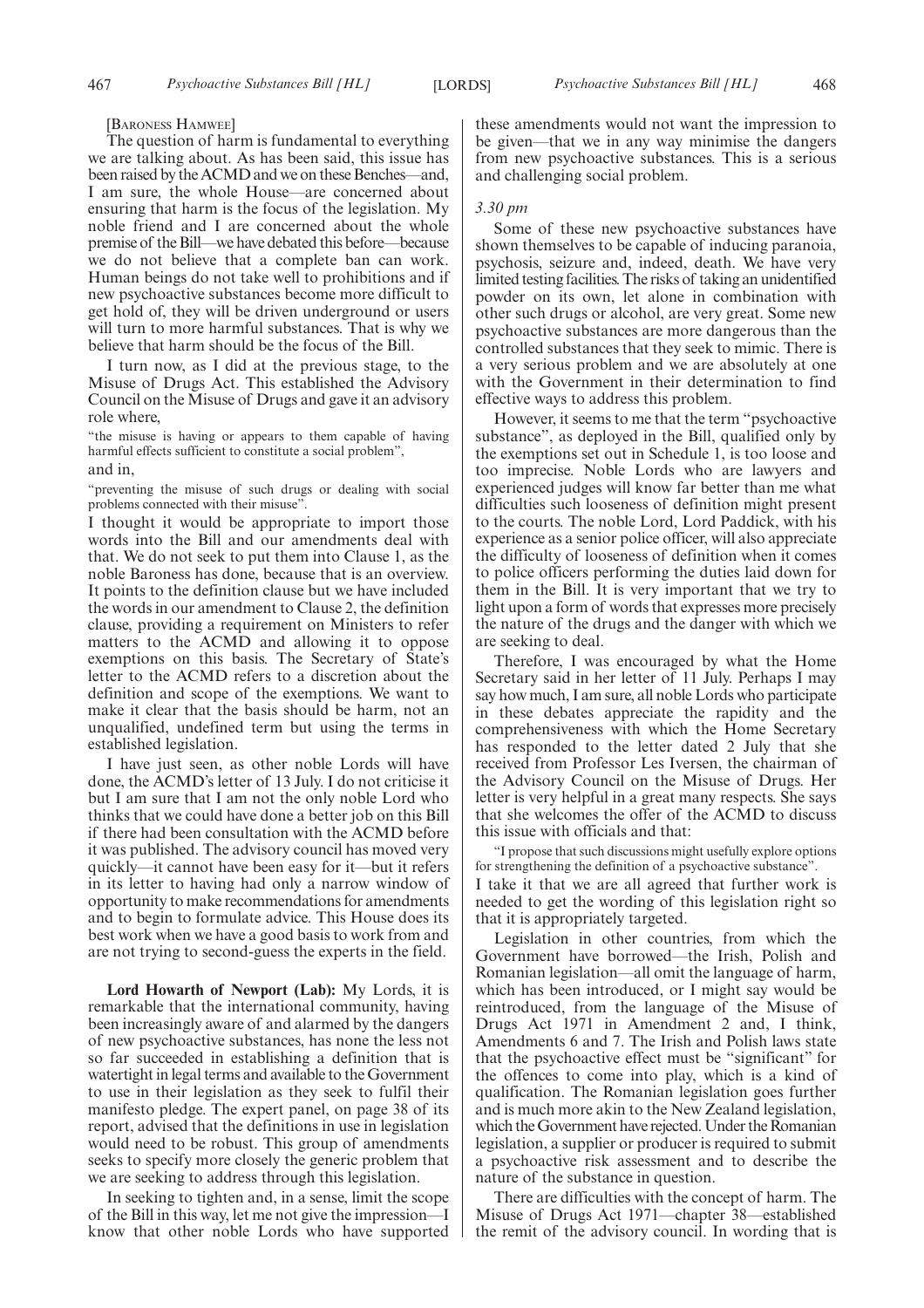used in some of these amendments, the advisory council is enjoined to take into account questions of harm. But it seems to me that there cannot be a simple, objective view taken of harm. The harm that a drug may cause depends on the context. It depends on the dosage, on the purity of the particular batch and on the person who consumes it, who may be an experienced, recreational drug user or perhaps a vulnerable and ignorant teenager. It depends on a whole range of social factors that probably would need to be taken into account. Even the original legislation probably creates a task that is singularly difficult for the ACMD to fulfil. No doubt that is one of the considerations that will be dwelt upon in the conversations between the ACMD and Home Office officials.

The expert committee also warned that closer thought needed to be given to possible unintended consequences of the loose and generalised term "psychoactive substances" used in the Bill. We do not want to criminalise priests. The more vigorously the priest swings the censer, the more incense is let loose into the body of the church. As I understand it, these days priests can no longer enjoy the benefit of clergy, so we have to be very careful that we do not unintentionally criminalise either priests or florists because flowers have psychoactive effects. I remain concerned about Lady Bates and the Minister, as, when he presents her with a bouquet of flowers, both he and the florist may be in breach of the law. He shakes his head but he has not yet told us how the language of the Bill protects him in such a situation. Of course, the enforcement authorities are advised to take a proportionate response so they may let him off lightly, but I would not be happy to rely upon that alone.

The Home Office's own annual review declares that the Government's policy in the European Union is to,

"work to ensure proportionate and effective EU level action on NPS"—

that is, new psychoactive substances. But then the Government rejected the EU's proposed legislation and produced this legislation which, as drafted, is neither proportionate nor, it seems to me, likely to be effective because it imposes too much of a blanket ban, and we know that life does not work like that. If you simply say, "Here's a social evil, we're going to ban it. We want it to go away", however much the police and other authorities attempt to prioritise enforcement of the ban amid all their other very challenging and difficult responsibilities, it seems to me highly unlikely that people will give up their drug-taking practices.

Given those considerations and given the warning of the ACMD that,

"The psychoactivity of a substance cannot be unequivocally proven",

we have to tread very carefully. I believe that the term "synthetic" proposed in Amendments 1 and 3 is appropriate because the drugs that we are trying to deal with—the so-called new psychoactive substances—are now being routinely and rapidly synthesised, principally in China but also in India. I understand that the Minister, on one of his admirable sponsored walks, is about to do a walking tour of China. It may well be that in the course of his perambulations he will look in on one or two of these laboratories. Following his earlier fact-finding mission incognito to Glastonbury, he ought to pursue his investigations that little bit further. Anyway, we must deal with that. These are new drugs, synthesised in rogue laboratories, principally in China. If we use the term "synthetic", we catch what we need to catch.

I understand that naturally derived substances have over the years since 1971 been pretty comprehensively reviewed by the advisory council. One or two may escape the more limited, tighter definition of "synthetic psychoactive substances", and nitrous oxide, which the Government are anxious to control, may be one of them. However, if they are perturbed about that, I think that they already have means to hand under the 1971 legislation to deal with the problem of nitrous oxide. Salvia was mentioned, as were one or two other botanical substances. They can all be dealt with under the powers that already exist. I am very pleased that the Home Secretary, having regrettably sidelined the ACMD in the earlier phase of preparation of this legislation, is now keen to consult it, allow it to advise her officials and to bring it on board so that its expertise can be brought to bear.

I hope that, by the time this Bill reaches the other place, the Minister and his colleagues will find language which delimits and denotes much more precisely and exactly the drugs which are the evil that we are trying to protect our young people's health and lives from.

**Lord Hope of Craighead (CB):** My Lords, the noble Baroness, Lady Meacher, is right to avoid the use of the word "novel" or "new". The problem is that what may be new or novel today may not be so next year. What we are seeking to do in this legislation is to create a series of criminal offences, and the prosecutor will need to be very precise in leading evidence to satisfy the requirements of the definition. A solution along the lines suggested by the noble Baroness, supported by the noble Lord, Lord Howarth, avoids that word, which lacks the precision that is needed. Of course, the word new or novel is widely used in common parlance, but that is not really the test that should be applied for legislation such as this. I am therefore sure that the noble Baroness was right to find some other form of wording, and the one she has suggested avoids that difficulty.

**Lord Kirkwood of Kirkhope (LD):** My Lords, I want to make two quick points as a codicil to this important group of amendments. I strongly support the attempt of the noble Baroness, Lady Meacher, to insert the word "synthetic". As a former pharmacy graduate non-practising—who studied such things, to me, the word "synthetic" makes perfect sense in this context, and it would make the Bill a lot clearer. I also support the amendments in this group that would reintroduce the concept of harm, which the 1971 legislation introduced in a way that has stood the test of time. Indeed, I am behind the thrust of all these amendments.

My noble friend Lady Hamwee referred to the Committee stage of this Bill, which the ministerial team dealt with in an exemplary way; it listened very carefully and did the best it could. But any Member of this House who has had the advantage, as some of us have, of reading the recent letter from Professor Les Iversen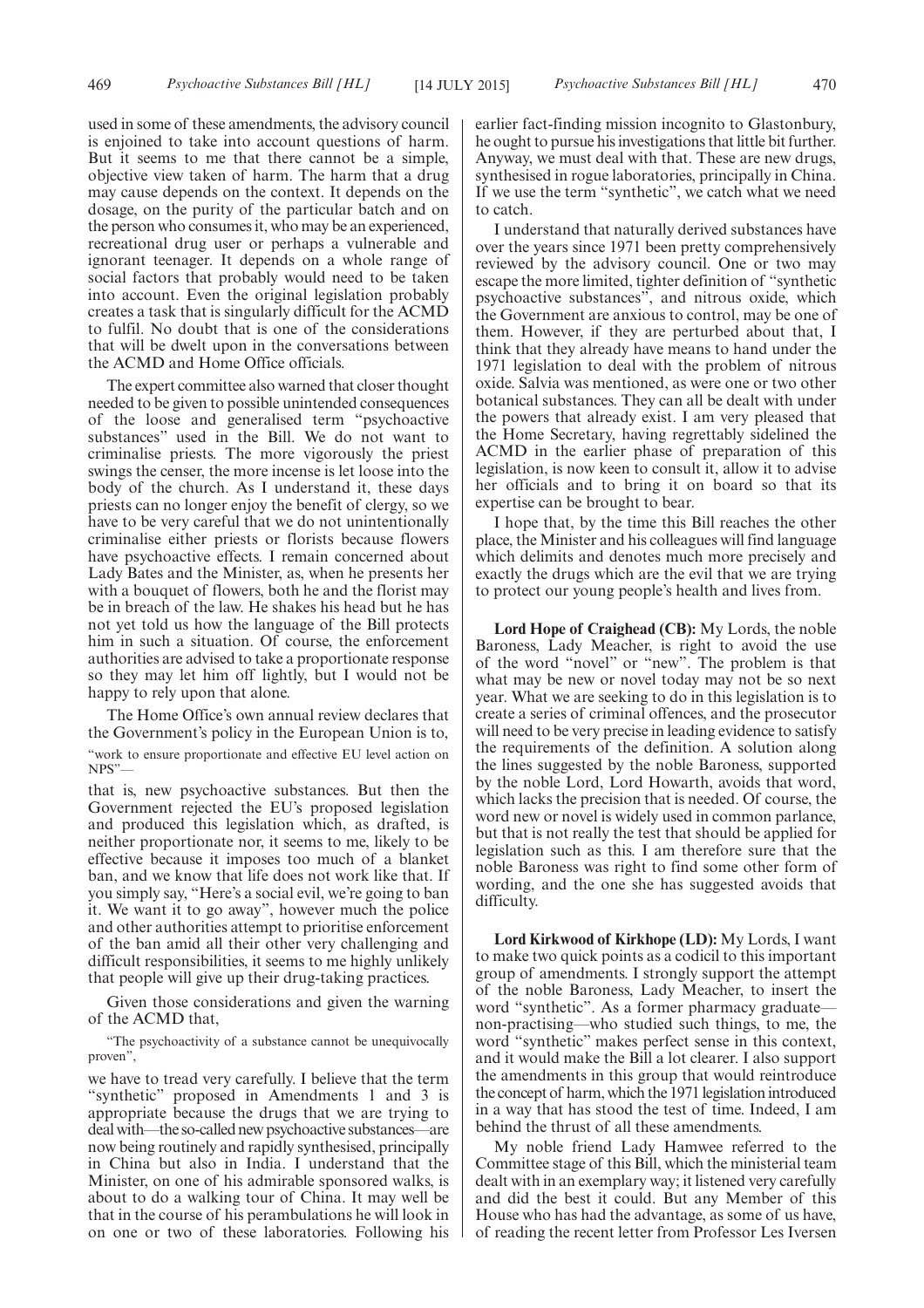[LORD KIRKWOOD OF KIRKHOPE]

and the Home Secretary's response of a few days later, will be left, as I certainly am, with a real concern about the difference in tone between the two approaches taken. I and many others expressed the concern in Committee that the Advisory Council on the Misuse of Drugs was being written out of the script. I use that harsh language deliberately, although I am not blaming the Minister.

On the second page of his letter, Professor Iversen says:

"The ACMD … wishes to present its concerns that the Bill, as drafted, may not achieve its aims",

which is a pretty fundamental thing to say,

"and may produce serious unintended consequences".

The heading of the subsequent paragraph states:

"The omission of the word 'novel' has widened the scope of the Bill",

which all of us on my side of the argument were arguing against with the Government Front Bench. The heading of the next paragraph states:

"The psychoactivity of a substance cannot be unequivocally proven".

Again, with my academic background, I support that view, which is the one taken in Committee. The heading of the next paragraph states:

"The Bill uncouples the concept of harm from control of supply, importation and production",

which is the point that the noble Baroness, Lady Meacher, and others were making.

What relationship do the Government really have with the ACMD, given that they seem to be so far apart? We had a manifesto commitment which talked in yellow journalese about,

"a blanket ban on all new psychoactive substances, protecting young people from exposure to so-called 'legal highs''

That is the kind of language we would see in manifestos, and a few short weeks or months afterwards we get this Bill, which seems a long way away from Professor Iversen and his colleagues. That is a concern to me. I do not blame the Minister, by the way, but that is a concern that this House is right to reflect on Report. Admittedly, there are proceedings in the House of Commons and I am sure that the Minister's approach in Committee—the way that he was prepared to pick up points and reflect on them—will continue. I have been in this business a long while and I can see a long distance between these two bits of correspondence. The Minister has some work to do to persuade this House on Report that that gap is not dangerous and that people may not get hurt unless this is sorted out before the final passage and Royal Assent of this Bill.

#### *3.45 pm*

**Lord Ramsbotham:** My Lords, I was very glad to hear the confirmation by my noble and learned friend Lord Hope of the possibility of the use of the word "synthetic". I must admit that, having been slightly unhappy at the thought of the way this Bill might go, that thought was exacerbated by reading the annual report of the Chief Inspector of Prisons yesterday, in which he mentioned specifically the harm that was being done in our prisons by legal highs. That added speed to the need to do something about it. I was very glad that my noble friend Lady Meacher mentioned prisons because in addition to the police, the prison authorities need weapons in their hands so that they can take action against the people who are causing the harm with these substances.

**Lord Elton (Con):** My Lords, I have a very small question to ask relating to the definition of harm, which is qualified by the word "social". I wonder what in fact that constitutes. If a drug results merely in the inability of the user to sleep satisfactorily or if it interferes with his learning but does not, as a general effect, cause him to disrupt those about him, is it still a social harm? It seems to me that self-harm is a dangerous product of these drugs and it would be a great pity if individuals taking them were not protected when we have the opportunity to do so by a definition which included that which harms the individual as well as society. This is a lawyer's question. I hope that the noble and learned Lord, Lord Hope, might be able to lay my fears to rest; otherwise, either the Minister or the mover will doubtless do so.

**Lord Hope of Craighead:** My Lords, I am not sure if I am allowed to speak again on Report but I am challenged here. The words in the amendment are "social problem", not social harm. I think that may be an answer to the noble Lord. They are different phrases, with different meanings.

**Lord Mackay of Clashfern (Con):** My Lords, I have no particular difficulty with the first amendment concerning "synthetic", and I think I indicated that to the Minister some time ago before it was actually formulated as an amendment.

However, I have considerable difficulty with the second amendment and how it is going to work. If somebody produces this material and that production is to be a crime, in the general view I have about the law he must at least have the means of finding out whether what he is doing is criminal. The difficulty that has been expressed before in relation to these psychoactive substances is that they are produced so quickly and changed so quickly and the harm is done so quickly that the Misuse of Drugs Act can hardly catch up with them. That is a very serious problem.

I agree very much with what the inspector has said in his report about the difficulty of prisons. Indeed, I have been told before that there are considerable difficulties with the input into prisons, by whatever means, of these legal highs. They certainly seem to have the effect of producing considerable violence, which is undoubtedly a social problem if ever there was one. How is this to work? The Advisory Council on the Misuse of Drugs will have to give advice. Will that not create exactly the same difficulty as the attempt to use the Misuse of Drugs Act to control these legal highs has proved to have in the past? That is the need and reason for the production of the Bill.

The noble Lord, Lord Howarth of Newport, said that the definition is very wide. My view is that, on the whole, the legal effect of a definition is rather more related to its precision than to its particular width. In some cases, the definition of what is made criminal is very wide indeed—as undoubtedly it should be to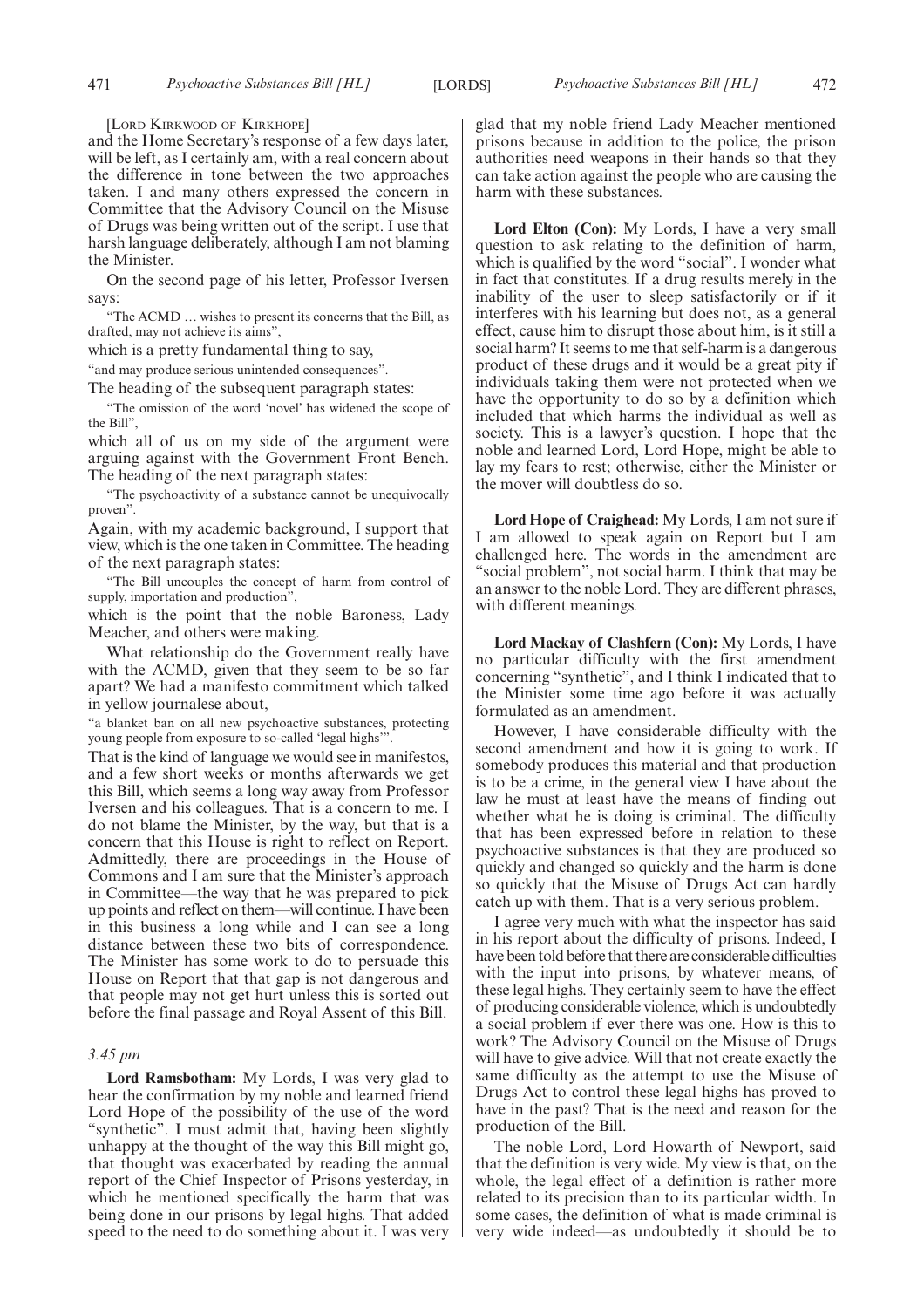encompass many methods of carrying out the offence. I cannot see how the mechanism suggested here is going to be capable of working, given the problems that exist. I have been trying to think of how this could be modified but so far without too much success, except that something depends on the intention of the laboratories producing these substances. What are they doing it for? Are they intending to help people to sleep well or behave well and so on? I think they are probably not.

The purpose for which these substances, which may be synthetic, are produced seems highly relevant but it is quite difficult to get at defining an offence by reference to that. However, if the purpose for which the substance is produced is something that the state considers should be criminalised, that is a possible way to define an offence. That would at least have the effect of it being decided in relation to the time of production. It might not be possible to prove it immediately but the essence of it would be something that has happened before that production was put into the hands—or the body, one way or another—of the person receiving it, which is part of the crime that the Bill seeks to establish.

**Lord Howarth of Newport:** What would be the practicalities of trying to prove the intention of a chemist in China?

**Lord Mackay of Clashfern:** The intentions in China are possibly as human as intentions here. If people produce a substance in China, it is bound to be possible to say why they are doing it. I agree that the more remote they are, the more difficult it is to bring to bear our criminal system but the system has to work when the drug is brought into operation in this country. The people who bring it in will have a purpose. They will no doubt have some kind of relationship with those who produce it, in China or elsewhere. I do not think that they are normally bringing it in as a charity but for some commercial purpose.

As far as I can see, the type of approach that the noble Baroness, Lady Meacher, has suggested may be capable of being rephrased to bear on the purpose for which the drug is produced. If that were possible, it would be a much more feasible and workable solution than is contained in Amendment 2 at the moment. I am very sceptical about anything I could say about a definition of this kind that is supported by no less a person than the noble Lord, Lord Rees of Ludlow. However, this has legal implications as well, which is why I have been encouraged to say what I have thought about it up to now.

**Lord Tunnicliffe (Lab):** My Lords, the noble and learned Lord, Lord Mackay of Clashfern, hit on the essence of the Bill at the beginning of his contribution. It takes a different approach from the Misuse of Drugs Act 1971, because of the speed with which these new products are coming into our society. We all at least agree that their impact is one of tremendous and peculiar harm. The Labour Front Bench supports the Bill and the essential concept behind it. We had a manifesto commitment to address legal highs and we approve of the device used, which is a wide definition with exceptions. That is the difference between the two sides in this debate. We therefore, as a generality, oppose the narrowing of definitions, as that would go to the essence of how the Bill is designed to work.

Amendment 1 would narrow the definition to "synthetic", which would potentially exclude a large group of naturally occurring substances. Amendments 2, 5, 6, 8 and 9 all seem to be about the same concept, with the same words used over and over again, as in Amendment 2, to limit the definition to,

"any drug which is, or appears to the Advisory Council on the Misuse of Drugs to be, misused and of which the misuse is having, or appears to the Advisory Council on the Misuse of Drugs"

here we get to the key words—

"to be capable of having, harmful effects sufficient to constitute a social problem".

Those ideas would drive right through the concept of the Bill and reverse its essence, meaning the psychoactive substance would first have to be proved harmful. The Bill is poised the other way round: if the substance is psychoactive, it is presumed to cause harm and is illegal under the Bill unless exempted.

The wording and framing of those amendments seems also to leave out the concept of self-harm, which the Bill seeks to address. It certainly takes out the more complex issues of harm such as dosage, volume, et cetera. We therefore cannot support those amendments.

**Lord Howarth of Newport:** I am very grateful to my noble friend for giving way. How does he deal with the objection raised by Professor Iversen and his colleagues on the ACMD in their letter of 2 July? The professor warns that:

"The psychoactivity of a substance cannot be unequivocally proven".

He goes on to say how difficult it would be to demonstrate in court that a particular substance was indeed psychoactive. He also says:

"It is almost impossible to list all possible desirable exemptions under the Bill".

Are those two objections not very serious ones to the legislation? What is my noble friend's response to Professor Iversen?

**Lord Tunnicliffe:** My Lords, I thank my noble friend for that intervention and hope to respond to it, at least in part, as I progress through the points I am making.

Amendment 7 would delete the definition in the Bill and would hence create the opposite effect from the one that we wish to pursue. For those reasons, in general we oppose these amendments. But—and it is an important but—we have become increasingly concerned with the operation of the Bill. What will happen? The concern that was building up and which came out on the first day in Committee was about how it will work operationally. It is of particular concern because the Bill refers specifically to the "balance of probabilities" and then, in other places, ends up with criminal sanctions. That is starting to feel very wrong. We challenged the Minister on this and he promised to write to me to provide reassurances about the operational aspects and the whole issue of proving whether something was psychoactive. I intend to refer to the letter that I got from the Minister. I thank him for the letter and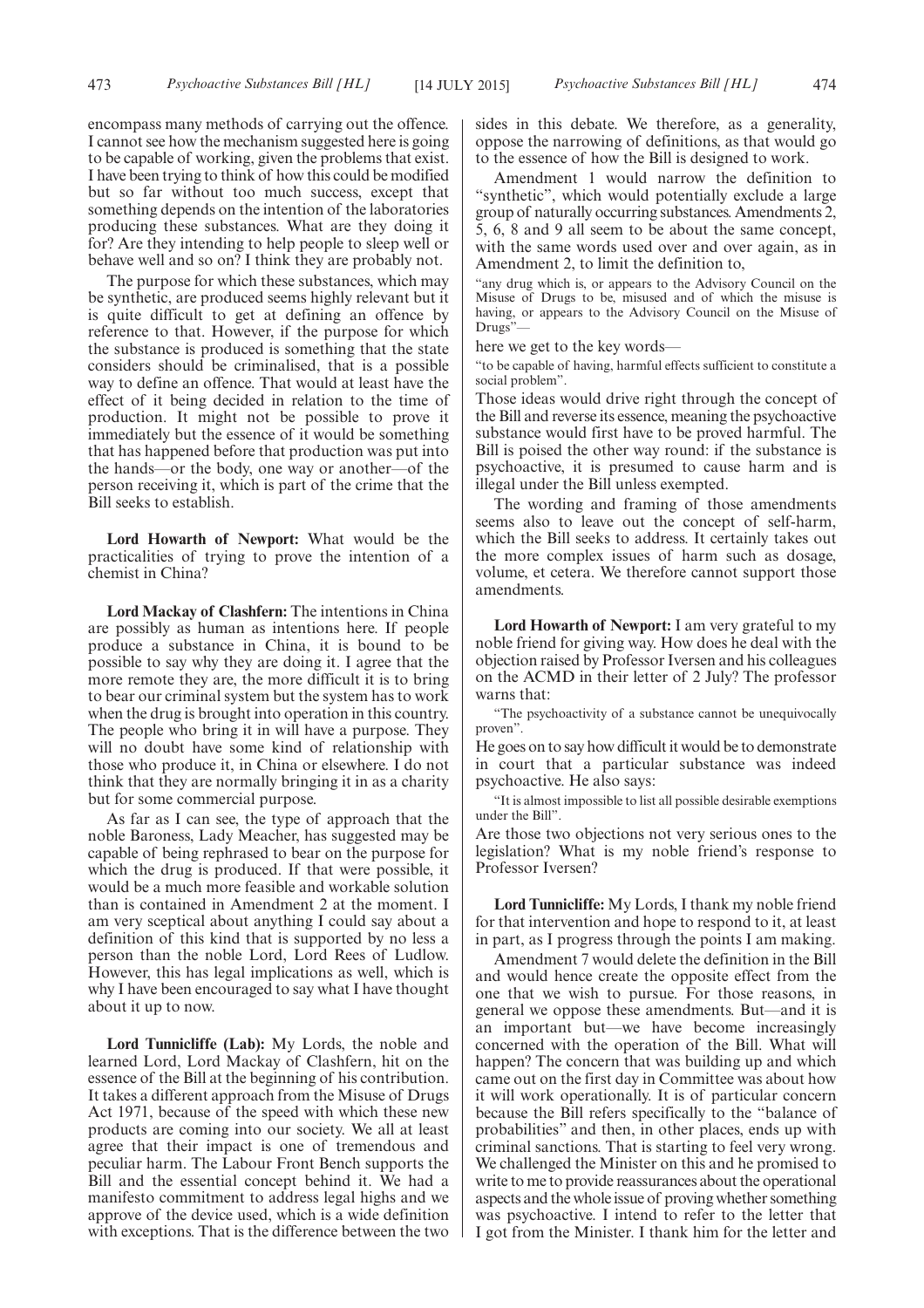#### [LORD TUNNICLIFFE]

I thank him and the team for making sure that it was copied to anybody who has spoken in the event—so anybody who has spoken in the debate so far should have a copy of the letter.

#### *4 pm*

The letter touches on the whole problem of what an enforcing officer does, how he handles things and how he comes to a conclusion, and so on—and it is not that helpful. But perhaps that is because being a policeman, customs officer or whatever is a difficult task; it is about decisions of degree. We have a concern about that, but I think that the Government in the letter commit to doing the best job that they can and to use the best advice, and I do not think that we can take that any further. The really key issue is about when someone will go to prison or be fined. What will be the process and the burden?

On the first page of the letter, the Government assure us:

We are ... committed to ensuring that there are mechanisms in place to determine the psychoactivity of seized substances in a timely and effective way".

That seems to be for the efficient operation of the Bill and to cover the concerns that the advisory committee has about the provability of psychoactivity—it is a commitment from the Government to do something about it. On the next page of the letter, they set out the mechanisms that are being set up and offer three views of how psychoactivity might be proved,

"using existing data … identifying a substance's chemical structure … and … in vitro neurochemical profiling".

They seem persuadable. But I now go on to quote the letter directly, because I would like a response from the Minister. In the middle of that page, it says:

"Ordinarily, it can take between 9-12 months for a drug to be brought under the control of the Misuse of Drugs Act 1971, following the advisory and parliamentary process. Until a drug is listed in Schedule 2 to the 1971 Act, no offence can be committed under the Act in relation to that substance".

Since the essence of the letter is that analogous procedures are going to be used for the proof that a substance is psychoactive, how long do the Government envisage the new processes will take, particularly the parliamentary processes?

The next paragraph of the letter is crucial in securing that appropriate level of proof before somebody is either fined or committed to prison for an offence under the legislation. It says:

"By contrast, under the Bill, substances are not required to be tested, assessed and/or then listed in order for enforcement officers to make use of the enforcement powers conferred by the Bill. As described above, the Bill gives enforcement officers the tools to be able to search for and seize any substance they reasonably believe to be psychoactive. The same 'reasonably believes' test applies to the issue of a prohibition notice or premises notice and applications for prohibition orders and premises orders are determined on the basis of the balance of probabilities".

However—that is my however; it is not in the letter—the key sentence is the one that follows, which says:

"In the case of a prosecution for an offence under clauses 4 to 8 or (depending on the nature of the failure to comply with an order) 25 of the Bill, it will be for the prosecuting authorities to establish beyond reasonable doubt the psychoactivity of the substance in the order to secure a conviction".

In other words, as I read it, the prosecuting authorities must meet the criminal test of evidence before an individual can go to prison or be fined for an offence under the Bill. I am concerned by the words in parenthesis, "depending on the nature of the failure to comply with an order", and I would like the Minister to assure me that it means the general point that I have made. The letter goes on to say that various mechanisms will be set up, and I hope it implies that there are going to be adequate resources.

Given an affirmation by the Minister that I have accurately quoted his letter, some response on the time issue and an assurance that nobody will be sent to prison or fined unless the psychoactivity of the substance has been proved by the criminal test of beyond reasonable doubt, we are content with the definition in the Bill and will not be supporting any of the amendments.

**TheMinister of State, Home Office (Lord Bates) (Con):** My Lords, I thank the noble Baroness, Lady Meacher, for giving us the opportunity for this debate on Report. We have had a busy period between Committee finishing and Report commencing. It has been a very productive time. We have had many meetings, which were promised in Committee, about different aspects. We have had a rapid flow—a flood, even—of correspondence, which has been two-way, as it has been with the ACMD as well. This is, in a sense, how the process of legislation should work: Committee is a meaningful process, the Government reflect on it and then come to Report having considered further.

The noble Baroness, Lady Meacher, speaks with great authority and insight on these issues. Although there are a number of points which I need to address in my speech, I want to make sure that, as in an examination essay, when you try to answer the question that is put early on, just in case the examiner is not quite following the depth of your analysis, I put it on record that we are not ruling out the term "synthetic". We are not saying that it is not adequate; it is within the complex of debate. The ACMD did not offer an opinion on "synthetic". It suggested "novel" and we responded with "new". I will come back to this, but I do not want to let the moment go by without saying that this is a genuine process by which we want to consider all the options and weigh the very signification contributions from Members of this House. We have benefited from the legal expertise that the noble and learned Lord, Lord Hope, and my noble and learned friend Lord Mackay offered us on how this may be viewed. This is a significant matter which we will want to reflect upon very carefully as we go through.

I was also grateful to the noble Lord, Lord Ramsbotham, for his intervention; he mentioned Her Majesty's Inspectorate of Prisons, which has talked about the seriousness of this problem in the prison estate. It has been a growing problem. That observation came after Committee.

We also had the intervention from the Prisons and Probation Ombudsman, who reflected on the number of deaths in custody that had been due to this. He had examined 19 fatalities in prison between April 2012 and September 2014 where the inmate was known or strongly suspected to have been taking drugs, and this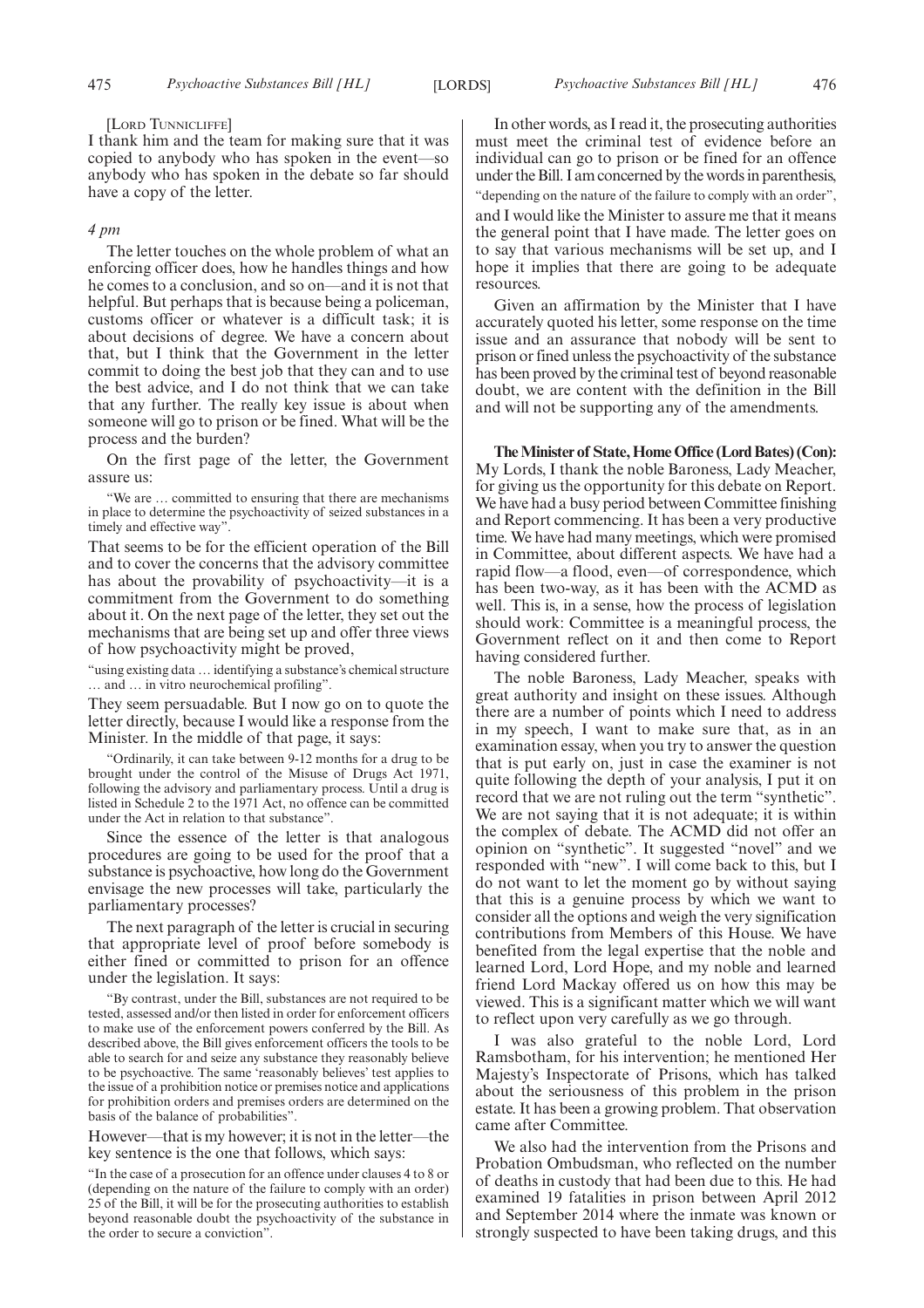was a relevant factor in their death. We will be coming to responses to that in later groups of amendments, but I appreciate that point being made.

If the House will bear with me, I shall put some remarks on the record while I seek to address the points made particularly by the noble Lord, Lord Tunnicliffe, and mentioned by other noble Lords during the debate. The Government take seriously the views of the advisory council. The noble Lord, Lord Kirkwood, asked if there was a difference here. There should be a sort of tension between anyone who has a statutory duty to advise and, whoever are the Government of the day, I am sure that that tension is there.

We recognise that there were members of the ACMD who were on the expert panel. The ACMD advised particularly on the science while the expert panel, which was set up and asked to undertake the particular report by Norman Baker under the previous coalition Government—I am not going down that route—included people from a wider group, including law enforcement officers and various drug treatment organisations. They were the ones who came forward with a recommendation for a ban. Again, though, I want to make it clear that any reading of the report would show that it was hardly obvious what needed to happen; it was not a no-brainer. The expert panel wrestled with the question; they saw a number of disadvantages and advantages, but on balance they came down on the side of a ban.

As the House is all too aware, the Bill is designed to capture substances supplied for human consumption that have psychoactive effects. Its aim is to cover substances that are not currently controlled under the Misuse of Drugs Act 1971 but, as with any drug when misused, carry risks. The definition has been deliberately drawn widely, as the noble Lord, Lord Tunnicliffe, said, and is a necessary move away from the approach taken in the Misuse of Drugs Act. Potentially, this is the equivalent of the "Whac-A-Mole" problem—I am desperately in search of a more elegant legal term—where a substance is banned under a temporary banning order, but then up it pops again a few days later with a slightly changed molecule to get around the legislation. It is not accidental that we have drawn this widely; it was deliberately done to recognise that there is a particular problem here.

As my noble and learned friend Lord Mackay pointed out, this is a dynamic, fast-moving and fastchanging market. The market in psychoactive substances has dramatically changed over the last few years and shows no signs of abating. In fact it seems to be getting worse: we had an excellent session with Public Health England, to which all interested Peers were invited. One of the points that that body made was that a lot of clinics say that the ease of access to these drugs is fuelling a particular problem. The noble Lord, Lord Kirkwood, and others, such as the right reverend Prelate the Bishop of Portsmouth, also had the opportunity to meet a children's organisation. We will come back to that later, but that organisation talked about how these so-called legal highs are used as part of the grooming process for vulnerable young people. These are very serious problems.

Amendments 1, 3 and 4 suggest ways in which the definition might be adjusted to restrict the scope of the Bill and its offences to those substances that are synthetic or are "novel". We have previously debated the merits or otherwise of including a reference to "synthetic" in the definition of a psychoactive substance. As I indicated in Committee, there are a number of naturally occurring substances, known in years past as "herbal highs", that are of concern and are far from safe. The noble Baronesses, Lady Meacher and Lady Hamwee, referred to those.

#### *4.15 pm*

Salvia divinorum, or salvia, is a Mexican plant, with leaves that contain psychoactive chemicals that produce hallucinations when chewed or when dried and smoked. There is concern that salvia can trigger psychotic episodes, particularly in young people and people with a history of mental health problems. Other plant-based psychoactive substances include Kratom, which is sold as a psychoactive ingredient in "branded" products such as Palm Wine and Dutch Haze. Kratom acts as a sedative at higher doses and carries the risk of physical dependency. A further example is fly agaric mushrooms, which are used for their hallucinogenic LSD-type properties. Our view is that while these may not warrant control under the 1971 Act, the Bill provides a legal framework, subordinate to the 1971 Act, which should be deployed to restrict their availability. To do otherwise would arguably be arbitrary and would leave a loophole for those looking to maintain their profits from this trade.

The noble Lord, Lord Paddick, has taken up the advisory council's recommendation that we should amend the definition to cover only "novel" psychoactive substances. I have already referred to our policy rationale in capturing some long-standing intoxicating substances in the context of natural products. This reasoning applies equally to products synthetic in nature such as nitrous oxide, which the noble Lord, Lord Howarth, mentioned, and alkyl nitrites, or "poppers", which were tolerated for many years when control under the 1971 Act was the only option.

The other side of the coin is one of legal clarity. As the Home Secretary set out in her response to the advisory council, the inclusion of the term "novel" to describe psychoactive substances in legislation was considered unworkable. To make an amendment of this kind to the Bill would suggest that Parliament intended to exclude fromits ambit psychoactive substances in existence before the enactment of the Bill. The psychoactive substances market that exists just prior to the Bill's enactment would not be covered. That is clearly not our intention or an acceptable outcome, as the point we are getting at is that every time we redraw the rules too tightly, these very devious and sophisticated drug operations simply change their terms to fit the new criteria.

Fixing a point in time to the definition was also considered unworkable. Do we take the date when a substance was first discovered, manufactured or identified in the recreational market? Or, perhaps, we should identify the date on which a substance became widely used—a term which itself would be challenging to define. Of course, we are looking for a general approach to all these substances, not a substance-by-substance one. It is our view that this market is so fluid that to specify a specific cut-off date, either for the generality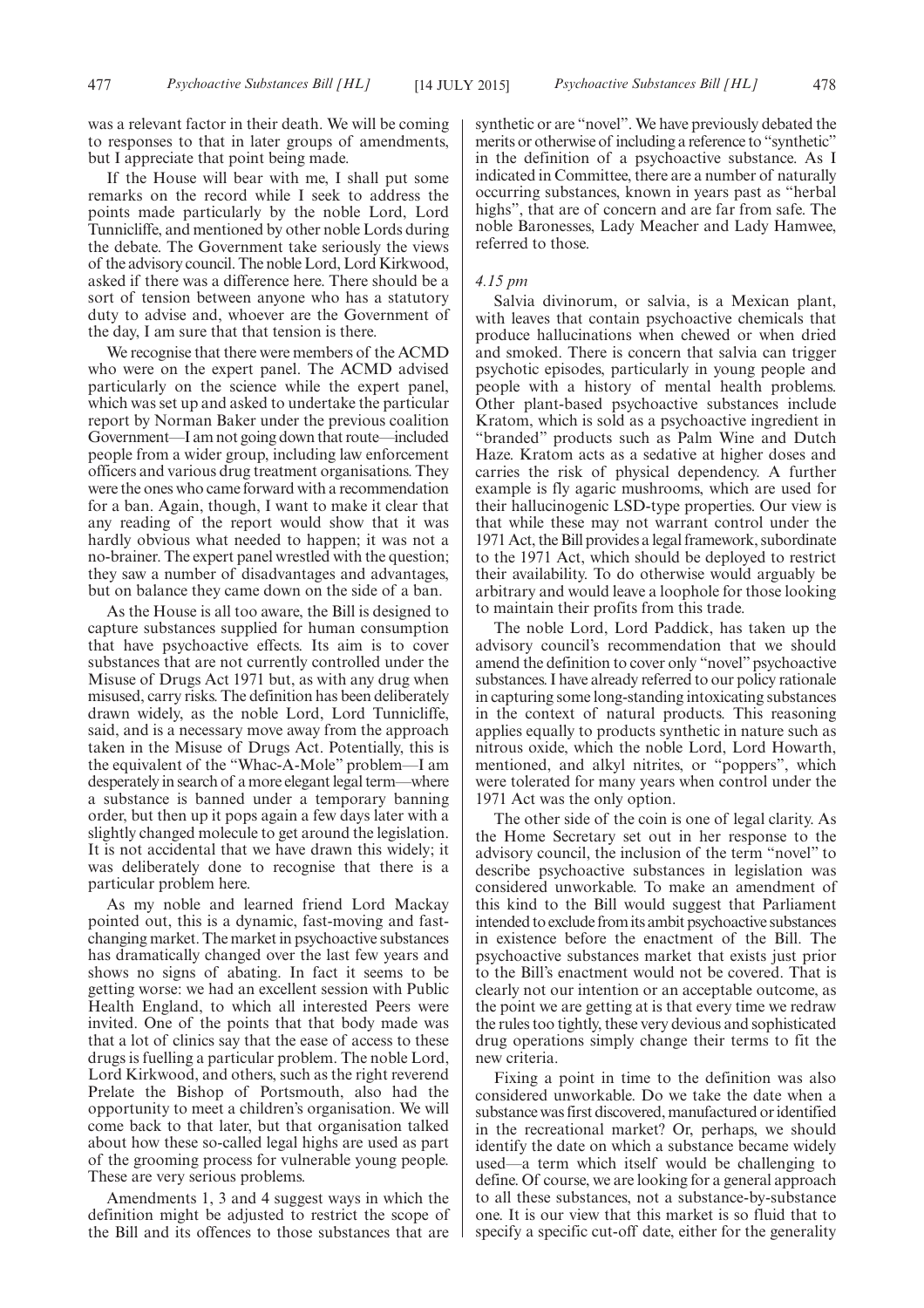#### [LORD BATES]

of psychoactive substances or for particular substances would be impractical, open to misunderstanding and abuse. The advisory council has helpfully clarified that the term "novel" should not be taken as introducing the concept of timing, which is just as well given the difficulties I have highlighted.

The UK is not unique in framing its legislation, where the predominant target is psychoactive substances generally, in the way set out in the Bill. Neither Ireland, New Zealand nor Australia—at both federal and state level—have used the terms "new" or "novel" and refer to psychoactive substances generally.

Amendments 2 and 5 to 8 seek to define a psychoactive substance—

**Lord Tunnicliffe:** My Lords, I am, albeit temporarily, on the same side as the Minister, and I am now confused. I think he said—some minutes ago, I grant you—that the Government had not ruled out the use of the word "synthetic", but then he went on to rule it out. Can he be clear: are the Government thinking about adopting the word "synthetic", and if so, in what timescale? If I misheard him, he now has the opportunity to be absolutely clear.

**Lord Bates:** I ask the noble Lord please not to go to the other side just yet but to stay with me a little longer. I was referring to the amendment of the noble Lord, Lord Paddick, and was talking about the use of the term "novel" in this context. That was the ACMD point, as opposed to the point about the use of "synthetic", which I shall come to later and have already touched upon. Now the noble Lord, Lord Paddick, looks puzzled; perhaps I have lost him in gaining the noble Lord, Lord Tunnicliffe. Perhaps I may continue with what I was saying and then I will come to the specific point raised by the noble Lord.

I accept that while our target in this Bill is substances that are harmful when misused, or which have the potential to cause harm, the Bill seeks to define the effect of these substances rather than to make any explicit reference to their harms. Of course, the advisory council has a considerable and impressive track record in making these harm assessments. It is a scientific body of experts which for the last 40 years has been advising successive Governments. These amendments would require assessments of individual substances, or even groups of substances, for the purpose of bringing them within the scope of the Bill and its offences.

Our fundamental issue with that is that it would perpetuate the inadequacies and frustrations of our current approach under the 1971 Act. As the expert panel found, a substance-by-substance approach would not meet our core objective to get fully ahead of the market and scientific developments. It would allow the suppliers to adapt their range of substances on sale in response to new controls. That is exactly what has happened in the past and is behind the purpose of this legislation. Indeed, by driving innovation in the market, the current approach adds to the harms caused by these substances, as each new generation of psychoactive substances is more potent than the last. We need a change in gear—that is what the blanket ban will deliver.

Finally, Amendment 9 adopts a different approach again to how we define a psychoactive substance for the purposes of the Bill. Clause 3 enables the Home Secretary to make regulations, subject to the affirmative procedure, which add to or vary the list of exempted substances in Schedule 1. As we have previously debated, the regulation-making power in Clause 3 has been designed to future-proof the list of exempted substances and ensure that, for example, medicinal products are not inadvertently caught by the blanket ban provided for in the Bill. Schedule 1 contains broad categories of established substances and products that we want to exclude from this regime, mostly because they are already regulated by other legislation.

I turn to the specific point put to me by the noble Lord, Lord Tunnicliffe. He pointed to the advisory council's concerns about proving psychoactivity as a point of law. I wrote to the noble Lord on this very issue, and he quoted my letter, in which I said:

"The Government is committed to supporting the law enforcement community in the exercise of their powers under the Bill. We will work with the national policing lead and College of Policing on the development of policing guidance".

It is important to recognise that different powers in the Bill apply to different standards of proof. For example, the powers of seizure in Clause 42 operate to a "reasonable belief" test. An officer's reasonable belief that a substance is psychoactive could be based on a number of factors, including the substance's packaging, its markings or even whether the individual from whom it was seized appeared intoxicated and the officer could infer that the substance found might be responsible. The same "reasonable belief" test applies to the issuing of a prohibition notice or a premises notice. Applications for prohibition orders and premises orders are determined on the basis of the balance of probabilities.

In the case of a prosecution for an offence under Clauses 4 to 8—I think that this comes to the point that the noble Lord invited us to look at—we have the criminal test of "beyond reasonable doubt". Clause 25, which is referred to in my letter, deals with the offence of failing to comply with a prohibition order or premises order. That clearly involves the civil test of the balance of probabilities. However, failure to comply with the order can involve a criminal sanction. Therefore, quite rightly the noble Lord came back and asked whether it was possible that we could end up with someone being caught between the two tests—the civil and the criminal and facing a criminal sanction on the balance of probabilities test. As I understand it, that is at the heart of his concern. I can certainly give him the assurance that before any criminal sanction could be made under Clause 25, there would need to be proof to the criminal standard of "beyond reasonable doubt" that the substance involved was indeed psychoactive.

I hope that that clarification will help the noble Lord, Lord Tunnicliffe, with his concerns. I also hope that the point that I made right at the beginning to the noble Baroness, Lady Meacher, that we are continuing in a genuine dialogue with the Advisory Committee on the Misuse of Drugs, will allow her to—

**Baroness Meacher:** Before the Minister sits down, I would like to put one question to him on that issue. He said at the beginning that he was not ruling out the term "synthetic", but I then became very confused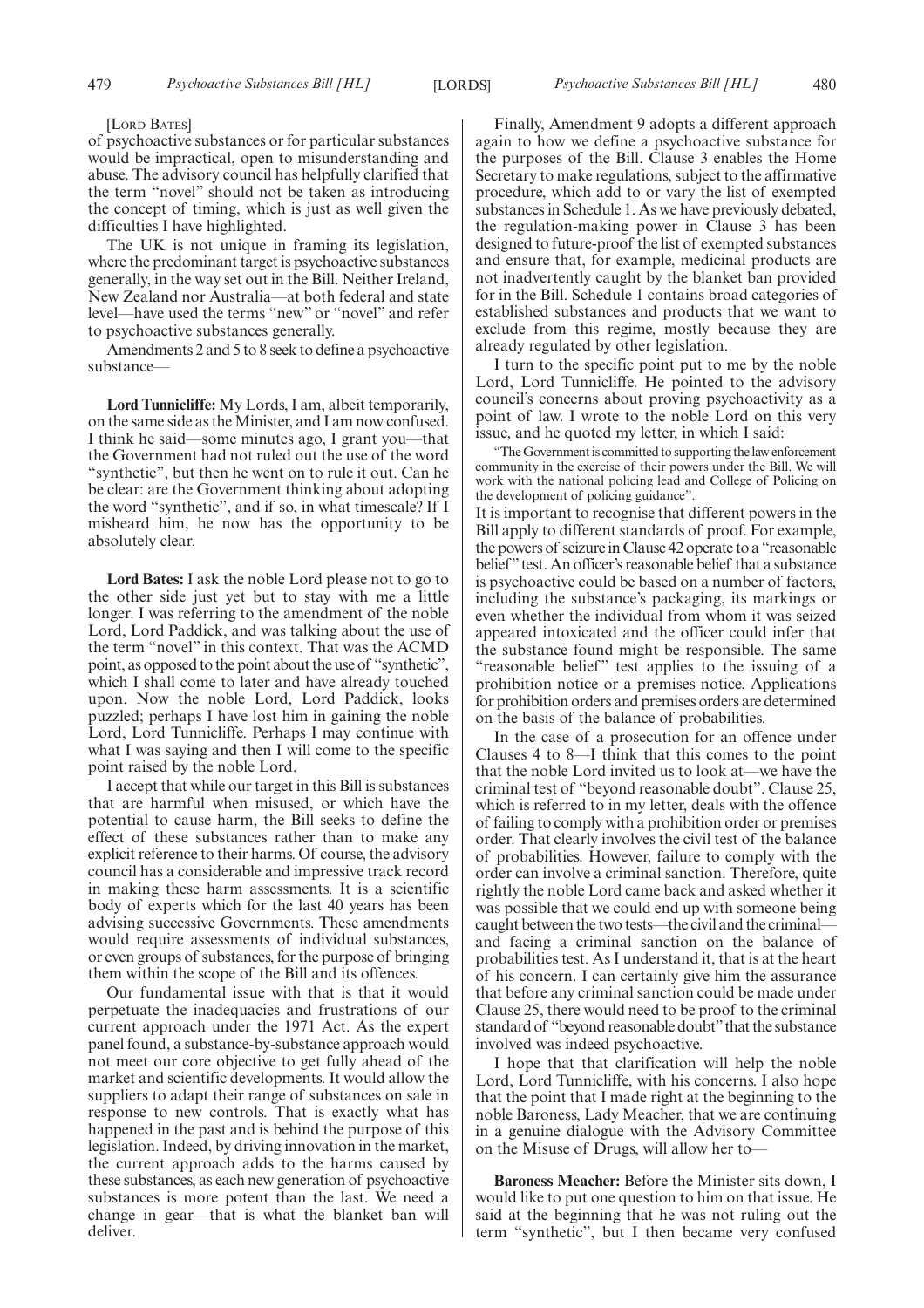when he started talking about a number of botanicals. Does he agree that there is in fact great value in separating the machinery for botanical substances, which are developed over many years and which can be brought under the Misuse of Drugs Act if they are dangerous—harmful—from synthetic substances, which need a rather different kind of machinery? I think that the Minister was indicating that there are botanical substances that may be to some degree harmful.

Of course the police are able to use common sense. They tend not to arrest and criminalise the possession of herbal cannabis. They will know that it is infinitely less dangerous than something such as alcohol. The same would apply to other botanical substances developed over many years. If they were brought under the Misuse of Drugs Act, which the Minister referred to as rather draconian, that Act also could be used with a degree of common sense. I want to be clear whether the Minister accepts the great value of separating these two completely different sets of substances.

**Lord Bates:** The noble Baroness goes to the heart of the issue; we have a problem with that. We are just not convinced. There are botanicals, to which we have referred. There are other substances, such as nitrous oxide. Does "synthetic" as a term cover what we want it to cover, or will we be reassembled back here at some future date trying to clamp down on another loophole which has been exploited? That is the difficulty. When I say that I am not ruling out the term "synthetic", that is absolutely correct, but we want to make sure that if the term is used, it is understood in a legal context as achieving the intention of the Bill, which is to uphold a blanket ban. I hope that, with that, I have provided some clarification.

**Lord Howarth of Newport:** I am grateful to the Minister for giving way. What is his difficulty about using the apparatus already available to the Home Secretary under the Misuse of Drugs Act 1971 to deal with botanical substances and, I think, nitrous oxide natural substances about which the Government are concerned? It is open to them to classify them perhaps as class C drugs and deal with the problem in that way, distinguishing between natural substances and the synthetic substances that constitute this huge social threat by being barraged into our society week after week to the great danger of our young people.

**Lord Bates:** That was the point that I was trying to address in response to my noble and learned friend Lord Mackay, who talked about the speed of this: the cumbersome process that existed before to categorise something, the period of time, and the agility of the criminal gangs behind the production of these substances. That goes to the heart of the purpose of the blanket ban. I know that we may not necessarily agree on that point, but I hope he will understand that that is where we are genuinely resolute: how do we uphold the blanket ban—which is the advice that we received from the expert panel, what similar panels in Wales and Scotland believe to be the way forward and what operates in Ireland—in a way that recognises the nuances we have but does not allow people to escape through loopholes? That is the challenge we are wrestling with. It is a dialogue that we are committed to continuing, both with your Lordships in the remaining process of the Bill and as it goes to another place, should it be your Lordships' will that it does. That dialogue will continue; it is genuine and we are continually listening to views on this.

#### *4.30 pm*

**Lord Tunnicliffe:** Listening to the Minister, one might almost interpret him as saying that this is a balanced issue on which he needs more time to think and on which he wants to involve noble Lords. However, the only time when noble Lords will get another chance to debate this will be at Third Reading. Is the Minister saying that he may be able to take this away and shed more light on his conclusions at Third Reading?

**Lord Bates:** Look at the pace of events over the past week and the exchanges of correspondence that there have been. This is moving because we are genuinely exploring what the definition should be. Of course we will keep it under review for Third Reading and, should the Bill go to the other place, it is likely that, as a result of deliberations in your Lordships' House, government amendments will be tabled in other areas dealing with other clauses. Therefore, through the normal process, we will get an opportunity to consider those Commons amendments should they be made. There will be opportunities for this discussion to continue with the ACMD in the proper way. However, I come back to the basic principle on which the noble Lord and I agree absolutely: we cannot have any more loopholes popping up so that people can exploit the gaps in the legislation. That is the whole point. We might as well not have the Bill if it will simply open up a number of new areas—be it botanicals or some other derivative—that can be used for the purposes that the Bill is intended to clamp down on.

**Lord Mackay of Clashfern:** Before the noble Lord sits down, let me make clear that the present difficulty is that botanical substances could be used as a basis for some form of psychoactive substance that would be dangerous in a way that was not shown hitherto. The Government's present position is that "synthetic" should not be inserted but that further considerations may help clarify that problem. Therefore, the safe thing to do at the moment is leave out "synthetic" and use the general definition, which is what the group set up specially for this purpose advised.

**Lord Bates:** That would seem an elegant solution.

**Lord Tunnicliffe:** Is the Minister saying—I think he is about to get an answer from the Box—that he may well further consider this issue before Third Reading and that we should debate further at that point? That is very important to the noble Baroness in deciding whether to press her amendment.

**Lord Bates:** In responding on the Bill, I gave a number of examples of particular botanical substances that would fail the test of "synthetic". Therefore, it is very much as my noble and learned friend has said. Those substances do not meet the harm threshold of the 1971 Act, but some natural substances are controlled under it. This is part of the confusion and discussion that is still to be resolved, but we believe that what we have at the moment is clear in terms of the intent of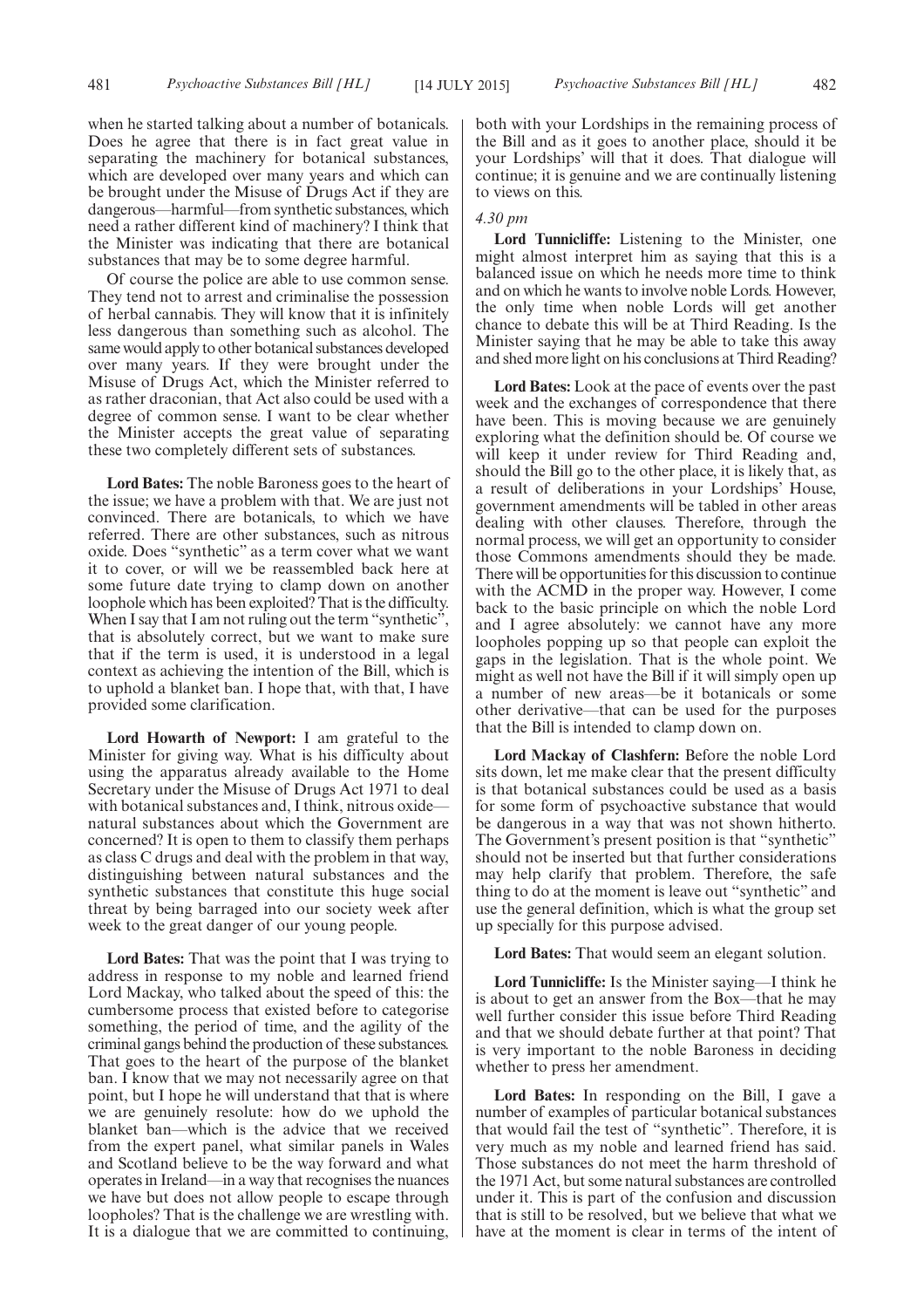#### [LORD BATES]

the Bill and that to insert "synthetic" at this stage would unnecessarily limit the scope of the Bill and potentially open up new loopholes, which would need to be closed down legislatively on another occasion.

**Baroness Meacher:** My Lords, I thank all noble Lords who have contributed to this debate. It has turned into an incredibly wide-ranging, constructive and interesting debate, so I am most grateful to all noble Lords. I want to pick up in particular on the comments made by the noble and learned Lord, Lord Mackay. His initial comment was that he had no problem with the word "synthetic" and then introduced a very interesting point: that the intention behind a substance is very pertinent. Interestingly, he raised a similar point in writing to the chairman of the ACMD, saying that this would be a helpful addition to the definition of a synthetic psychoactive substance. If you bring in the intention behind the substance, then you have really got it. I am very grateful to the noble and learned Lord for that contribution.

Things became a bit more confused a little later, because if a botanical substance is treated and becomes a psychoactive substance it would automatically come within the definition of synthetic psychoactive substance. That is the purpose of the amendment: to keep a separation between genuinely botanical products, which take years to develop and produce and which can very properly be controlled under the Misuse of Drugs Act, and those substances which are treated, and can be treated rather quickly, to create another synthetic psychoactive substance. Those latter should be brought under the control of this legislation. It seems to me that we can produce two sets of very logical, useful legislation to deal with those two completely different types of substance. They might have similar effects, but their production and its timeframe are entirely different. They have to be treated differently under the law. I wanted to make that position clear bearing in mind the points made by the Minister, who said that he was not ruling out the use of "synthetic" but then raised some rather serious questions about whether he could introduce "synthetic" to define psychoactive substances covered by this Bill.

The crucial point here is that the Irish experience shows that you cannot assess whether a substance is psychoactive without using human beings to test it. It has not worked in Ireland. Dealing with the matter in the way that we have suggested in the amendment is a great deal better than they have managed to do in Ireland.

I hope I have managed to thank everybody adequately. I also thank the Minister for his meetings with me and, in particular, for the very helpful meeting we had yesterday. Only because I know that the ACMD supports us in this amendment and now feel confident that the Government will have serious discussions with the council about this issue, and because I am therefore confident that the Government will find their way to doing the sensible thing and having this clear division between botanicals and synthetics, I am prepared to withdraw my amendment.

*Amendment 1 withdrawn.*

*Amendment 2 not moved.*

#### *Clause 2: Meaning of "psychoactive substance" etc*

*Amendments 3 and 4 not moved.*

#### *Amendment 5*

#### *Moved by Baroness Hamwee*

**5:** Clause 2, page 1, line 15, leave out paragraph (a) and insert—

- "(a) in the opinion of the Advisory Council on the Misuse of Drugs is capable of producing a psychoactive effect in a person who consumes it, and
- (aa) is, or appears to the Advisory Council on the Misuse of Drugs likely to be, misused and of which the misuse is having, or appears to them capable of having, harmful effects sufficient to constitute a social problem, and"

**Baroness Hamwee:** My Lords, before I speak to Amendment 5, perhaps I should say to noble Lords who are wondering what is happening, "Do not go away". I did not wish to abuse the House by too much toing and froing during the exchange on the first group of amendments but some points came out in that debate that are relevant to Amendment 5.

The noble Lord, Lord Tunnicliffe, made some interesting points and analysis of the situation in regard to harm. I shall quote again from the ACMD's letter of 2 July on the concept of harm. It stated:

"Without the inclusion of the words 'harmful' or 'potentially harmful', the ACMD can envisage situations whereby the supplier of benign or beneficial substances could be prosecuted under the Bill".

It also stated that the expert panel set up to consider this issue,

"recommended the inclusion of the concept of harm and a 'safety clause"

as it called it—

"whereby substances of low or no harm—

and we know the difficulties of setting a threshold—

"would be excluded from such a Bill".

Self-harm has been raised. It is a social problem within the terminology I have used, which, as I have said, is lifted from the Misuse of Drugs Act.

Without wishing to expand on this, to think now of using this Bill to ban botanical substances—types of sage and mushroom have been mentioned—which have been legal for centuries raises questions about propriety and whether it is too authoritarian and so on. Perhaps that is not an issue for now.

I accept the point about the time taken to show harmful effects causing social problems but we have to put this in the context of the substance producing a psychoactive effect and the time and difficulty involved with that. My amendment would deal with the question of harm without sabotaging the direction of the Bill.

If amendments are made in the Commons, we may welcome them. However, if amendments are not made in the Commons, we will not have the basis for further discussion because at that stage we cannot reintroduce issues that are unrelated to amendments that the Commons have made. I therefore beg to move and I wish to test the opinion of the House.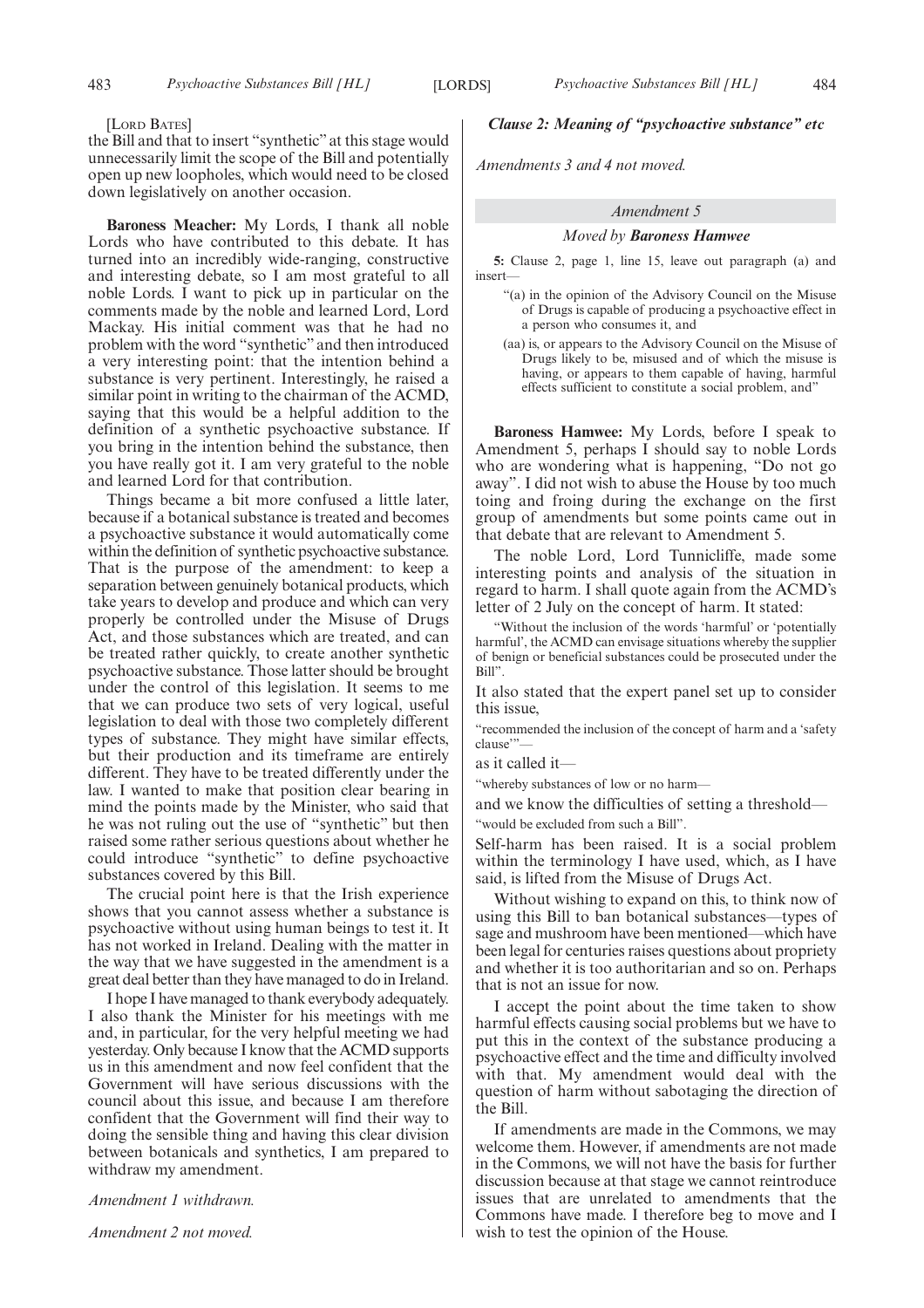*4.43 pm Division on Amendment 5*

*Contents 95; Not-Contents 314.*

*Amendment 5 disagreed.*

#### **Division No. 1**

#### **CONTENTS**

Addington, L. Alderdice, L. Allan of Hallam, L. Ashdown of Norton-sub-Hamdon, L. Bakewell of Hardington Mandeville, B. Barker, B. Bonham-Carter of Yarnbury, B. Bradshaw, L. Brinton, B. Burnett, L. Chidgey, L. Clancarty, E. Clement-Jones, L. Dholakia, L. Doocey, B. Dykes, L. Erroll, E. Fearn, L. Glasgow, E. Greaves, L. Grender, B. Hamwee, B. Harris of Richmond, B. Haworth, L. Humphreys, B. [Teller] Hussain, L. Hussein-Ece, B. Hylton, L. Janke, B. Jolly, B. Jones of Cheltenham, L. Kerr of Kinlochard, L. Kinnoull, E. Kirkwood of Kirkhope, L. Kramer, B. Layard, L. Lee of Trafford, L. Loomba, L. Low of Dalston, L. Luce, L. Ludford, B. Macdonald of River Glaven, L. Maclennan of Rogart, L. McNally, L. Maddock, B. Manzoor, B. Maxton, L.

#### **NOT CONTENTS**

Aberdare, L. Adonis, L. Ahmad of Wimbledon, L. Altmann, B. Alton of Liverpool, L. Anderson of Swansea, L. Anelay of St Johns, B. Armstrong of Hill Top, B. Armstrong of Ilminster, L. Ashton of Hyde, L. Astor of Hever, L. Attlee, E. Bach, L.

May of Oxford, L. Meacher, B. Miller of Chilthorne Domer, B. Neuberger, B. Newby, L. [Teller] Nicholson of Winterbourne, B. Northover, B. O'Neill of Bengarve, B. Paddick, L. Palmer of Childs Hill, L. Parminter, B. Pinnock, B. Purvis of Tweed, L. Rea, L. Redesdale, L. Rennard, L. Roberts of Llandudno, L. Scott of Needham Market, B. Sharkey, L. Sharp of Guildford, B. Shipley, L. Shutt of Greetland, L. Smith of Clifton, L. Smith of Finsbury, L. Smith of Newnham, B. Steel of Aikwood, L. Stern, B. Stoneham of Droxford, L. Strasburger, L. Suttie, B. Taverne, L. Teverson, L. Thomas of Gresford, L. Thomas of Winchester, B. Tope, L. Tordoff, L. Turnberg, L. Tyler, L. Tyler of Enfield, B. Wallace of Saltaire, L. Wallace of Tankerness, L. Walmsley, B. Walpole, L. Wigley, L. Williams of Crosby, B. Willis of Knaresborough, L. Wrigglesworth, L.

Baker of Dorking, L. Balfe, L. Bassam of Brighton, L. Bates, L. Beecham, L. Berkeley, L. Berridge, B. Best, L. Bew, L. Bichard, L. Bilimoria, L. Billingham, B. Black of Brentwood, L.

Young of Hornsey, B.

Blair of Boughton, L. Blencathra, L. Blood, B. Boateng, L. Borrie, L. Bowness, L. Brabazon of Tara, L. Bradley, L. Bridgeman, V. Bridges of Headley, L. Bristol, Bp. Brooke of Alverthorpe, L. Brooke of Sutton Mandeville, L. Brookman, L. Brougham and Vaux, L. Browne of Belmont, L. Browning, B. Buscombe, B. Butler of Brockwell, L. Butler-Sloss, B. Byford, B. Caithness, E. Callanan, L. Cameron of Dillington, L. Campbell-Savours, L. Carrington of Fulham, L. Cathcart, E. Cavendish of Furness, L. Chadlington, L. Chandos, V. Chisholm of Owlpen, B. Christopher, L. Clark of Windermere, L. Clarke of Hampstead, L. Clinton-Davis, L. Cohen of Pimlico, B. Collins of Highbury, L. Condon, L. Cope of Berkeley, L. Corston, B. Courtown, E. Cox, B. Craig of Radley, L. Crickhowell, L. Crisp, L. Cumberlege, B. Curry of Kirkharle, L. Davies of Oldham, L. Davies of Stamford, L. De Mauley, L. Dear, L. Deben, L. Deech, B. Denham, L. Dixon-Smith, L. Donaghy, B. Donoughue, L. Drake, B. Drayson, L. Dubs, L. Dundee, E. Dunlop, L. Eaton, B. Elder, L. Elton, L. Elystan-Morgan, L. Evans of Bowes Park, B. Evans of Temple Guiting, L. Evans of Weardale, L. Farmer, L. Farrington of Ribbleton, B. Fellowes, L. Fellowes, E.<br>Fellowes of West Stafford, L. Fink, L. Finkelstein, L. Finlay of Llandaff, B. Flight, L.

Fookes, B. Forsyth of Drumlean, L. Foulkes of Cumnock, L. Fowler, L. Framlingham, L. Freeman, L. Freud, L. Gale, B. Gardiner of Kimble, L. [Teller] Gardner of Parkes, B. Garel-Jones, L. Geddes, L. Giddens, L. Glendonbrook, L. Goldie, B. Golding, B. Goodlad, L. Gordon of Strathblane, L. Grade of Yarmouth, L. Grantchester, L. Green of Hurstpierpoint, L. Greenway, L. Griffiths of Fforestfach, L. Hannay of Chiswick, L. Harries of Pentregarth, L. Harris of Haringey, L. Harrison, L. Hart of Chilton, L. Haskel, L. Haughey, L. Hayman, B. Hayter of Kentish Town, B. Healy of Primrose Hill, B. Helic, B. Higgins, L. Hilton of Eggardon, B. Hodgson of Abinger, B. Hollick, L. Holmes of Richmond, L. Hooper, B. Horam, L. Howard of Lympne, L. Howard of Rising, L. Howe, E. Howe of Idlicote, B. Howell of Guildford, L. Howie of Troon, L. Hoyle, L. Hughes of Woodside, L. Hunt of Kings Heath, L. Hunt of Wirral, L. Inglewood, L. Irvine of Lairg, L. James of Blackheath, L. Janvrin, L. Jay of Paddington, B. Jenkin of Kennington, B. Jones, L. Jones of Whitchurch, B. Jopling, L. Judd, L. Kakkar, L. Keen of Elie, L. Kennedy of Southwark, L. Kilclooney, L. King of Bridgwater, L. Kingsmill, B. Kirkham, L. Kirkhill, L. Laming, L. Lamont of Lerwick, L. Lawson of Blaby, L. Leigh of Hurley, L. Lennie, L. Lexden, L. Liddle, L. Lingfield, L.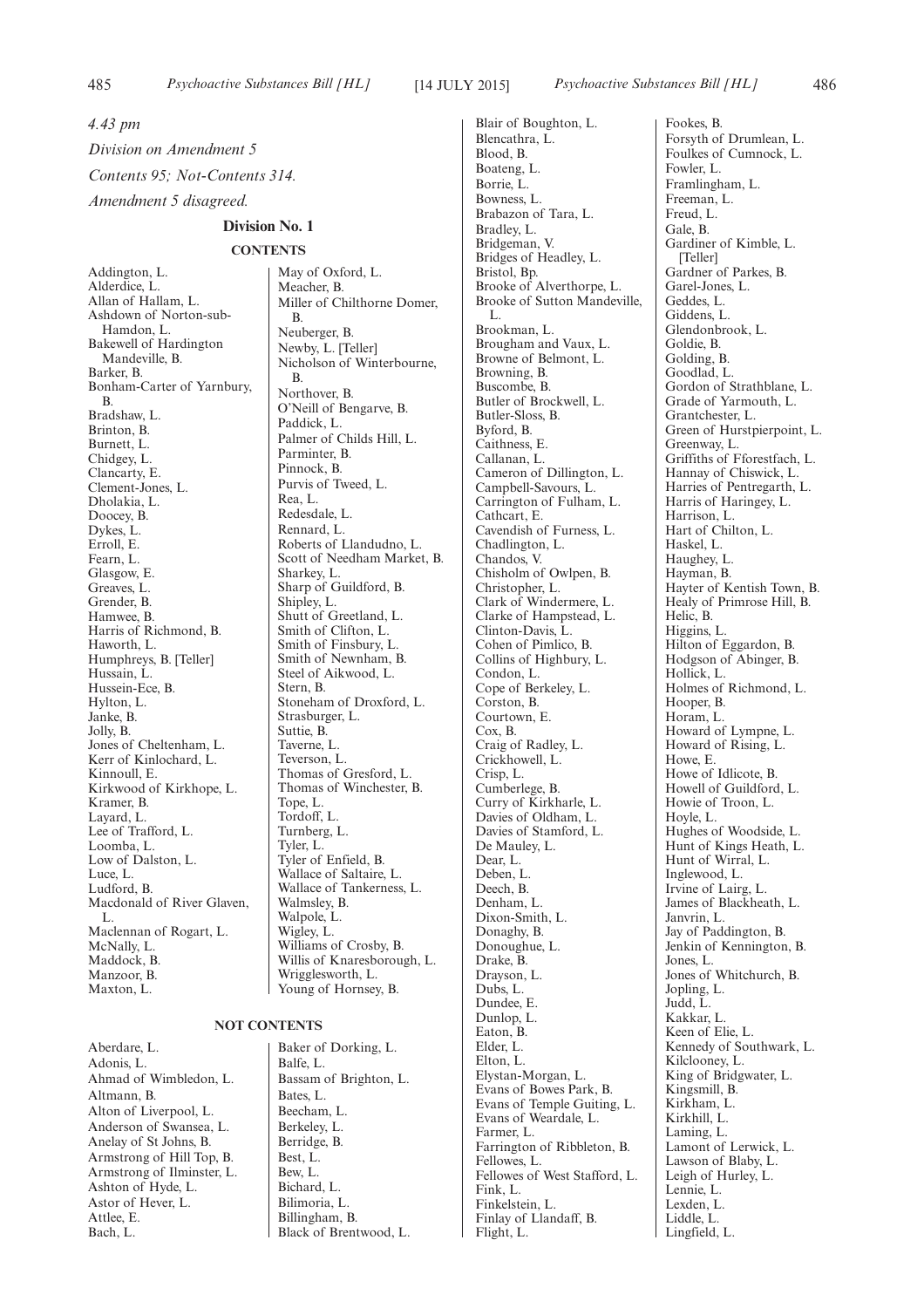Liverpool, E.

Livingston of Parkhead, L. Lyell, L. Lytton, E. McAvoy, L. McColl of Dulwich, L. McDonagh, B. McFall of Alcluith, L. MacGregor of Pulham Market, L. Mackay of Clashfern, L. MacKenzie of Culkein, L. Mackenzie of Framwellgate, L. Mandelson, L. Mar $C$ Marlesford, L. Massey of Darwen, B. Mawhinney, L. Mawson, L. Mendelsohn, L. Mitchell<sub>L</sub> Mobarik, B. Monks, L. Montrose, D. Moore of Lower Marsh, L. Morgan of Ely, B. Morris of Aberavon, L. Morris of Bolton, B. Morris of Handsworth, L. Moynihan, L. Naseby, L. Nash, L. Neville-Jones, B. Neville-Rolfe, B. Newlove, B. Noakes, B. Northbrook, L. Nye, B. O'Cathain, B. O'Neill of Gatley, L. Palmer, L. Pannick, L. Patel, L. Patel of Blackburn, L. Patten of Barnes, L. Pendry, L. Perry of Southwark, B. Pitkeathley, B. Plant of Highfield, L. Plumb, L. Popat, L. Prescott, L. Prosser, B. Puttnam, L. Quin, B. Ramsay of Cartvale, B. Ramsbotham, L. Rawlings, B. Rebuck, B. Rees of Ludlow, L. Reid of Cardowan, L. Renfrew of Kaimsthorn, L. Robertson of Port Ellen, L. Rogan, L. Rooker, L. Rosser, L. Rowe-Beddoe, L. Rowlands, L.

#### *5 pm*

*Amendments 6 to 8 not moved.*

#### *Clause 3: Exempted substances*

*Amendment 9 not moved.*

Ryder of Wensum, L. St John of Bletso, L. Sanderson of Bowden, L. Sassoon, L. Scotland of Asthal, B. Seccombe, B. Selsdon, L. Shackleton of Belgravia, B. Sharples, B. Sheikh, L. Shephard of Northwold, B. Sherbourne of Didsbury, L. Sherlock, B. Shields, B. Shrewsbury, E. Simon, V. Singh of Wimbledon, L. Skelmersdale, L. Slim, V. Smith of Basildon, B. Smith of Gilmorehill, B. Spicer, L. Stedman-Scott, B. Sterling of Plaistow, L. Stirrup, L. Stoddart of Swindon, L. Stowell of Beeston, B. Strathclyde, L. Suri, L. Sutherland of Houndwood, L. Swinfen, L. Symons of Vernham Dean, B. Taylor of Bolton, B. Taylor of Holbeach, L.  $[Table 1]$ Thomas of Swynnerton, L. Tomlinson, L. Touhig, L. Trees, L. Trefgarne, L. Triesman, L. True, L. Trumpington, B. Truscott, L. Tugendhat, L. Tunnicliffe, L. Turner of Camden, B. Uddin, B. Ullswater, V. Verma, B. Wakeham, L. Wall of New Barnet, B. Warner, L. Warsi, B. Warwick of Undercliffe, B. Wasserman, L. Watson of Invergowrie, L. West of Spithead, L. Wheatcroft, B. Wheeler, B. Whitaker, B. Whitby, L. Wilcox, B. Wilkins, B. Williams of Trafford, B. Woolmer of Leeds, L. Young of Norwood Green, L. Younger of Leckie, V.

#### *Amendment 10*

#### *Moved by Lord Rosser*

**10:** Clause 3, page 2, line 14, leave out "such" and insert "— (a) the Advisory Council on the Misuse of Drugs, and (b) such other"

**Lord Rosser (Lab):** I do not wish to speculate on whether it was my eloquence and that of the noble Baroness, Lady Hamwee, in Committee or the letter of 2 July from the Advisory Council on the Misuse of Drugs that carried more weight with the Government, who have now put their name to an amendment providing for the Secretary of State to consult the Advisory Council on the Misuse of Drugs in specific circumstances. I hope it might be the former explanation but I fear it is probably the latter.

The letter from the Advisory Council on the Misuse of Drugs stated that the Home Office should amend the Bill so that:

"In keeping with our role in the Misuse of Drugs Act, there should be a statutory duty to consult ACMD".

Nevertheless, it is one for the record when the Minister responsible for the Bill adds his name to an amendment moved by the Opposition. I thank the Minister for that and for delivering so handsomely, in my opinion, on his undertaking in the debate in Committee on this issue to consider the matter further in advance of Report.

I do not think there is really any need for me to say any more, although the noble Baroness, Lady Hamwee, or the noble Lord, Lord Paddick, may wish to contribute. But on the basis that the Minister's name is on this amendment and that therefore he will not be opposing it but supporting it, I beg to move.

**Lord Paddick (LD):** My Lords, my name is on this amendment. We moved a similar amendment in Committee. Obviously, we are very pleased that, for whatever reason, the Minister has added his name to what is now the Labour Party amendment.

The noble Lord, Lord Rosser, has raised a concern about whether it was consultation and the debate in Committee that persuaded the Government to change their mind on this or whether it was the letter from the Advisory Council on the Misuse of Drugs. It is very disappointing that the consultation with the Advisory Council on the Misuse of Drugs did not take place at a much earlier stage in the preparation of the Bill, rather than after its publication. It certainly would have saved a lot of time and debate if that had happened. Even now, from the latest letter in the correspondence between the Home Secretary and the Advisory Council on the Misuse of Drugs, which we saw yesterday, it appears that the advisory council wants further changes and amendments. It is not right that we should have a half-baked Bill presented to this House on the understanding that it does not really matter because, if any deficiencies are highlighted as a result of this late consultation, they can be put right in the other place. We in this House have the right to amend Bills to make them worthy of being passed into law. We should not rely on amendments made by either the Government or the Opposition in the other place when the Bill is first presented to this Chamber.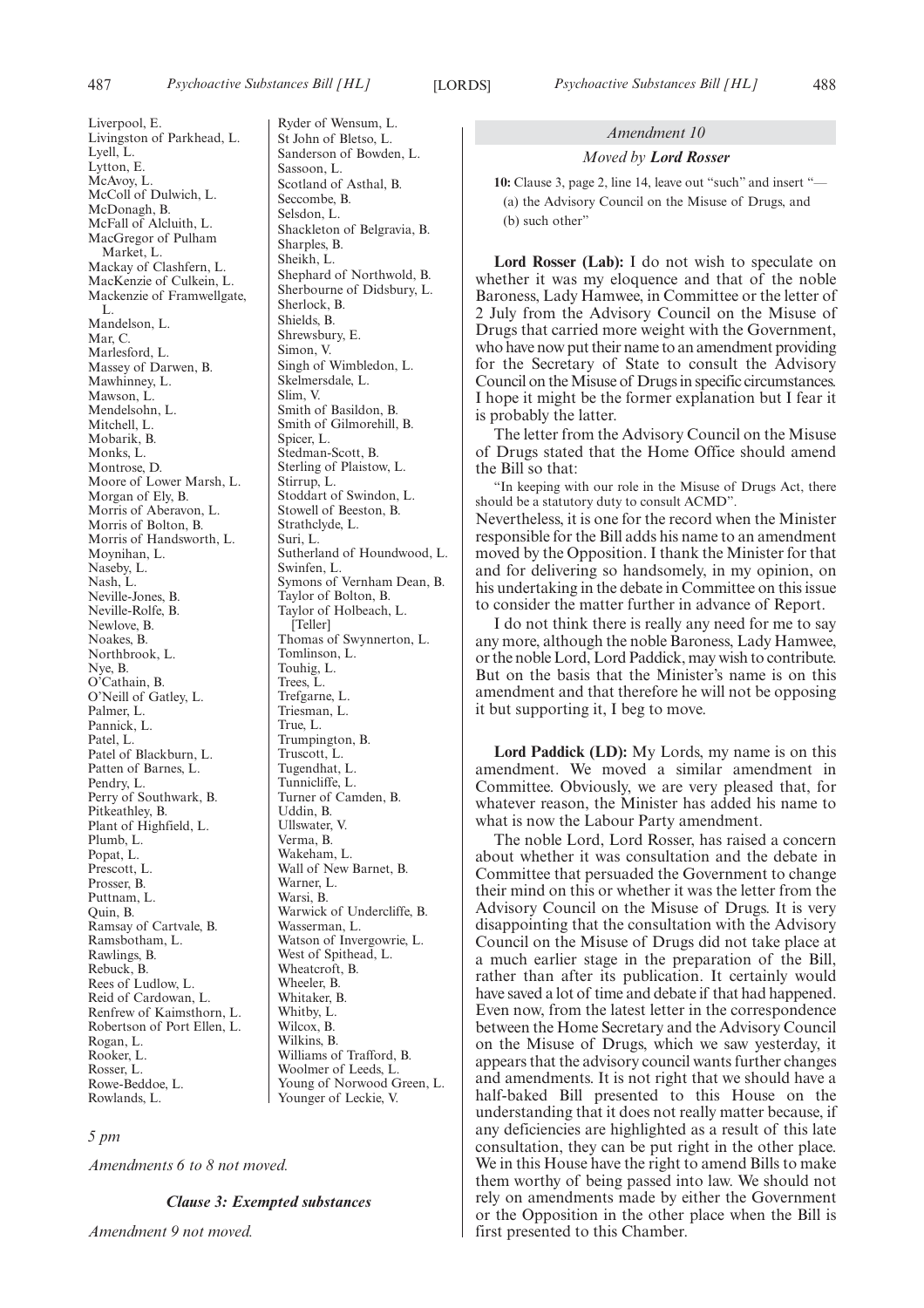**Lord Howarth of Newport:** My Lords, in supporting the amendment tabled by my noble friend Lord Rosser, I express my welcome to the amendment tabled by the Government. It gives me particular pleasure to support my noble friend but it also gives me pleasure to support the Minister in his tabling of that amendment. It is never really profitable in politics to seek to take credit; it is much more important that there should be results. But there has been pressure from all quarters for the Government to make it clear—and make it clear in the Bill—that they were going to involve the Advisory Council on the Misuse of Drugs in carrying forward the policy for which the Bill would legislate, so this can be nothing but good. If any credit is due to this House, because the issue has been emphatically raised in our proceedings, then it is one more instance of how the Minister has been the most honest of brokers between this House and his department. The integrity, good will and energy with which he has mediated these debates through to his colleagues in the Home Office is something which I think we all very much appreciate. I would like to place that on the record.

**Lord Bates:** My Lords, this may be a short group as we, too, welcome this amendment. I do not think I have ever known an occasion before where all three main parties have put their names to the same amendment. It is a matter of semantics as to whether we have all come around to Amendment 10 or everybody has come around to government Amendment 22. What matters most is that we are all on the same page. In the context of the previous debate, that same page very much underscores the importance which the Government place and should place on the advice which they receive from the advisory council.

The Explanatory Notes made it clear that we expected to consult fully the council on Clauses 3 and 10. However, in bringing forward these amendments to turn such an expectation into a statutory duty, we have been mindful not just of those views and its opinion but of the deliberations and the views expressed in your Lordships' House. These amendments reaffirm the value we place on the independent expert advice from the advisory council and our commitment to a constructive working relationship with it on the provisions of the Bill and the Misuse of Drugs Act 1971. We will continue to work with the council to achieve our common purpose of reducing and preventing harms caused by psychoactive substances to individuals, especially young people, families and communities. For these reasons, I am happy to support Amendment 10 and similarly to commend Amendment 22 to the House.

*Amendment 10 agreed.*

#### *Schedule 1: Exempted substances*

#### *Amendment 11*

#### *Moved by Baroness Meacher*

**11:** Schedule 1, page 37, line 7, leave out paragraph 2 and insert—

"2 All medicinal products prescribed by a doctor or sold by a licensed pharmacist.

**Baroness Meacher:** My Lords, in moving Amendment 11 I shall also speak to Amendment 12, both of which we debated in Committee. I intend not to repeat anything of the arguments we used then but rather to reflect on developments since. The intention of the amendments is to ensure that all legitimate medicines and substances used for any form of legitimate research are exempted from the scope of this legislation.

I am most grateful for the Minister's letter to the noble Lord, Lord Rosser, in which he says that the Government are looking again at the definition of medicinal products in Schedule 1 to ensure that it is fully aligned with existing medicines legislation. The question is what exactly that means. I seek only an assurance from the Minister that the definition will include all medicines prescribed on a named-patient basis and all unlicensed—or any other psychoactive substances prescribed by a doctor on the basis that the prescription is believed by that doctor to be in the best interests of the patient. My clear understanding is that a doctor can prescribe any medication, even if it is unlicensed or not recognised, so long as they believe that it will help the patient. Many medicines come on to the market which may have been tested in other countries or in other ways but which have not been through UK systems.

Amendment 12 deals with research. It would be helpful to have an assurance that all legitimate research, including laboratory research, involving psychoactive substances in academic institutions or undertaken by industry will be fully exempted from the scope of the Bill. Alternatively, perhaps the Minister could assure the House that the Government will seek an assurance from the ACMD that whatever wording is used will achieve that objective. We just want all noble Lords to be completely satisfied that these two objectives will be achieved.

I have added my name to Amendment 24, tabled by the noble Lord, Lord Paddick. The aim here, as I understand it, would be to ensure that the regulations exempting medicines and research are in place by the implementation date of the legislation. The wording in the amendment itself is slightly different, but I am sure that that is the intention. No doubt the Minister will comment on this in her response to this group of amendments.

**Baroness Hamwee:** My Lords, Amendment 24, to which the noble Baroness has added her name, comes from my noble friend Lord Paddick and me. Like the noble Baroness, I will not spend long on this, because I am optimistic about where the Government are going with it. I was concerned that the current provisions of the Bill are too limited, because they are limited to medicines. However, I will repeat one comment that I made at the last stage. Professor Val Curran, in her report for the all-party parliamentary group that the noble Baroness chairs on regulating cannabis for medicinal use, referred to a "stranglehold on research". She sets out, quite pithily, the "costly obstacle course" involved in undertaking any research, because of the time taken by licence applications. Import licences are being granted for so short a time that they expire before the arrangements for the research can be made, so I welcome the Government's further consideration of this. As Professor Curran says, at the moment, UK research into this area is a "massive uphill struggle".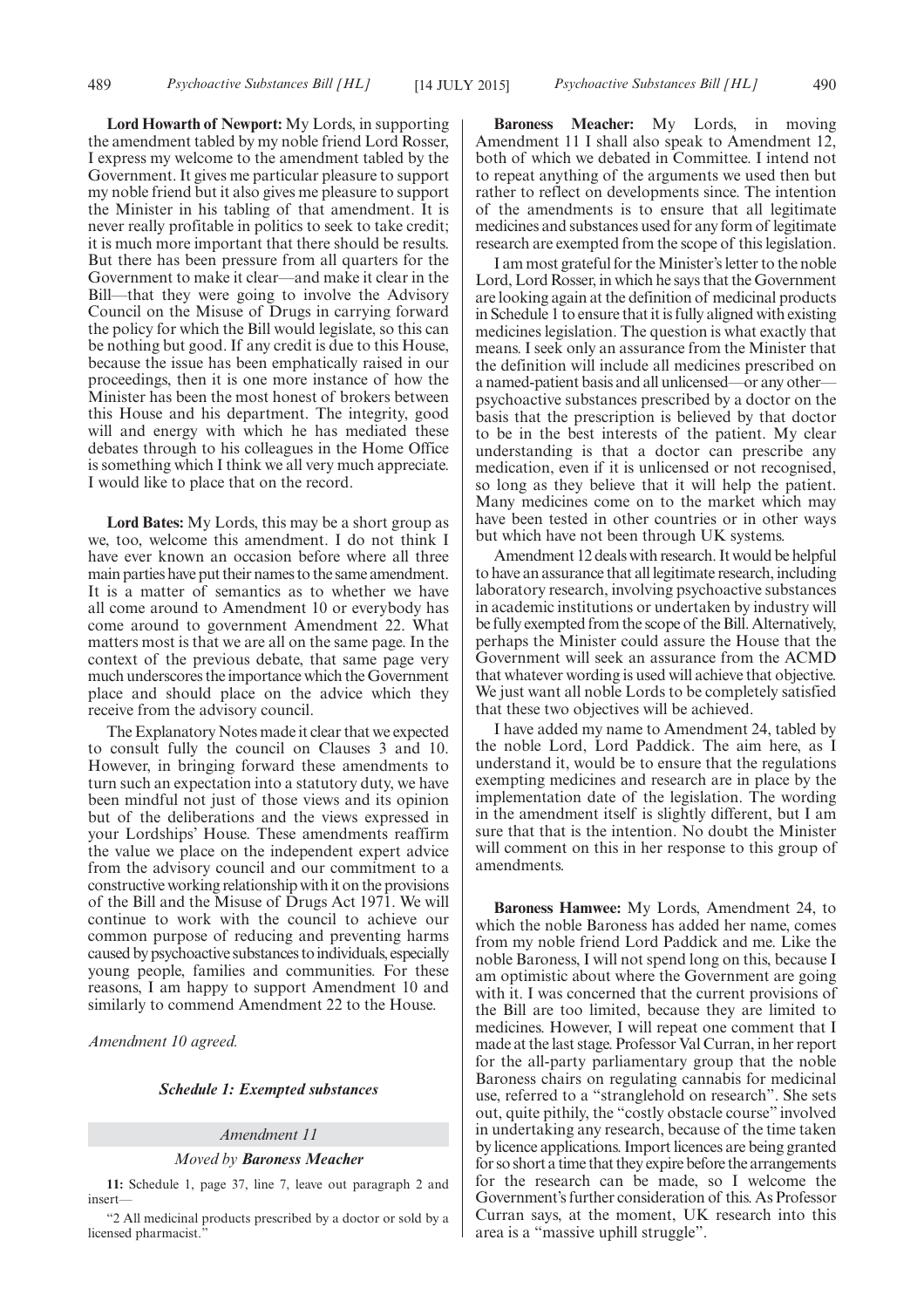**Lord Howarth of Newport:** My Lords, I am not sure that the issue of the medicinal use of cannabis is germane to this particular Bill—

**Baroness Hamwee:** I would just make it clear that I am talking about research. It happens to be in that context, but it is research.

**Lord Howarth of Newport:** I was not meaning in any way to attempt to refute or reject something that the noble Baroness had just said—I was apologising to the House for being about to mention the medicinal use of cannabis, because it is somewhat marginal to the Bill. However, ensuring that research for medical purposes, or indeed for other legitimate industrial purposes, is not inhibited by the provisions of this Bill certainly is germane, and it is rendered all the more important because of the difficulties that the Misuse of Drugs Act 1971 already places, in practice, on certain sorts of research that it is highly desirable should be pursued. I also have the report by Professor Val Curran and Mr Frank Warburton in my hands, and I was going to draw to the attention of the House the observations made by the authors of that report that there is what Professor Curran calls a "stranglehold on research". She says in the report:

"Carrying out research into cannabis in the UK is a costly obstacle course. It involves a minimum outlay of £5,000 to cover licensing and security; licence applications take about a year".

She broadens out what she says to deal with other substances in Schedule 1, saying:

"As a result of its Schedule 1 status in the UK only four hospitals have been granted a licence to hold stocks of cannabis although all of them are able to hold heroin".

So it is a somewhat confused situation. I was encouraged to read in the Home Secretary's letter to Professor Iverson of 11 July that the,

"Government's intention is for all bona fide medical and other scientific research to be untouched by the provisions of this Bill".

I simply draw to the attention of the Minister and the House that the provisions of the 1971 legislation already make for very considerable difficulty in pursuing bona fide research into certain substances in Schedule 1. I am very happy to know that the Government are consulting and looking to amend the provisions of this Bill in the House of Commons, and I hope that they take fully into account when they do the difficulties that the 1971 Act has already created.

#### *5.15 pm*

**Lord Rosser:**I shall be brief, but we have an amendment in this group, which states:

"Regulations under this section providing for medical research activity to be excluded from the application of the offences under this Act shall be laid before each House of Parliament within one week of sections 4 to 10 coming into effect".

Something that has been referred to already is the letter that was received from the Advisory Council on the Misuse of Drugs. One point made in that letter was that the Bill could,

"seriously inhibit medical and scientific research on psychoactive substances".

We have had the response from the Government in a letter to me, in which they referred to the views of the Advisory Council on the Misuse of Drugs. I take it that that includes the views of the advisory council on the Bill's potentially seriously inhibiting medical and scientific research on these substances. The Government's letter said:

"So that we can properly consider the ACMD's advice, we now propose to defer tabling Government amendments on these issues until the Commons stages".

On the basis that that is still the position—and I hope that the Minister will be able to confirm that the Government are still looking at the matter of the impact on research with a view to tabling amendments in the Commons—that would certainly suffice with regard to our Amendment 23, if the Minister can give that assurance.

**Baroness Chisholm of Owlpen (Con):** I thank noble Lords for all their points. As discussed in Committee, there is common ground between these amendments and the Government's position. As I said in Committee, it is the Government's absolute and determined objective that bona fide medical and scientific research should be untouched by the provisions of the Bill. We will deal with the issue of research on cannabis when we reach Amendment 25.

It is already the case that broad swathes of research involving psychoactive substances fall outside the blanket ban. If a substance is not intended for human consumption for its psychoactive effects, it will not be caught by the Bill. Paragraph 3 of Schedule 1 exempts investigational medicinal products used in clinical trials. However, I understand, and the Government fully accept, that this exemption does not go far enough. This is an issue of some concern for the academic and scientific community. The noble Baroness, Lady Meacher, referred in Committee and again today to the letter in support of her Amendment 12 sent tomy right honourable friend the Home Secretary by the Academy of Medical Sciences and five other leading scientific institutions. My noble friend Lord Bates responded to that letter yesterday. I shall read out the critical paragraph in that response:

We have now had some further discussions with the Department of Health and the Medical Research Council. In going forward, we need to ensure that any amendment to the Bill satisfies the scientific community as represented by the Academy of Medical Sciences and your co-signatories, as well as our own policy and legislative requirements. For this reason, we intend to develop this work in the coming weeks with a view to introducing an amendment when the Bill is considered by the House of Commons. To help achieve this I would value engagement between your representatives and officials from both the Home Office and the Department of Health to reach a common understanding and satisfactory outcome in the next few weeks".

I hope that that will reassure noble Lords that we are firmly committed to bringing forward an appropriate amendment on this issue, but it will take more time to get it right in consultation with the Academy of Medical Sciences, the Advisory Council on the Misuse of Drugs and others. We need to ensure that bona fide medical and scientific research is excluded from the ambit of the Bill, while not creating a loophole for others, whose only purpose is the recreational use of psychoactive substances, to exploit.

Amendment 11 is on a different point raised by the noble Baroness, Lady Meacher, in seeking to expand the definition of medicinal products, and therefore the exemption for such products, in paragraph 2 of Schedule 1. The noble Baroness is pushing at an open door here.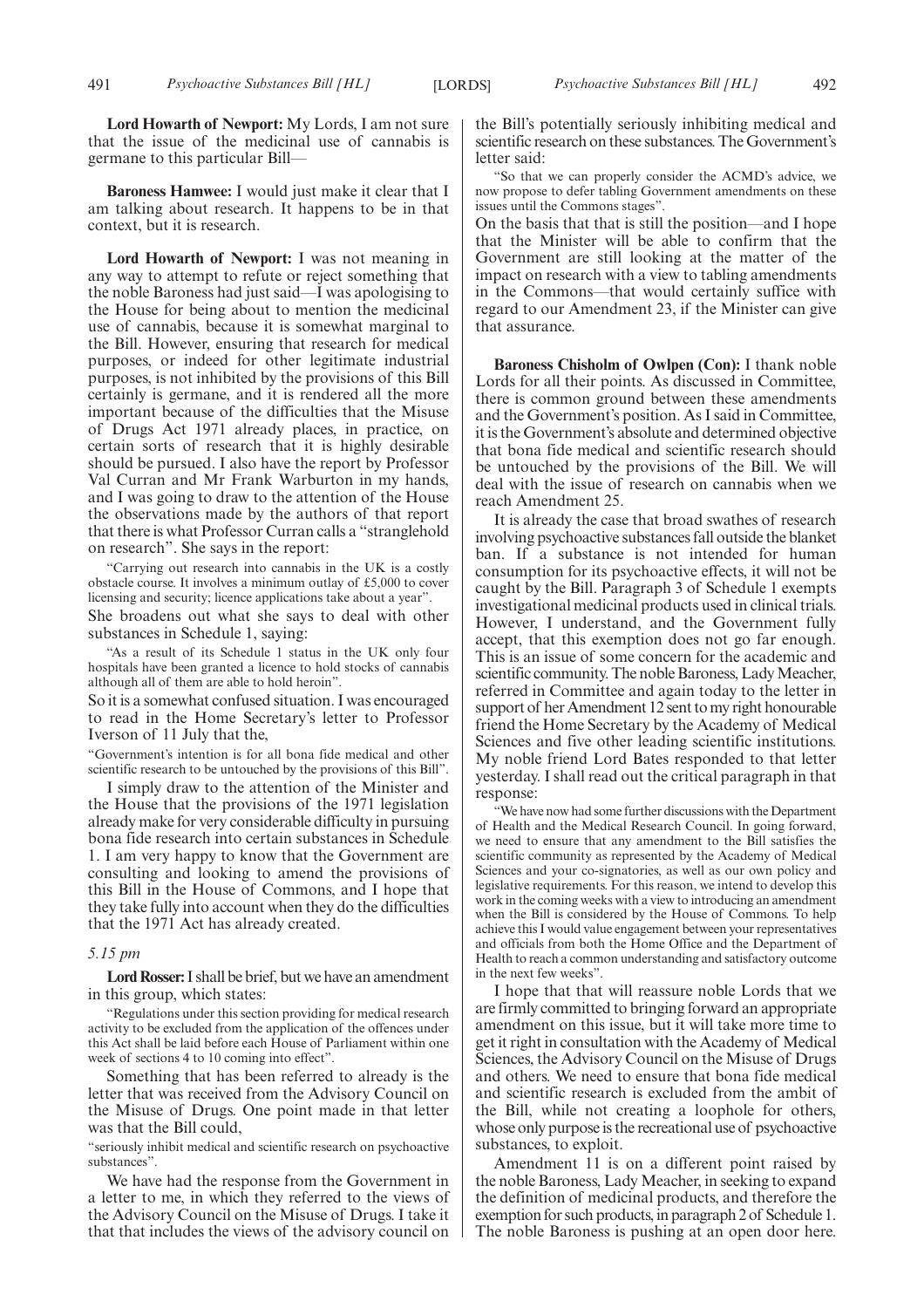We are conscious that the Bill as drafted does not include unlicensed medicines for human use known as "specials". These are lawfully manufactured, imported, distributed or supplied for the treatment of individual patients after being ordered by a range of healthcare professionals, not just doctors. As such, they need to be taken out of scope of the definition of a psychoactive substance.

In its letter to the Home Secretary, the Advisory Council on the Misuse of Drugs specifically raised concerns about the scope of exemption for herbal medicines. The European Herbal  $&$  Traditional Medicine Practitioners Association has also flagged a need to ensure that the exemption for medicines includes herbal medicines used by practitioners on a named-patient basis. This is another area where we are actively reviewing whether we need to adjust the current definitions in the Bill.

Medicines legislation is a complex area, as I know noble Lords are aware, and defining bona fide research is not as straightforward as one might imagine. We have certainly not so far been able to identify an off-the-shelf definition in existing legislation which we can readily apply. It is regrettable that we have not been able to table amendments in time for the House today, and I fear we will not be in a position to do so for Third Reading next Monday. I ask noble Lords to bear with us. We will use the time over the Summer Recess—no holidays for us—to bring forward appropriate amendments in the Commons. I will ensure that noble Lords taking part in this debate have sight of those amendments. Your Lordships' House will then have an opportunity to consider the issue further when the Bill returns from the Commons in the autumn.

I hope that, in the light of that commitment, the noble Baroness, Lady Meacher, will be content to withdraw her amendment.

**Baroness Meacher:** My Lords, I thank noble Lords who have spoken in this debate. I thank the Minister for her reassuring comments, her assurance about the Government's commitment to ensuring that all bona fide medicines and research will fall outside the scope of the Bill, and her assurance that the Government will consult key experts to ensure that the Bill is right in this respect. On that basis, I beg leave to withdraw the amendment.

*Amendment 11 withdrawn.*

*Amendment 12 not moved.*

#### *Clause 5: Supplying, or offering to supply, a psychoactive substance*

*Amendment 13*

#### *Moved by Lord Howarth of Newport*

**13:** Clause 5, page 2, line 36, at end insert "for the purpose of financial gain"

**Lord Howarth of Newport:**My Lords, this amendment is intended to avoid a situation in which we may find ourselves criminalising rather large numbers of young people. I am not sure that that is what the Government really want to do, and I myself would not at all like to see it happen. The Bill provides that it is not an offence to possess a psychoactive substance, but all means whereby people might obtain psychoactive substances would be made illegal. I do not know whether Ministers expect people to come into possession of psychoactive substances rather as if they had descended like manna from heaven—or perhaps, as some people would see it, surfaced from hell.

At all events, very many young people use psychoactive substances. I do not think anyone knows what the scale of use is in this country. The report on new psychoactive substances that the Home Office commissioned and published last year indicated that the data are extremely thin and inadequate. That is no one's fault; it is a very widespread problem and it is hard to monitor the reality of it. Still, a lot of people are using psychoactive substances, just as a lot of students are using substances that they think will enhance their cognitive powers, and I do not think that a ban is going to stop them doing so.

The question is this: if a group of people club together, in the words of the Advisory Committee on the Misuse of Drugs in its letter of 2 July, and one of them supplies a psychoactive substance to a circle of friends but does not do so for the purpose of financial gain—it is a shared social activity that they have agreed to undertake—should that become a criminal offence? I suggest that it should not. More significant than my suggestion is the urging of the ACMD in its letter to the Secretary of State, in which it says:

"The Bill has the potential to both criminalise and apply disproportionate penalties to many otherwise law abiding young people and adults…An example is a young person being prosecuted for 'supply and importation' in a case of 'social supply' where a young adult has bought small quantities of Novel Psychoactive Substances on-line on behalf of a group of friends who have 'clubbed together'. The ACMD believes that criminal justice sanctions would be disproportionate to the harm caused by such acts",

and I think the ACMD is right. In her reply to Professor Iversen's letter, the Home Secretary offered some reassurance when she said that,

"the Bill contains both criminal and civil sanctions which will enable law enforcement agencies to adopt a proportionate response to offending behaviour. In addition, the police and Crown Prosecution Service will exercise their professional discretion taking into"—

I think the next word is "account" but it has been missed out—

"all the circumstances of the offence and the offender".

So that is good.

Oddly, she also says in the preceding paragraph that the expert panel,

"did not suggest excluding social supply".

That is not how I read the expert panel's report. Page 33 of that report, at the beginning of the section entitled "General prohibition on the distribution of non-controlled NPS", in which the expert group set out to state the principles that should apply, said:

"Legislation of this type … can exclude … social supply".

It did not recommend that it should exclude social supply, but contemplated that it should. I hope that the Government, in the light of that, might be prepared to think a little further about this issue.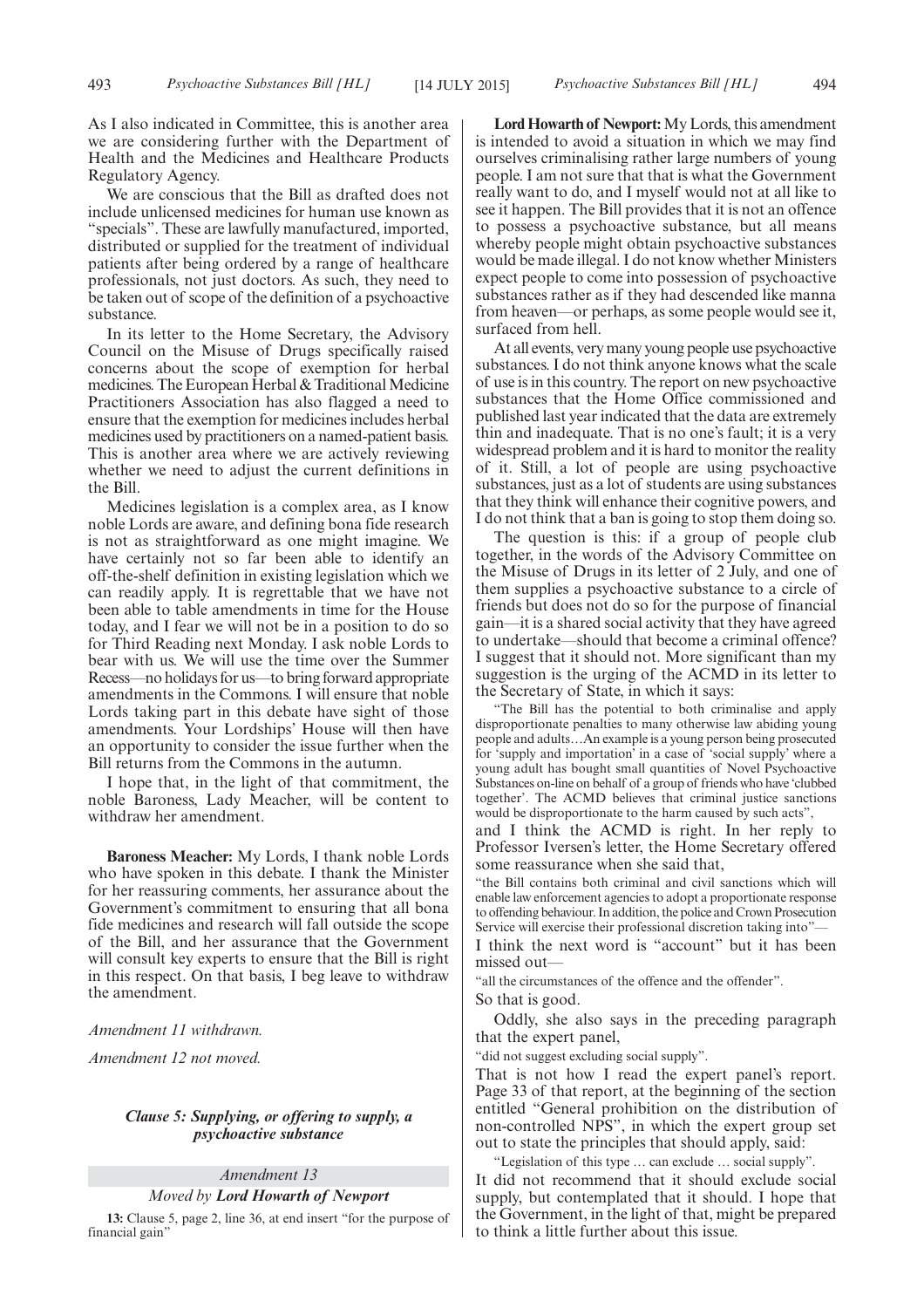#### *5.30 pm*

Why do young people use psychoactive substances? Young people are better able to answer that question than perhaps your Lordships are. However, there is an attempt to answer that question in the wholly admirable resource pack for informal educators that the Home Office produced just recently. In a section headed "Do we know why young people use NPS?", the group that put the document together said that,

"curiosity is one of the reasons that young people might be tempted to use NPS. Of course, for some people, we can't ignore that the enjoyment of the effects of NPS products will be a key motivation for use. They can offer escapism, relaxation, shared social experiences and adventure".

If those are the motives, we have to be very careful that we do not end up criminalising people, because they look like pretty innocent motives. Very often we are talking about social rituals that groups of young people perform. There is of course also the reality that teenagers and people a bit older often feel the temptation to rebel against authority. If you ban them from doing something that they enjoy and think is fun, and they do not understand why it should be criminalised, it is quite likely that they will rebel against the ban. People experiment as they grow up and mature, and some people continue to use such substances through the decades of their life that follow, holding the view as they do—and as many highly competent scientists do—that the effects of individual controlled drugs and many new psychoactive substances are no worse than the effects of alcohol or tobacco.

That is one of the reasons why, as the House knows, I have taken the view that the safer course would have been to legalise and regulate a selection of such substances rather than to attempt to ban the lot. I am not at all saying to the House that we should encourage anybody to consume psychoactive substances; I am saying that we should not criminalise young people in the circumstances that I have quite narrowly defined in this amendment. We should not damage their education, their careers, or their prospects of obtaining credit or jobs. We should be careful not to alienate people who believe that their activities are innocent and should not be prohibited, and certainly we should be careful not to discriminate unwittingly against members of black and ethnic-minority groups. Again, I was encouraged that the Home Secretary in her letter to Professor Iversen said:

"I share the Council's desire to ensure that the enforcement powers in the Bill do not result in discriminatory impact on members of black and ethnic minority … groups".

Therefore I think that we are at one in recognising the risks there may be here.

I will repeat a figure I quoted at Second Reading. It seems tremendously undesirable that between 2009 and 2013, under the existing drug legislation, 60,000 young people were criminalised simply for possession, and there is a danger that this legislation will add to those numbers. It would therefore be helpful if the Minister could say if the Government will reconsider the question of whether someone who provides a new psychoactive substance to a circle of friends, not dealing and seeking to make money out of it, should be subject to the same penalties as an organised criminal or a street dealer. Would it be a statutory defence that an individual obtained the psychoactive substances for themselves and their friends and not for sale or profit? Does the Minister envisage that there would be prosecutions in such a circumstance, and does he see that as being in the public interest? I beg to move.

**Lord Paddick:** My Lords, my noble friend Lady Hamwee and I have Amendment 16 in this group, which approaches the issue from a slightly different position. Our amendment suggests that:

"It shall be a defence that the person did not supply the substance for gain".

The difference here is that as I understand it, the amendment in the name of the noble Lord, Lord Howarth, would mean that the prosecution would have to prove that this was the case, whereas in our case, if it was a defence, it would be a matter for the accused person to prove that they did not supply the substance for gain. As the noble Lord, Lord Howarth, said, on page 3, point 5, of the ACMD's letter of 2 July, for very similar reasons it is not only concerned that this will criminalise,

"otherwise law abiding young people and adults",

but concerned with regard to the discriminatory impact.

The Secretary of State is encouraging in her response to the letter, saying that,

"the police and Crown Prosecution Service will exercise their professional discretion taking into all the circumstances of the offence and the offender".

However, the concern—which is not addressed by the Secretary of State, but is expressed by the advisory council—is that it is not simply a case of members of the black and minority-ethnic community being disproportionately stopped and searched by the police, which the Secretary of State addresses in her response, but that members of the black and minority-ethnic community are disproportionally more likely to be charged rather than cautioned for an offence. They are also disproportionally likely to have a formal disposal of their case rather than no further action being taken.

Therefore, while the Secretary of State's efforts to improve the police's use of stop and search is to be applauded, she does not address the other issues regarding the fact that members of that group are disproportionately more likely to face a form of sanction, be it a caution rather than no further action, and more likely to be charged with an offence rather than given a caution, bearing in mind that the Secretary of State says that out-of-court disposals would be used in "appropriate cases". Our concern is that without it being a statutory defence, with the burden of proof lying on the accused, there is regrettably—to judge by evidence of what has happened in the past—a danger that the powers in the Bill will disproportionately affect black and minorityethnic communities and will therefore discriminate against them, as the advisory council's letter points out.

**Baroness Meacher:** My Lords, all that needs to be said has been said. I will simply express my support for these amendments, on the grounds that for a child of 14 to get a criminal record will be far more serious for them than any damage that might be done by some rather dubious psychoactive substance. That is not to say that I in any way support young people taking these things, but we know that they do. All the literature—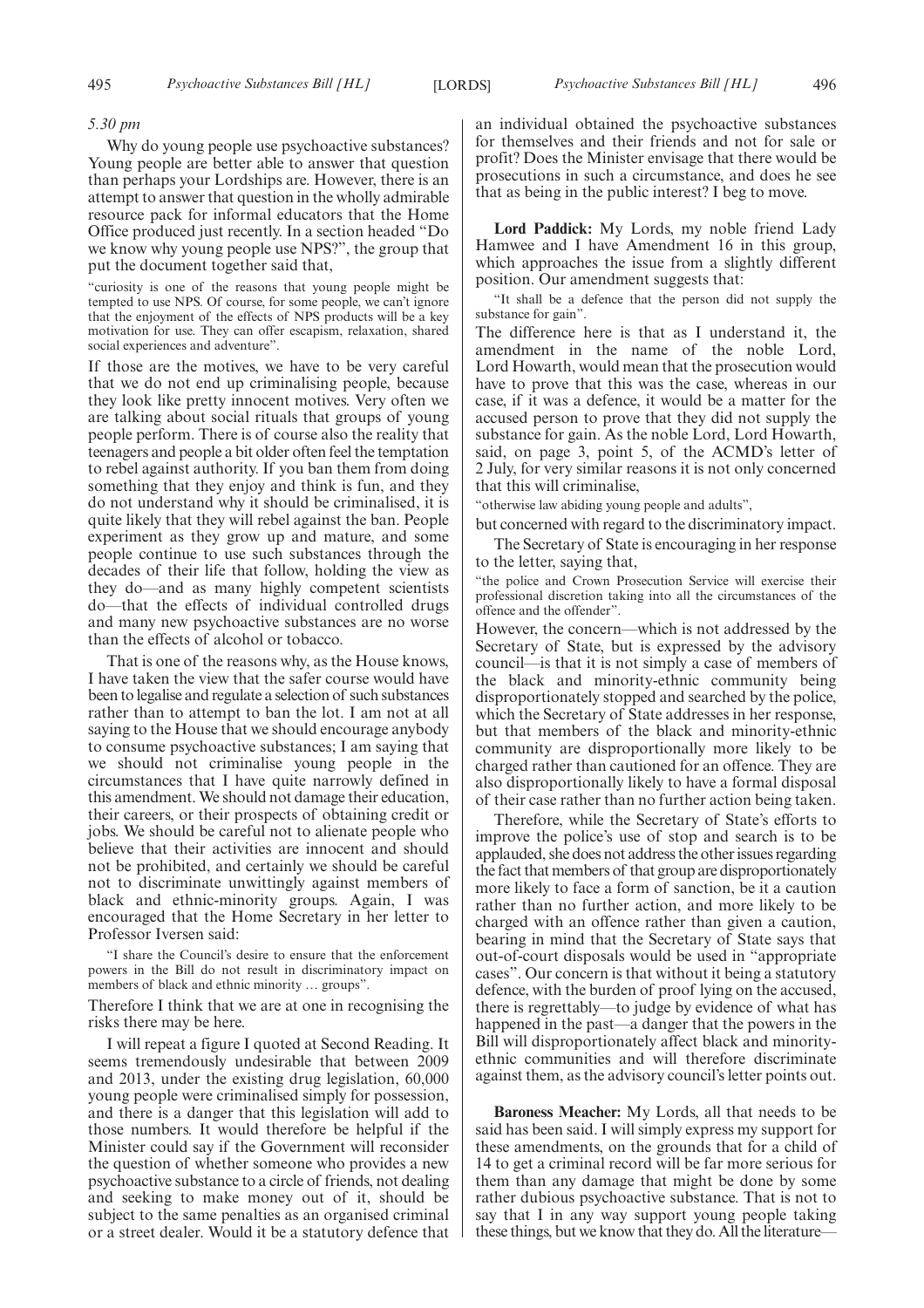certainly that from Portugal—suggests that avoiding a criminal record is an enormous plus for a young person; they are much more likely to remain with their studies and get a job when they leave school. It is therefore a very serious matter to include these activities, whether it is sharing a substance with a group of friends or some such activity. The Government designate such an activity as a criminal offence at their peril in terms of the longer-term consequences, as well as the probable long-term costs to the Government, of dysfunctional young people, unemployed people and people getting into a criminal lifestyle.

**Lord Ramsbotham:** My Lords, I, too, support these amendments but for a slightly different reason. I have a Private Member's Bill, which I hope will come forward, to amend the Rehabilitation of Offenders Act. In it is something that I found when inspecting the prisons in Barbados. I found that at the age of 18 everyone's criminal record was examined and everything except for violent and sexual offences was expunged so that a child did not take forward a criminal record after that age. I mention this merely because I think we ought to take very seriously the matter of people particularly young people—taking forward into later life an early criminal record.

**Lord Hardie (CB):** My Lords, I certainly sympathise with the observations of the noble Lord, Lord Ramsbotham, about the desirability of avoiding young people having convictions. However, I should like to take issue with the comment of the noble Baroness, Lady Meacher, about the prosecution of a 14 year-old. As a former Lord Advocate, I know that the prosecution will always take into account the circumstances of an offence. If we are faced with a 14 year-old who has supplied a psychoactive substance or cannabis to his friends, it is likely that there will be no prosecution whatever his ethnic background, as far as the prosecution service in Scotland is concerned, I can assure the noble Lord, Lord Paddick, and I would be very surprised if the English prosecution service took a different view.

However, I am concerned about the introduction of the defence proposed by the noble Lord, Lord Paddick, because one has to have regard to all the circumstances of the offence. I speak having, about 18 months ago, received a communication from a mother who was separated from her husband. Her teenager son had gone to stay with his father for a weekend and he went to a head shop. He obtained a psychoactive substance and, sadly, as a result of that he died.

I am concerned about this amendment. Suppose someone supplies a psychoactive substance to his friend, the consequence of which is death—are we to say that there should always be a defence that he should not accept responsibility for the consequences of his act? I am not thinking of a 14 year-old. What about a 20, 30 or 40 year-old who supplies such a substance to a younger person who happens to be his friend and the consequence is death?

I share the view of the Home Secretary that this is a matter that ought to be left to the discretion of the prosecutor, taking into account all the circumstances. If a defence is open to an individual in any circumstances, that may mean that people who cause very serious damage to a family do not face up to the consequences. Therefore, I am against the amendment.

#### *5.45 pm*

**Lord Bates:** My Lords, it is very fitting that we come to the consideration of this amendment moved by the noble Lord, Lord Howarth, who put, as he always does, a very persuasive case. The noble and learned Lord, Lord Hardie, then spoke about the consequences of the ease of access to and availability of these very dangerous drugs in our society. That, in a sense, represents the parameters of our debate. This, in the whole list of recommendations in the letter from the ACMD to the Home Secretary, was probably the one to which we were most strongly opposed. I understand that, when preparing such legislation, there is a need for people with great expertise in science but there is also a need for people who focus on the legal aspects and how the legislation will be interpreted.

We are very mindful of the danger of creating a loophole effectively around the social supply of such substances. Later, we will debate what might constitute personal possession. We have said that people would not be prosecuted for the personal possession of substances but a lot of people have said that that is very difficult to define. There have been lots of attempts at doing so. In the Drugs Act it was specified as an absolute quantity. That was then felt to be unworkable and it was left to the judgment of the constable on the ground.

You could provide a defence for carrying a large quantity of psychoactive substances by saying that they were for social purposes, but the people behind these drugs have proved to be incredibly adept at finding their way around legislation. They are very savvy, being aware of the descriptions in the legislation to the letter, and they organise their activities around that. We feel that this would be a very wide loophole that would be exploited in ways that we did not intend.

The Bill seeks to tackle the trade in psychoactive substances, and social supply is central to how the trade operates. Social supply by friends was identified by the expert panel as the most common source for acquiring psychoactive substances. Therefore, it is clear that social supply, alongside sales from head shops and purchases online, is critical to sustaining the market in these substances. In its recommendation to create a general prohibition, the expert panel did not suggest excluding social supply, nor has this approach been taken in other jurisdictions. Moreover, in this respect the Bill mirrors the position taken towards substances that are subject to a temporary-class drug order.

We need to tackle the supply routes to remove these potentially dangerous substances from our communities. Excluding social supply from the scope of the Clause 5 offences would significantly weaken the framework of the Bill, not least by creating a loophole that could easily be exploited. Excluding social supply would also send out a confusing message. If a group of friends were poly-drug users and bought drugs on behalf of each other, they would be committing an offence if they supplied, say, cannabis to one another but not if they supplied a psychoactive substance.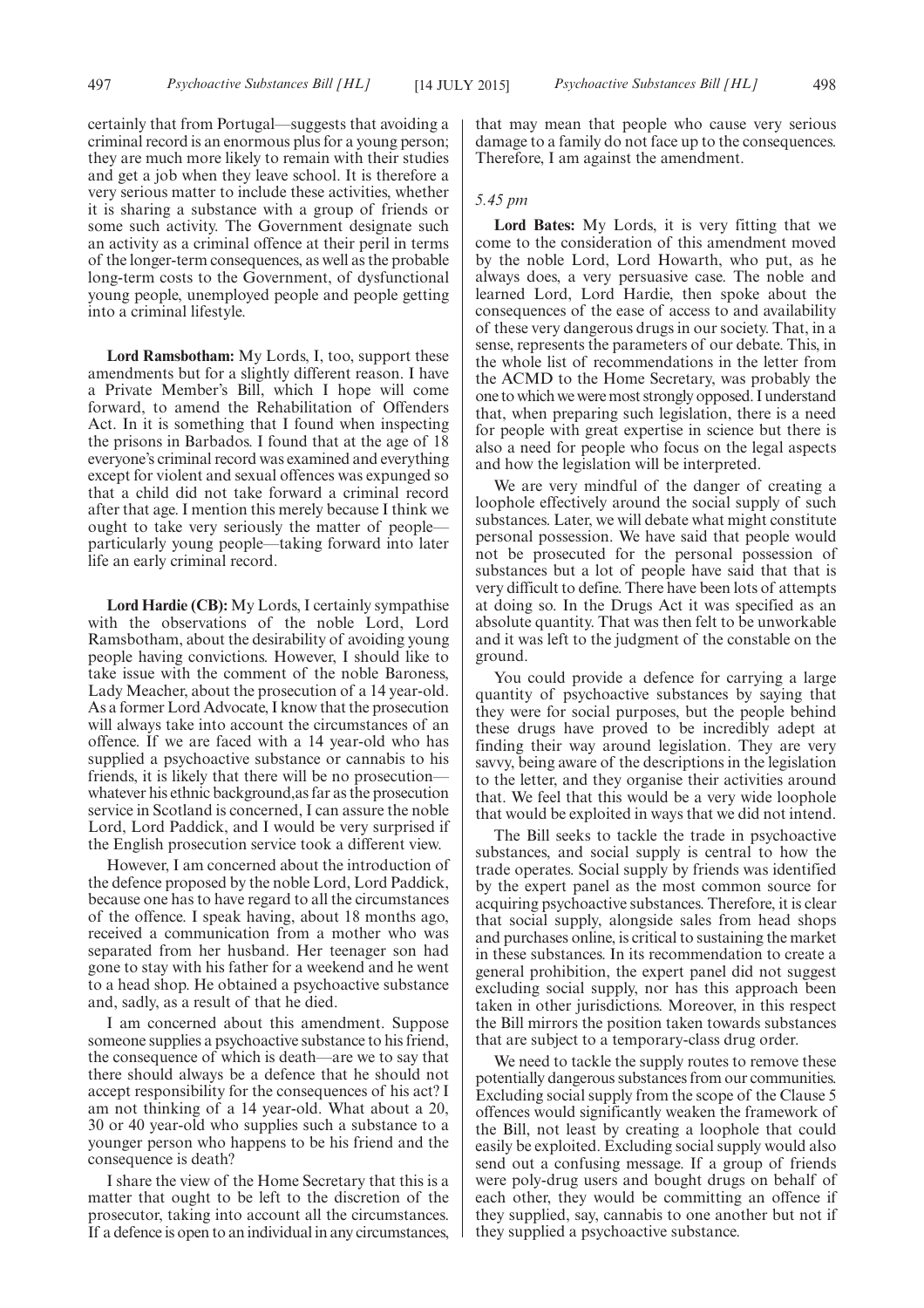[LORD BATES]

The approach taken in the Bill—this is a point that the Home Secretary underscored in her response to the ACMD—does not mean that enforcement action will focus on social supply networks. Nor does it follow that someone arrested for a social supply offence will necessarily face prosecution. We are simply saying, as did the noble and learned Lord, Lord Hardie, that that ought to be a matter for the prosecutors to decide. We are very conscious of the impact of criminalising young people—a point raised by the noble Lord, Lord Ramsbotham. That is why we have not made personal possession an offence, but social supply would be such a wide area that it would be too open to exploitation.

The Bill contains both criminal and civil sanctions, which will enable law enforcement agencies to adopt a proportionate response to offending behaviour. In addition, the police and the Crown Prosecution Service will exercise their professional discretion, taking into account all the circumstances of the offence and the offender. The public interest test will apply to any prosecution, and there will be an option of pursuing an out-of-court disposal in appropriate cases. I take the point that the noble Lord, Lord Paddick, made, particularly in relation to BME communities, which I shall come to in a moment.

Ultimately, however, if the circumstances justify a prosecution, that option should remain open. Moreover, these amendments would make the task of the police and prosecutors in tackling commercial suppliers that much harder. The amendments, if made, would add another element to these offences which would need to be proven, with drug dealers attempting to evade justice by seeking to argue that they received no payment for the transaction in question.

I know that the advisory council was particularly concerned to ensure that the enforcement powers in the Bill did not result in a discriminatory impact on members of black and ethnic minority groups. The Government fully share these concerns. In Committee, we had a good debate on the stop-and-search powers in the Bill, and I subsequently wrote to the noble Lord, Lord Paddick, to explain the necessity for these and how they would avoid the need for the exercise of more intrusive powers of arrest. In addition, my right honourable friend the Home Secretary made it clear that we must reform the way stop-and-search powers are used and we are committed to legislate to mandate changes in police practices if the exercise of these powers does not become more targeted and stop to arrest ratios do not improve.

As was said during debate on the previous group of amendments, we greatly value the advice from the advisory council on the provisions of the Bill. This is the one recommendation that it made which we are unable wholly or partly to accept. To exclude social supply would create a significant loophole in the framework of the Bill, and I therefore ask the noble Lord to withdraw his amendment.

**Lord Paddick:** The noble Lord does not appear to have addressed the issue of disproportionate charging of black and minority ethnic suspects or the fact that, in terms of caution rather than no further action being taken, disproportionate action is being taken by the police and the Crown Prosecution Service. This is according to public data; it is not something that I am plucking out of thin air—it is an established fact. This Bill could make that situation worse. The noble Lord has not addressed specifically those issues.

My understanding of what he said was that it would be anomalous if someone who supplied cannabis to their friends would be prosecutable but that, if the amendments went through, the person would not be prosecuted in relation to supply of a psychoactive substance covered by the Bill. However, personal possession of cannabis is a criminal offence but simple possession of a psychoactive substance covered by the Bill is not a criminal offence. That is another anomaly and is not a persuasive argument against these amendments.

**Lord Bates:** The noble Lord made a good point on stop-and-search powers and I know that a significant body of work is going on in relation to it. I was going to quote some of the reports on it and the actions that the Home Secretary has requested and taken on recording the data on how stop-and-search powers are used, particularly vis-à-vis black and minority ethnic communities. Perhaps I can undertake to write to the noble Lord and set that out in some detail. Because it is such a serious point, the ACMD was right to raise it in its letter, and the Home Secretary was right to acknowledge that point in her response. However, that does not take away from the wider point that allowing a defence or allowing for a provision relating to social supply of new psychoactive substances would provide a loophole that would be open to exploitation. It is for that reason, rather than the other, that I ask the noble Lord, Lord Howarth, to withdraw the amendment.

**Lord Howarth of Newport:** My Lords, I am grateful to everyone who has spoken. We know and applaud the Home Secretary's drive to reform stop and search, and her desire that its incidence should be greatly reduced, not least in light of the findings that a high proportion of stop-and-search operations have been conducted illegally. However, the noble Lord, Lord Paddick, with all his experience of policing in Brixton, has raised a fresh point in our debates that is exceedingly important. It is that stop and search is producing a disproportionate incidence of cautions and charges among BME communities. I hope that the Home Office will reflect carefully on what the noble Lord had to say.

The noble Baroness, Lady Meacher, put it to us that the charge that a young person might receive for supplying a psychoactive substance to their circle of friends, although not doing so for profit, might actually be more damaging than the effect of the psychoactive substance. That would often be the case. She mentioned Portugal, where the health-led approach is very different from the comprehensive prohibitionist approach that the Government have espoused and are reinforcing in this legislation. It is interesting that the European monitoring centre's statistics show us that Ireland, which has used the approach that the Government are now seeking to legislate to provide in this country, has the highest incidence of consumption of new psychoactive substances among the many European countries covered by this survey; and Portugal has the lowest. There are lessons to be learnt from that.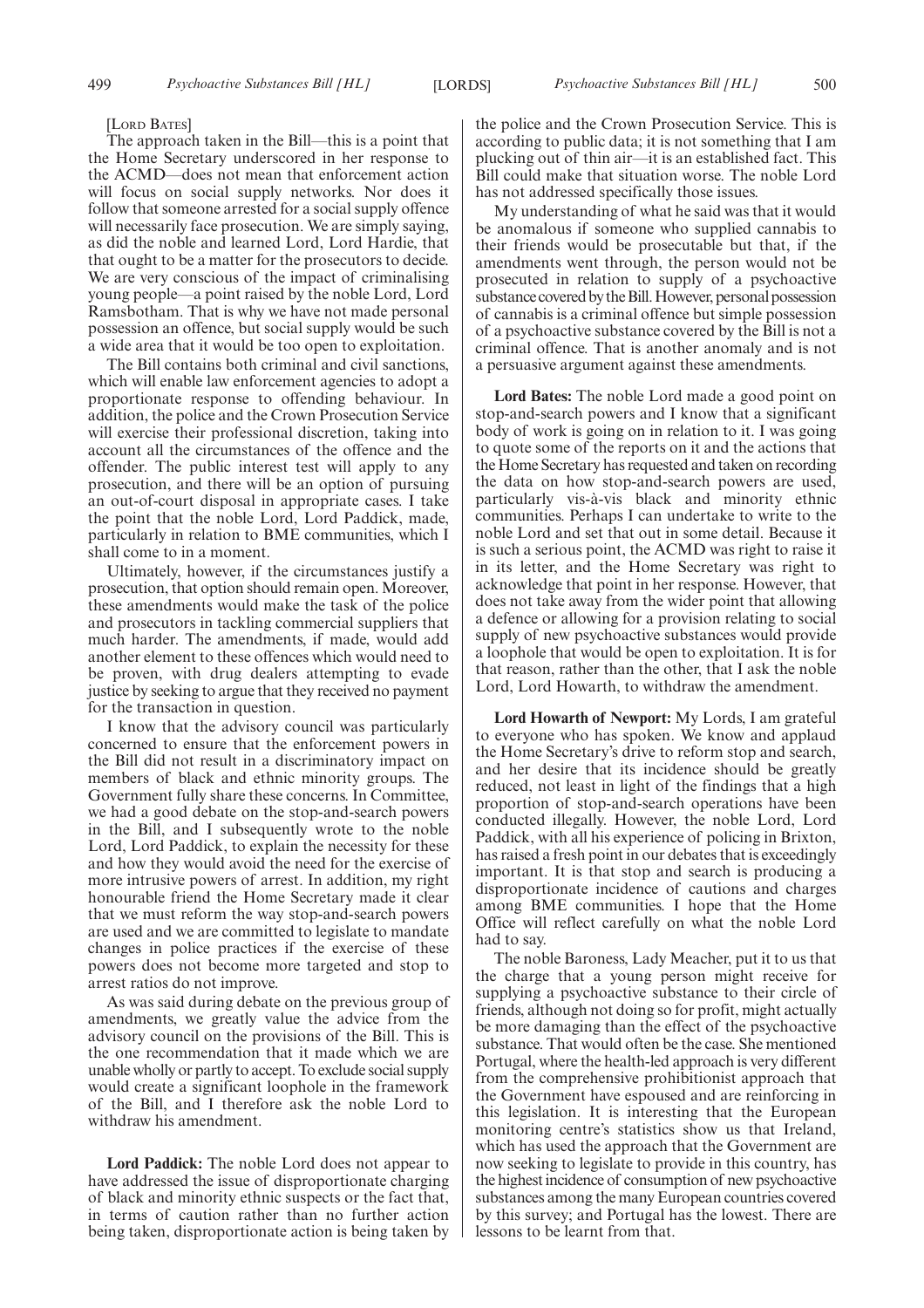The noble Lord, Lord Ramsbotham, reminded us of the dangers of a criminal charge getting on to a young person's record and being carried through into adulthood—and what a millstone that is around their neck. I should imagine that that is dangerous psychologically and in all sorts of practical ways.

I take seriously the intervention by the noble and learned Lord, Lord Hardie, who asked us to consider the extreme circumstances in which someone, perhaps with innocent intentions, had provided a substance to a circle of friends but it had all gone horribly wrong and someone had died. The noble and learned Lord said that the right solution was to leave the question of prosecution to the judgment of the prosecutor. I was pleased that the Minister indicated that that, too, would be his view—that discretion, which can be used by the police and the prosecuting authorities, is provided in the Bill. The intervention underlined how important the exercise of that discretion is.

I understand why the Home Secretary would not want to create a large loophole in the coverage of the legislation, and I was pleased that the Minister told us that the Government were seeking as far as they could to minimise the criminalisation of young people through this legislation and that he shares the concerns expressed by the noble Lord, Lord Paddick. I am sure that the House of Commons will want to think further about this issue. In the mean time, I beg leave to withdraw the amendment.

*Amendment 13 withdrawn.*

*Amendment 14 not moved.*

#### *Amendment 15*

#### *Moved by Baroness Hamwee*

**15:** Clause 5, page 3, line 7, leave out "is reckless as to" and insert "should know"

**Baroness Hamwee:** My Lords, the amendment is in the name of the noble Lord, Lord Lucas, who cannot be here today. One should perhaps keep one's mouth shut, because when I said to him, "I think you have a point", he said, "Will you move my amendment for me, then?".

The amendment would change the requirement in the clause that the supplier "knows"or is being "reckless" as to whether the recipient would,

"be likely to consume the substance for its psychoactive effects", to a requirement that he "should know" that that was the case.

I have seen the letter from the Minister to the noble Lord, Lord Lucas. It seems to me that the examples drawn on by the Home Office to defend the recklessness provision are rather different from the situation envisaged by the Bill. Reference is made to two provisions in legislation where retailers are required to consider the age of a purchaser, and I know that the noble Lord is particularly concerned about retail. A third reference is made to the Licensing Act, under which retailers are prohibited from selling alcohol to people over 18 who are drunk—fair enough.

#### *6 pm*

However, there is a clear distinction between being reckless as to something and whether one ought to know. In my reading of it, "reckless" means heedless of the danger, although I am sure that there is relevant case law. Examples also used in the letter are about the recklessness test covering whom a product is being sold to—for example, whether the individual is known for drug taking or substance abuse; the substance's intended use, which I think is quite difficult; and whether it would be unusual for a particular individual to purchase such a substance. Again, age is referred to. I do not think that it is quite that easy. I wonder whether a retailer would be more or less reckless if I, a usually well-dressed, middle-class woman, went to buy building materials that could be consumed in some way. My reason for doing so would be that I did not want the builder to break off from his work. Would that be different from the builder, in a dirty T-shirt and torn jeans, going to buy the same materials for the same purpose?

I make one important request of the Minister. I know that the Home Office is considering guidelines for retailers and is working with the Association of Convenience Stores and the British Retail Consortium. I am very sympathetic to their concerns. Will those guidelines have been advanced to a stage that will be helpful to Parliament by the time the Bill reaches the Commons so that the debate on the points that the noble Lord, Lord Lucas, is concerned about can be addressed in the context of the draft guidelines? I beg to move.

**Lord Bates:**I thank the noble Baroness for presenting this amendment on behalf of the noble Lord, Lord Lucas, who clearly thought that discretion was the greater part of valour, being temporarily absent from your Lordships' House. This is a subject that he feels very strongly about and one that he raised in Committee. We took that very seriously and it resulted in another letter, on 8 July, to which the noble Baroness has referred.

I signal to officials who may be listening to the debate that I want to respond particularly to the point about the guidance that will be developed as a result of the dialogue that is taking place with the Association of Convenience Stores. I say in parentheses that those stores are very supportive of what we are trying to do because a lot of criminal disruptive activity congregates in areas where there are head shops. That is of concern to their members who are in the vicinity of those shops from a public order point of view. I am therefore keen to be able to provide an answer to the question of when guidance might be available.

For a prosecution to be brought for the supply offence in clause 5(1), the prosecution must show, among other things, that the defendant knew, or was reckless as to whether, the psychoactive substance supplied was likely to be consumed by the person to whom it was supplied, or by another person, for its psychoactive effects. The mental element of the offer to supply offence in Clause 5(2) requires that the defendant knew, or was reckless as to whether, the substance that was being offered was likely to be consumed by the person to whom it was supplied, or by some other person, for its psychoactive effects. In formulating these offences, the mental elements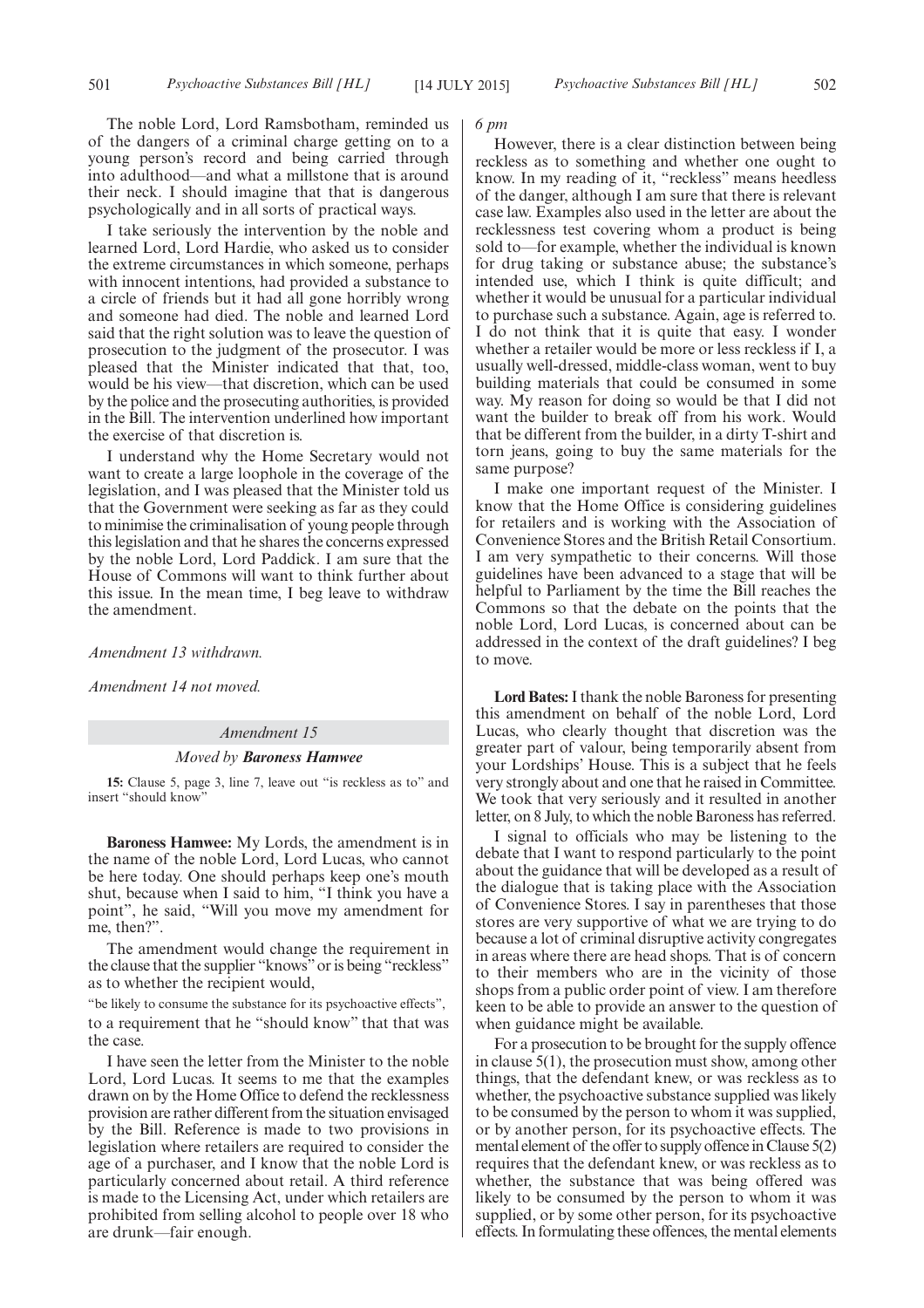#### [LORD BATES]

were carefully considered. The Government considered whether the mental element should extend only as far as "knows" but we concluded that this could create an inappropriately high bar for prosecutors to overcome, with defendants arguing that they did not know for certain that the substance they were supplying was a psychoactive substance and likely to be consumed for its psychoactive effects. The Government settled on including the recklessness threshold. A test of "knows or is reckless" is commonly used in criminal law, both in the United Kingdom and other common law jurisdictions. Indeed, the formula is used in Ireland's Criminal Justice (Psychoactive Substances) Act 2010.

Recklessness is where a person is aware of a risk that a result may occur and unreasonably decides to run that risk anyway. As recklessness involves an actual awareness of the risk, the person's degree of knowledge, or at least understanding, would be relevant. For example, the degree of knowledge a supermarket worker would have about psychoactive products would be less than a member of staff in a household store used to selling solvents, and less still than a member of staff in a head shop, whose trade is predominately in these substances. The mental state of each would be considered separately.

In seeking to substitute a "should know" test, as the amendment proposes, my noble friend is intending to set a higher bar for prosecution and conviction. We need to bear in mind that the Bill is, in part, directed at stamping out the reckless retail trade in these potentially harmful substances. We know that head shops use a variety of ruses in order to stay on the right side of the law, including labelling their products as "plant food" or "not for human consumption" when they are fully aware that their customers are consuming these substances for their psychoactive effect. The recklessness test is directed at such ruses and, for that reason, we would not want to lose it.

This does not mean that everyone on a checkout at Tesco or Homebase needs to subject all customers buying tubes of glue to a full-on interrogation. But they will need to think twice if two or three young people attempt to buy multiple tubes of glue and nothing else or they are making repeated purchases. The Intoxicating Substances (Supply) Act 1985 already requires a retailer to be alert to such cases, and although that legislation applies only where the supply is to persons under 18, we do not envisage that this Bill will significantly change the burden on retailers. If that were the case, the Association of Convenience Stores would not be among those welcoming the Bill.

At this point I should make it clear that the Home Office intends to work with retail trade associations, such as the Association of Convenience Stores and the British Retail Consortium, on the legislation in the run-up to its implementation. We need to provide simple messaging to ensure that the requirements of the law are clear. As to the timing, we are working with the retail trade associations to produce guidance that meets their requirements. That work is ongoing and we need to see the final form of the Bill. I regret that I cannot commit to having draft guidance ready in time to share with noble Lords while the Bill is still going through its parliamentary stages.

Once retailers have knowledge of the law, we would expect them to consider whom they are selling the product to and make an assessment. For example, what product are they selling, what is its primary use, does it fit the profile of the customer and are there any wider considerations that the retailer can infer from the transaction? The guidance will illustrate the grounds that should be considered.

We need to be reasonable. If a retailer genuinely did not know the law, they need to be educated—the civil sanctions in the Bill allow for this, providing for a graduated response where appropriate—but where retailers either know or are reckless as to the consequences of their actions, they cannot be absolved of responsibility and action can and should be taken.

In any event, the proposed substitution of a "should know" test would be likely to capture some people who would not be caught by the recklessness test. This is because the "should know" test would capture someone who did not appreciate the risk but ought to have known that the substance was likely to be consumed for its psychoactive effects. Such a person would not be caught by the current recklessness test. This would appear to be contrary to the objectives of my noble friend and the noble Baroness whomoved the amendment.

I hope that I have been able to satisfy noble Lords on the provisions of the Bill as it relates to retailers and therefore ask the noble Baroness to withdraw the amendment at this stage.

**Baroness Hamwee:** My Lords, it would be inappropriate for me to take the matter any further. I am sorry that the guidance—or guidelines; I am not quite sure which I should have said—will not be ready. I realised that it would not be ready before Third Reading, but I had hoped that it might be ready for the Commons to take some cognizance of it. I remain a little concerned, but, in the circumstances, I beg leave to withdraw the amendment.

*Amendment 15 withdrawn.*

*Amendment 16 not moved.*

*Clause 6: Aggravation of offence under section 5*

#### *Amendment 17*

*Moved by Lord Rosser*

**17:** Clause 6, page 3, line 20, leave out "or B" and insert ", B or C"

**Lord Rosser:**The purpose of this group of amendments relating to prison premises is to make supplying or offering to supply new psychoactive substances on prison premises an aggravating feature affecting the seriousness of the offence. It was the Secretary of State for Justice who said in the Commons just three weeks ago that,

"there is an unacceptable level of drug use, both of illegal drugs and so-called legal highs, in our prisons".

In the same exchange, the chairman of the Home Affairs Committee in the other place said:

"Thirty-five per cent. of prisoners have a drug addiction and 6% acquire that addiction while in prison".—[*Official Report*, Commons, 23/6/15; col. 737.]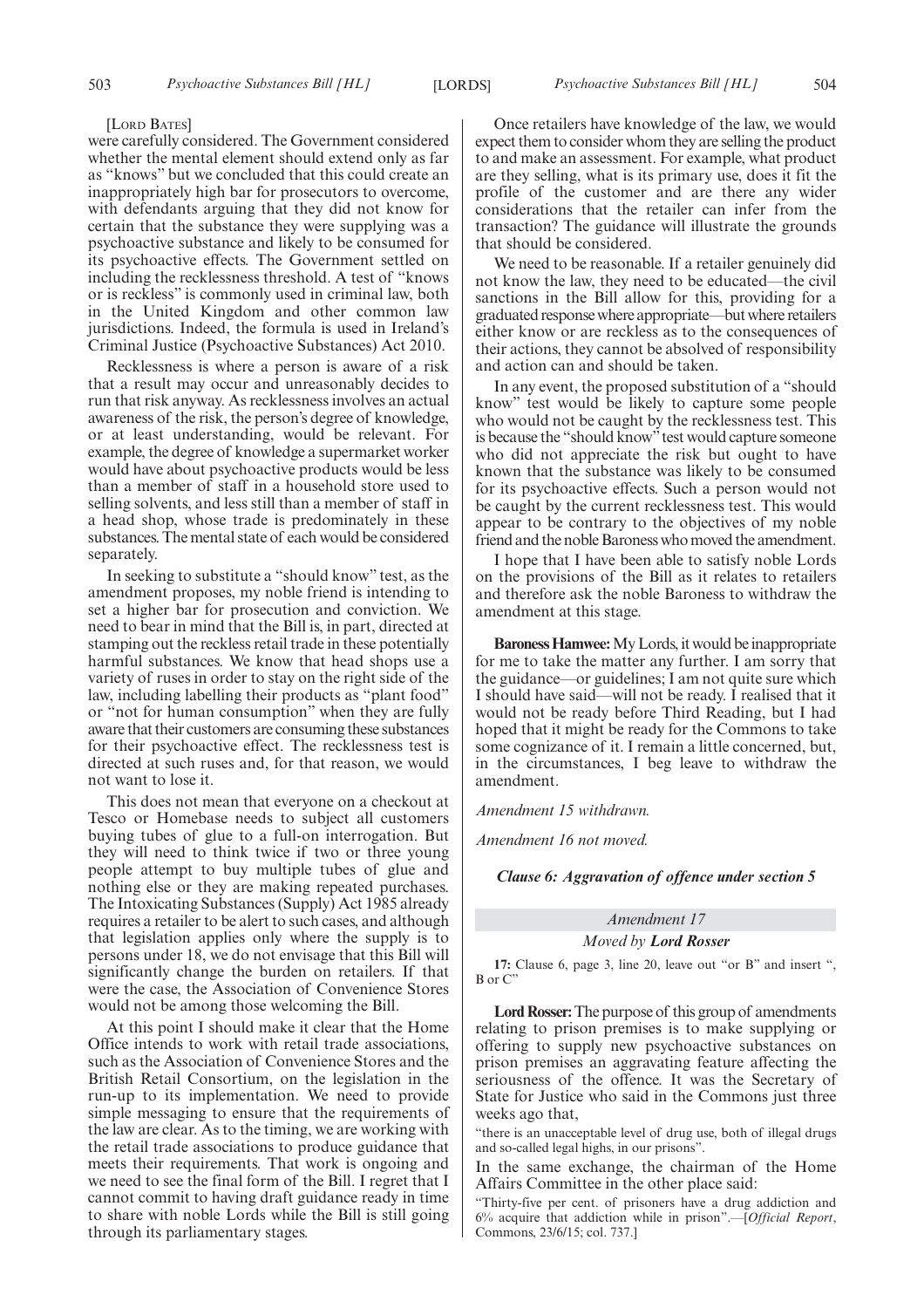A succession of inspection reports produced by the prisons inspectorate, covering Highpoint, Bristol, Liverpool and Deerbolt prisons among others, has shown high levels of use of synthetic cannabis.

There is a market in drugs in at least some prisons, and it can lead as well to incidents of bullying, harassment and debt. The taking of psychoactive substances can undermine safety in our prisons. It may exacerbate unpredictable behaviour and the threat of violence and, in certain instances, increase the risk of suicide and self-harm. In a bulletin this month, the Prisons and Probation Ombudsman wrote:

"The use of New Psychoactive Substances … is a source of increasing concern, not least in prison. As these substances are not allowed in prison, and also because they are difficult to test for, it is possible that in addition to the cases in this bulletin there were other prisoners who had used such drugs before their death". The bulletin goes on to look at 19 deaths in prison between April 2012 and September 2014 where the prisoner was known or strongly suspected to have been using NPS-type drugs before their death. Continuing, the ombudsman wrote:

"NPS cover a range of substances, and the precise health risks are difficult to establish. However, there is emerging evidence that there are dangers to both physical and mental health, and there may in some cases be links to suicide or self-harm. Staff and other prisoners may be at risk from users reacting violently to the effects of NPS … Trading of these substances in prison can also lead to debt, violence and intimidation. Once again, this creates the potential to increase self-harm or suicide among the vulnerable, as well as adding to the security and control problems facing staff".

Drug addiction is a key factor that leads to individuals committing crimes, and if some end up in prison as a result of the crimes that they have committed, they ought at the very least to be in a safe and constructive environment where action can be taken to wean them off drugs and be one part of the process of reducing the prospect of them reoffending when they are released from prison. However, that is not always the case. The prison environment is potentially profitable for a dealer because of the vulnerability of many of the people inside and the fact that it is literally a captive market.

#### *6.15 pm*

The Government have rightly made it an aggravating feature of the offence of supplying psychoactive substances if it is carried out within the vicinity of a school where young people are present at the time of the offence. Young people can be vulnerable; so, too, are many in prisons. People who have already committed offences in part or in whole because of drugs may be vulnerable again when they finish their sentence, particularly if they have continued to take such substances in prison. It is the height of irresponsibility, callousness and indifference to vulnerable people, as well as the height of greed, to be willingly involved in the supply of psychoactive substances on prison premises and in the financial rewards that result, whether through doing it during a visit to the prison as a visitor, or as a rogue member of the prison staff, or as a contractor, subcontractor or supplier working at or in the prison, or as the sender of parcels or letters to the prison containing such substances, or through being a prisoner directly involved in the supply chain of such substances, or by whatever other means. For such people, the penalties for the offence need normally to be greater,

because they know, and we know, that they are deliberately targeting with drugs very vulnerable people in a captive location to make money for themselves, and in so doing defeating the objectives of trying to get such vulnerable people off drugs and thus reducing the likelihood of their reoffending once they have served their sentence, to the benefit of society as a whole. There may of course be some involved who have been coerced against their wishes into playing a minor and unwilling role in the supply chain, but if that is shown to be the case, this would need to be taken into account.

In some cases, the prison authorities may feel that such an offence should be dealt with through internal prison disciplinary procedures; but particularly for those who are not prisoners, playing a very minor role, the courts should be the place for such an offence of supply or offering supply to be heard and dealt with, with the statutory requirement to regard supplying psychoactive substances on prison premises as an aggravating factor when determining the seriousness of the offence.

Obviously, court proceedings are not the whole answer or even the main answer to the problem of new psychoactive substances in our prisons. The ombudsman's report to which I have already referred called for more training and education about the substances for both prisoners and prison staff. This is an issue that I understand the National Offender Management Service has been and is seeking to address.

The level of seriousness of the offence and the likely associated sentence send a message about how a particular kind of offence is regarded and will be dealt with both now and in the future. I hope that the Government will feel able to accept the amendment, which does not weaken but strengthens the Bill and identifies a further area of particularly serious concern where psychoactive substances are supplied in addition to the vicinity of a school already covered in the Bill; namely, on prison premises. I beg to move.

**Lord Kirkwood of Kirkhope:** My Lords, Amendments 18 and 20 in this group are in my name and that of the right reverend Prelate the Bishop of Bristol. The theme is the same as that of the other amendments: we are talking about the aggravation clauses in the Bill. Our amendments would enhance the protection available to children under the aggravation clauses in two simple respects: first, by making it a statutory aggravating factor where children live in supported accommodation and are being importuned by potential offenders pushing drugs outside that accommodation; and, secondly, for "vulnerable child" to mean young adults under the age of 18, particularly 16 and 17 year-olds.

I am grateful to the Minister and his officials for their time. Together with the Children's Society we had a productive exchange, which I found encouraging. I am also grateful for the amount of work done by the church because I know that it has first-hand experience and works closely with the Children's Society. I hope that the right reverend Prelate will add some of his wise counsel and experience to this amendment.

Two points were fairly made in the course of the meeting yesterday and I shall summarise them quickly. The Minister's view is that the non-statutory Sentencing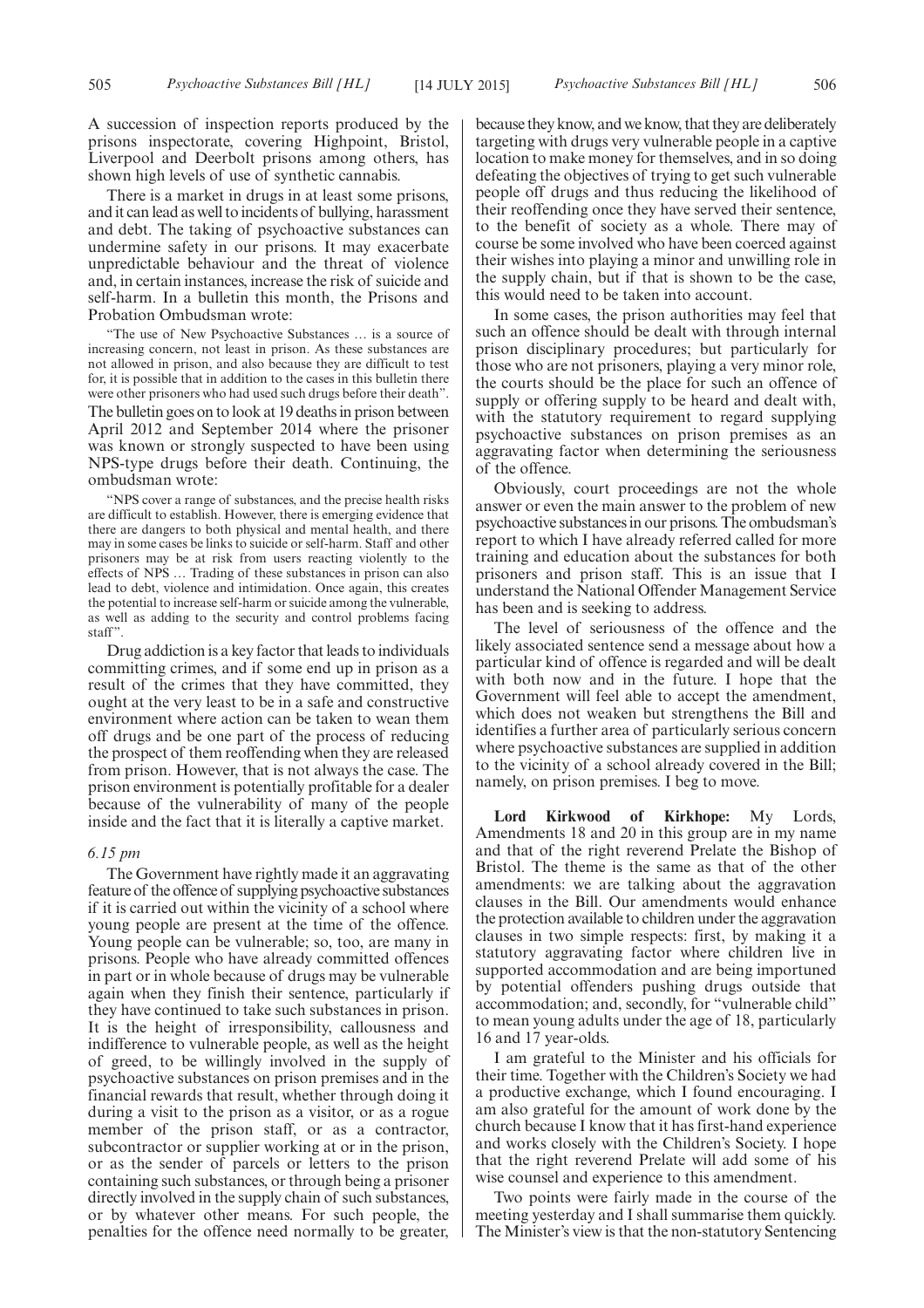[LORD KIRKWOOD OF KIRKHOPE]

Council's guidelines as currently cast are sufficient. Having reflected on that—it is a fair point to make—I think the House would need to bear in mind that sentencing guidelines are, after all, merely additional factual elements that the courts are not obliged to consider when they weigh in the balance whether to upgrade or downgrade the severity of the sentence in the context of the facts and circumstances of the case in front of them. I do not think we are in agreement on the relative value of non-statutory versus statutory aggravating circumstances and I hope the Minister will reflect on that.

The evidence available to me is that young, vulnerable children are a magnet for drug-pushing offenders. Drug pushers know how to target them and there is evidence that that is happening. There is evidence from the Children's Society, which I had not seen before—it makes sense when you think about it—that there is an unjustified, assumed prejudice that the hoodie image of a 16 to 17 year-old equates to young people being the authors of their own misfortune. In an insidious way, that plays into some elements of the criminal justice system which think that they are not in need of protection. That is wrong. We need to be clear that many of these 16 and 17 year-olds, although they may present publicly in a threatening or quasithreatening way, are vulnerable and that some of their behaviour is a result of the damage they have experienced in earlier stages of their lives. We need to discount the negative attitude to younger people when we are considering the protection that they need. They are specifically targeted, both sexually and criminally, by the criminal fraternity. They are very vulnerable and protecting them by making the aggravating factor a statutory protection would help them.

At the meeting yesterday, the Minister again fairly made the point that it is quite tough—the noble and learned Lord, Lord Mackay of Clashfern, made a valuable contribution against me—to define an area outside sheltered accommodation because how would the potential offender, the drug pusher, know that he was outside such a premises? The evidence from the Children's Society that I saw was compelling. I am not saying that the noble and learned Lord, Lord Mackay of Clashfern, is naive, but in this day and age it is naive to think that people who are about this kind of nefarious business do not know precisely where the 16 and 17 year-olds who are most vulnerable can be found. It would only take you 10 minutes in any local community to find out information of that kind. However, it is difficult to define in statute. When you are trying to prove mens rea beyond reasonable doubt, that is not a defence. It is too easily available to offenders who are arraigned at the bar on a charge of that kind.

My response to that would be that for that reason there is not a great deal of difference between that and being outside a school. The definition of being outside a school in the sentencing guideline is broadly drawn. It includes bus stops on the way to school and places where children gather an hour before and an hour after school. It is not only standing at the school gate that would be a bang-to-rights aggravating factor in the circumstances of any case. The context of supported accommodation is pari passu with the school provision that already exists in the 1971 Act. Indeed, these amendments seek to create a parity and similarity. They are modelled on the provisions of the Misuse of Drugs Act 1971.

These amendments seek to send a strong signal to members of the criminal fraternity that if they do this they cannot avoid the consequences of an aggravating factor being introduced into their sentencing. They will ensure consistency with the provisions of the 1971 Act, oblige courts to take such circumstances into account and increase protection for vulnerable 16 and 17 year-olds.

Again I thank the Minister and the right reverend Prelate for their support for these amendments. These may be narrow points but for the young people for whom we are trying to provide additional protection they are extremely important. I am grateful for the careful consideration the Minister has given to these points and I look forward to hearing what his attitude is now that he has had the chance to reflect further overnight on the useful meeting we had yesterday.

**The Lord Bishop of Bristol:** My Lords, I was glad to add my name to the amendments in the name of the noble Lord, Lord Kirkwood, and I thank him for his clear exposition of why they are important. They are intended to strengthen the legislation although, as a result of the conversations with the Minister yesterday, we recognise that there might be some practical difficulties around them. Nevertheless, I hope the Minister will listen carefully and continue the exemplary way in which he has been prepared to engage with colleagues on this issue. I thank him for that.

These amendments are important for a number of reasons. First, those of us who have any kind of jurisdiction around our cities at this time know full well that there are ruthless men and women who will go to any ends to exploit whoever is exploitable—and, of course, children and young adults are a very exploitable group.

Secondly, the Children's Society—I am grateful for its briefing around this subject—recently polled some 16 and 17 year-olds who had felt the pressure to take drugs and to misuse alcohol. Those who have been able to withstand that pressure made it very clear that the reason they were able to do so was the positive impact of their families on the decisions that they might or might not have made. The flip side of that is that children who have no family in their immediate vicinity are made even more vulnerable by the fact that they may not be living with their family or may have lost contact with them altogether. This is a strong reason for the Minister to give careful consideration to these amendments. As I say, they are meant to strengthen this legislation.

Drugs in general but alcohol and psychoactive substances in particular are supplied not as an end in themselves but as a tool to groom children. Last year in my city 13 men were imprisoned for giving alcohol and drugs to young women and girls, some as young as 13. In return for supplying them with drugs, the girls were expected to have sex randomly with older men. I am sure that all noble Lords are repelled by such things.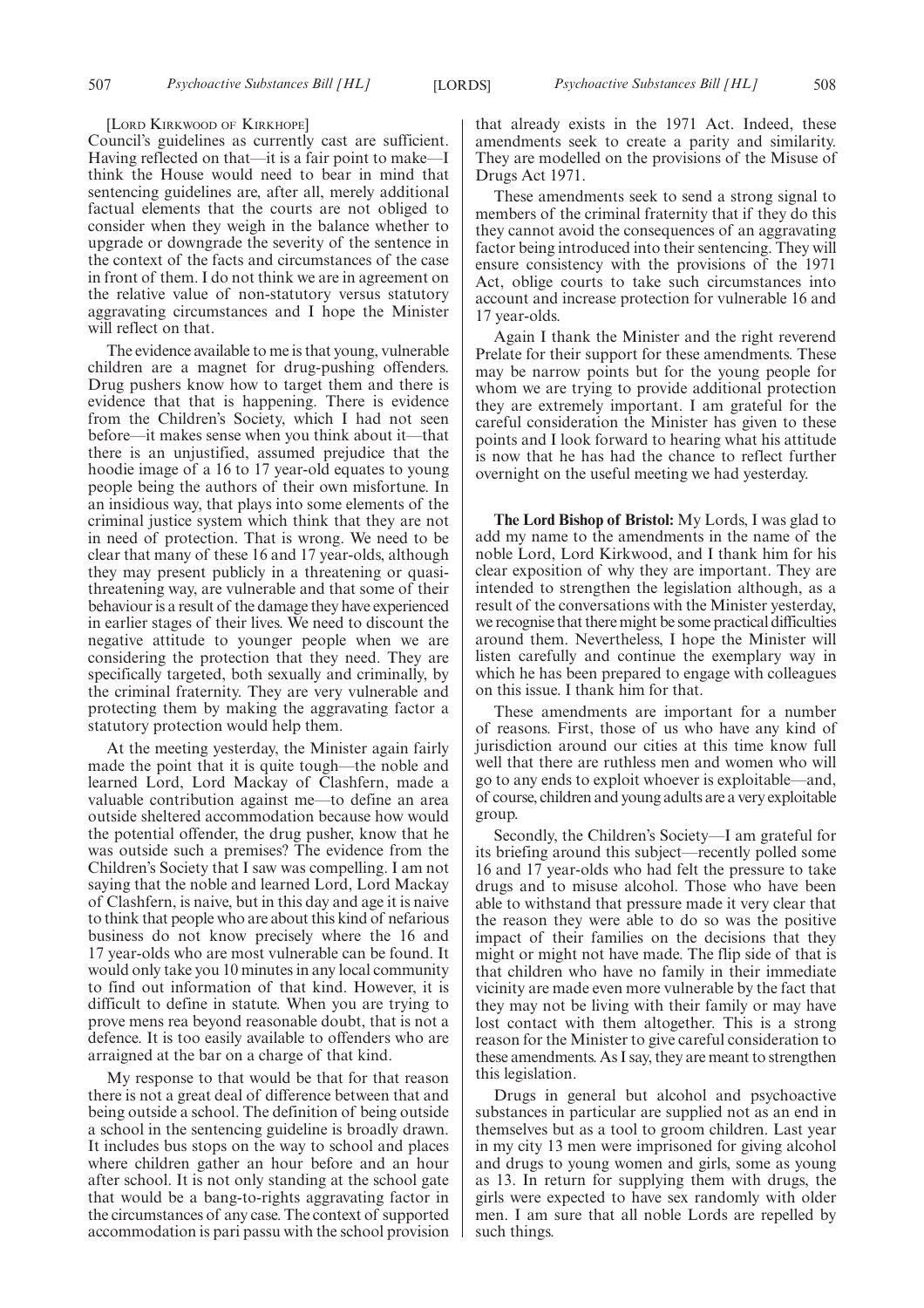#### *6.30 pm*

I am told that in the north-east a group of young men in so-called supported accommodation was targeted by older men looking to exploit them through criminal activity. The giving of psychoactive substances for free gave these ruthless men the opportunity to say to the young men, "You are now indebted to us and you will pay back your debt with interest". The result was that they were deployed in aggressive begging and criminal activity. In a way, "supported accommodation" is a bit of a misnomer. These premises are not regulated in the same way as children's homes. Some 16 and 17 year-olds can be in the company of people who are being rehabilitated from drug addiction or have come out of prison.

I am concerned that careful consideration is given by the Minister and your Lordships' House to these important amendments. I realise that there is an issue of whether these amendments should be put in legislation or whether they can be dealt with by sentencing guidelines. I believe that there is a problem and would not want to quell any discussion. If this may be a way forward, a note of caution needs to be sounded. There is some anxiety that these older children, to whom the noble Lord, Lord Kirkwood, drew attention, might be overlooked. There is some feeling that, by the age of 16 or 17, a young person might be able to make up their own mind. Therefore, I am not quite sure whether covering this in the sentencing guidelines will give the protection that the noble Lord and I would like.

Let me end where I began, by expressing the firm hope that the Minister, who has been excellent in his engagement over these amendments, might be willing to continue to further discuss these matters. I should be grateful to hear what he has to say this evening.

**Lord Paddick:** My Lords, I have put my name to the amendments of the noble Lord, Lord Rosser, in relation to prisoners. In Committee, I was not convinced but what I have learned subsequently has made me very much a supporter of these amendments. Earlier today, we heard the noble Lord, Lord Ramsbotham, talk about the report by the Chief Inspector of Prisons and how it highlights the problems caused by new psychoactive substances in prisons. This morning on the BBC Radio 4 "Today" programme, a prison governors' representative put new psychoactive substances at the top of the list in terms of what was causing more deaths and violence in prisons. He put it above overcrowding and lack of staffing.

A friend who is a doctor told me that he has to commit people to mental hospitals because of psychosis caused by new psychoactive substances. When one thinks of the increased dangers for people who have psychotic episodes as a result of taking these substances in a confined space such as a prison, the potential consequences clearly make this a serious issue.

The clincher for me is that prisoners are using these substances because they are not detectable in the routine drug testing of prisoners. A deterrent for prisoners who might want to use controlled substances under the Misuse of Drugs Act is that they would show up under those tests. The fact that prisoners are being pushed into using new psychoactive substances because they do not show up in these tests requires an additional sanction against those who supply these substances in prisons. That is why I very much support the amendments tabled by the noble Lord, Lord Rosser.

I turn to the amendments spoken to by my noble friend Lord Kirkwood of Kirkhope and the right reverend Prelate the Bishop of Bristol. The Minister talked about an anomaly when we discussed an earlier group. The anomaly is that selling these substances in the vicinity of schools is covered but that selling in the vicinity of other premises where there are vulnerable young people is not. Supplying these substances to people under the age of 18 again should be an aggravating factor.

I think that in Committee there was a discussion about this amendment not being reflected in the Misuse of Drugs Act, which is why there now is a further amendment tabled by my noble friend Lord Kirkwood to amend the Misuse of Drugs Act in a similar way. I would welcome hearing the Minister's response as to why it is not an anomaly that schools are covered but other types of premises are not.

**Lord Blencathra (Con):** My Lords, I apologise that I have not been able to be here for the whole debate. I had meetings earlier and I have others tonight. I thank my noble friend the Minister for the amount of information he has supplied. Indeed, I have not had enough hours in the day to read all the PDF attachments in my email inbox. I am sympathetic to one of the amendments; namely, that relating to children's homes or places which hold vulnerable children, or whatever is the current correct terminology. Clause 6 creates an aggravated offence for selling drugs outside a school. It seems to me an anomaly if we do not include places which hold even more vulnerable children than those in schools.

I think that in Committee my noble friend said that one of the difficulties would be that everyone can see where a school is—there are big signs and lots of children—but that drug dealers might not know when they are selling drugs in the vicinity of a children's home. I do not think that that will wash. The bad guys selling drugs know every potential outlet better than anyone else. They will know when there is a children's home and a potential outlet nearby, and they will target it. I would like to hear from my noble friend the practical difficulties about including children's homes or places which hold vulnerable children. It seems to me that they are even more important than ordinary schools.

For a few reasons, I am not so sympathetic on the point about prisoners. Drugs are a problem in prison but they should not be. There is no excuse for drugs being in prisons but certain excuses are used. We have, in my view, the ridiculous situation of completely free association. Wives and girlfriends can freely mingle with the prisoners, most of whom are male. They can hug, kiss and cuddle, and they have every opportunity to pass on drugs. I have never understood why we do not have a system where there is a glass screen between the visiting friends and relatives, and the prisoners, so that drugs cannot be so easily passed on.

In 1993, my noble friend Lord Howard of Lympne went to the Home Office. He decided to crack down on drugs and introduced springer spaniel sniffer dogs to some prisons. Two things were immediately noticeable.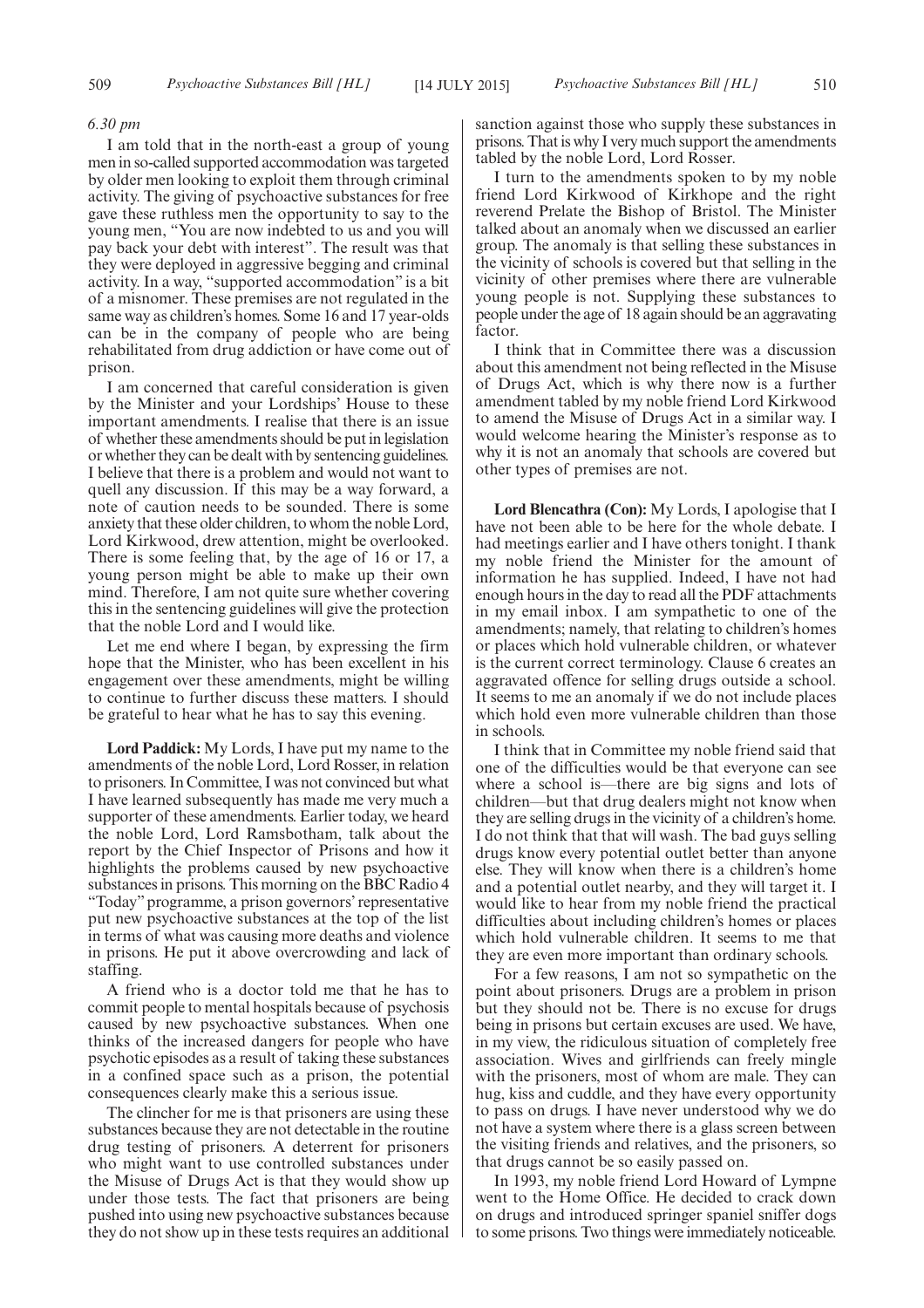#### [LORD BLENCATHRA]

First, as soon as the relatives saw the dogs, they had to return to their cars to deposit the goodies that they were about to takeinto the prison. Secondly, there was resistance from a large number of prison officers and governors about the policy. I apologise to that very trendy trade union, the Prison Officers Association, if I misquote it. However, I was told at the time by prison officers that, if you are looking after 700 men in prison, you have to reduce the tension level. The way to reduce the tension level then was to let them have illegal access to drink, drugs and pornography. That reduced the tension levels, they said. Therefore, I do not have much sympathy for prison governors who say that there is a problem with drugs in prisons and the Government should do something about it. They have it in their own hands to tightly control drugs in prisons. However, if the noble Lord, Lord Paddick, is right that it is impossible to test for some of these psychoactive substances, we need to make sure that visiting relatives are not able to pass them on. I would be amazed if little sniffer dogs were unable to detect them. It may be difficult to do so with a blood test, but we now read in the press about sniffer dogs which can detect almost anything. Some dogs can detect whether you are about to have an epileptic fit and it should be possible to have a tighter control regime.

Finally, why stop at prisons? I consider nightclubs to be an even bigger problem. If we are to have an aggravated offence of selling drugs outside schools, what about an aggravated offence of selling them in nightclubs, or near nightclubs where young people hang out? Again, that is a large captive audience. Perhaps we should have an aggravated offence for people in positions of responsibility who commit this offence. A tiny minority of military officers or police officers may be tempted to commit this offence, but perhaps it could be an aggravated offence. Off the top of my head, I can think of a few areas where I would like to see an aggravated offence introduced, but it may be best to restrict it to schools, with the possible addition of children's homes.

**Lord Howarth of Newport:** My Lords, whatever I may think about the general principle of the legislation, if we are to have it, I am sure it is right that there should be aggravated offences where the interests and protection of children are concerned. I support the extension of that principle to prisoners. I applaud my noble friends for tabling their amendments and other noble Lords for their amendments, and for supporting the various amendments in this group.

I say to the noble Lord, Lord Blencathra, who is set fair to close down the whole country, as far as I can see, that I understand that one of the difficulties that prison governors now face is that it has become a not uncommon practice for family members to send letters to prisoners on paper which they have previously soaked in a psychoactive substance. When the prisoner receives the letter, the thing to do is to smoke it. Therefore, this is not as straightforward an issue, as the noble Lord, of course, with his experience, very well knows. However, these are good amendments and should be supported.

#### *6.45 pm*

**Lord Harris of Haringey (Lab):** My Lords, I support the amendment of my noble friend Lord Rosser. As some of your Lordships know, I have spent a certain amount of time in the last year or so visiting prisons in respect of the review that I have carried out for the Ministry of Justice on self-inflicted deaths of young people in prison. Psychoactive substances were not a prime element of our report, although the Prisons and Probation Ombudsman's report issued in the last few days highlighted their increasing significance. I was struck by a discussion with the head of healthcare in an establishment who, when I asked about the level of drug use in the prison, said instantly one word, "Rife", to the embarrassment of the deputy governor accompanying us. That goes to the point made by the noble Lord, Lord Blencathra, about the prevalence of drugs in prisons, and the growing proportion of them which are these new psychoactive substances. The reason they are a growing proportion is because of their undetectability and the fact that it becomes more difficult to identify and prevent them. That is why it is important to have an aggravating factor with regard to the supply of these substances in prisons.

The Government have already legislated to prevent people throwing things over the prison wall. Although that has been reported to me as a significant problem, I am not convinced that it is the main source of drugs in prisons, nor do I think that it is the most difficult source of drugs in prisons to deal with because it is pretty obvious where things have been thrown over the wall and no doubt somebody could pick them up before the prisoners do so. However, drugs brought in from outside are often brought in by individuals. The noble Lord, Lord Blencathra, talked about issues with visiting families and friends. I think that we should also examine the possible role of prison officers in this regard. Although this is not relevant to the report I was doing, I noticed the very different search regimes that exist in prisons for visiting dignitaries such as myself and those who are visiting because they are friends or family of prisoners, all of whom are subjected to fairly rigorous search regimes these days, and the apparent complete absence of similar search regimes for prison staff. These things should be examined as there is clearly a mismatch in that area.

Again, it was right for the noble Lord, Lord Blencathra, to highlight the fact that there seems to be an underlying current of people saying, "The only way that you can maintain good order in prisons is for there to be a certain level of availability of these things". That is not the right approach—the right approach is to ensure that there is sufficient staffing, purposeful activity and focus on education and rehabilitation in the prison to ensure that availability of these things is no longer the mechanism to deliver good order. In the context of the report from the Prisons and Probation Ombudsman in the last few days and the report issued today by the Chief Inspector of Prisons, and given the level of the problem that exists in prisons, I hope that the Minister will feel able to accept my noble friend's amendment.

**Lord Mackay of Clashfern:** My Lords, there is no doubt that one can think of serious aggravating factors in relation to these offences. In Committee I supported the amendment tabled by the noble Lord, Lord Rosser, and the amendments proposed by the noble Lord, Lord Kirkwood. However, I understand the difficulty that there are so many possible aggravating factors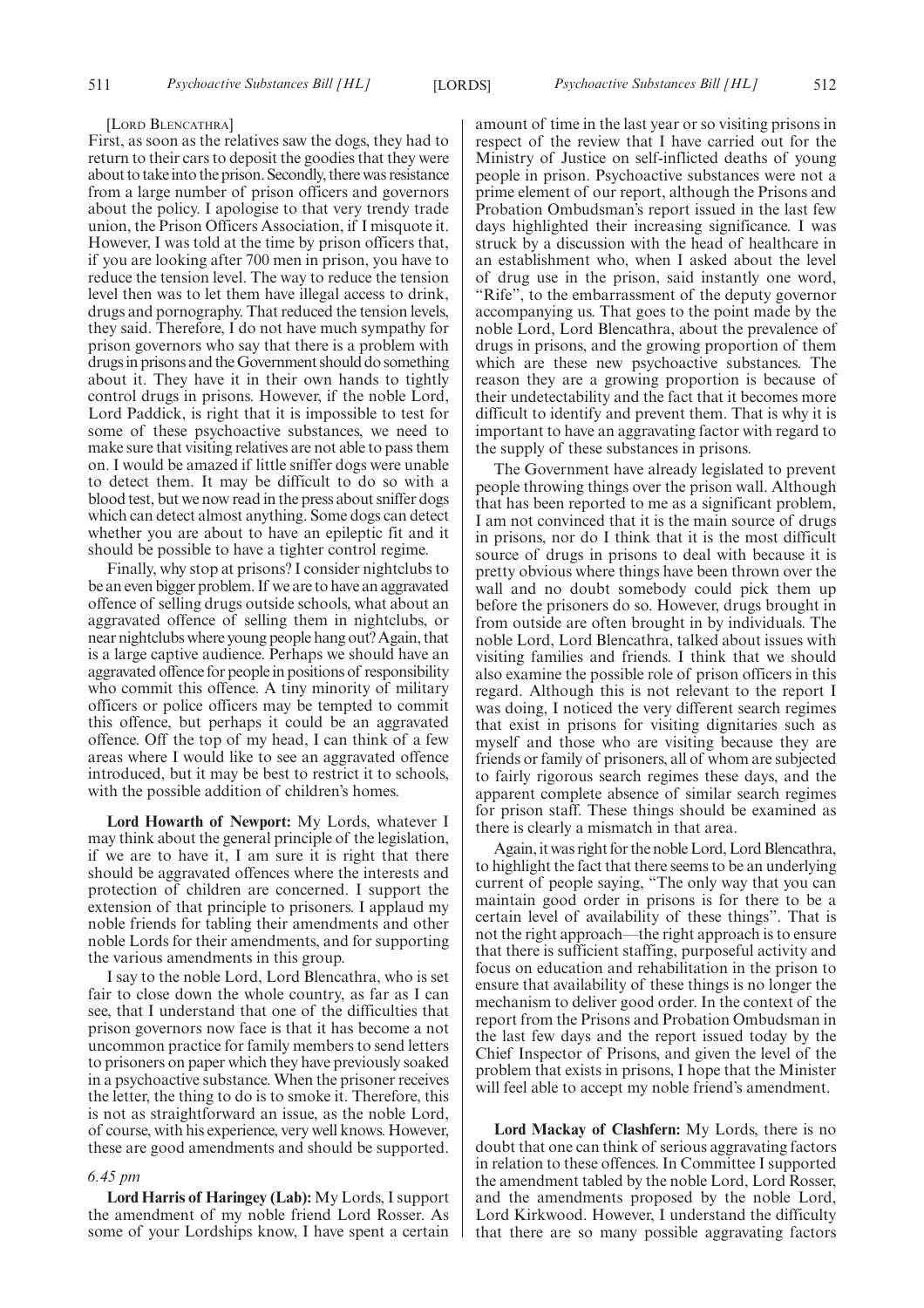that it is very difficult to cover them all adequately, and that as they change and the circumstances change, the description of these aggravating factors may change. One of the problems is that, if you specify aggravating factors, the courts are apt to proceed on the basis that these are the aggravating factors that Parliament thought were important. Therefore, when the judge comes to pass sentence, he is inclined to give these full emphasis and possibly place less emphasis on other aggravating factors that may occur in a particular case.

At the time of the introduction of the Misuse of Drugs Act, when provision was made for aggravation, the statutory system of sentencing guidelines which has since been introduced did not exist with its statutory authority, which is binding to a substantial extent on the discretion of judges. That system has the great advantage of flexibility. To take the example of children's homes, let us suppose it emerged that the people who were seeking to take advantage of vulnerable children had changed their method and, instead of trying to give these drugs out near the children's home, found some way to get them into the children's home so that they were possibly given to the children by others. I do not know exactly how this sort of thing might happen, but these situations can develop. These people are set on trying to overcome any obstacle to distributing their drugs to all who will take them, and to a greater and greater extent, if possible. I wonder whether it would be best no longer to have a provision for particular aggravation in the individual statute, but to rely on—and if necessary make reference to in the individual statute the sentencing guidelines system, which is a flexible, influential and effective system within the criminal justice system as a whole. That has certain advantages, but it certainly would not work against a background in which a new Bill had other aggravating factors. Then, the question is: are the sentencing guidelines' aggravating factors more or less important than those in the statute, if they happen to be different?

As I have said, I support the theory behind the amendments, but I wonder whether the more effective way of operating this within the criminal justice system is to make these amendments references to the sentencing guidelines. Instead of having a list of aggravating circumstances—conditions A, B and C—perhaps the statute before us should refer to the fact that aggravating circumstances are set out under the sentencing guidelines, for which the Coroners Act has statutory authority. That might be a more effective way of dealing with this matter—focusing on individual circumstances that are important and may change. Both the circumstances referred to—involving children, and prisons—are vital in the fight against the damage caused by such substances. Therefore, whatever happens, I want an effective method of treating these circumstances as aggravating circumstances to be before the courts on all occasions.

#### **Lord Bassam of Brighton (Lab):** Minister.

**Lord Bates:** Thank you. I always get a little bit worried when the opposition Chief Whip appears in the Chamber towards the end of a debate on an opposition amendment. Anyway, I am sure that it has not pre-empted my response.

I want to put on the record that the noble Lords, Lord Rosser and Lord Kirkwood, are raising matters of enormous importance. That is why when they were raised in Committee, we undertook to reflect deeply on what was said.We organised a meeting with the Children's Society, and there have been conversations since.

It would be helpful for those who picked up on the point made by my noble and learned friend Lord Mackay to be aware of the context in which we have to consider these amendments, because it is not immediately straightforward—or at least, it was not to me. The Misuse of Drugs Act 1971 contains no aggravating factors —the point that my noble and learned friend referred to. They were introduced in the Drugs Act 2005, which amended the 1971 Act and introduced an aggravated offence of supplying a controlled drug in the vicinity of school premises. The Coroners and Justice Act 2009, which was introduced under the previous Labour Government, stipulated that the courts must have regard to the sentencing guidelines. So, we moved from having nothing to having several statutory aggravating factors, and then to the commitment that the courts must not only pay due regard to but follow the sentencing guidelines. In February 2012, the Sentencing Council issued drugs offences definitive guidelines, which are the ones the courts are currently working from.

The guidelines describe the statutory aggravating factor:

"Offender 18 or over supplies or offers to supply a drug on, or in the vicinity of, school premises either when the school is in use as such or at a time between one hour before and one hour after they are to be used".

Because that was put in the 2005 Act, which amended the 1971 Act, we, in preparing the Psychoactive Substances Bill, decided to follow through with that statutory provision. That is how we have arrived at this point. It was not a case of wanting to include some things and not others; we were simply following through in a consistent way the existing statutory amendments to the Act.

However, the sentencing guidelines provide other aggravating factors, for example:

"Targeting of any premises intended to locate vulnerable individuals or supply to such individuals and/or supply to those under 18".

That is very clear guidance. As a result of the 2009 Act, the courts have to follow that guidance.

Some particularly powerful examples have been given in the debate, for example by the right reverend Prelate the Bishop of Bristol. Others were drawn from the Children's Society, a meeting with which the noble Lord, Lord Kirkwood, and the right reverend Prelate the Bishop of Portsmouth attended yesterday. We listened to examples whereby new psychoactive substances are used as a tool to groom young vulnerable children and to lure them into a dependency on criminal gangs. It was reminiscent of the debate we had during consideration of the Modern Slavery Bill, when we heard about the use of such tools to elicit dependency. However, it is clear that the sentencing guidelines refer to premises in which the intention was to locate vulnerable individuals.

Essentially, the debate on these amendments distils down to whether we deal with everything in statute—in other words, we turn the clock back to before the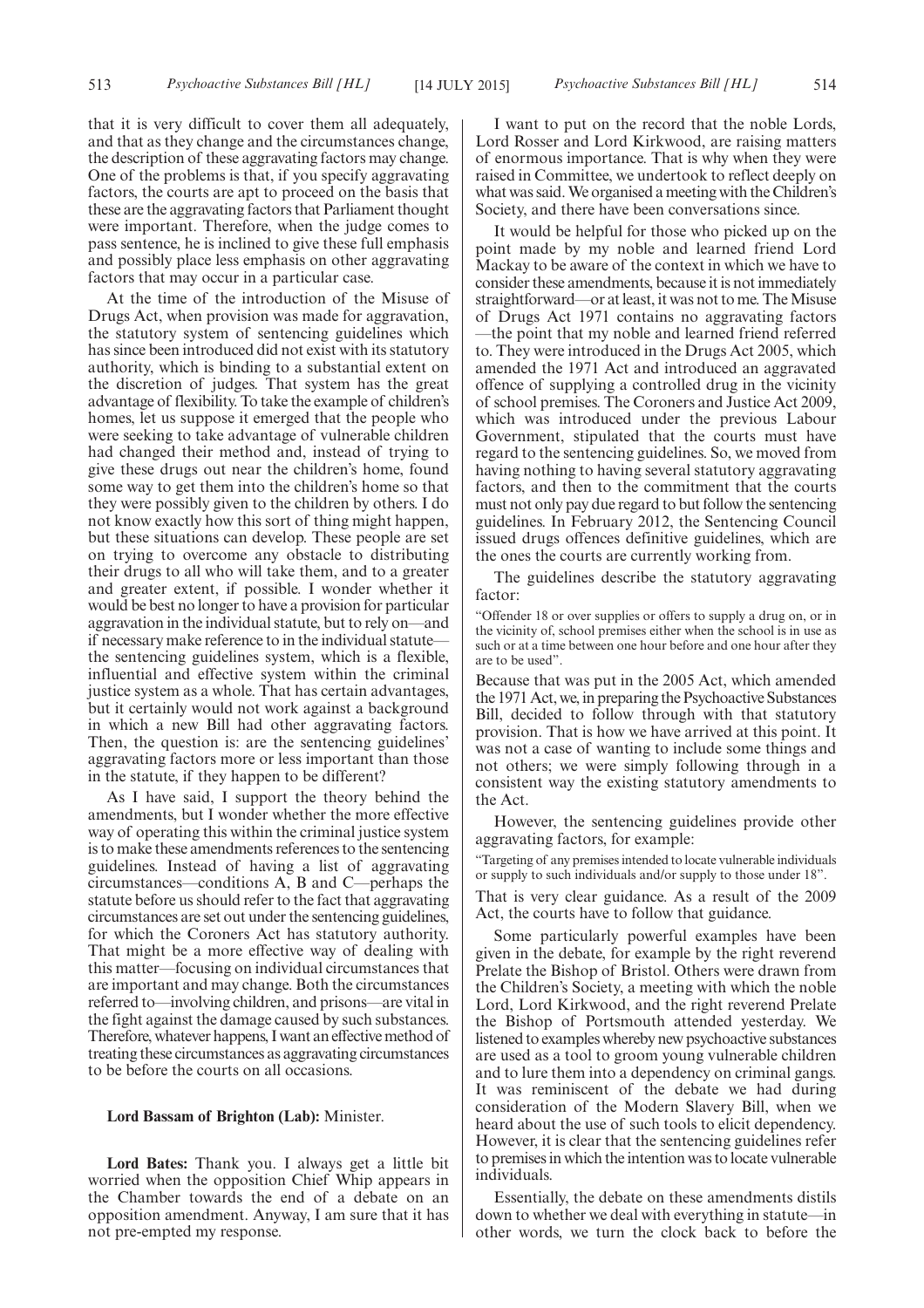#### [LORD BATES]

Sentencing Council, before the guidelines, before the coroners' board and before the 2005 Act—or we take robust action to ensure that the guidelines are updated and reformed to reflect the concerns that have been drawn to our attention, not least by Her Majesty's Inspectorate of Prisons, as we heard this morning, by the Prisons and Probation Ombudsman, by the Children's Society and by others. Of course, the report of the noble Lord, Lord Harris, on deaths in custody, was published a couple of weeks ago, and I am sure the Justice Secretary is considering it.

All these things have to be taken into account, and I undertook to explore this issue with my right honourable friend Mike Penning, who leads on this policy area and is a Minister not only in the Home Office but in the Ministry of Justice. In the days when the Home Office used to deal with everything to do with prisons, some of these decisions were slightly easier to make; however, in Mike Penning we have someone who is a Minister in both departments.

We had a long discussion this morning about this. The view was that we wanted to listen carefully to what has been said. It was drawn to our attention immediately, particularly with the potential targeting of children's homes and accommodation, and the examples that we have heard from the Children's Society and the church, that action needed to be taken. My right honourable friend the Minister for Policing, Crime and Criminal Justice will therefore be writing to the chair of the council, the Right Honourable Lord Justice Treacy, to draw this debate to his attention and to invite the council to take your Lordships' views into account when considering what changes to the guidelines on drugs may be required as a consequence of the enactment of this legislation. That is going to happen.

I think and I hope that that might go some way to addressing the amendment of the noble Lord, Lord Kirkwood, in particular, and with the promise that we want to continue the dialogue with the Children's Society, which I thought was immensely helpful, as this legislation goes through—

#### *7 pm*

**Lord Kirkwood of Kirkhope:** I am grateful to the Minister for that very helpful suggestion. For the avoidance of doubt, the intention of our amendments is to treat school environments and supported accommodation environments pari passu within the legislation so that they are on a par. I am agnostic about where the provision lies as long as they are treated equally across the legislative platform.

The other thing, of course, is that there is a different set-up in Scotland. I hope that the offer the Minister has made to write would be to other jurisdictions and criminal justice systems within the United Kingdom—if he has that power.

**Lord Bates:** I am looking for counsel from the noble and learned Lord, Lord Hardie, as a former Lord Advocate, as to whether we have that power. We talked about that yesterday. I think Scotland is in the process of establishing a sentencing council—

**Lord Hardie:** Perhaps I might assist the House. Of course, this is a devolved matter and it would be for the Scottish Parliament to deal with the question of sentencing. But the reality is that the courts in Scotland take into account aggravating factors such as drug offences committed in prison, and it is a matter of practice in Scotland that judges will impose a higher sentence on someone who has introduced drugs into prison. I am pretty confident that that would follow in Scotland if this Act comes into being.

**Lord Bates:** I am very grateful for that. Perhaps we should take a little bit more time over this. There are some provisions in the current statutory guidance; for example, if the offence occurs in the vicinity of a school one hour before or one hour after—so the vicinity of a school is defined. My first instinct—this is not our official position because we are discussing this—is that the terminology should be something around targeting any premises intended to locate vulnerable individuals or the supply to such individuals, so perhaps a broader range might be helpful in this regard. That will certainly be contained in that provision. We are going to write to the Sentencing Council. We will wait to see whether the Sentencing Council responds as quickly as the ACMD to letters from the Home Office, but we may have some responses in the latter stages of the Bill as to what its thinking is.

Whether we use the sentencing guidelines or statute to tackle these issues, particularly prisons—and I am very mindful of the examples that were given and, of course, the remarks of my noble friend Lord Blencathra about anomalies—in the current statutory sentencing guidelines aggravating factors include an offence committed while on bail or licence, but there does not seem to be reference to an offence committed while being detained in prison. Of course, that is because the argument is that these are covered by prison regulations but there is no doubt, just as the Children's Society said, that over the past few years new psychoactive substances have gone from being an issue that was barely ever mentioned to now being its top concern. To have that example given this morning on the "Today" programme, with someone saying that this comes ahead of many other pressures—top of the list of concerns shows that it is clearly growing in importance. Of course, the intervention of the ombudsman adds to that.

In the light of that and the letter that my right honourable friend Mike Penning will write to the Sentencing Council to ask it to take into account the views expressed in your Lordships'House in this debate, including on this amendment, about the problem of these new psychoactive substances in prisons and on the prison estate, it may be that there is scope to go further on this issue. But I would be very happy to continue a discussion with the noble Lord, Lord Rosser, about how we might go further, particularly on whether the personal possession of new psychoactive substances in prison should be an offence. I am very happy to look at whether we could go further on that and perhaps look at an amendment that could be introduced later on.

I should also make the point that going down the route of the sentencing guidelines we have laid out here is probably more likely, because it goes with the grain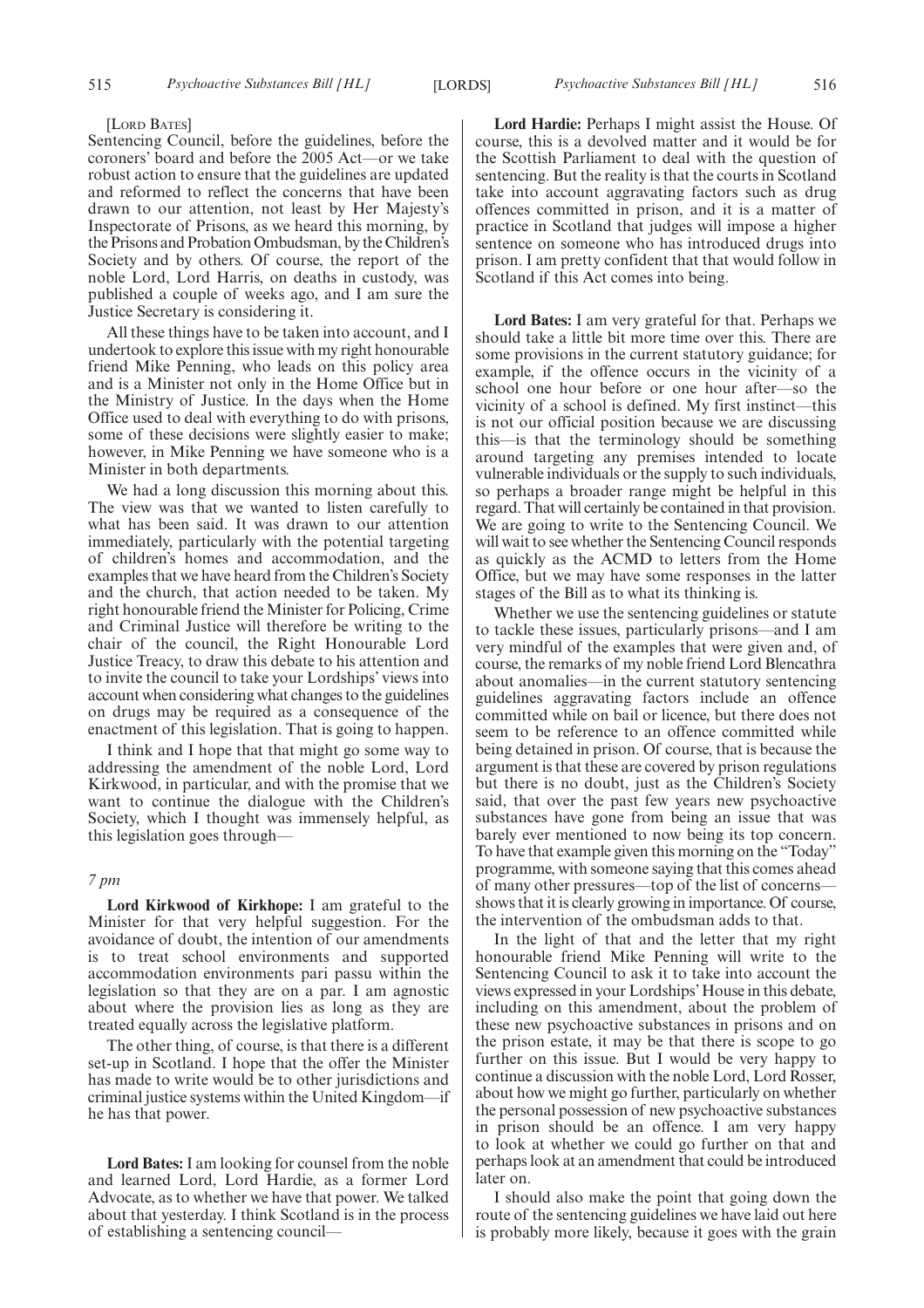of the current process of advising on sentences and for the courts to have regard to that. We should wait to see the Sentencing Council's response to my right honourable friend Mike Penning's letter, which has either gone today or will go tomorrow, and see if there is more that can be done at a later stage. I believe that we are travelling in the same direction here. We recognise that this is a growing problem. We want to deal with it and it is a question of what is the most effective way to ensure that yet again we do not create unintentional loopholes, which are exploited by the people who are the very target of this legislation. In that spirit, perhaps the noble Lord might consider withdrawing his amendment.

**Lord Rosser:** Before I respond, could I be clear about what the Minister is or is not offering? Is he offering to come back at Third Reading on this issue? I sense that he is not, but he is the one who has to tell me if he is talking in those terms, which obviously would influence my decision. He has not, as I understand it, made any commitment to provide amendments along the lines we have suggested when the Bill reaches the Commons either. If I have understood him correctly—that he is not offering to come back at Third Reading on this issue of prisons and he is not offering to table amendments along the lines of our amendment in relation to prisons when the Bill is in the Commons—that will influence what I have to say. But I am asking the Minister to say whether he is offering to come back at Third Reading or to table amendments along the lines of our amendment to the Bill when it gets to the Commons.

**Lord Bates:** The principal point, which is about dealing with the issue of prisoners, is partially dealt with by the action that is being taken today or tomorrow—we do not have to wait until Third Reading—which is the letter from the Minister for Policing, Crime and Criminal Justice to the chair of the Sentencing Council, asking him to take into account the views of your Lordships' House expressed in these two areas.

The noble Lord will know, from when he was in government, that a certain process needs to be gone through before formal amendments can be laid. To be entirely frank, I doubt whether I can go through all that process of the communication with the different departments and get the clearance to lay an amendment in time for Third Reading. It is likely to be when the Bill arrives in another place. None the less, I hope that the noble Lord might feel that there is enough there, along with our good will in supporting the thrust of what he is seeking to do, for him to withdraw his amendment at this stage.

**Lord Rosser:** The Minister has not given me a commitment to come back at Third Reading, and I am not surprised. Neither is there a commitment that when the Bill gets to the Commons, amendments along the lines that I am proposing will be put into the Bill by the Government. I think that is a fair summary of what the noble Lord has said.

**Lord Bates:** I am sorry to intervene on the noble Lord, but he may end up with something better for tackling the problem in the response of the Sentencing Council to the concerns raised in this debate by him and by others.

**Lord Rosser:** I am also reflecting on some of the arguments that have been made. There is an argument in relation to the 2005 Act; there have been others as if to say, "We don't want to put things in the Bill because circumstances may change". In thanking all noble Lords who have spoken in this debate, I say that the reality is that—for the reasons that the Minister explained —the Bill contains a provision that it will be an aggravating feature to supply or offer to supply such substances in the vicinity of a school. Indeed, as I understand the Minister to have said, that has been in legislation for some time. In other words, this issue has not arisen and then suddenly moved on or disappeared.

Likewise, the issue of drugs in prison is not particularly new. We have an issue with new psychoactive substances because they are relatively recent. We are also in a situation where the issue is clearly significant in prisons. It has been commented on by the Chief Inspector of Prisons and by the ombudsman. It has even been commented on by the Secretary of State for Justice. I do not think that the Minister is going to come to the Dispatch Box and tell me that he has any reason for believing that the issue of drugs in prisons is going to disappear in a short time.

This is an issue which needs addressing, and in the same way as the issue of supplying or offering to supply in the vicinity of schools has been addressed namely, by making it a statutory aggravating feature reflecting the seriousness of the offence. It is of course then for the court to determine what the sentence will be in the light of that aggravating feature. The Minister has said that this is an opportunity and that we can express our views. The best way to do that would be by taking a vote to see whether the House is of the view that such an offence—of supplying or offering to supply new psychoactive substances on prison premises should be an aggravating factor increasing the seriousness of the offence, as it will continue to be under the Bill for supplying in the vicinity of a school.

We already have that continuing provision in the Bill about supplying or offering to supply in the vicinity of a school. In the light of that, the argument has been made that there is an equally serious issue in relation to our prisons—and frankly, there is no evidence that it is about to disappear. The problem in relation to drugs has been there for some time. The issue of the new psychoactive substances is an opportunity for the House to express its view that it should be an aggravating feature affecting the seriousness of the offence. The court would then have to decide what the sentence will be by taking that into account. I wish to test the opinion of the House to see whether it agrees with me on that.

**Lord Bates:** Before the noble Lord sits down, just to be clear to those who are listening to this point in the debate, we are not arguing about whether it will be an aggravating factor. The Minister has written to the chair of the Sentencing Council, so it is not in doubt that we are looking at ways in which it will be an aggravating matter. The question is whether it should be a statutory one on the face of the Bill or one which, as a result of legislation which his Government passed in 2005 and 2009, now rests within the responsibility of the Sentencing Council to determine. That is really what is at issue.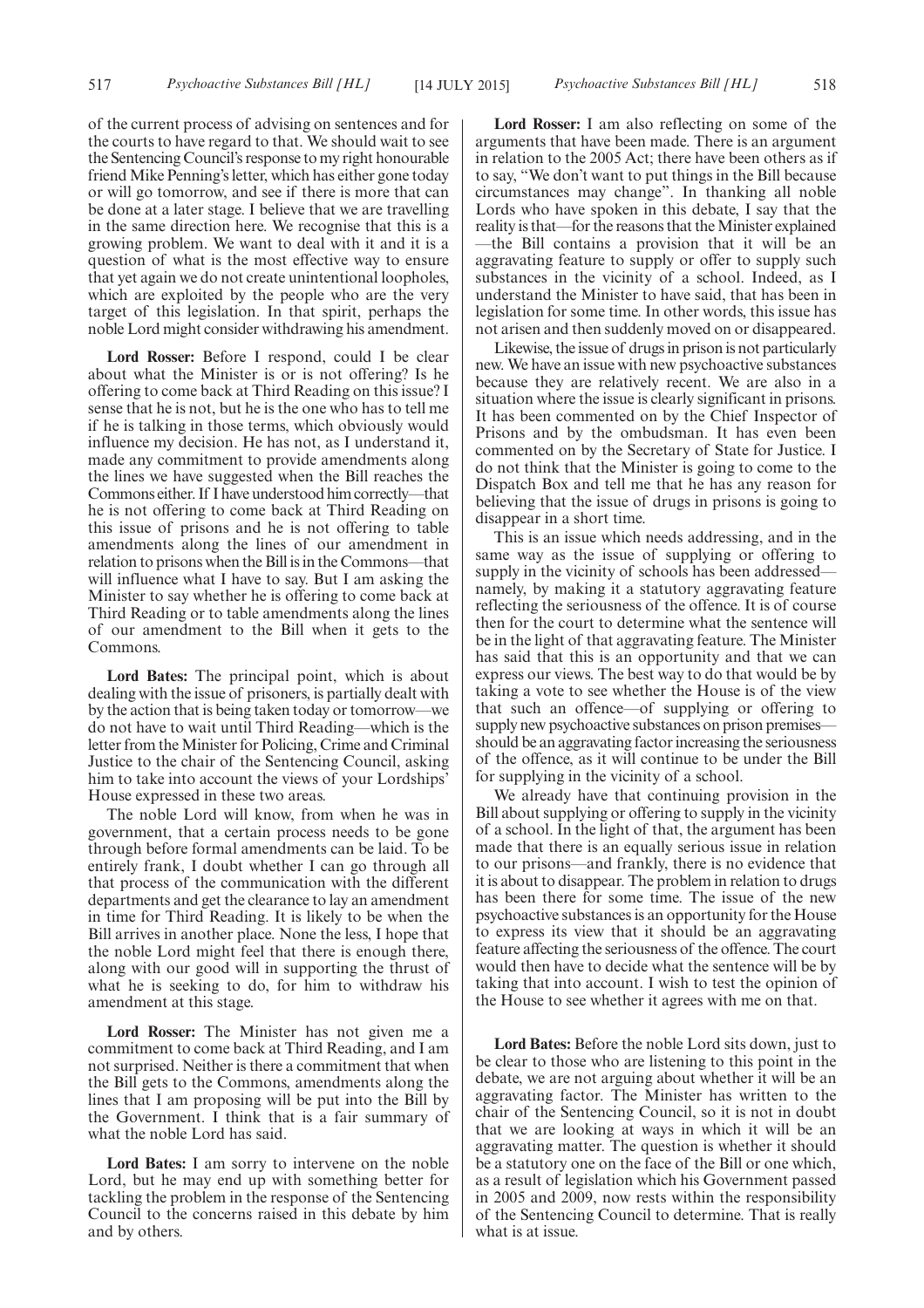**Lord Rosser:** When it comes to being a statutory aggravating feature affecting the seriousness of the offence, the issue is whether it will be on a par with supplying in the vicinity of a school. I wish to test the opinion of the House on that.

*Division on Amendment 17*

*7.15 pm*

*Contents 178; Not-Contents 139.*

*[The Tellers for the Contents reported 178 votes; the Clerks recorded 177 names.]*

*Amendment 17 agreed.*

#### **Division No. 2**

#### **CONTENTS**

Adams of Craigielea, B. Addington, L. Allan of Hallam, L. Alton of Liverpool, L. Anderson of Swansea, L. Andrews, B. Armstrong of Hill Top, B. Bach, L. Bakewell of Hardington Mandeville, B. Barker, B. Bassam of Brighton, L. [Teller] Beecham, L. Berkeley of Knighton, L. Birt, L. Blair of Boughton, L. Blood, B. Bonham-Carter of Yarnbury, B. Borrie, L. Bradley, L. Brooke of Alverthorpe, L. Brookman, L. Browne of Belmont, L. Burnett, L. Campbell-Savours, L. Carter of Coles, L. Clark of Windermere, L. Clement-Jones, L. Collins of Highbury, L. Corston, B. Coussins, B. Crawley, B. Davies of Oldham, L. Desai, L. Dholakia, L. Donaghy, B. Doocey, B. Drake, B. Dubs, L. Falkland, V. Farrington of Ribbleton, B. Faulkner of Worcester, L. Fearn, L. Foster of Bishop Auckland, L. Foulkes of Cumnock, L. Gale, B. German, L. Giddens, L. Glasgow, E. Golding, B. Grantchester, L. Greaves, L. Hamwee, B. Hanworth, V. Harris of Haringey, L. Harris of Richmond, B.

Haskel, L. Haworth, L. Hayter of Kentish Town, B. Healy of Primrose Hill, B. Hollins, B. Hollis of Heigham, B. Hope of Craighead, L. Howarth of Newport, L. Howells of St Davids, B. Howie of Troon, L. Hughes of Woodside, L. Humphreys, B. Hussain, L. Hussein-Ece, B. Janke, B. Jolly, B. Jones, L. Jones of Whitchurch, B. Judd, L. Kennedy of Cradley, B. Kennedy of Southwark, L. Kerr of Kinlochard, L. Kinnock, L. Kinnock of Holyhead, B. Kirkhill, L. Kramer, B. Layard, L. Lea of Crondall, L. Lee of Trafford, L. Lennie, L. Lester of Herne Hill, L. Liddell of Coatdyke, B. Liddle, L. Lipsey, L. Lister of Burtersett, B. Ludford, B. McAvoy, L. McDonagh, B. Macdonald of River Glaven. L. McFall of Alcluith, L. McIntosh of Hudnall, B. MacKenzie of Culkein, L. McNally, L. Maddock, B. Mallalieu, B. Manzoor, B. Marks of Henley-on-Thames, L. Massey of Darwen, B. Mawson, L. Maxton, L. Mendelsohn, L. Miller of Chilthorne Domer, B. Morgan of Ely, B. Morris of Handsworth, L. Newby, L.

Northover, B. Nye, B. O'Loan, B. O'Neill of Clackmannan, L. Paddick, L. Patel of Bradford, L. Pendry, L. Pinnock, B. Pitkeathley, B. Ponsonby of Shulbrede, L. Prescott, L. Purvis of Tweed, L. Randerson, B. Rea, L. Rebuck, B. Redesdale, L. Reid of Cardowan, L. Rennard, L. Roberts of Llandudno, L. Rodgers of Quarry Bank, L. Rooker, L. Rosser, L. Rowlands, L. Sawyer, L. Scott of Needham Market, B. Sharkey, L. Sharp of Guildford, B. Sherlock, B. Shipley, L. Shutt of Greetland, L. Simon, V. Smith of Basildon, B. Smith of Clifton, L. Smith of Gilmorehill, B.

Aberdare, L.

Altmann, B.

Balfe, L. Bates, L. Bew, L.

Blencathra, L.

Bridgeman, V.

Bristol, Bp.

L.

Byford, B. Caithness, E. Callanan, L. Canterbury, Abp.

Cathcart, E. Chadlington, L.

Cormack, L. Courtown, E. Crickhowell, L. Cumberlege, B. De Mauley, L. Dixon-Smith, L. Dunlop, L. Eaton, B. Elton, L.

Farmer, L.

Fink, L.

Ashton of Hyde, L. Astor of Hever, L.

Walpole, L. Wheeler, B. Whitaker, B. Wilkins, B. **NOT CONTENTS** Ahmad of Wimbledon, L. Anelay of St Johns, B. Black of Brentwood, L. Brabazon of Tara, L. Bridges of Headley, L. Brooke of Sutton Mandeville, Brougham and Vaux, L. Carrington of Fulham, L. Chisholm of Owlpen, B. Colville of Culross, V. Cope of Berkeley, L. Evans of Bowes Park, B. Fellowes of West Stafford, L. Fookes, B. Fowler, L. Freeman, L. Freud, L. [Teller] Garel-Jones, L. Geddes, L. Gold, L. Goldie, B. Goodlad, L. Goschen, V. Greenway, L. Hardie, L. Helic, B. Higgins, L. Horam, L. Howe, E. Inglewood, L. Jopling, L. Kakkar, L. Keen of Elie, L. Kilclooney, L. Lexden, L.

Smith of Newnham, B. Stephen, L. Stevenson of Balmacara, L. Stoddart of Swindon, L. Stone of Blackheath, L. Stoneham of Droxford, L. Storey, L. Strasburger, L. Suttie, B. Symons of Vernham Dean, B. Taylor of Blackburn, L. Teverson, L. Thomas of Gresford, L. Thomas of Winchester, B. Thornton, B. Tope, L. Tordoff, L. Touhig, L. Tunnicliffe, L. [Teller] Tyler, L. Tyler of Enfield, B. Wallace of Saltaire, L. Wallace of Tankerness, L. Walmsley, B. Watson of Invergowrie, L. West of Spithead, L. Woolmer of Leeds, L. Wrigglesworth, L. Young of Norwood Green, L.

Forsyth of Drumlean, L. Framlingham, L. Gardiner of Kimble, L. Glendonbrook, L. Grade of Yarmouth, L. Hodgson of Abinger, B. Holmes of Richmond, L. Howard of Rising, L. Howe of Idlicote, B. Howell of Guildford, L. Hunt of Wirral, L. James of Blackheath, L. Jenkin of Kennington, B. Knight of Collingtree, B. Lawson of Blaby, L. Leigh of Hurley, L.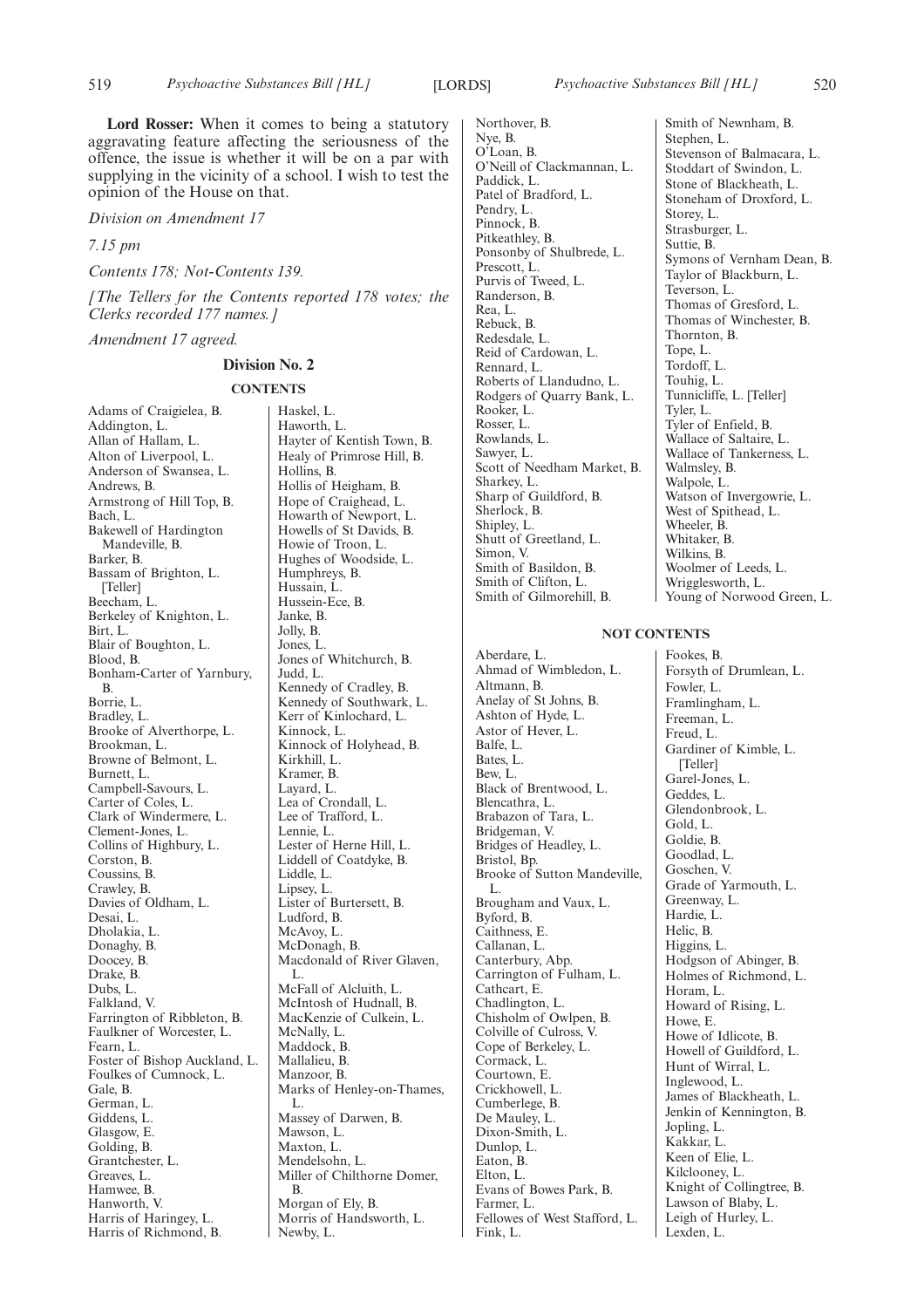Liverpool, E. Lyell, L. McColl of Dulwich, L. MacGregor of Pulham Market, L. Mackay of Clashfern, L. Marland, L. Mobarik, B. Montrose, D. Moore of Lower Marsh, L. Morris of Bolton, B. Naseby, L. Nash, L. Neville-Rolfe, B. Newlove, B. Northbrook, L. Norton of Louth, L. Norwich, Bp. O'Cathain, B. O'Neill of Gatley, L. Oppenheim-Barnes, B. Patel, L. Patten, L. Patten of Barnes, L. Perry of Southwark, B. Plumb, L. Popat, L. Prior of Brampton, L. Renfrew of Kaimsthorn, L. Rogan, L. Ryder of Wensum, L. Sanderson of Bowden, L.

Seccombe, B. Selkirk of Douglas, L. Selsdon, L. Shackleton of Belgravia, B. Sharples, B. Sheikh, L. Shephard of Northwold, B. Sherbourne of Didsbury, L. Shields, B. Shrewsbury, E. Skelmersdale, L. Spicer, L. Stedman-Scott, B. Stowell of Beeston, B. Strathclyde, L. Suri, L. Taylor of Holbeach, L. [Teller] Taylor of Warwick, L. Trefgarne, L. True, L. Ullswater, V. Verma, B. Wakeham, L. Waldegrave of North Hill, L. Wasserman, L. Wheatcroft, B. Whitby, L. Wilcox, B. Williams of Trafford, B. Younger of Leckie, V.

#### *7.27 pm*

*Consideration on Report adjourned until not before 8.27 pm.*

### **Future of the BBC**

*Question for Short Debate*

*7.28 pm*

#### *Asked by Lord Fowler*

To ask Her Majesty's Government what plans they have for the future of the BBC.

**Lord Fowler (Con):** My Lords, the number of noble Lords speaking in this very short one-hour debate on the BBC shows the interest and concern that there is around the House on this issue. Contributions in the debate are obviously very limited in terms of time, but it is to the credit of a former chairman of the BBC, a former chairman of the BBC Trust, a former directorgeneral of the BBC and a range of other experts that they have thought it worth while to speak in it. The hope must be that the Government will take note of the great concern that I think there is in this area and, I might add, organise a much fuller debate than the one we have at the moment.

Even in these black days of policy on the BBC, there are moments of humour. After the Minister's Statement last week on the transfer to the BBC of the cost of free television licences for the over-75s, I was puzzled why it was impossible to find the usual copy of the Statement from the Printed Paper Office. A little later, I found out what the reason was. The copies had been withdrawn after it had been discovered that the Minister's briefing had been mistakenly published with the Statement. So, unfortunately, we have been sadly deprived of the lines to take and the "if pressed" answers to questions, but I gather that it did not include the famous advice given to one Minister, "This is not a very strong case, but probably good enough for Parliament".

I remember back in 1986, when Margaret Thatcher personally cancelled a ministerial broadcast that I was about to make on AIDS. We had no reply whatever to the charge that the Prime Minister had vetoed the whole plan; that was exactly what she had done. Later, I saw the less than useful instruction given to our press office—if challenged, it was to say, "Don't get drawn". For current Ministers, there are a number of "don't get drawn" issues on the over-75s Statement. Ministers would be well advised not to get drawn on the conflict between what the Secretary of State said in his previous incarnation as chairman of a Select Committee that the charter process should be open and transparent and that licence fee payers should be consulted about the part that was carried out, in this case, in complete secrecy and behind closed doors. Ministers would be well advised not to get drawn on why the process was carried out without full consultation with the BBC Trust, which we are told is there to represent the licence fee payer. And Ministers would certainly be well advised not to get drawn on why a cut in the social security budget can be passed on to the BBC. As a former Social Services Secretary, I simply wonder at the ingenuity of it all.

It is easy enough to lampoon what has been taking place over the last few weeks, but in fact it is a deadly serious issue. Various colleagues have complimented me on the timing of this debate, but the truth is that I put down the subject some weeks ago, not because of the over-75s or the imminence of the so-called Green Paper but because of stories that had appeared in every newspaper in the land that the Government had declared war on the BBC. As the *Daily Telegraph* reported on 12 May:

"Tories go to war with the BBC … David Cameron, infuriated by the corporation's election coverage, appoints BBC critic to 'sort out the BBC' ahead of the royal charter review next year".

My noble friend is a very bright Minister who I know will not try to palm us off with claims that this was just newspaper talk. It was clearly briefing from the top, from No. 10, and it is that which makes it all the more concerning. Frankly, briefings and leaks have been the characteristic so far of what is billed as an open and transparent process. If you want to know what is going on in the discussion on the future of the BBC, do not ask the BBC Trust, read the *Sunday Times*, which on Sunday had the friendly headline "Taming" the BBC Beast", with a picture of King Kong being attacked over Broadcasting House by aircraft.

I should make my position clear. In my experience, the BBC is under unprecedented attack, but of course I believe that there are changes that can be made. No organisation in the world is beyond that. The BBC Trust itself must come under question and, frankly, had the Government listened to the Lords Select Committee report last time round it would not have been created. The future of BBC Worldwide is also an entirely legitimate area for debate. But changes must take place with the aim of improving the corporation, not undermining it, and I am afraid to say that at the moment that does not appear remotely to be the case.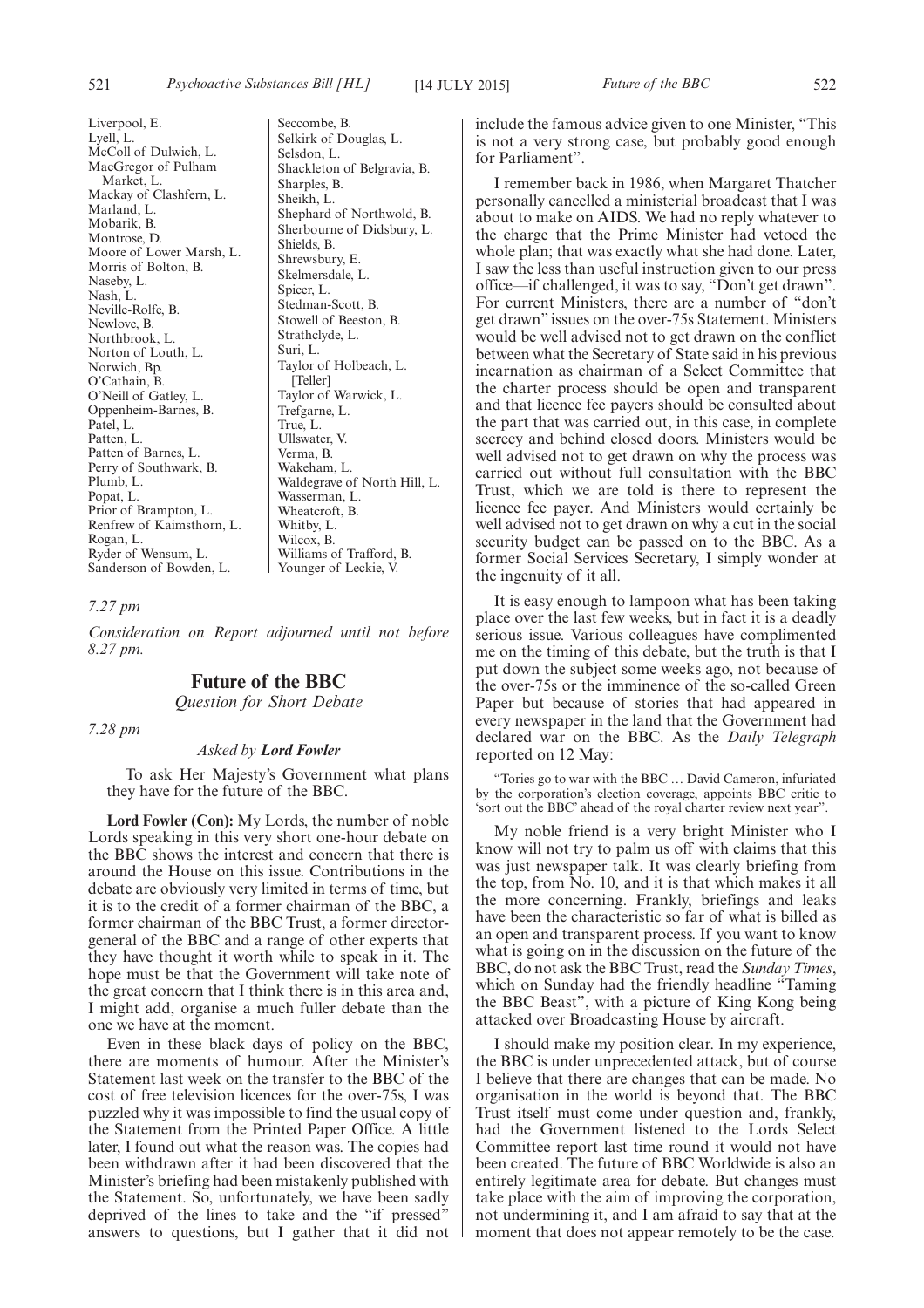#### [LORD FOWLER]

I am not going to set out what I see as the merits of the whole vast expanse of the BBC—the drama and music, the television but also Radio 3 and Radio 4. As an ex-journalist, what I find most objectionable is the charge that the BBC is in some way biased. It is not exactly a new charge. Having fought elections with Margaret Thatcher and John Major, I have heard it before. I recall Margaret Thatcher's comment that, if ever she was tempted to say something nice about the BBC, Denis persuaded her not to. But what never seems to be understood is that the role of journalists and politicians is fundamentally different. One is to report and expose the truth, the other is to persuade and win support. Of course, I recognise that in the heat of an election campaign feelings run high. But the real complaint is not that the BBC is impartial; the real complaint is that the BBC is not following to the letter the very partial guidance given to it by the army of advisers that now inhabits Whitehall.

In my journalistic days, I was taught to be accurate and to be fair. My editor at the *Times* was William Haley, a former BBC director-general. This has been the hallmark of BBC reporting over the years, whether it is about the complications of Middle East or the rival passions of party politics. If you go abroad, the reputation of the BBC is entirely built on its objective reporting. That is why it is trusted so widely around the world and why so many overseas broadcasters see it as the best in the world. That is why the BBC World Service is so respected; it is trusted to report objectively on what is taking place—it is not the opinionated editorialising of Fox News and, frankly, thank God for that.

However, I fear that I must warn those who support the BBC that we have something of a fight on our hands. The cards are marked and somewhat stacked against us. The advisory group advising the Secretary of State clanks with special interests and past opinions. Even more, the charter process leaves decisions in the hands of the Government, who make much of their Green Paper—but the fact is that, at the end of the day the royal charter process means that they do not have to listen to anyone. They can draw up a new charter and agreement as they please; it does not go to Parliament or come under parliamentary scrutiny. Decisions rest with the Government, and anyone who doubts that should look back to the last time. The BBC Trust was set up against the advice of a whole range of organisations, including my committee.

Fundamentally, what causes me such concern about what is taking place at present is that the BBC is a British corporation rated by most people as a world leader. It is not an organisation badged as British but with control elsewhere. We do not have that number of British-owned world beaters to be careless about our position. I would have thought that, if we had any sense at all, we would want to support the BBC, to improve it certainly but, equally, not to undermine it. I hope that the Government will now do all they can to regain the trust that I fear they have lost in the past few weeks.

**The Earl of Courtown (Con):** My Lords, I just make the point that there is a two-minute limit on speeches from remaining Peers, apart from the Minister. Once the timer gets to three minutes, a speaker has gone too far and I will interrupt them.

*7.38 pm*

Lord Lipsey (Lab): That took up a few minutes, didn't it?

No director-general of the BBC should ever again be put in the position that the good Tony Hall has been placed in over the past few weeks but, sadly, the form book suggests that it will happen again. In 2010, the licence fee was used to pay for British foreign policy by paying for the World Service. Now, in 2015, the same licence fee payer is being asked to pay for a particularly silly piece of British welfare policy—free licences for the over-75s—with £725 million of it falling on the BBC and licence fee payers. Next time, I expect that the BBC will start paying for the NHS. After all, the NHS provides free specs and enables people to look at the television better. It is that kind of logic—or illogic that pervades what the Government are doing.

The noble Lord, Lord Hall, is absolutely right to say that the funding of the BBC should be taken out of politics, as it partly was when I sat on the Davies committee on the licence fee back in 1999. After all, keeping politics at a distance from the BBC was one of the main logical reasons for having a licence fee in the first place—it was felt to be a payment for services and therefore out of politics—but I fear that in the corrupted politics of today, it will not happen, not while the licence fee places the hands of politicians firmly around the gonads of a body whose programmes they believe help to determine their electoral fate.

The licence fee has had a good run as a good way of funding, but maybe, just maybe, this will be the end of the road. It would be more honest to replace it with a television tax paid to the Exchequer and have five-year settlements on funding between the BBC and the Government, with the Culture Secretary thus incentivised to fight for the corporation within government rather than, as John Whittingdale has comprehensively done this time—

**The Earl of Courtown:** The noble Lord is in the third minute.

**Lord Lipsey:** The noble Earl said we had three minutes.

**The Earl of Courtown:** I made an error in that.

**Lord Lipsey:**If the noble Earl made an error, perhaps he will let me finish my speech.

**The Earl of Courtown:** No, I cannot.

**Lord Lipsey:** My Lords—

**Noble Lords:** Order!

**The Earl of Courtown:** My Lords, I made an error when I said that. It is quite plain from the speakers list that there is a two-minute limit. The noble Lord has exceeded that time.

**Lord Lipsey:** The Culture Secretary would be thus incentivised to fight for the corporation within government, rather than screwing it as JohnWhittingdale has comprehensively done.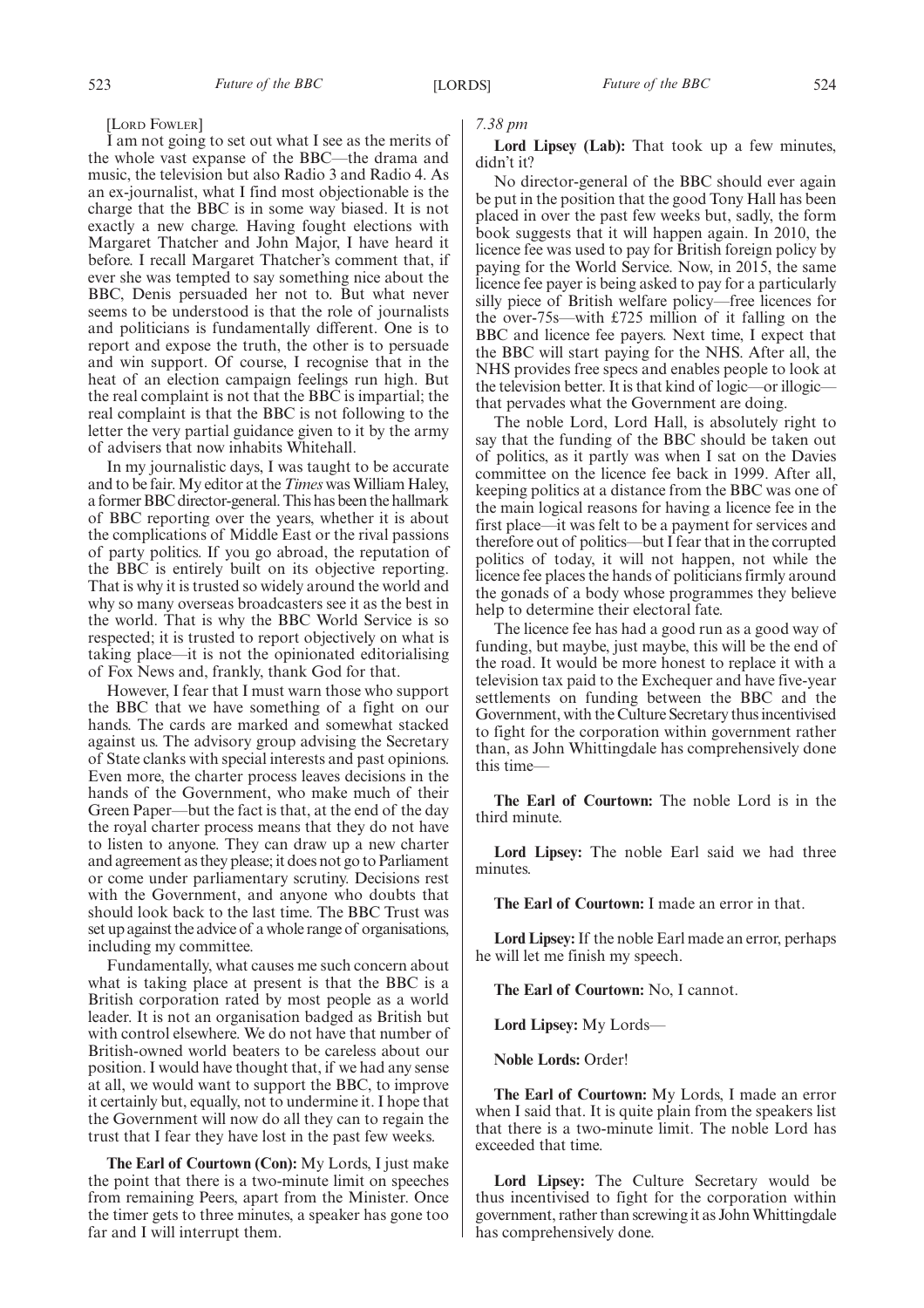#### *7.42 pm*

**Lord Clement-Jones (LD):** My Lords, I entirely agree. I congratulate the noble Lord, Lord Fowler. We have just witnessed a smash-and-grab raid. As five years ago, the Chancellor has treated the licence fee as a piggy bank. The director-general has had no alternative but to look cheerful about it, and all the while the Murdoch press gleefully gets government exclusives. I share the disappointment expressed by Rona Fairhead in her letter to the Chancellor last week about there having been no public debate at all about the licence fee. I think the CMS Secretary's former colleagues on the Select Committee will be astonished, too.

Despite this, there are still major uncertainties. A Perry report recommendation to decriminalise could have an impact of £200 million. The CPI settlement now also appears conditional. We now at least have a debate going forward about the scope of activity of the BBC and the appropriate form of governance for the BBC, but the Secretary of State for CMS and the Chancellor seem to be in disagreement about whether the BBC should continue with popular programming. There is much talk of the BBC's online presence but, as the example of Channel 4 shows, younger audiences are increasingly migrating to the internet, catch-up and streaming for television consumption.

There are issues to be discussed, in particular whether the BBC should or could move to a publisher broadcaster model. On the trust, my colleagues and I have never felt that the current structure properly resolves the issues of responsibility for the regulation, governance and management of the BBC. Like the CMS Select Committee, I would favour handing responsibility for regulation, including service licences, to Ofcom, as well as the existing responsibility for the public value test. We must have an open debate, and I ask the Minister: is the Green Paper on track for this week?

#### *7.43 pm*

**Lord Birt (CB):** My Lords, we look to government to be at its wisest when the challenge is at its greatest, yet twice in five years we have seen not wisdom but opportunistic, expedient and unprincipled diktats issued to the BBC in the dead of night, a pistol to its head, absent any democratic debate—diktats that have sidelined the licence fee payers, the trust that represents them, the department concerned and Parliament itself. Above all, these diktats have trampled on the independence of the BBC.

Twice in five years, neither the trust nor the executive but the Treasury has determined how an enormous slice of licence funding—25% in total—should be spent, earmarked for a long string of obligations to which the BBC Trust would never voluntarily have agreed.

This year we celebrate the 800th anniversary of Runnymede, when the arbitrary use of power was first curtailed. It is plain that we now need a Magna Carta for the BBC itself. We need a framework, enshrined in statute and agreed by Parliament, which ensures that nothing like this can ever happen again; which sets out the proper roles of government, the BBC's regulators and its executive; which outlines a considered, involving and transparent process for settling the level of the licence

fee or for amending the BBC's remit; and which enshrines the independence of an institution that is never, ever perfect, but which we should all safeguard and cherish.

#### *7.45 pm*

**The Lord Bishop of Norwich:** My Lords, it seems odd that a Government so keen to promote British values in our schools appear intent on reducing the capacity of a world-renowned British institution. The BBC is increasingly referred to as though it were part of the public sector. It is not. It is an organisation financed not from the public purse but by those who use it. The fact that many of them are also taxpayers is no more relevant than the fact that those who pay their energy bills are also taxpayers. Perhaps the winter fuel allowance will now be transferred to the energy companies. The logic seems impeccable given the precedent established last week.

The BBC has plenty of the faults to be found in all large institutions, including government departments. It has a capacity to waste money on IT projects, but no more so than successive Governments. It can be complacent and bureaucratic, but so can the Church of England and the trade unions. What seems to irritate its opponents is its very success. If it inhibits commercial opportunities, it is only because the BBC is giving licence fee payers what they want.The BBC's online presence was reduced by 25% following the last charter renewal. Now it seems that the popularity of BBC News online is its very undoing. In what other area of national life is doing something well so disliked? I believe there has been much greater animus against the BBC in successive Governments than there is in the population at large, and it is disturbing that the leadership of the BBC should have been so acquiescent earlier this month for fear of something worse, but I do not blame them.

There need to be changes in the BBC, not least in relation to the BBC Trust, which is now seen as a failed experiment, but what has been revealed of the direction of travel thus far gives little confidence that the BBC will emerge the stronger from it.

#### *7.48 pm*

**Lord Patten of Barnes (Con):**I declare a past interest: for three years, I was chairman of the BBC Trust, to which reference has just been made. I think the BBC is the greatest public service broadcaster in the world. It is not without its faults, and I wish I felt confident that its future was safe in the hands of the present Administration. I do not think that the Prime Minister or the Chancellor want to have as part of their legacy that they began the destruction of this great broadcaster, but I wish I could say the same about my confidence in some of their colleagues and I wish I had a little more confidence in some the adolescent ideologues who dominate so much of this debate with the encouragement of News International and Mr Murdoch's empire.

The deal that was done last week was appalling—trying to turn the BBC into a branch office of the Department for Work and Pensions is completely ridiculous—and it has left the BBC with £400 million less each year over the next few years. There is no way in which this can be found by cutting the amount spent on digital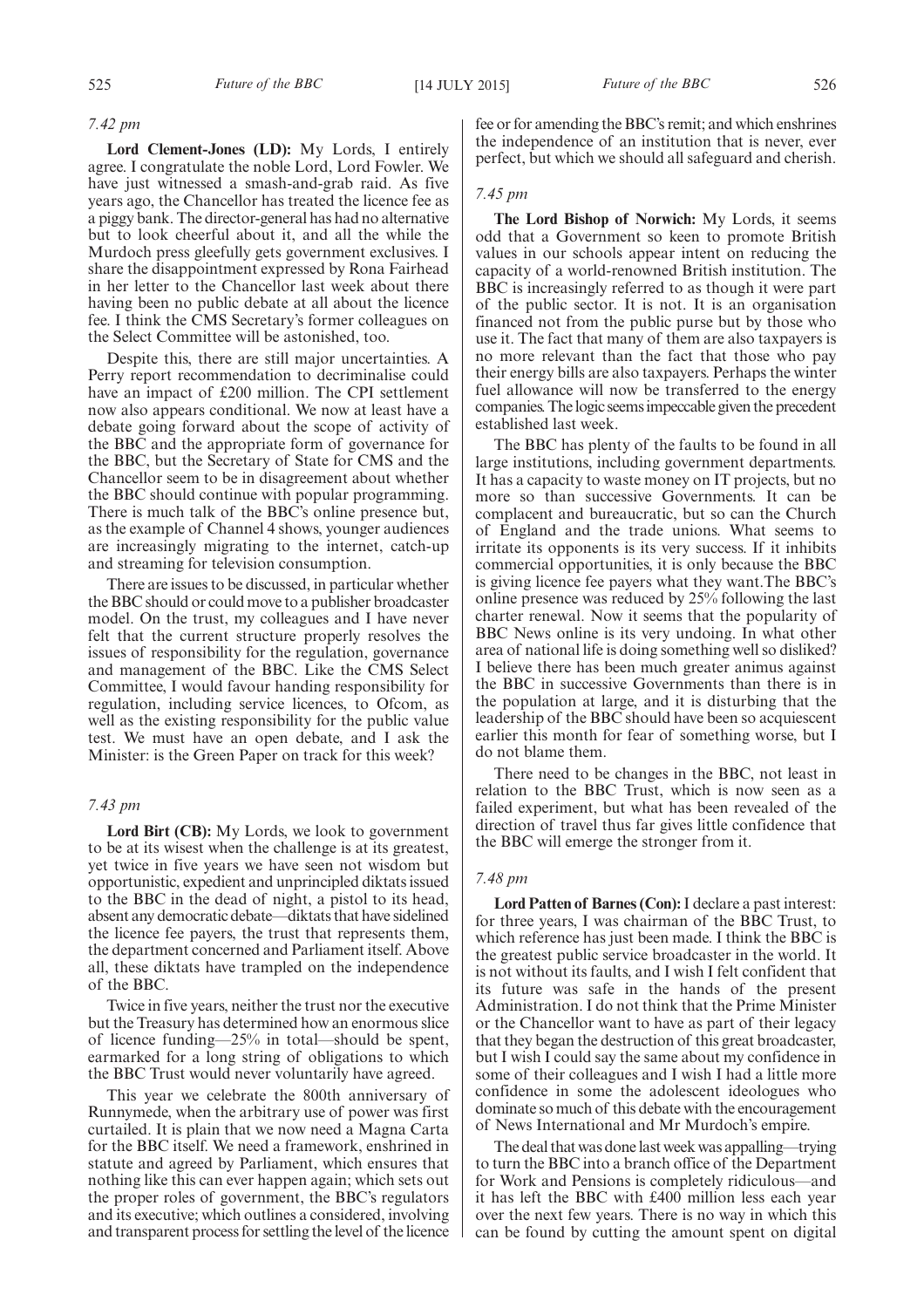#### [LORD PATTEN OF BARNES]

broadcasting. That is impossible. It will have to be found by cutting services and getting out of sports. It is very important that when that happens the Government recognise that it is not the BBC's fault, it is their fault that that is happening.

I wish I could feel a bit more confident about what is going to happen in future. The Secretary of State has appointed a team of assistant gravediggers, presumably to help him to bury the BBC that we love. The only surprise is that, despite the collection of vested interests to which my noble friend Lord Fowler referred, Mr Murdoch is not actually on the committee. That would have made the future complete.

I very much hope that we will be able to come back to this debate again and again in future. The BBC is a great international and British institution, and we should defend it à l'outrance.

#### *7.50 pm*

**Lord Haskel (Lab):** My Lords, the BBC should be congratulated, but instead it is under attack.Why? Because some accuse it of reporting the news on the bias. Bias is in the eye of the beholder. It is an impossible task to appear unbiased in this world of political ideology. As the noble Lord, Lord Fowler, said, what really matters is the truth, accuracy and timeliness.

The BBC is under attack by right-wing politicians and the right-wing press. Their ideology says that the market ought to offer better value, but in this case it does not. At £12 a month, the licence fee is about one-third or one-quarter of the cost of a subscription to Sky. Its finances are also under attack, and the cost of the pensions exemption is only the latest example. Some mischievously encourage people not to pay their licence fee because they watch via the internet, and that is wrong. Of course there are things to put right. Of course we need to make changes, but openly, not in the recent shoddy, bullying manner described by the noble Lord.

This Government—any Government—should be careful about attacking the BBC. They would do better to work with it and take pride in its success. Why? Because the BBC is part of our DNA, part of the glue that holds us together. It is perhaps the most important cultural organisation in this country and it is our overseas calling card. By attacking the BBC, the Government are also attacking the 96% of the population who switch on and tune in every week for their news, sport, entertainment, information and culture—giving the people what they want. That cannot be good politics.

#### *7.52 pm*

**Lord Teverson (LD):** My Lords, I am speaking in this debate because I want to stand up and be counted as someone who feels that the BBC is a crucially important organisation, not just within this country but internationally. I remember, too many years ago, my father assembling with me a small crystal set. I put my earphones on when I went to bed and, although unfortunately it did not get Radio Luxembourg at the time, it got the Home Service and the Light Servicejust. From that point, sad to say, as time went on I became an addict of the "Today" programme, both as it was then and later.

As the right reverend Prelate said, the sad and ironic situation is that the BBC has become the victim of its own success. As a parliamentarian, but also as a citizen, I rely hugely on its website, particularly the news website; it is a fantastic resource, nationally and internationally. The World Service, as well as the BBC's reputation for its other services, really increases the soft power of this country.

The over-75 smash and grab, as it has been described, was something that I found quite shocking. It is a reaction by the Government in Treasury management that should never have happened and is a very bad omen for the future. The BBC is a great institution. It is of great service to us in the UK but is also one of the greatest gifts from the UK to world society.

#### *7.54 pm*

**Lord Berkeley of Knighton (CB):** My Lords, the BBC is subjecting itself to the most stringent housekeeping. Outrageous pay-offs have stopped. Middle and upper management, for many years top-heavy, have been pruned, while on the shop floor as it were—in the studios—the programme makers, engineers, producers and presenters have been pushed to the brink by cuts. Travel for a programme is seldom possible and contributors are offered a pittance or nothing. Imagine the consequences of further amplification of this trend: output and quality will suffer.

Are the Government aware of the very considerable savings that have already been made by the corporation, as audited by the National Audit Office? As an example, I mentioned recently that I had accepted a cut of one-third of my fee for the programme that I contribute to Radio 3. I must apologise to noble Lords that this came out, and was taken up by the press, as a cut to one-third rather than by one-third. On hearing this, a colleague suggested that I should declare a disinterest rather than an interest.

However, I remain passionately interested in and devoted to the BBC for the way in which it enriches our lives. Last Saturday, having watched Wimbledon, I turned to Radio 3 to catch, from Manchester, a recording of the first performance of a major new piece by a highly gifted young composer and clarinettist, Mark Simpson, who burst on to the scene when he won the BBC Young Musician of the Year. This is the essence of public service broadcasting and it comes at a relatively cheap price. Will the Minister confirm that the Government do not wish to endanger that and other invaluable work such as the Proms, which are about to start? The Government are coming perilously close. They should not throw out the baby with the bath-water while it is, in fact, in the process of being changed.

#### *7.56 pm*

**Lord Grade of Yarmouth (Con):** My Lords, it would take me two minutes to declare my interests, so I hope that the House will indulge me and allow me to move swiftly on. I shall make three quick points, none of which I think has been made.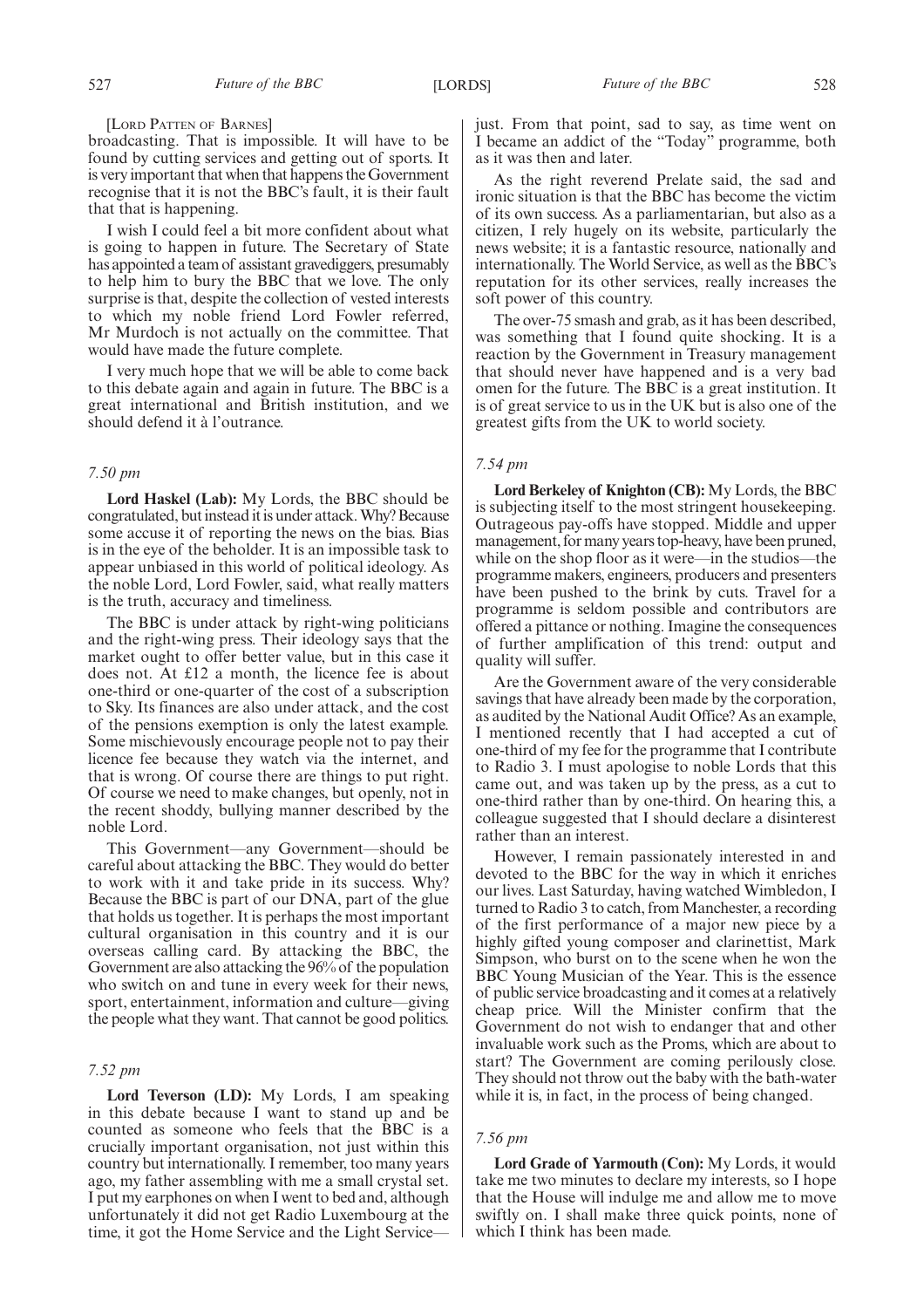We must always remember that the BBC is a fantastic, and the most important, engine for growth in the creative industries in this country. We must not forget how much viewers and listeners value the BBC for its lack of interruption by advertisements, which provides a real alternative; we do not cut away from Centre Court to a break, as they do between overs when one is watching wonderful cricket on Sky. I shall leave noble Lords—I had trouble filling the two minutes when I was writing this—with the question posed to me recently by my good friend, the noble Lord, Lord Puttnam, when he asked me if I had travelled anywhere in the world where anyone had ever said to me, "I love Britain but hate your television". That just never happens.

#### *7.57 pm*

**Lord Judd (Lab):** My Lords, all over the world it would be impossible to think of a profile of Britain without the BBC at the centre of it. It has won loyalty, respect and affection across the whole international community. I can remember, sitting with my father in the war at the age of eight, listening at the end of the day's broadcasting to the national anthems of every occupied country being played. That is the kind of involvement in the world that has made the BBC so successful, and it is the basis on which the excellence and quality of its journalism have been built—a dedication to truth and principle. If truth and principle become seen as an enemy by the Government, we are in dire straits.

I believe that the BBC belongs to the British people, and it is therefore right that the British people should feel a direct sense of responsibility for it and be directly involved in financing it. We meddle with the standing, respect and integrity of the BBC at our peril, because if that begins to happen then we shall begin to see the disintegration of the moral fabric of this country.

#### *7.58 pm*

**Lord Roberts of Llandudno (LD):** My Lords, I would like to say a word about the BBC as it is involved in Wales. Without the BBC's funding of S4C, there would not be an S4C channel today. Until about four years ago it was a government payment from DCMS that kept S4C going. That involvement with the Government was then withdrawn. We get a little money, about £7 million, but the rest of the burden is borne by the BBC licence fee. Without that, there would be no Welsh-language television. The Assembly could not afford it—I do not see where it could get the money—so we have to protect the BBC, not only because of itself.

For many years, from the time of Sir Rhys Hopkin Morris, we in Wales have fought for and achieved radio channels in Welsh and English. We then wanted a television channel, and Gwynfor Evans, who some noble Lords might remember, threatened a fast to the death to get the Government to keep their promise to give us a Welsh-language television service. The result is that we are keeping the Welsh family throughout the world together. I can imagine people in the La Trobe Street chapel in Melbourne saying to each other, "Wasn't that a great Eisteddfod we saw from Llangollen this year?", or possibly, in the Dewi Sant church in Toronto they will say, "There was some wonderful hymn-singing tonight from Llanfairpwllgwyngyll". We are one family, and the BBC makes that possible through its support for S4C. Thank you for what we have had. I hope that the Government will not interfere in any way to make S4C a difficult channel to maintain.

#### *8 pm*

**Lord Best (CB):** My Lords, I thank the noble Lord, Lord Fowler, for his brilliant speech and for his role as the founder chairman of your Lordships' Communications Select Committee, which I now have the honour of chairing. In contributing to Parliament's consideration of renewal of the BBC charter, our committee is now looking at: first, the question of what the BBC is for, including whether its existing six public purposes are still relevant and whether they represent a good way of measuring the BBC's performance; and, secondly, with regard to the BBC's funding, whether the current process is the best way of deciding the level of the licence fee. We are now wondering whether it is sensible to continue to consider this second issue.

It would be helpful if the Minister could answer this question: are the BBC Trust and the BBC management correct in their assumption that, along with the other details they have agreed with the Chancellor and the Secretary of State, the licence fee will be increased on an indexed basis for the next five years with a starting level of the current £145.50? Has this matter now been settled, or is the Government's expectation that, after the wider Green Paper consultation, a new starting point for indexing the licence fee—maybe higher or maybe lower than the present figure—could be substituted for the current £145.50? The answer to this question will greatly help the Select Committee in deciding whether it is worth persisting with the second part of our inquiry.

#### *8.02 pm*

**Lord Inglewood (Con):**My Lords, I begin by explaining to the House that I am chairman of CN Group, a local media company. Two Sundays ago, over my breakfast, I was told by the *Sunday Times* of recent developments that had been agreed between the Government and the BBC, which came as a surprise. The following Sunday, there was a further surprise, with another report of further developments between the Government and the BBC, some of which appeared to be at variance with what I understood were the facts behind the previous week's story.

As my noble friend Lord Fowler has said, the relationship between the media and politics has always been tense, as can be seen most recently from the hacking scandal and the Leveson inquiry. The sensitivity of that relationship is why the BBC has been set up under the charter and agreement, which appears to be the preferred option for the Government once the existing charter and agreement expire in 2016. This is why there is a very important need to keep politicians and the Government and the licence fee-funded public service broadcaster at arm's length from each other. Yet, in this case, it seems that the negotiations between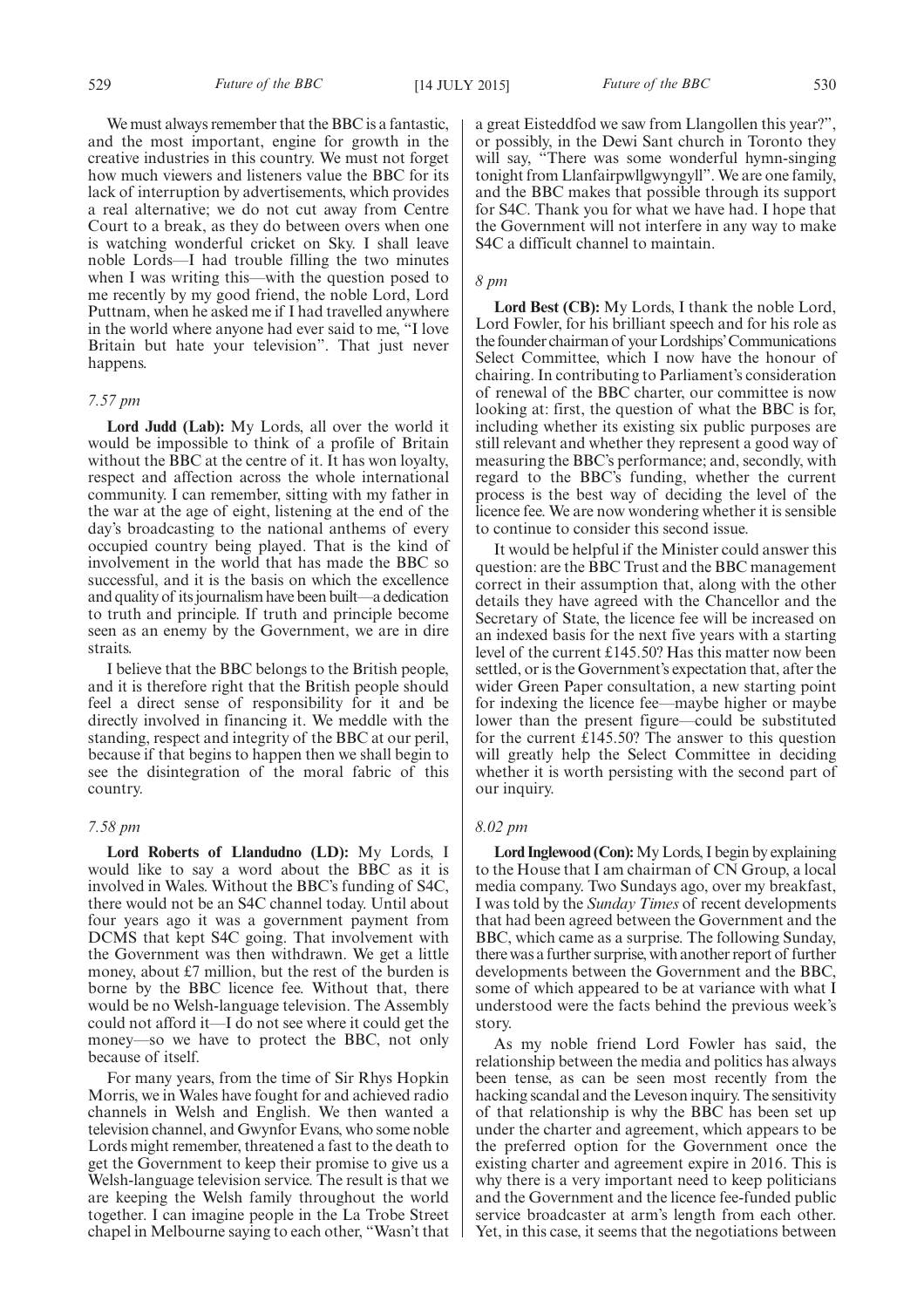#### [LORD INGLEWOOD]

them are being orchestrated through discussions that are taking place behind the arras in the so-called smoke-filled rooms. That is not what was originally envisaged.

When I was Minister responsible for broadcasting some 20 years ago I was subject to pressure for much greater parliamentary involvement around the process of charter renewal. Since then, concern about that has grown and is still growing—and rightly so. For this quasi-clandestine ritual to take place does no favours to either the Government or the BBC and does little to encourage confidence in the wider public, viewers or licence fee payers, albeit a number of aspects of what are being suggested seem quite sensible.

My suggestion to the Minister, to echo the noble Lord, Lord Birt, is that the Government should put on the statute book a BBC charter renewal (procedure) Act 2015, which would set out a road map for this process and for future occasions. Thus, things would become clear. I dare say that the Minister will respond that it is an interesting idea, with all the damning overtones that that entails. Rather, in addition, I suggest that she should write to me, and put a copy in the Library, to give full reasons for the Government's response to the idea.

#### *8.04 pm*

**Viscount Colville of Culross (CB):** My Lords, I am very proud to be a producer at the BBC. I work there because I passionately believe in public service broadcasting. It makes our country a better place—better educated, better informed and with a better understanding of the great political issues that we face. Your Lordships have only to look at America, where there is a very weak public service broadcasting component in television and politics is covered in terms of the drama between the personalities, not the issues. Yet we want to make the BBC smaller. Some 1,000 jobs went last month, and I am told that hundreds more programme-makers will go in the next few months in the run-up to the launch of BBC Studios.

It will also get even smaller. The £750 million that the BBC will have to take on in 2021 will not be cash-flat, as the director-general said. Apparently, the extra money will come from £100 million from the iPlayer licence, but I wonder if that is so, with a generation so good at file-sharing. It is hoped that £100 million will be raised voluntarily from the over-75s. That may be, although it would be very generous, and then, of course, £350 million will come from increasing the licence fee by CPI. However, we know that that will be subject to very harsh negotiations. I fear that this great British institution is threatened as never before, and I am afraid that the vacuum we leave will not be filled with news, information and education.

#### *8.06 pm*

**Lord Patten (Con):** I am concerned about crowding out. Any corporation with a lot of highly intelligent, sparky, creative and commercial types—I speak not just of the noble Viscount, Lord Colville of Culross—is likely to be under continuous pressure to expand into adjacent white spaces. Any corporation with critical strategic foresight, capacity and grip has this under watchful control.

Yet some reasonable complaints about perceived crowding out are coming from various quarters, whether the exalted or the struggling. The Chancellor of the Exchequer—surely in the exalted quarter—says that he has spotted a bit of empire building by the BBC website into "newspaper land" and away from its core mission. Of the more struggling, secondly, there are local and regional news-gatherers who sometimes complain of onerous competition bearing down on them from above, as do some in the internet new media start-up space.

Thirdly, UK independent producers would like to see more independently produced material going into the BBC and not vice versa. This was most vividly illustrated by the BBC announcement on 2 March of its new division, BBC Studios, to which the noble Viscount has just referred, which apparently aims—and it has been said by the director-general, so it must be true—at an eventually unfettered ability to offer productions to anyone, local or worldwide. That is a change that surely will then need change to the royal charter—the ultimate vehicle for the ultimate crowding out, for sure, of this proposal.

Therefore, I urge that any forthcoming review should seek better for the future to draw some boundaries and define what corporate strategy has not perhaps so clearly done of late.

#### *8.07 pm*

#### **Baroness Bonham-Carter of Yarnbury (LD):**My Lords:

"The BBC, because of its success … is being constantly attacked … in Parliament … in the press, and the attack is on new and dangerous lines. The aim is suppression. When suppression has been achieved, control may be attempted, but suppression is the immediate objective".

Those are not my words but those of EM Forster in 1931. So it was ever thus. But those on the attack then did not succeed and they must not succeed in 2015.

I am the Prime Minister's trade envoy to Mexico, a country where the federal Government have just given the go-ahead for a new national TV network—it is the BBC that they wish to emulate and it is our TV content and formats they wish to purchase. In a study on soft power published today, the UK is named as global leader and the BBC is cited as central to this. I am therefore bemused by this Government being on the warpath against what is a cornerstone, as the noble Lord, Lord Grade, said, of the UK's creative industries the fastest-growing sector of the economy—and such a successful ambassador and disseminator of what we believe in across this troubled world.

Then there is the matter of scope and scale. Lord Reith set the rules and they were to inform, educate and entertain. How can the licence fee be justified if the BBC is not allowed to have fun?

The noble Lord, Lord Fowler, made a point about bias. When I sat on his Select Committee, we had Rupert Murdoch as a witness and he told us that he wished Sky News was more like Fox News. Well, it is not, and that is because of the BBC and because of the impartiality of the BBC.

Does the Minister not agree that the BBC is one of this country's greatest achievements, and can she assure us that this Government will listen to the licence fee payer and what they want, and not to the eight random advisers hand-picked by the Secretary of State?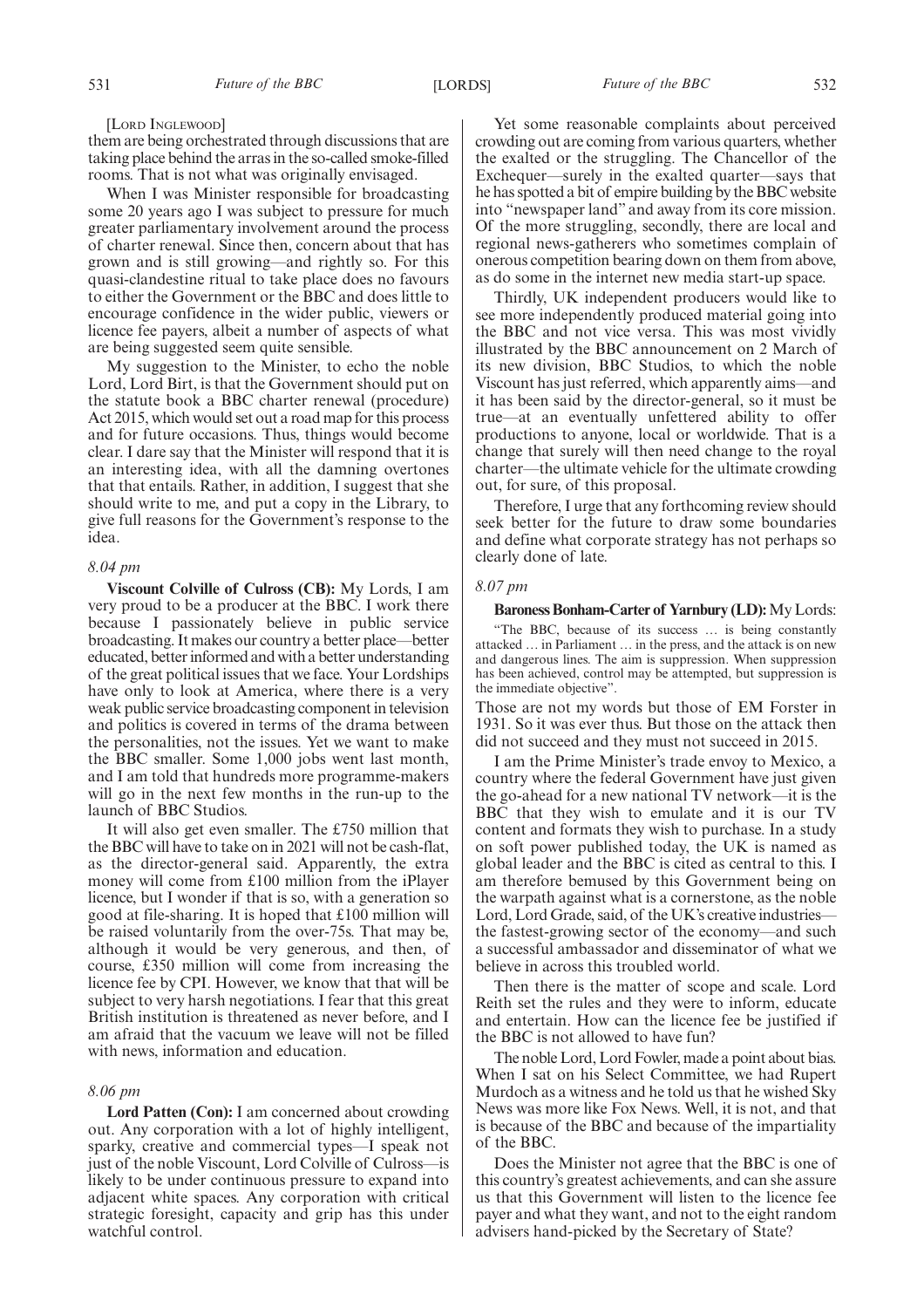#### *8.10 pm*

**Lord Stevenson of Balmacara (Lab):** My Lords, it makes me proud to be part of a group of such quality that is able to address such a major issue as the BBC in tweet-length speeches. It is an amazing achievement and noble Lords have all done brilliantly. I only hope that I match them, at least in brevity.

I feel that we have delivered a charge sheet, and I look forward to the Minister responding. It seems to have four main components. First, the BBC's future is not safe in the Government's hands, with the two raids in the last five years and the disregard for the process of the charter. Secondly, the charter has been fixed by the establishment of a cod-advisory committee and no guarantees that proper engagement will take place with licence fee payers. Thirdly, setting off the hounds of war on the BBC means that between now and 2017 time that we should be spending improving the BBC and helping it to get better—those of us who care about the BBC will have to put all our efforts into saving it.

Fourthly, and perhaps most seriously, the charge appears to be that the Government do not understand the fundamental point of having the BBC—the cornerstone of the sort of open and accountable society that we want in this country, the gold standard for other broadcasters, the fulcrum for a competition for quality in broadcasting, and the guarantee of impartiality and fair coverage throughout the United Kingdom. As we have heard, you have only to speak to anybody from outside the UK if you disbelieve any of those points.

I hope that the Minister has some words of reassurance for us, and I wonder particularly whether she can give us an advance of what will happen when the Green Paper is announced on Thursday. But, at the very least, she now knows that the way things are going at the moment is simply unacceptable.

#### *8.11 pm*

**TheParliamentaryUnder-Secretaryof State,Department for Business, Innovation and Skills and Department for** Culture, Media and Sport (Baroness Neville-Rolfe) (Con): My Lords, this has been an excellent debate and I congratulate my noble friend on securing it. Indeed, I was one of the first to compliment him on his expert timing. Asis always the case when we discuss broadcasting in this place, and particularly when the BBC is our focus, noble Lords have left the House in no doubt whatever about how much these issues matter, and they have done so in a very focused, excellent two-minute way. I have listened very carefully to all the concerns, although I did not always agree with everything.However, it has set a very useful backdrop to the discussions that we will be having over the next 18 months.

The BBC is a world-renowned institution. It delivers high quality to 97% of the UK population every week. That is up 1% on last year, the noble Lord, Lord Haskel, will be glad to know. It retains a unique importance in the UK's broadcasting industry and in our collective sense of identity, and it is a brand that is respected and valued around the world—a world beater, indeed. I agree with my noble friend Lord Grade about how much the BBC is valued as one travels around the world.

The noble Lord, Lord Teverson, will have been very glad to hear—from the noble Baroness, Lady Bonham-Carter, in fact—that a report today has put the UK at No. 1 in respect of soft power. I believe that that is partly thanks to the strength and excellence of the BBC.

Let us look at the BBC World Service as a case in point. Kofi Annan referred to the World Service as, "perhaps Britain's greatest gift to the world".

I am sure noble Lords will agree that it is occasionally able to reach the parts that ambassadors cannot.

Beyond this, the BBC provides a breadth of services and content that we are all able to enjoy. That includes coverage of the Ashes on "Test Match Special"—I agree with my noble friend Lord Patten of Barnes about the importance of sport—high-quality drama such as "Wolf Hall", the recently relaunched children's classic, "The Clangers", and its genuinely pioneering and constantly improving website. As the noble Lord, Lord Berkeley, said, the BBC nourishes musical talent, as well as acting and writing talent—as we were discussing at Question Time today.

The BBC is also unique in the way in which it is funded, and in terms of the level of obligations and expectations placed upon it. A universal licence fee, which must be paid for all viewing of live or nearly live content, brings with it a set of expectations from all licence fee payers—chiefly, delivery on all its public purposes, maintaining the highest quality of original, distinctive content, journalistic independence and integrity, and ensuring value for money for every penny of licence fee spent.

The noble Lord, Lord Berkeley, asked whether the Government are aware of savings already made by the BBC. The noble Viscount, Lord Colville of Culross, gave us an inside track on some of the difficulties. We welcome a BBC that ensures that every penny spent represents good value, and we welcome the work that has been done by the BBC to achieve this, particularly in recent times through its Delivering Quality First efficiency programme.

Clearly, the BBC has faced serious challenges over the 10-year period of the current charter. In all these areas—value for money, governance and accountability, or concerns over quality and balance of coverage—the BBC has on occasion been the subject of some controversy and complaint, not just among parliamentarians but the licence fee paying public more broadly. As my noble friend Lord Fowler acknowledged, change is needed.

One particular area of contention both for noble Lords and in the other place is the extent to which the BBC manages to meet its impartiality obligations, and how best this should be achieved and regulated. Looking ahead to the EU referendum, for example, it will be crucial that the BBC, as with other broadcasters, maintains balance and impartiality in its coverage to ensure the public can make the best-informed choices. We have written to the BBC, other public service broadcasters and Ofcom to say just that.

As we near the end of the current charter, we are also presented with the opportunity, through the charter review, to consider in full the BBC's activities, its appropriate scale and scope, and how it should deliver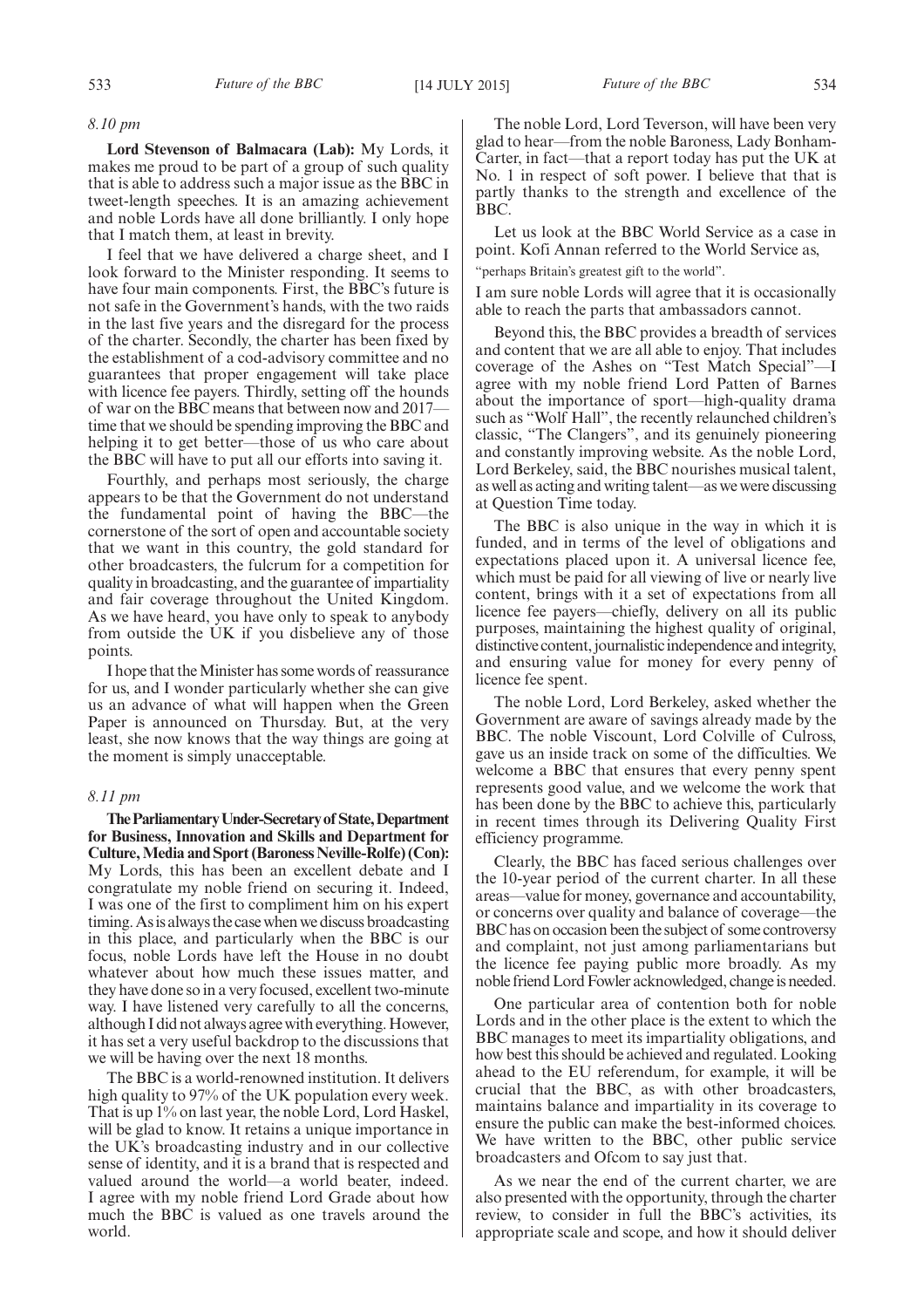#### [BARONESS NEVILLE-ROLFE]

in the future what is expected of it by all licence fee payers. The noble Lord, Lord Clement-Jones, asked if the Green Paper was on track. I am glad to be able to answer positively and say that a charter review consultation document will be published this Thursday. This will provide another opportunity for this House to discuss these matters, and the document will set out a range of important questions about the future of the BBC and almost every aspect of how it operates. The Government are very clear that the charter review process will be as open and consultative as possible. It will be similar in many respects to the previous review—I look forward to discussing this further on Thursday—and will ensure that the views and concerns of all of us who have a stake in the BBC, as well as the views of the panel, are heard and considered in full.

The sort of concerns that have been raised tonight that are relevant to the debate on the review include: the operating model and governance, as the noble Lord, Lord Clement-Jones, said; its boundaries, which were the concern of my noble friend Lord Patten; the process for the future, which was the concern of the noble Lord, Lord Birt; and the future of the BBC Trust, which the right reverend Prelate felt needed change. On the process point, my noble friend Lord Inglewood suggested a charter review procedure Bill to govern future settlements. As I have said, we will run an open consultation and welcome all such proposals, including those on process, and I am of course happy to write to the noble Lord and respond to the points he made.

Although nobody has mentioned it because of the two-minute rule—other than the noble Lord, Lord Best, who spoke most eloquently—the noble Lord, Lord Best, chairs the Lords Communications Committee, which recently began its own inquiry into the BBC. This will be a valuable, in-depth look at the BBC's public purposes, which we will all be interested to see. Given the matchless expertise and experience of that committee's membership, including many Members here tonight, it will undoubtedly be an important piece of work. I hope that we will see the outcomes of some of that work in the spring of next year, and indeed emerging findings, so that those can feed into the review as it progresses.

Last week, we were afforded the opportunity to consider the Government's agreement with the BBC in respect of concessionary TV licences for people aged over 75. As explained by my noble friend Lord Courtown last week, these new arrangements, which have been agreed with the BBC, are firm but fair and will ensure that the BBC, as a publicly financed body, plays its part in carrying the burden of necessary deficit reduction. This is a point that has not been strongly made: in times of financial constraint, as we find ourselves in now, those with the broadest shoulders need to bear a share of the burden.

I am grateful to the noble Lord, Lord Hall—I think he was described as the good Lord Hall—for saying on the "Today" programme, a great BBC institution, that this represents a strong deal for the BBC, giving it financial stability and the ability to plan for the future, which he believes in for what he called, "this wonderful creative organisation". Further, he welcomed the Government's commitment to look specifically at modernising the licence fee for the digital age. This agreement also gives good notice for potential changes coming down the line to address changing consumer trends with the revolution of digital.

I acknowledge the concerns that have been raised by noble Lords tonight about this agreement and the funding of concessionary licences for the over-75s from the licence fee. However, if I stand back for a moment, I believe that there is a good balance between the reduction in funding for free TV licences and the new flexibilities, which will provide growing income from catch-up and a reduction in the contribution to broadband.

Additionally, to respond to the noble Lord, Lord Best, although the licence fee has not been settled, because it will be subject to the outcomes of the charter review, the Government have indicated that it will rise in line with the consumer prices index over the next charter period, starting in January 2017.

The noble Lord, Lord Roberts, spoke as he always does of both the BBC and our Welsh language broadcaster. I am sure he will welcome the news in S4C's annual report that 8.4 million people in the UK have watched S4C in the past year—an increase of around 29% on the previous year. We should be clear that the Government are keenly aware of the importance of S4C and other minority language broadcasters.

In conclusion, I wish to thank once again all who have contributed to tonight's debate and, in particular, my noble friend Lord Fowler for securing it. I am glad to say that the end of the world is not at hand. Given the BBC's importance to our daily life, and the content and services that it provides to the UK and the world, we should be clear that no one is seriously proposing the BBC's abolition. This evening, noble Lords have demonstrated admirably the vital role that this House has to play in the debate on the BBC's future and in the forthcoming charter review. I am sure, as my noble friend Lord Patten of Barnes said, we will come back to the subject again and again.

*8.23 pm*

*Sitting suspended.*

#### **Psychoactive Substances Bill [HL]** *Report (Continued)*

*8.27 pm*

*Amendment 18 not moved.*

*Amendment 19*

*Moved by Lord Rosser*

**19:** Clause 6, page 3, line 42, at end insert— "( ) Condition C is that the offence was committed on prison premises."

*Amendment 19 agreed.*

*Amendment 20 not moved.*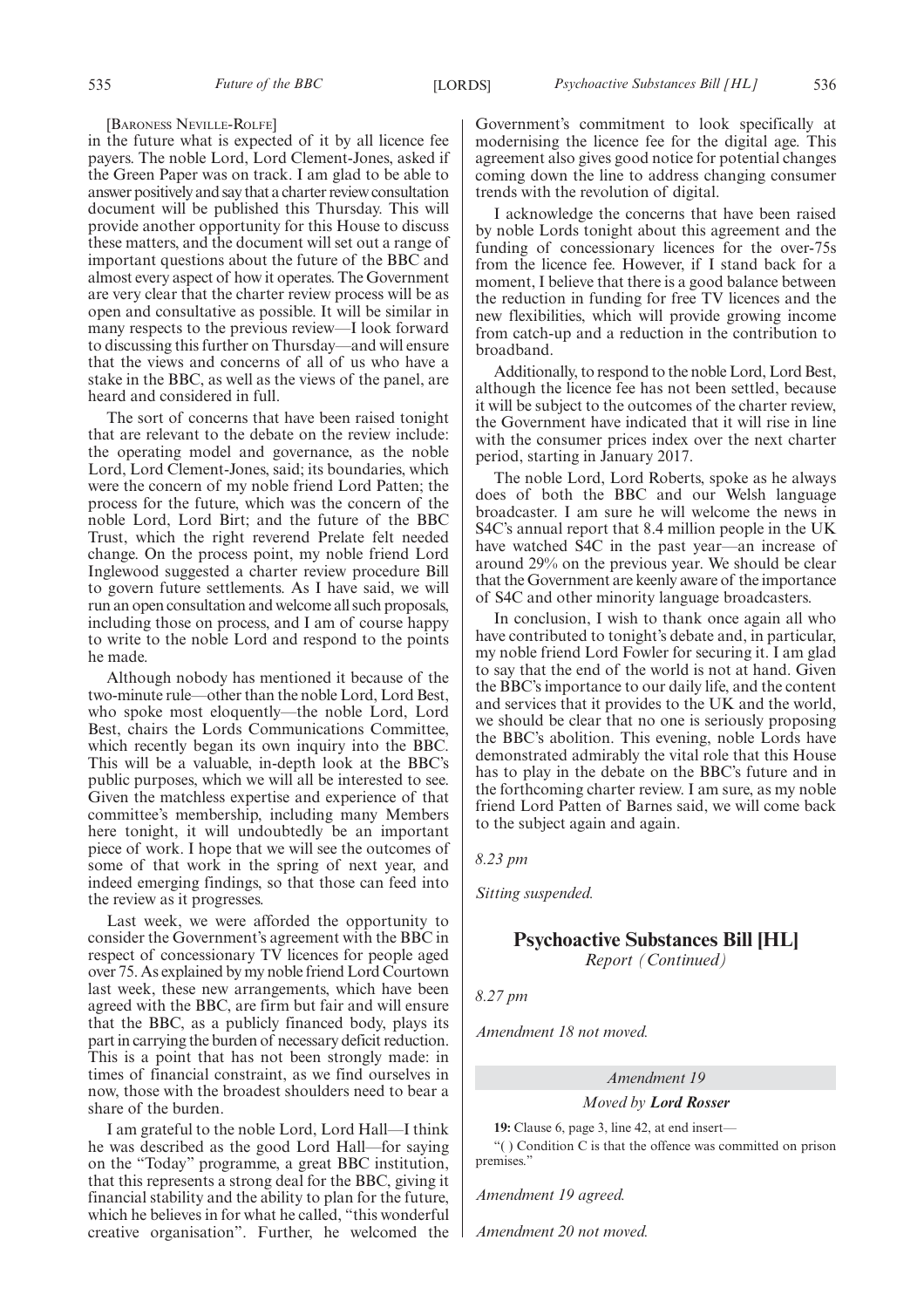#### *Clause 8: Importing or exporting a psychoactive substance*

#### *Amendment 21*

#### *Moved by Lord Paddick*

**21:** Clause 8, page 5, line 2, at end insert—

"( ) It shall be a defence that the person imported the substance for his own consumption."

**Lord Paddick (LD):** My Lords, the amendment is in my name and those of my noble friend Lady Hamwee and the noble Lord, Lord Howarth of Newport, and it reflects a debate that we had on a previous amendment. In Committee, we debated whether or not the importation of new psychoactive substances for someone's own consumption should be an exemption and not be included in the Bill as an offence. For reasons similar to those given for the amendment on social supply, we now propose that it should be a defence. However, the burden would be on the accused person to show that they had imported the substance for their own consumption. This would get round many of the problems that the Minister raised in Committee on importation. Those concerns included how the Border Agency would know whether or not the substance was being imported for someone's own use and how we differentiate between the two. This is about arresting people who are importing psychoactive substances but providing a defence if the person can prove that they were being imported for their own consumption. I beg to move.

#### *8.30 pm*

**Lord Howarth of Newport (Lab):** My Lords, I am glad to support the amendment tabled by the noble Lord, Lord Paddick. The Government say that it should not be an offence to be in possession of a substance for your own use. If the consequences of the legislation are similar to those that have been seen in Ireland, the head shops and the UK-based websites will be closed down. We know that the police have been tasked to go after the street dealers zealously. What is most likely to happen is that people will turn to online suppliers based in other countries and will receive packages, at any rate for their personal use, through the mail.

The amendment seems, first, logical. If it is to be legal to possess then you must contemplate some means whereby people can comeinto possession. Secondly, it seems realistic in the sense that, in practical terms, it will be impossible to close down the online trade. I know that powers are to be taken in an amendment we shall debate later to deal more effectively with packages, but the volume of mail and internet-based business is so huge that it is unrealistic to suppose that more than a tiny fraction of packages containing psychoactive substances will be intercepted. On the grounds of both logic and practicality, this is a sensible amendment and I hope the Government will feel able to accept it.

**Baroness Meacher (CB):** My Lords, I shall speak to Amendment 56, which refers to Clause 56(2)(a). It is a probing amendment along similar lines to Amendment 21. As there are three different ways in which possession can become a criminal offence, the aim of the amendment is to clarify with Ministers the circumstances in which possession is not a criminal offence and those in which it is. I thank Mr Fortson QC for his briefing on this issue.

The Government have emphasised that the Bill does not make simple possession of a psychoactive substance a criminal offence, and I and many others certainly welcome that important step forward in the Bill. We know from the lengthy experience in Portugal, for example, that decriminalising possession there and investing more resources in treatment and less in prisons has resulted in fewer young people being addicted to drugs. That is surely one of our primary objectives. I find it enormously positive that the Government understand that issue and are taking it forward in the Bill.

As I said, there are three situations in which possession can become a criminal offence. If a person produces a psychoactive substance at home, for example by cooking something up in the kitchen, and they intend to consume it purely by themselves, they will have committed an offence. I want to make clear to your Lordships that I am not suggesting that anyone should cook up a psychoactive substance in their kitchen, albeit I have a number of friends who do just that—they create interesting and highly intoxicating alcoholic beverages in their kitchens. It is very easy to be rather hypocritical about these issues. Nevertheless, I wanted to make the point. It is not that I am promoting the idea of young people getting into the kitchen and creating these things. However, one has to think about the inconsistency.

If a young person is thinking about getting hold of a psychoactive substance and goes out to a dealer, buys a substance and goes home, they will not be committing a criminal offence if they are found with the substance in their hand. If they are found to have created, or are creating, the substance at home, they will be committing a criminal offence. It is possible to say that it could be very much safer for a young person to take a substance when they know its ingredients, rather than go to a crack dealer. I gather that that is what has happened in Ireland. As the head shops have closed, young people have gone to the crack dealers, who are doing a nice business with these psychoactive substances. One has to think of the incentive effect of these kinds of inconsistencies.

It is not only a criminal offence to create a substance in your kitchen. It is also a criminal offence, as the noble Lord, Lord Paddick, said, to import a substance for your own consumption. It is also a criminal offence if you export a substance for your own consumption which might seem a slightly peculiar idea, but it is in the Bill. To illustrate the point, if someone has a psychoactive substance in their pocket, they are not committing an offence if they are at home. However, if they go on holiday with the substance tucked away in their pocket because they have forgotten it is there, and if it is still in their pocket when they come back, they will have committed two offences: importing and exporting a psychoactive substance. I know that that sounds a ludicrous example but one has to be conscious of the kinds of things that arise out of inconsistencies in legislation.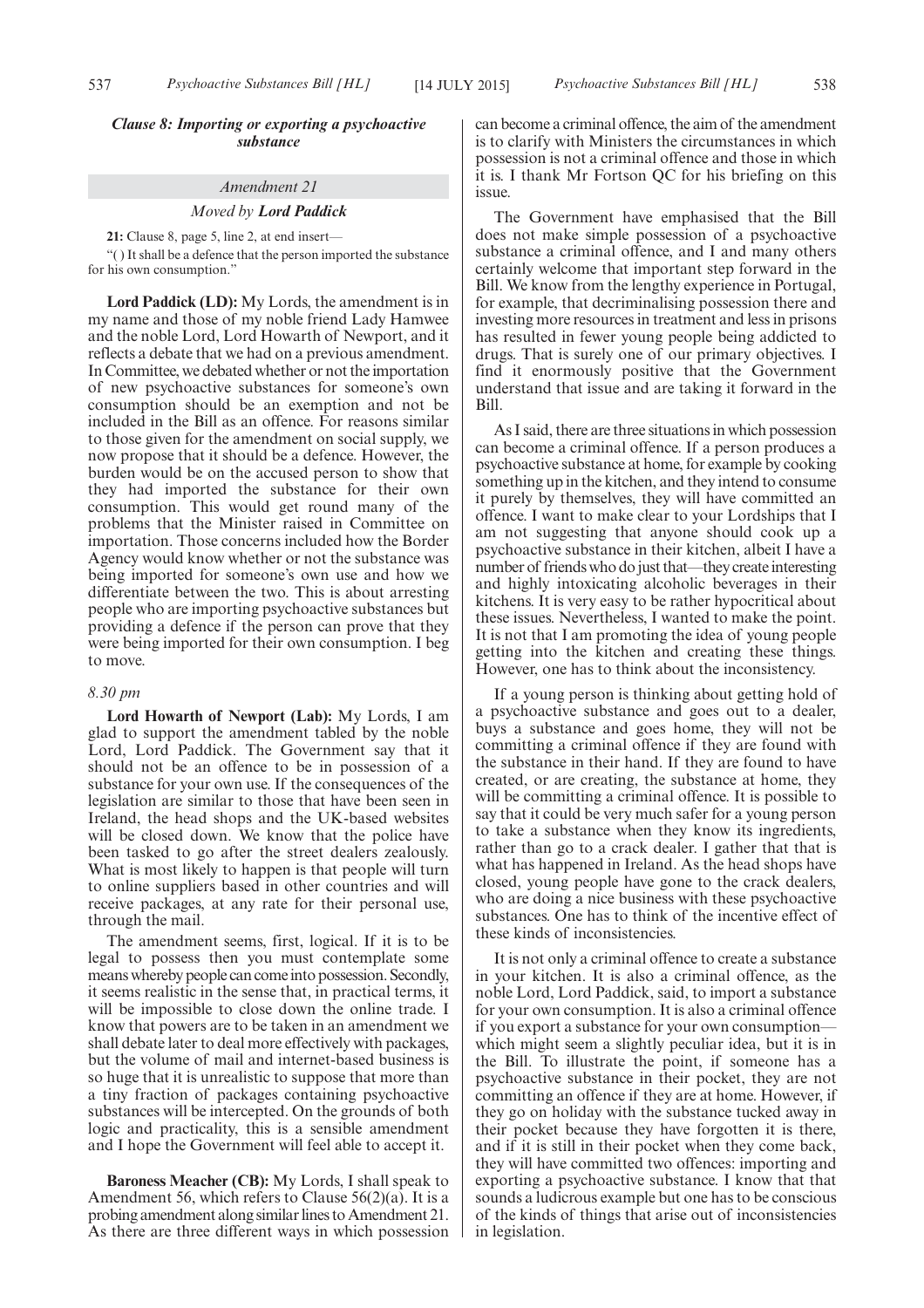[BARONESS MEACHER]

I understand from Mr Fortson QC—I would not have been aware of it otherwise—that this issue is of some importance. The offences to which I have referred are apparently described as lifestyle offences. Therefore, they trigger the most draconian provisions of the Proceeds of Crime Act 2002. Either the prosecutor or the court could initiate confiscation proceedings under POCA for one of these offences of possession of a psychoactive substance. That would seem, certainly to Mr Fortson QC, to be an entirely disproportionate response to what appears to be a rather insignificant offence. It was he who suggested that I should at least raise this matter in the House and seek the agreement of the Minister to ask her officials to look into these inconsistencies and to explore whether there is a way of finding a resolution that would feel somewhat more comfortable.

**Baroness Chisholm of Owlpen (Con):** My Lords, as the noble Lord, Lord Paddick, has indicated, Amendment 21 seeks to exclude from the importation offence in Clause 8, the importation of a psychoactive substance by a person for their own personal consumption. Amendment 56, in the name of the noble Baroness, Lady Meacher, aims to do something similar in that it seeks to exclude production for personal consumption from the scope of the offence in Clause 4.

The Government do not accept that there is an inherent contradiction between, on the one hand, making it an offence to import or produce a psychoactive substance for personal use and, on the other, not criminalising personal possession. The Bill is about tackling the trade in psychoactive substances, whatever form it may take, both domestically and internationally. The importation of psychoactive substances, particularly by post, is indisputably a key form of supply. To exclude importation for personal consumption, even assuming you could neatly carve such conduct out of the importation offence, has the potential to drive a coach and horses through the ban on importation. It would be an open invitation for individuals to import numerous small quantities, which they could then combine together for onward supply.

It is also important to mention that the proposal would impose a near impossible task on Border Force customs officials and National Crime Agency officers in policing the importation ban. It is obvious that it would be very difficult and time consuming for them to determine whether a particular consignment of psychoactive substances was for onward supply or for personal use. For example, a person could import a significant quantity of psychoactive substances at one time, claiming that it was a year's worth of supplies for their personal use.

With a blanket ban, the Border Force will have a clear mandate to seize any substance likely to be consumed by any individual for its psychoactive effects, and where the importation is not for an exempted activity. This will enable it to stop these potentially dangerous substances entering the country. In fact, between 2014 and 2015, more than 3.5 tonnes of new psychoactive substances were seized by Border Force officers. This was a 75% increase on the previous year.

Once the Border Force has identified a consignment, it can then simply invoke its seizure powers and the substances will be subject to a forfeiture process. In appropriate circumstances, the National Crime Agency will wish to investigate further and seek prosecution of an individual for a Clause 8 offence.

I can assure noble Lords that, as for any offence, a prosecution for an offence under Clause 8 would be pursued only if the public interest test is met. This is clearly set out in the Crown Prosecution Service's Code for Crown Prosecutors. The sort of questions that the prosecutor must ask him or herself when considering the public interest test include: "Is prosecution a proportionate response?", "What is the impact on the community?", and, "Was the suspect under the age of 18 at the time of the offence?". I hope this reassures noble Lords that decisions to prosecute for any offence in the Bill will not be taken lightly and a number of factors will be considered.

Interestingly, the national policing lead has advised that the long-term focus of enforcement action will be on those sources of supply which caused the most harm to communities in terms of crime and disorder, or where they are connected with organised crime. Some of these considerations apply equally to Amendment 56, to the extent that it could open up a significant loophole which could be exploited. More to the point, I put it to the noble Baroness, Lady Meacher: do we really want to encourage people to manufacture psychoactive substances in their garden shed, or, indeed, their bath? I suggest not. Production is clearly a critical link in the supply chain and we should not tolerate it on any level, whether it is on an industrial or cottage-industry scale.

The purpose of the Bill is to clamp down on the supply of NPS, not to criminalise young people. A range of civil sanctions is available to law enforcement agencies which offer an alternative route to criminal proceedings as a means of tackling the production and supply of psychoactive substances. The use of these sanctions will enable law enforcement officers to take action swiftly to nip a problem in the bud or to adopt a more proportionate approach to low-level offending. It will be a matter for the relevant law enforcement officer to determine the most appropriate course of action.

I hope that has reassured noble Lords—

**Lord Howarth of Newport:** I just wonder whether the noble Baroness is not sending a rather confusing signal to people. She is saying, on the one hand, that it must be illegal to import a substance; on the other, she is saying—and I am glad she is, in a way—that the public interest consideration will come into play when decisions about the prosecution are to be made. She is saying that it will be illegal to do it, but she is dropping the very broadest of hints that you are not going to get prosecuted for it. Is that not rather confusing for people?

#### *8.45 pm*

**Baroness Chisholm of Owlpen:** I did not mean to be confusing. People certainly will be prosecuted for it, but as I said, the use of these sanctions will enable law enforcement officers to take action swiftly to nip a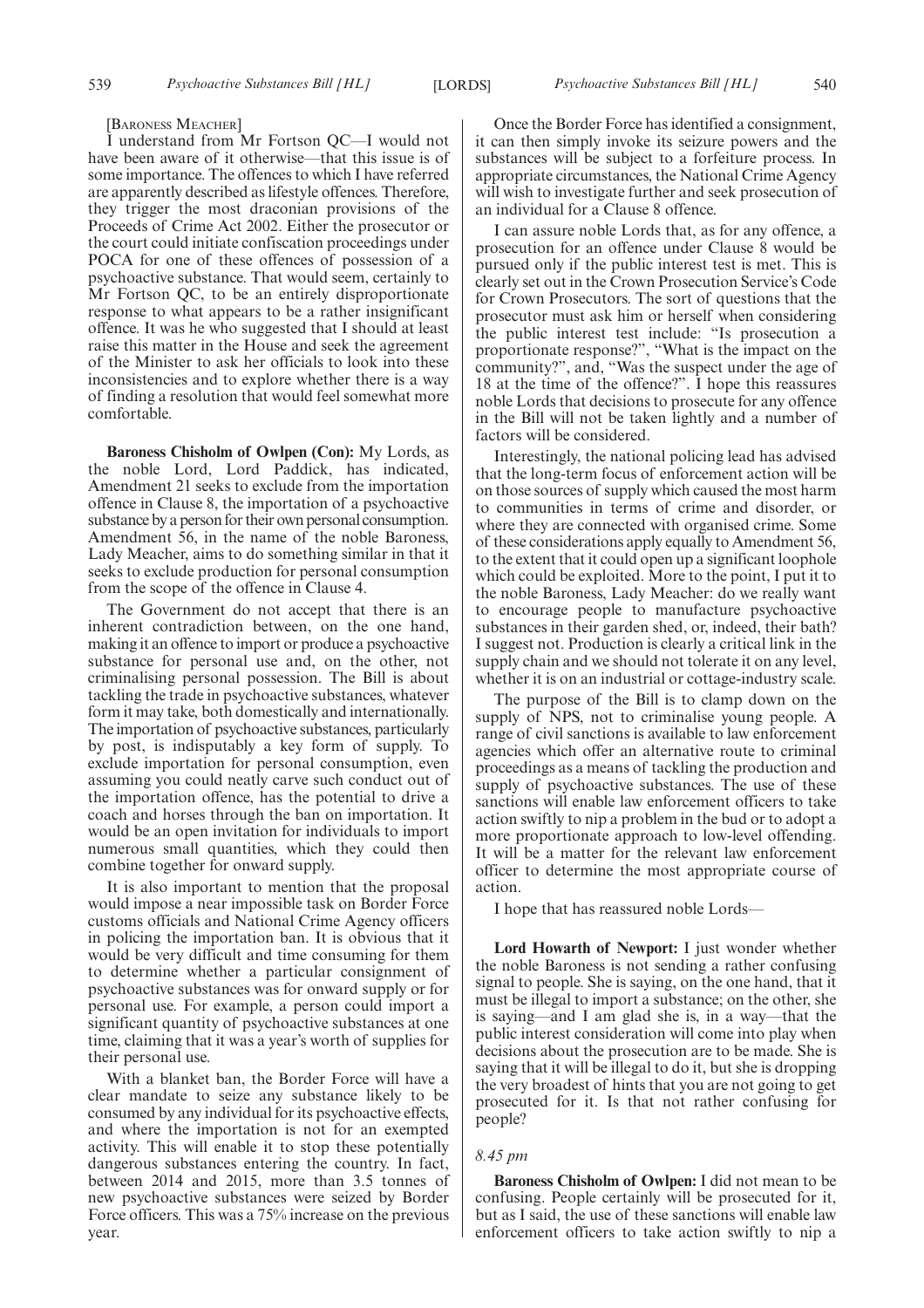While Border Force will seek to intercept, seize and forfeit any consignment of psychoactive substances coming into the UK, the focus of any criminal justice response will be on cases in which there is evidence of greatest harm. Similar considerations would apply to the enforcement of the production offence. Given this, I trust that the noble Lord feels able to withdraw his amendment.

**Lord Paddick:** I am very grateful to the Minister for her response. Like the noble Lord, Lord Howarth, I am slightly confused. Clearly, the Bill is aimed at tackling the trade, but whether you buy your psychoactive substance from a website abroad or from a drug dealer on the street, it would seem that the Bill is aimed at tackling one part of the trade but not the other—unless I am confused about that, as I see the Minister and the expressions on people's faces.

Of course Border Force needs to intercept these packages, which is why we are saying that this should be a defence rather than an exemption or not be an offence in itself. Clearly, if somebody is importing a large quantity and saying that it is a year's supply, they would have great difficulty in convincing the courts that that defence was available to them.

There are two reasons for raising this issue. First, the Advisory Council on the Misuse of Drugs raised it. In point 5 of its letter, it states:

"The Bill has the potential to both criminalise and apply disproportionate penalties to many otherwise law abiding young people and adults",

and it specifically mentions importation. Secondly, we wanted to get on the record, which we have achieved, the fact that the public interest test will be applied and that, hopefully, not many young people will end up with a criminal record as a consequence of these measures. On that basis, I beg leave to withdraw the amendment.

#### *Amendment 21 withdrawn.*

*Clause 10: Power to provide for exceptions to offences*

### *Amendment 22 Moved by Lord Bates* **22:** Clause 10, page 5, line 33, leave out "such" and insert "— (a) the Advisory Council on the Misuse of Drugs, and (b) such other"

*Amendment 22 agreed.*

*Amendments 23 and 24 not moved.*

#### *Amendment 25 Moved by Baroness Hamwee*

**25:** After Clause 10, insert the following new Clause— "Control of cannabis

(1) Within six months of the passing of this Act, the Secretary of State shall consult the Advisory Council on the Misuse of Drugs pursuant to the Misuse of Drugs Act 1971 with regard to the use of her powers to make regulations under sections 7, 10, 22 and 31 of that Act—

- (a) to delete from Schedule 1 to the Misuse of Drugs Regulations 2001 the substances listed in subsection (2), and
- (b) to add those substances to Schedule 2 to the 2001 Regulations.
- (2) The substances referred to in subsection (1) are—
- (a) cannabis, and
- (b) cannabis resin."

**Baroness Hamwee (LD):** My Lords, this takes us back to the control of cannabis for medicinal use. In Committee, there was some interest in, and I would say some sympathy for, the proposal that medicinal use should be permitted through some means or other. I am using those terms extremely loosely but there was certainly recognition of the difficulties and publicly expressed concerns. Very appropriately, concern was also expressed in the Chamber about the need for controlled trials, and a recognition of the difficulties around trials and of the paradox that medicinal herbal cannabis is widely available elsewhere in Europe, either produced in certain countries or imported from them, and in the United States, and that those medicines are much less expensive than Sativex, which is the medicine available—that is quite a wide definition—in this country on limited prescriptions.

I do not want to repeat that debate but I am mindful of the list of conditions we are aware of, and the severity of many of those conditions, which cannabis seems to alleviate—not for everyone, perhaps, but for an awful lot of people, and with very dramatic effects—so I did not feel that I could let the matter rest there. I was also aware that the Labour Front Bench did not feel able to support the amendment at that stage, possibly because of its defective form. The noble Lord, Lord Rosser—as I heard him and as I read in *Hansard*—was non-committal on the principle of the issue on that occasion. I hope that this evening the Opposition will be able to take the opportunity to indicate their position.

The noble and learned Lord, Lord Mackay, pointed out that there was already a procedure which would allow for cannabis to be moved from Schedule 1 to Schedule 2 to the Misuse of Drugs Regulations 2001 by regulations made under the Misuse of Drugs Act 1971. The amendment places the proposals squarely within the existing provisions of the Misuse of Drugs Act to allow for that change in the regulations to place cannabis among those drugs which may be illegal for recreational use but can be available via prescription. I am proposing the very much more tentative step—a preliminary step, perhaps; I hope so, at any rate—of consultation with the ACMD under the 1971 Act with regard to the use of the Secretary of State's powers under the regulations to achieve the alteration that I am speaking of with regard to both cannabis and cannabis resin. I beg to move.

**Lord Howarth of Newport:** My Lords, I hope indeed that, as the amendment proposes, the Government will consult in the relatively near future with the ACMD about the desirability of rescheduling cannabis from Schedule 1 to Schedule 2 to facilitate the use of cannabisbased medications. I draw great encouragement from the fact that the noble Baroness, Lady Hollins, has added her name to the amendment. She is an extremely distinguished psychologist and a very senior figure in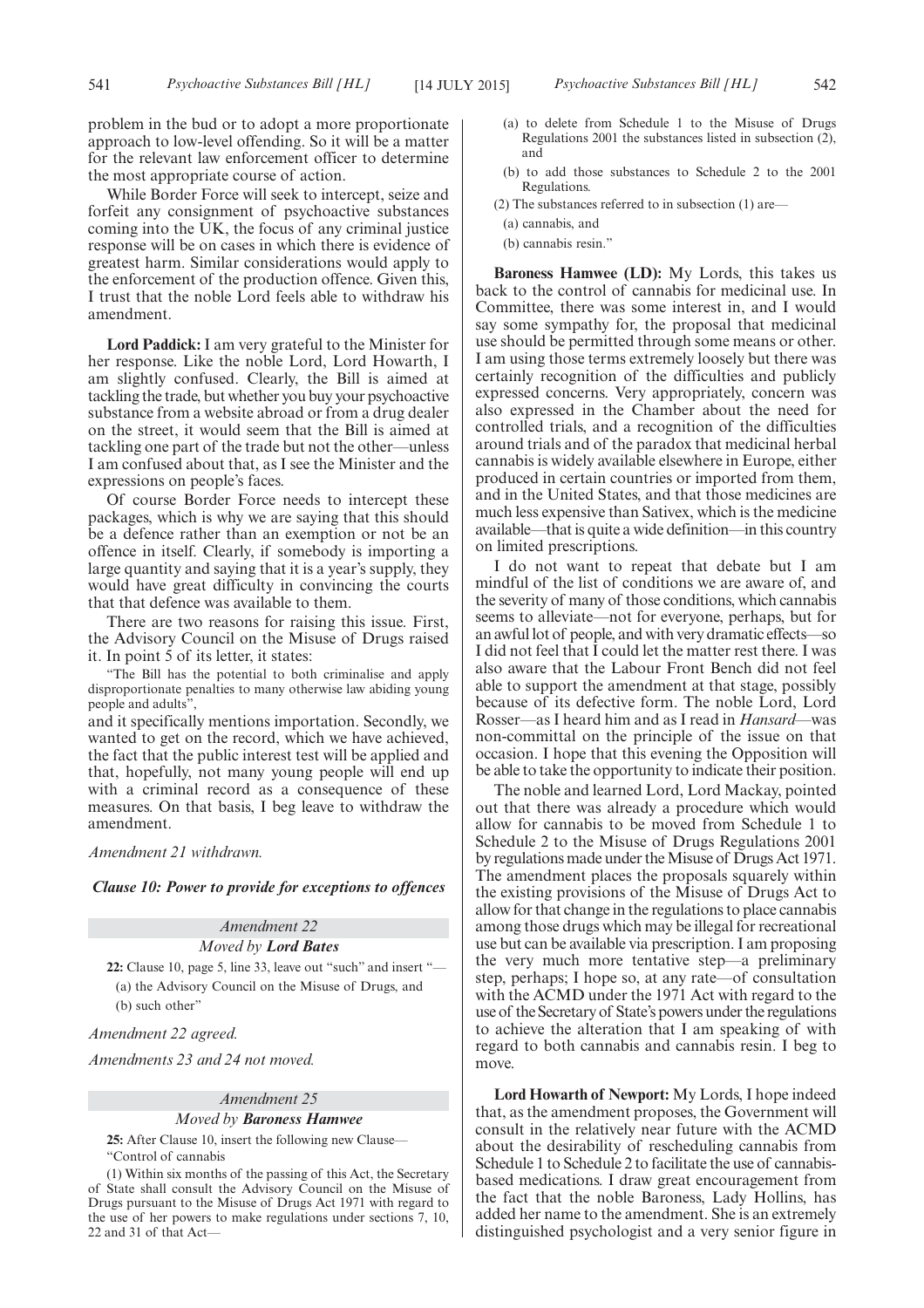[LORD HOWARTH OF NEWPORT]

the BMA. If Ministers are less than impressed by any contribution on scientific or medical subjects that I may be able to make, they should be fully aware that the noble Baroness is in support of the amendment.

Perhaps I may refer again to the pamphlet published under the auspices of the All-Party Parliamentary Group on Drug Policy Reform, *Regulating Cannabis for Medical Use in the UK*, authored by Professor Val Curran and Mr Frank Warburton. I remind the House that at the outset of that document, the authors state:

"Based on a review of the research literature, the most established uses of medicinal herbal cannabis in places where it is most widely available such as in the Netherlands include: The relief of pain and muscle spasms or cramps associated with multiple sclerosis or spinal cord damage; chronic neuropathic pain (mainly pain associated with the nervous system, e.g. caused by a damaged nerve, phantom pain, facial neuralgia or chronic pain which remains after the recovery from shingles); nausea, loss of appetite, weight loss and debilitation due to cancer or AIDS; nausea and vomiting associated with chemotherapy or radiotherapy used in the treatment of cancer, hepatitis C or HIV infection and AIDS; Gilles de la Tourette syndrome; therapy-resistant glaucoma".

That is a significant list of conditions and diseases which good scientific evidence indicates are alleviated by cannabis-based medication. Yet we have a state of affairs in this country, in contrast to others, in which such alleviation and medical benefit is hardly available to people. That contrasts strongly with the countries which regulate the medical use of cannabis and cannabis derivatives, including Canada, the Netherlands, Israel, Spain, Uruguay and some 20 or more states within the United States of America. These are all mature societies which have thought deeply about the practicalities of drug control. They have come to a variety of policy conclusions but none of them has taken the decision flippantly or negligently to ensure that medical cannabis can be available in appropriate circumstances for patients who would benefit from it.

The current situation in the UK is that there are numerous people for whom cannabis would incomparably alleviate chronic pain, for example, but who simply cannot get hold of it. That is because of the rigidity of the regulations, the lottery of prescribing—a small number of doctors are willing to prescribe but very many are not—the cost of research and the consequential additional cost of production, and the inflexibility of the licensing system. This case is thoroughly made out in the document from which I have quoted. It surely must be time that the British authorities thought again about this and made moves at least to reconsider, open-mindedly and in a practical and constructive fashion, whether we should at long last reschedule cannabis from Schedule 1 to Schedule 2.

**Baroness Meacher:** My Lords, we debated this issue at length in Committee and I will therefore speak only very briefly. I support very strongly the amendment tabled by the noble Lord, Lord Paddick, which was spoken to by the noble Baroness, Lady Hamwee.

The Minister is aware that cannabis medication has proved a literal life-saver for children with Dravet syndrome, an extreme form of childhood epilepsy. If cannabis could be available as soon as Dravet syndrome was diagnosed, very severe brain damage caused by literally hundreds of fits every day could be avoided. The appalling side-effects of benzodiazepines for tiny children could also be done away with. On the basis of that single syndrome, the value of medicinal cannabis for these tiny children seems sufficient to make the case for cannabis to be shifted from Schedule 1 to Schedule 2.

As we know, Schedule 1 has in it only those drugs that are deemed to have no medicinal value at all. One simply cannot say that any longer of medicinal cannabis. The evidence of the medicinal value of cannabis for a range of other severe, long-term illnesses is now also irrefutable. That is a strong word when research is so difficult to undertake and the research studies have therefore been relatively small, but the evidence from countries across the world is now so strong, even on the basis of these small studies, that I do not think we should be questioning it.

#### *9 pm*

We know that for many diagnoses, including multiple sclerosis, different medications suit different patients. I was struck by the noble Lord, Lord Blencathra, maintaining that he does not need medicinal cannabis. Maybe certain people have not tried medicinal cannabis and might benefit greatly from it, but the reality is that different drugs suit different people. We know that there are 30,000 people in this country who are in great pain and go to great lengths to go abroad to get hold of medicinal cannabis, which they say makes all the difference to their quality of life.

The noble Lord, Lord Howarth, referred to the report for the all-party parliamentary group by a research officer, Frank Warburton, and Professor Val Curran. I will not repeat the excerpts that the noble Lord quoted from that report, but it sets out very powerfully not only the number of illnesses that can be treated with the drug but the number of countries that are now using it.

A senior Australian politician came to see me yesterday. He has tabled a Bill to legalise medicinal cannabis in Australia which is expected to become law in the autumn. The Bill apparently has a lot of support in Australia and one of the reasons for that is Dravet syndrome. When I mentioned the case that I shared with the Minister, he said, "Oh yes, we have a number of those cases in Australia". They have made a very big impact. I am very happy to make the Australian Bill, which I am assured will be sent to me, available to the Minister. That could cut a few corners and enable us to make some progress on this incredibly important matter sooner rather than later.

**Baroness Hollins (CB):** My Lords, I have added my name to this amendment. I refer to my interests in the register but make it clear that I am speaking in a personal capacity. As a doctor, I think this amendment provides quite an elegant solution to the clear need to make cannabis available for medicinal purposes. That is the point of it. Such a law could address a need that has clearly been there for quite some time and could be used to find a solution to a problem that has found a solution in other countries. I strongly support that. It could facilitate access to cannabis for so many people with long-term conditions such as multiple sclerosis, many of whom might benefit from such provision. I am pleased to support it.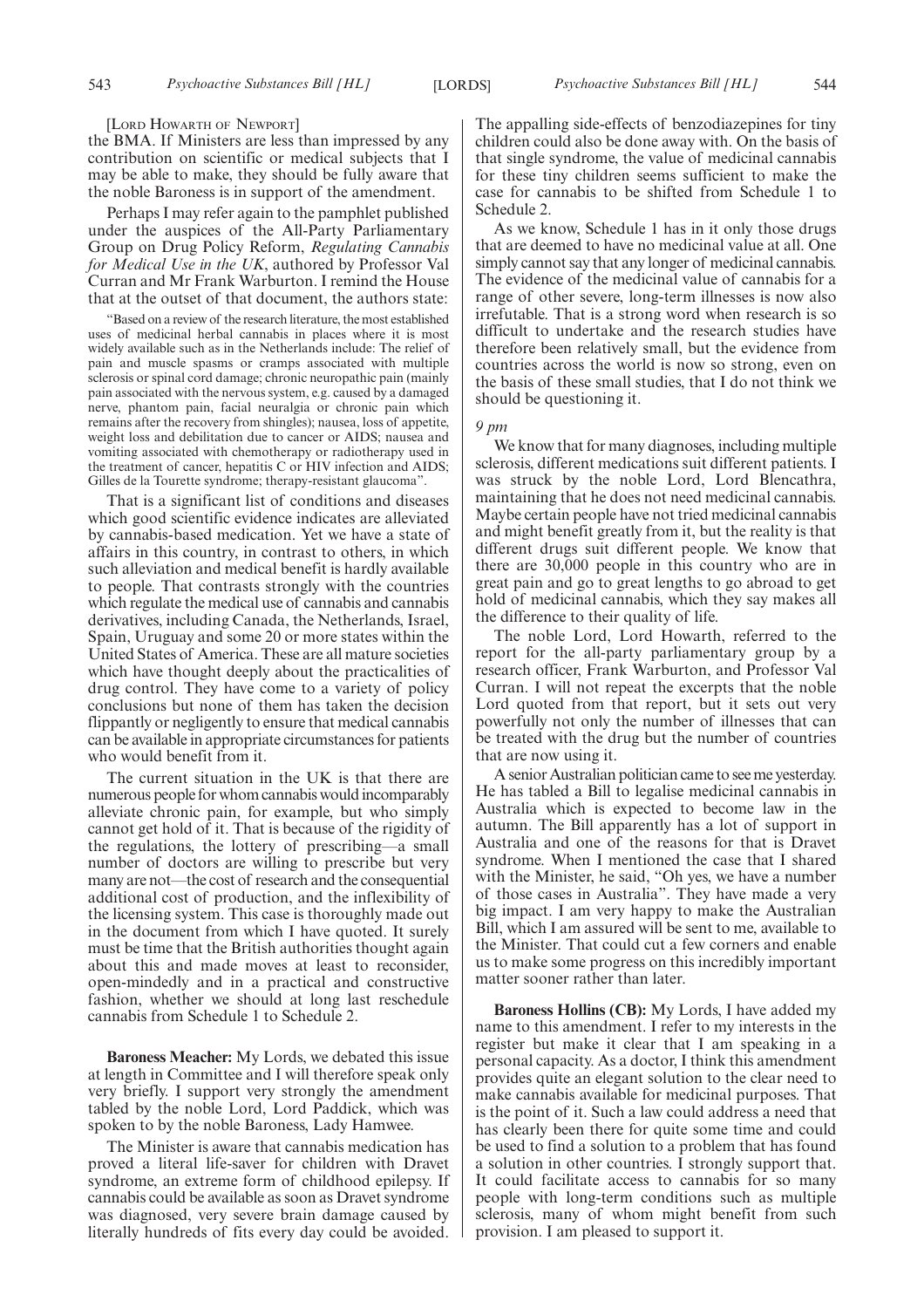**Lord Tunnicliffe (Lab):** My Lords, as many noble Lords have pointed out, we had a wide debate on this issue in Committee. We were unconvinced by the argument at that time. We are unconvinced that an amendment to this Bill is an appropriate vehicle but, as ever, we await the government response with interest.

**The Minister of State, Home Office (Lord Bates) (Con):** First, I thank the noble Baroness for moving this amendment and giving us the opportunity to return to this issue. I feel we will be returning to it often, as we have considered it often in the past. During the dinner break, I reread the Committee debate and used the time to look at the video that the noble Baroness, Lady Meacher, and the noble Lord, Lord Howarth, pointed me to when we met yesterday. It is a very moving story featuring testimony from a young boy in the United States with epilepsy who was taking medicinal cannabis to very helpful effect. No parent or grandparent would ever want to decry such examples, but of course they are individual stories or cases, and the duty in considering this is to look at the totality of the evidence. That is the duty of the Advisory Council on the Misuse of Drugs, which we have talked about a great deal, and of the Medicines and Healthcare Products Regulatory Agency, which needs to license and approve products for sale and use in the UK.

This amendment brings us back to some familiar territory. In responding to this amendment, I remind noble Lords that cannabis is a controlled drug under the Misuse of Drugs Act 1971 and listed in Schedule 1 to the Misuse of Drugs Regulations 2001. The 1971 Act will continue to regulate the availability of controlled drugs, and Schedule 1 to this Bill specifically excludes drugs controlled under the 1971 Act. The Government are already under a statutory duty under provisions set out in the 1971 Act to consult the Advisory Council on the Misuse of Drugs prior to implementing any changes to the classification of controlled drugs. Provisions in the 1971 Act also enable the advisory council, acting on its own initiative, to keep under review the situation with respect to controlled or dangerous drugs in the UK and to provide advice to the Government. To place a further statutory requirement on the Home Secretary to consult the advisory council in respect of the rescheduling of cannabis, as proposed in this amendment, will in the Government's view amount to an unnecessary duplication. Moreover, by setting an arbitrary timetable, it would entail an unjustified diversion of the advisory council's resources from more pressing tasks, particularly as the issue has relatively recently been examined by the council. Indeed, the advisory council has reviewed the evidence on the misuse and harms of cannabis twice in recent years. Its most recent report, published in 2008, confirmed its previous view that,

"the use of cannabis is a significant public health issue. Cannabis can unquestionably cause harm to individuals and society".

As I highlighted in Committee, no compelling body of evidence has since been put forward to the Government to challenge the advisory council's view or the Government's position on cannabis. However, we have listened to the experiences of the noble Baronesses, Lady Hollins and Lady Meacher, and continue to listen very carefully to that evidence, as I am sure that

the advisory council continues to do as well. Of course, we continue to monitor the evidence, but it is the Government's view that the available evidence does not warrant a specific commission of the advisory council at this time. This position does not prevent the advisory council from reviewing the available evidence and providing further advice to Government on its own volition, if it considers that there is enough scientific evidence to warrant the legislative change proposed in the amendment.

In Committee, concerns were raised around the impact of the legislative framework on cannabis research, which was also raised in the meeting that I had with officials, along with my noble friend Lady Chisholm, on the issue of medical research. We were talking particularly about the difficulties involved in research. I said at that point, and I hold by it, that we remain very much open to receiving further evidence of the difficulties that might be there in conducting medical research. Certainly, if Professor Curran or other groups want to provide evidence—we have received a report prepared by the all-party parliamentary group—that will be considered very carefully. The Government attach the highest priority to bona fide scientific research, especially that which will lead to improvements to the future health and well-being of the people of this country. They are committed to removing unnecessary regulatory barriers that impede research.

The Government's view is that the Misuse of Drugs Act 1971 and the regulations made under the Act already facilitate research in this area. It is therefore not necessary to move cannabis from Schedule 1 to Schedule 2 prior to its use in research or medicinal trials. Schedule 1 drugs are already used in research or medicinal trials. Where wider human trials are necessary, the Home Office can issue a general licence under the 1971 Act to enable prescribers to prescribe on a namedpatient basis, pharmacists to dispense and patients to possess, as happened during the development of the cannabis-based medicine Sativex, to which the noble Baroness, Lady Hamwee, referred.

The Home Office licensing regime is aimed at enabling access to drugs under a framework that prevents diversion and misuse. The regime is not intended to create unnecessary barriers to research, nor do we believe that that is how it operates in practice. Where there is clear evidence that such barriers exist and that removing them will not increase the risk of diversion to the illicit market, we are open to reviewing them.

Indeed, the formalities for obtaining a Schedule 1 licence and the requirements that would normally apply to prevent diversion and misuse, such as safe custody, are in fact similar to those applicable to Schedule 2 drugs and most Schedule 3 drugs. A decision to grant a Schedule 1 licence will be based on an assessment of risk, which is specific to each individual application. This principle is no different from drugs in the other schedules under the 2001 regulations. It is also worth noting that controlled drug licences are not drug-specific and a Schedule 1 research licence enables an organisation to undertake research with all drugs listed in that schedule, subject to any ethical approvals where human trials are proposed.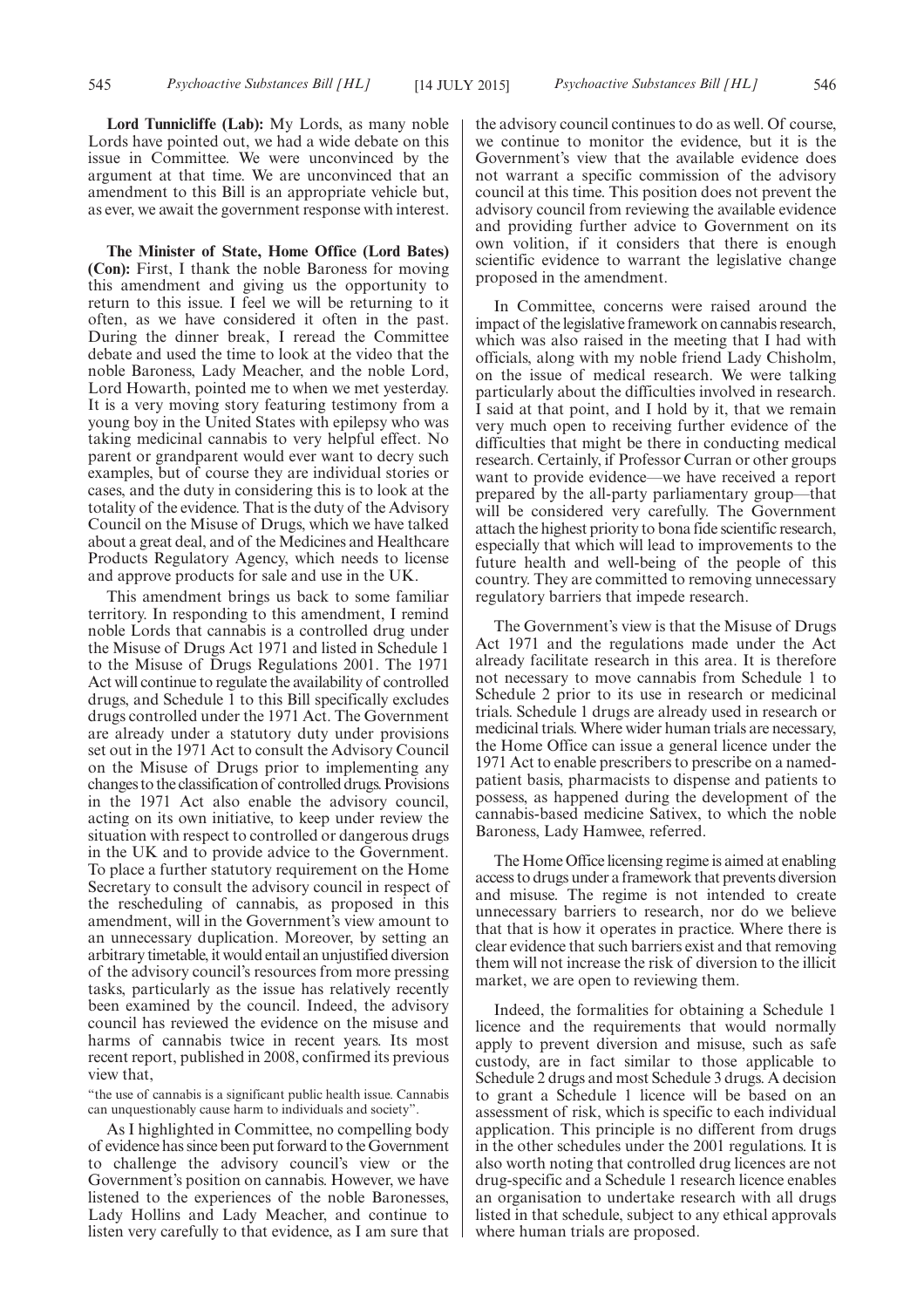**Lord Howarth of Newport:** The Minister will know from reading the report that some of the very significant practical difficulties for research arising from the fact that cannabis is in Schedule 1 are described in that report. He will also be aware that whereas cannabis is in Schedule 1 and is that much more tightly controlled, heroin is in Schedule 2 and is also very tightly controlled. The Minister said he had looked at the totality of the evidence. Does he have any evidence of leakage of heroin from hospitals, which are allowed to hold it because it is a Schedule 2 drug, into the illicit market? It is no more likely that cannabis would leak from its proper medical research uses into the illicit market than that heroin would. Heroin does not, I believe, so why would cannabis?

**Lord Bates:** That is an interesting point which will, of course, be considered by those committees which advise the Government on these important issues. I would imagine that that factor has been considered, and if it has not, I am sure that the noble Lord will ensure that in future it should be considered in making decisions on this issue.

Home Office records confirm that no university that has applied for a Schedule 1 licence has so far been refused one, and we have not seen any evidence that licensees have been unable to comply with the Schedule 1 licence requirements. About 70 Schedule 1 licences are currently held by universities and hospitals enabling them to undertake research with all substances in Schedule 1 under the terms of that licence, as opposed to being limited to a single drug.

Where that research involves live human subjects, there are other, non-Home Office requirements, such as ethics approval, and I think there is some anecdotal evidence that the ethical demands, processes and commitments that must be gone through are more onerous than the licensing ones and may in practice present greater challenges to researchers than the requirements of the 1971 Act.

I have no doubt the debate on the legal status of cannabis, including its scheduling, is one we will return to from time to time as the evidence develops. For now, I hope I have been able to present some evidence to the noble Baroness that while we carefully considered her proposal, we do not regard it as necessary and do not see the case for there being a change in the Government's position at this time.

**Baroness Hamwee:** My Lords, I apologise to the noble Baroness, Lady Hollins; I had not realised that she had added her name. I am very grateful for her support, as I am to other noble Lords who have supported this amendment. I note that the Labour Party is unconvinced that this is the appropriate vehicle, and I am still unclear whether it is convinced of the need to deal with the issue and therefore perhaps to find another vehicle. I saw the video as well—I picked it up online—but I am mindful of the point made by the noble Lord, Lord Ribeiro, at the previous stage about individual cases and the need for clinical trials.

#### *9.15 pm*

I shall pick up three points. I am told that there is no evidence of diversionary misuse in other countries where cannabis is available for medicinal use. We will not get the scientific evidence without taking account of the issues raised, including changes in other countries, embarking on trials and addressing the ethical issues. As to there being no compelling body of evidence, I refer to almost the noble Lord's last point: the passage of time and the accumulation of demand in themselves are proving compelling. Still, we are where we are—or rather, where we are not—today. I beg leave to withdraw the amendment.

*Amendment 25 withdrawn.*

#### *Clause 11: Meaning of "prohibited activity"*

#### *Amendment 26*

#### *Moved by Lord Bates*

**26:** Clause 11, page 6, line 10, leave out "an" and insert "a prohibited"

**Lord Bates:** My Lords, I wonder if it would be helpful to the House if I were to move the rest of this large group of largely minor and technical government amendments, Amendments 27 to 50, formally. I flagged up these amendments in Committee and have written explaining the basis of them. There is one significant change in Amendment 50, which provides a new clause to ensure that Border Force officers can access relevant provisions in the Customs and Excise Management Act 1979 when they intercept psychoactive substances being imported into or exported from the UK, particularly by post. Unless noble Lords want clarification—

**Lord Tunnicliffe:** I am sorry. I was going to interrupt the Minister to indicate that we would be content if the amendments were moved formally. We are indeed content.

**Lord Bates:** I beg to move Amendment 26.

*Amendment 26 agreed.*

#### *Amendment 27*

#### *Moved by Lord Bates*

**27:** Clause 11, page 6, line 12, after "in" insert "any of paragraphs (a) to (e) of"

*Amendment 27 agreed.*

#### *Clause 15: Means of giving notices under sections 12 to 14*

#### *Amendments 28 to 31*

#### *Moved by Lord Bates*

**28:** Clause 15, page 7, line 37, at end insert—

"( ) A notice takes effect when it is given."

**29:** Clause 15, page 8, line 27, at end insert—

"( ) A notice sent to a person by electronic means is, unless the contrary is proved, to be treated as having been given at 9 am on the working day immediately following the day on which it was sent."

**30:** Clause 15, page 8, line 28, leave out "subsection (8)" and insert "this section—"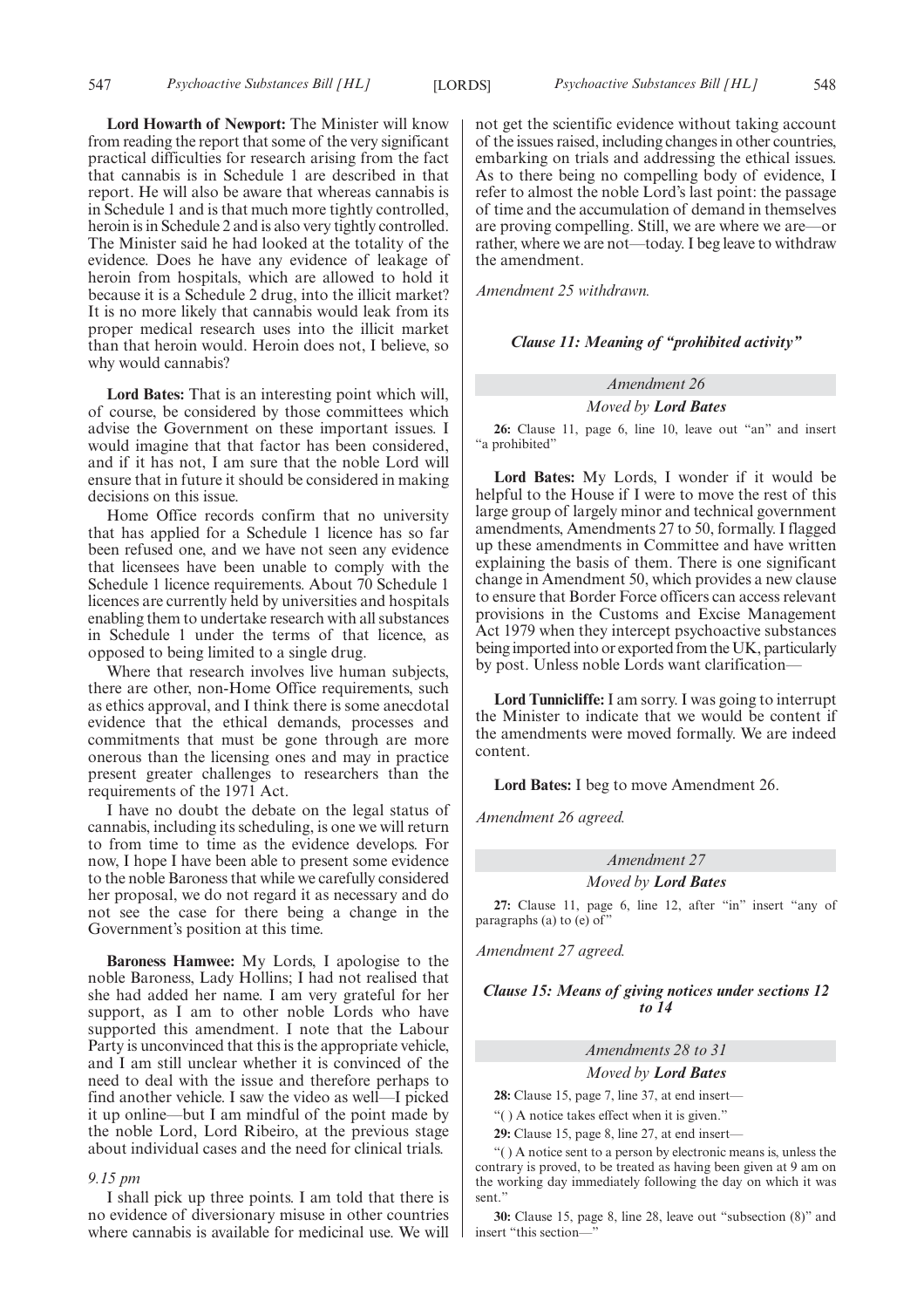**31:** Clause 15, page 8, line 30, at end insert—

""working day" means a day other than a Saturday, a Sunday, Christmas Day, Good Friday or a bank holiday under the Banking and Financial Dealings Act 1971 in any part of the United Kingdom."

*Amendments 28 to 31 agreed.*

#### *Clause 27: Variation and discharge on application*

#### *Amendments 32 to 36*

#### *Moved by Lord Bates*

**32:** Clause 27, page 16, line 11, at end insert "or the chief constable of the British Transport Police Force"

**33:** Clause 27, page 16, line 12, leave out from "Scotland," to end of line 13 and insert "the Lord Advocate or a procurator fiscal;"

**34:** Clause 27, page 16, line 16, leave out paragraph (d)

**35:** Clause 27, page 16, line 18, at beginning insert "in the case of an order made in England and Wales or Northern Ireland,"

**36:** Clause 27, page 16, line 19, at beginning insert "in the case of an order made in England and Wales or Northern Ireland,"

*Amendments 32 to 36 agreed.*

#### *Clause 29: Appeals against making of prohibition orders and premises orders*

*Amendments 37 to 39*

*Moved by Lord Bates*

**37:** Clause 29, page 18, line 2, leave out from "18" to "may" in line 3

**38:** Clause 29, page 18, line 5, at end insert "(to the extent it would not otherwise be so appealable)."

**39:** Clause 29, page 18, leave out lines 6 and 7

*Amendments 37 to 39 agreed.*

#### *Clause 30: Appeals about variation and discharge*

#### *Amendments 40 to 45*

#### *Moved by Lord Bates*

**40:** Clause 30, page 18, line 18, column 2, at beginning insert "High Court of Justiciary sitting as the Court of Criminal Appeal, in a case where the relevant order was made under section 18 and the person against whom it was made had been convicted in proceedings on indictment"

**41:** Clause 30, page 18, line 18, column 2, at end insert ", in any other case"

**42:** Clause 30, page 18, line 30, leave out "subsection (2)" and insert "subsections (1) and (2)"

**43:** Clause 30, page 19, line 6, leave out from "28" to "as" in line 7

**44:** Clause 30, page 19, line 8, at end insert "(to the extent it would not otherwise be so appealable)."

**45:** Clause 30, page 19, leave out lines 9 and 10

*Clause 49: Power of police, etc to dispose of seized psychoactive substances*

#### *Amendment 46*

#### *Moved by Lord Bates*

**46:** Clause 49, page 28, line 34, leave out "is a psychoactive substance but" and insert "—

> (i) is a psychoactive substance which, if it had not been seized, was likely to be consumed by an individual for its psychoactive effects, but

 $(ii)$  "

*Amendment 46 agreed.*

#### *Clause 50: Forfeiture of seized items by court on application*

*Amendments 47 and 48*

*Moved by Lord Bates*

**47:** Clause 50, page 29, line 21, after "substance" insert "which, if it had not been seized, was likely to be consumed by an individual for its psychoactive effects"

**48:** Clause 50, page 30, line 3, after "that" insert "—

(i) if the item had not been seized, it was not likely to be consumed by any individual for its psychoactive effects, or

 $(ii)$ "

*Amendments 47 and 48 agreed.*

*Clause 51: Appeal against decision under section 50*

### *Amendment 49*

*Moved by Lord Bates*

**49:** Clause 51, page 31, line 2, leave out "30" and insert "28"

*Amendment 49 agreed.*

#### *Amendment 50*

#### *Moved by Lord Bates*

**50:** Before Clause 54, insert the following new Clause—

"Application of Customs and Excise Management Act 1979

(1) Section 164 of the Customs and Excise Management Act 1979 (power to search persons) applies in relation to a psychoactive substance as it applies in relation to an article with respect to the importation or exportation of which any prohibition or restriction is for the time being in force under or by virtue of any enactment.

(2) A psychoactive substance is liable to forfeiture under the Customs and Excise Management Act 1979 if—

- (a) the psychoactive substance—
	- (i) is imported or exported, or
	- (ii) is entered for exportation or brought to any place in the United Kingdom for exportation,
- (b) the psychoactive substance is likely to be consumed by any individual for its psychoactive effects, and
- (c) the importation or (as the case may be) exportation of the psychoactive substance is not an exempted activity.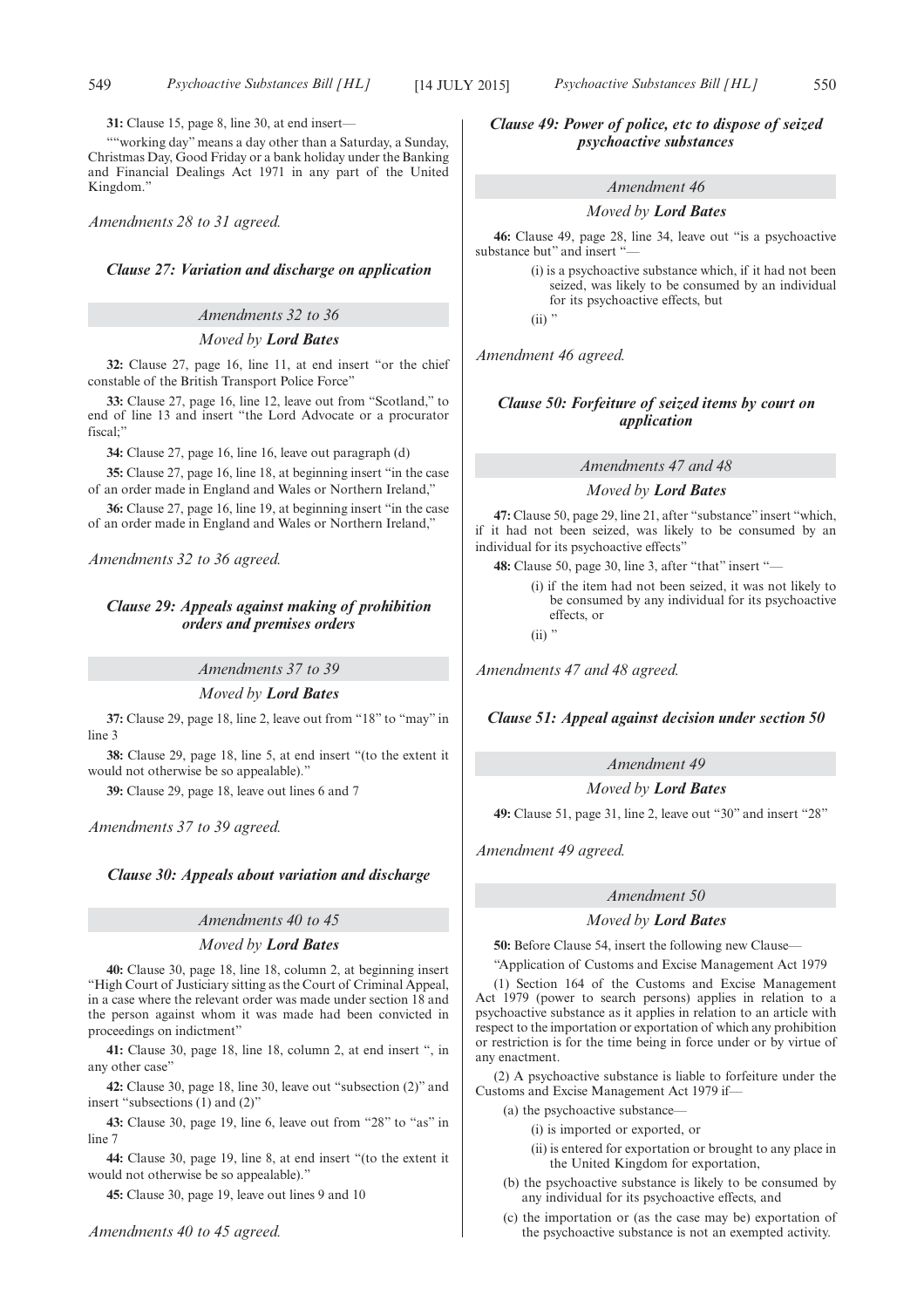(3) For the purposes of subsection (2) the importation or exportation of a psychoactive substance is an "exempted activity" if it would not be an offence under this Act by virtue of regulations under section 10.

(4) Section 5 of the Customs and Excise Management Act 1979 (time of importation, exportation, etc) applies for the purposes of subsection  $(2)$  as it applies for the purposes of that Act."

#### *Amendment 50 agreed.*

#### *Amendment 51 Moved by Lord Rosser*

**51:** Before Clause 54, insert the following new Clause—

"Secretary of State's duty to increase public awareness of new psychoactive substances

(1) The Secretary of State must establish a scheme to promote public awareness of new psychoactive substances, including the dangers these substances may pose.

(2) The duty referred to in subsection (1) includes, but is not limited to, the requirement to introduce measures to—

- (a) increase public awareness of new psychoactive substances; and
- (b) assist schools in educating pupils about the dangers associated with new psychoactive substances.

(3) The Secretary of State must publish, and lay before each House of Parliament, a report on the actions undertaken in pursuance of this section, within six months of sections 4 and 5 of this Act coming into effect, and annually thereafter.

(4) The report shall include, but need not be limited to—

- (a) measures that have been taken to increase public awareness, including the cost of such measures;
- (b) measures that have been taken to assist schools in educating their pupils;
- (c) a subsequent review of the effectiveness of the measures taken; and
- (d) any further measures that the Secretary of State plans to undertake in the future."

**Lord Rosser:** In Committee, we discussed an amendment providing for the Secretary of State to establish a scheme to promote public awareness of new psychoactive substances, including the dangers that these substances may pose, and to provide an annual report to Parliament. Amendment 51, which I am moving, is in a similar vein. In his response in Committee, the Minister referred to a meeting that was to take place with Public Health England and the Department for Education earlier this month. He said:

"The Bill is primarily a law enforcement measure, setting out definitions et cetera, although it is part of a wider context that includes education. As to whether we should have references to education or treatment programmes in the Bill, I personally favour things that are very clear and focused about what they want to do. What we hope to achieve through education is a very important part of the context. I undertake to reflect on that between now and Report".—[*Official Report*, 23/6/15; col. 1570.]

Since the discussion in Committee, we have had the letter of 2 July to the Home Secretary from the chair of the Advisory Council on the Misuse of Drugs, which set out the ACMD's views on the Bill. That letter says:

"The ACMD would like to help the Government in refining the Bill by making recommendations".

It goes on:

"The ACMD is willing to suggest detailed amendments … helping develop an implementation strategy including information, education, treatment and harm reduction services which may be required for users of Novel Psychoactive Substances".

The ACMD then includes in its recommendations that the Government should,

"ensure adequate resources are in place to support education, prevention, acute health interventions, treatment and harm reduction services to prevent and to gather evidence of Novel Psychoactive Substance-related harms".

Therefore, the ACMD was talking with regard to amendments to the Bill on information, education and treatment, and clearly had some doubts about whether adequate resources were available. In her reply, the Home Secretary made no response to the ACMD offer to "suggest detailed amendments", including on the issues of education, treatment and harm reduction. Perhaps the Minister could fill in that gap when he responds.

On the ACMD recommendation in respect to the provision of adequate resources, the Home Secretary referred to,

"a comprehensive action plan on psychoactive substances to further enhance",

#### the Government's,

"response to prevention, treatment and information sharing",

and to refreshing the Government's,

"over-arching approach to reducing the demand for drugs … enabling … a broad approach to prevention",

#### to be taken.

I believe the Home Secretary may also have received a letter from a number of organisations involved in this field which expressed concern about the educational and preventive response from the Government about the risks to young people from new psychoactive substances. The organisations said that the current approach to preventing young people coming to harm from NPS is insufficient to meet the scale of the problem and have asked the Government to consider the proposals recommended by the Welsh Government's Health and Social Care Committee. That committee, of course, recommended a targeted public awareness campaign for young people, as well as one specifically for parents, an evaluation of current education programmes, investment more generally in drugs education in schools, and NPS training for front-line staff. In addition, we have already had the report of the Government's expert panel, which also included recommendations on education and awareness.

I am not sure what the difficulty was with the amendment in Committee, and I hope that the outcome of the Minister's reflection since Committee, which he said he would undertake, will prove to have been positive. After all, he said in his recent undated letter to my noble friend Lord Howarth of Newport:

"I feel strongly that prevention is at the core of how we tackle the misuse of drugs and keep our young people safe from drug related harms".

What we do not want is government—any Government —maintaining that it has comprehensive action plans and is refreshing overarching approaches to address the issues arising from the use of new psychoactive substances, as the Home Secretary has done in her reply to the ACMD, when there is no requirement on government to then report to Parliament regularly on what those measures are that have been introduced and implemented and how successful or otherwise they have been in resolving the problems they were designed to address.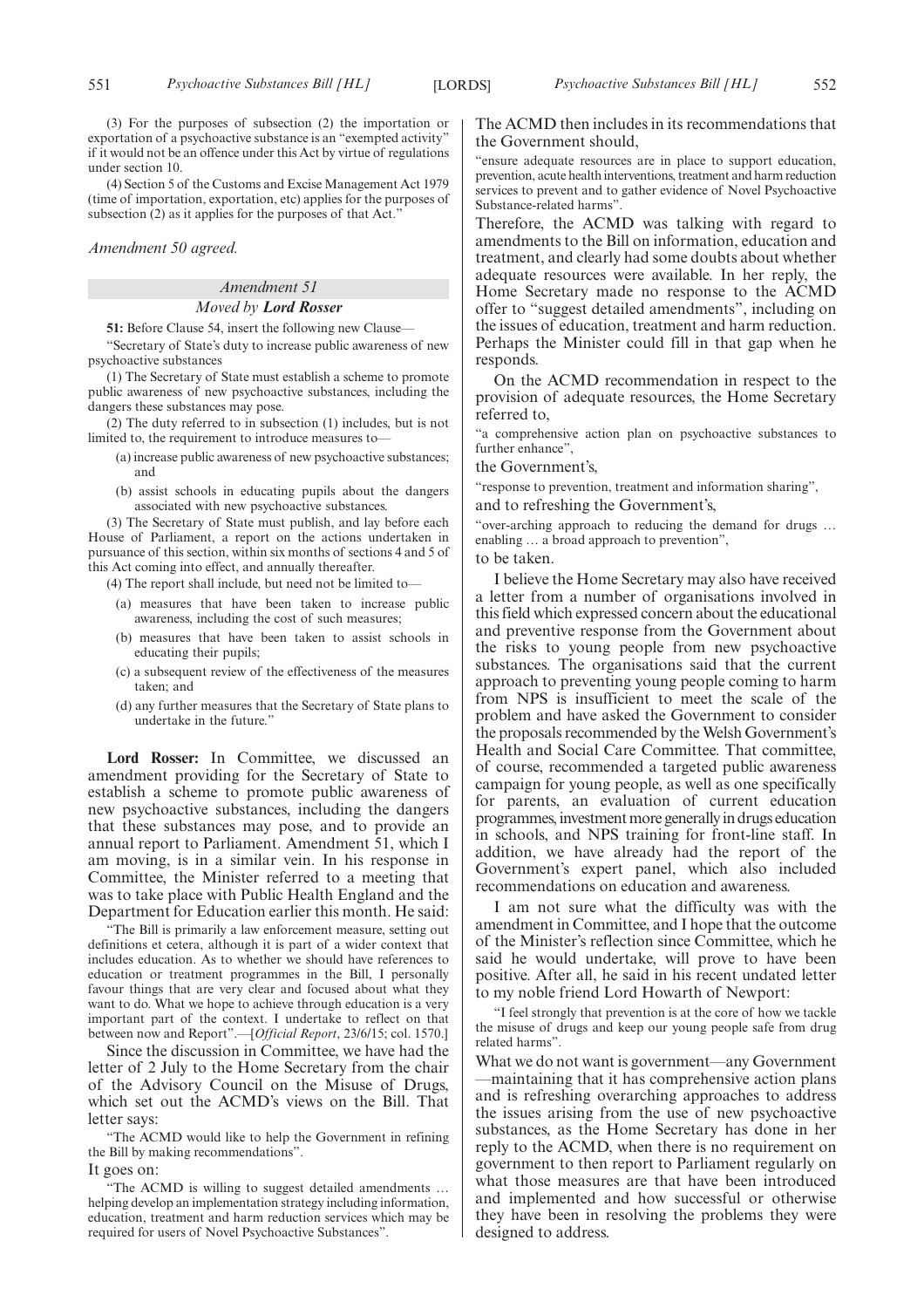I have already referred to the Minister's comment in Committee:

"What we hope to achieve through education is a very important part of the context".—[*Official Report*, 23/6/15; col. 1570.]

That is fine. But what, in detail, do the Government hope to achieve through education, and how and when will they update us on the progress they are or are not making towards whatever it is they have decided they are seeking to achieve through education? Can the Minister give some specific answers to those specific questions I have just posed, or, alternatively, accept this amendment, which provides the framework through which the Government could report regularly to Parliament on their objectives with regard to the use of and public awareness about NPS, and the extent to which the measures they have taken have been effective?

One thing appears clear and that is that any education, treatment and prevention programmes in respect of new psychoactive substances to date have been less than fully effective. If they had been, presumably we would not have felt the need for this Bill. Legislation, law enforcement and criminal sanctions are important but so, too, are education, training and prevention programmes and measures if we are to address fully the use and supply of psychoactive substances. A Bill that deals with only the former aspect and makes no reference to the latter, and which lays no duty on the Secretary of State to report on the measures taken and their effectiveness, is surely incomplete and does not recognise the equal importance of education, information and prevention.

I simply conclude with one further point and question. In his recent—again, undated—letter to me setting out the Government's amendments for Report, the Minister referred to the fact that the Government already report annually on their drug strategy. If the Minister can confirm that that is a report to Parliament and that it will in future contain information on the matters in respect of new psychoactive substances referred to in my amendment, it may be that my amendment is no longer needed. I beg to move.

**Lord Howarth of Newport:**My Lords, the amendment which has just been moved by my noble friend Lord Rosser ranges more widely, and very valuably, by comparison to my more limited Amendment 53 in this group, which is confined to the question of education and would require the Secretary of State to,

"require that all secondary schools report annually on their drug education programmes",

and requires that Ofsted and the equivalent agencies in Scotland, Wales and Northern Ireland,

"when reporting on the performance of secondary schools, include an assessment of the extent and quality of drug education provided by the school".

It goes on to require that:

"The Secretary of State shall request that each further and higher education institution publish annually a report on its programme to reduce harms caused by the use of drugs by its students".

The noble Lord, Lord Bates, with characteristic helpfulness, organised a meeting on the theme of education and prevention which a number of us were able to attend. We met people from Public Health England, and also present was an official from the Department for Education. It was a very interesting and very useful meeting, and I am most grateful to the noble Lord and the noble Baroness, Lady Chisholm, for making that possible. I was particularly impressed by the thoughtfulness, energy, commitment and good sense of the representatives from Public Health England. I was also very encouraged by the work that they have in train, which they described. They have been somewhat limited by their lack of resources. Our meeting was on the eve of the Budget. I expressed the hope—in semijocular fashion—at the end of the meeting that the next day would see their budget quadrupled. They smiled a little wryly. In fact, the next day the Chancellor announced a £200 million cut to the public health grant to local authorities. That must be highly problematic for other departments—the Home Office, the Department of Health and, I dare say, the Department for Education.

The Home Office's annual review sketches out—as is its fashion; it does not deal with anything other than sketchily—some of the educational approaches that are being undertaken. It talks about the Rise Above project; it talks about the government-sponsored website Talk to FRANK; it talks about communications campaigns that have been undertaken in 2013 and 2014; and it refers to the *New Psychoactive Substances (NPS) Resource Pack for Informal Educators and Practitioners*, which I have read and which I admire very much. It is full of good sense and gets the tone exactly right. So, to that extent, there is some modest encouragement.

The annual review also talks about the Government's:

"Promotion of good practice in demand reduction in NPS at EU and international level, led by the UK".

I found that assertion to be a trifle unconvincing. If we consider the work that has preceded it in Portugal, the Netherlands, Denmark, Germany and Switzerland, it is difficult to see that the United Kingdom Government are in the lead in this process of developing preventive and educational strategies.

#### *9.30 pm*

However, it is good that the ADEPIS programme—the Alcohol and Drug Education and Prevention Information Service—is being run by Mentor UK, which, the House will remember, was particularly critical of the Government's educational efforts in its evidence to the Home Affairs Select Committee in the report published in 2012. The ADEPIS programme was launched in 2013, and we are told in the Home Office's annual review that it will,

"continue to be funded for another year to ensure their resources are fully embedded in local practice".

That further year is 2015-16. Does the Minister want us to believe that the job will then have been done and that we can seriously hope that the good practices recommended by Mentor and promulgated through the ADEPIS programme will be fully embedded in local practice as a result of one more year's funding? I do not think that it will.

There is extensive evidence which has been discussed by the Advisory Council on the Misuse of Drugs and presented to the department, and which has also been discussed in other documents, that the present provision for drugs education in the national curriculum is not only minimal but, in practical terms, useless—useless in terms at least of strengthening resilience and helping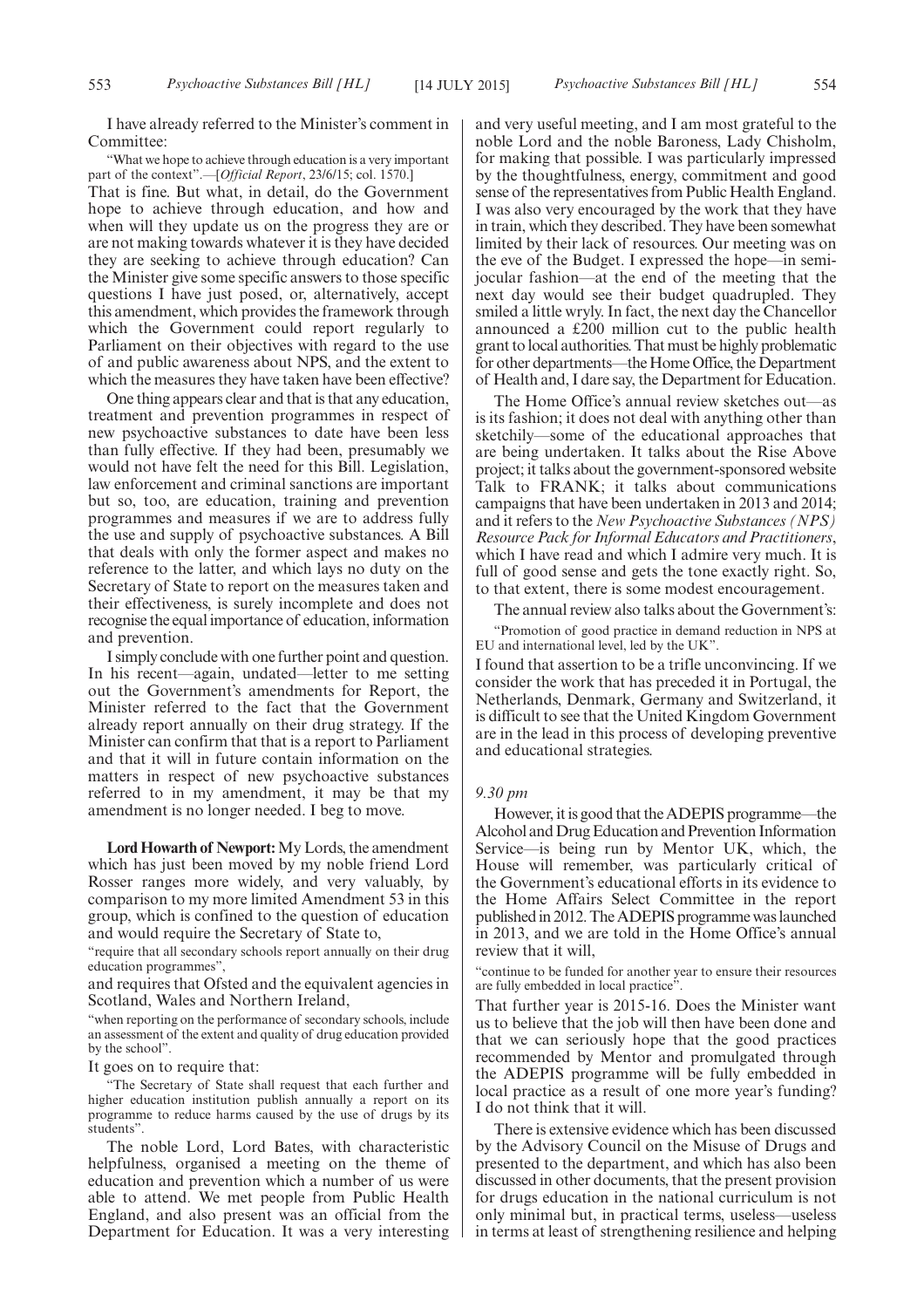#### [LORD HOWARTH OF NEWPORT]

young people develop the capacity and the will to resist the blandishments of the drug culture. It has been a matter of great controversy in this House that personal, social and health education has not been made a statutory subject in the curriculum. We know from other evidence from at least a year or two back that drug education was provided in many schools once a year or less. I have very little reason to think that Ofsted has this among its most seriously held concerns. The ACMD has said that provision within the curriculum simply does not work. The report of the expert panel, which lies behind the presentation to the House of this legislation, talks in chapter 5 about the need for drug education to take its place within a whole array of preventive strategies. By simply leaving it to occasional moments in the school day or year, one does not get anything useful done.

I have therefore tabled my amendment and am speaking now because I want to make a serious plea, through the good offices of the Minister, to the Department for Education to pull its weight in this regard. I simply do not see that it has taken the responsibilities that it ought to accept in terms of drug education with the seriousness that is required. On the other hand, I have hopes of the new Secretary of State for Education, Nicky Morgan, because she has had much to say about the importance of schools developing character. She is right about that. What I look for from her is a speech, using all the authority of the office she holds, in which she urges schools across the length and breadth of the land—all schools, whether they are free schools, academies or state schools of one kind or another—to commit themselves with true seriousness to a sustained drive in this direction, and for the Secretary of State to maintain that drive.

That has to be continued through the later stages of education, in further education and higher education, as my amendment proposes. I hope that the Secretary of State for Business, who has lead responsibility for higher education, will have conversations with Universities UK and the vice-chancellors to impress upon them that we expect a seamless continuity of serious, intelligent and strategic education throughout the education system to support children and young people to develop the resilience and capacity for independent, critical decision that they need. I will quote from the resource pack:

"A common goal in working with young people at risk from the choices they may make is to build their emotional resilience and to provide them with the skills and confidence they need to reject pressures they face".

I very much hope that we will see the Home Office supported by the Education Department and a coherent strategy across the whole of government to turn this into a worthwhile reality.

**Lord Paddick:** My Lords, my noble friend Lady Hamwee and I have added our names to Amendment 51 in the name of the noble Lord, Lord Rosser. I want to add two things to the debate. First, I point out again that this is covered not just in the letter from the Advisory Council on the Misuse of Drugs but in one of its recommendations, which asks that the Government, "ensure adequate resources are in place to support education, prevention, acute health interventions, treatment and harm reduction services".

Clearly, as the noble Lord, Lord Rosser, said, that indicates that the ACMD's assessment is that those resources are not sufficient at this time. I do not feel that the Secretary of State's response—simply outlining what the Government are doing at the moment—addresses the point that the Advisory Council on the Misuse of Drugs makes. The reason the ACMD speaks in those terms is that the budget available for law enforcement around drugs and the budget for education around drugs are completely out of kilter. This Bill will incur more costs on the law enforcement front without adding any additional resources for education and prevention.

I ask the Minister to reassure us that adequate resources will be addressed to education and prevention and agree that if we are to hold the Government to account for any promises they make, we need to hear exactly what the Government are doing and what the impact of those efforts is, as the noble Lord, Lord Rosser, has already said.

**Lord Bates:** I am grateful to the noble Lord, Lord Rosser, for moving this amendment and for the debate that we have had. Education is a critical element of this. It is right that we focus on education programmes, and I will come to those in a minute.

Probably the worst impact on a child's education is what happens in places such as Canterbury, where there is a head shop across the road from a school. Young people can wander past that shop and obtain new psychoactive substances without any production of proof of age. Those substances are easily available and accessible. I cannot think of a worse signal to send to young people about what the Government's position is. They may have had the most wonderful, textbook PSHE lesson from an inspiring teacher but, if that is their experience when they walk out the door, it is significantly undermined. Therefore, we need to keep this in context, and I will respond to the point made by the noble Lord, Lord Rosser. Although education clearly needs to be robust and measured in its effectiveness, the overall purpose of the action being taken—with support from the Official Opposition—will have a far greater effect, particularly in relation to NPSs.

Prevention and education is a key strand of our balanced drug strategy, and it is vital that we prevent people, especially young people, using drugs in the first place and intervene early with those who start to develop problems.We have recently refreshed our approach to reducing the demand for drugs, enabling us to take a broad approach to prevention. The approach combines universal action with targeted action for those most at risk or already misusing drugs. It includes investing in a range of evidence-based programmes which have a positive impact on young people, giving them the confidence, resilience and risk-management skills to resist drug use. This refreshed approach is very much in line with the goal of building character, which was referred to by the noble Lord, Lord Howarth. Nicky Morgan had raised this.

While good practice is highlighted, the advisory council report also acknowledges strong evidence that some prevention approaches are ineffective in reducing drug misuse. These include stand-alone, school-based curricula designed only to increase knowledge about illegal drugs, fear arousal approaches, and stand-alone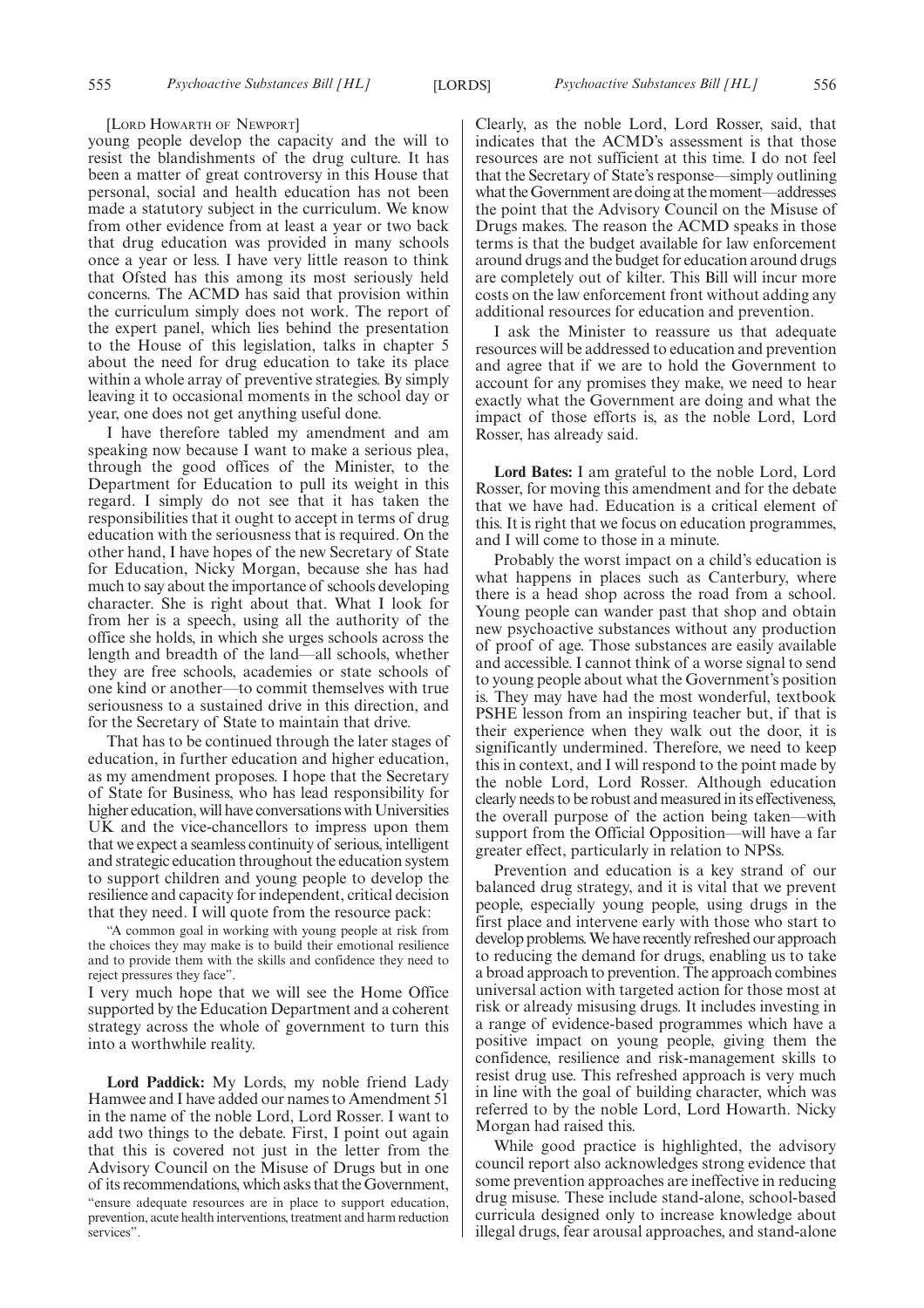mass media campaigns. That was backed up by the evidence that we received in the all-interested-Peers meeting.

It is therefore vital that we ensure that our young people are equipped with the best possible tools and skills to make positive choices about their health. We have implemented a range of activity to support this approach—for example, a new online resilience-building resource, Rise Above, aimed at 11 to 16 year-olds; developing the role of Public Health England to support local areas; sharing evidence to support commissioning and delivery of effective public health prevention activities; and launching toolkits. I was grateful for the support of the noble Lord, Lord Howarth, for the tone and content of the toolkit which is available in the pack and on the website.

The Government have also invested in resources to support schools; for example, the development of the Alcohol and Drug Education and Prevention Information Service, which provides practical advice and tools based on the best international evidence, including briefing sheets for teachers. In addition, Mentor UK, which runs the service, manages the Centre for the Analysis of Youth Transitions database, which hosts evaluations of education programmes aimed at improving outcomes for young people.

As part of its inspections programme, Ofsted will from September make a judgment about the quality of a school's provision for pupils' personal development, behaviour and welfare. The criteria for an outstanding judgment in this area include: that pupils are safe and feel safe at all times; that they understand how to keep themselves and others safe in different situations and settings; and that they can explain accurately and confidently how to keep themselves healthy. As part of judging the quality of leadership and management, Ofsted also evaluates the effectiveness and impact of provision for pupils' spiritual, moral, social and cultural development, which includes understanding the consequences of their behaviour and actions and recognising legal boundaries.

We have also taken specific action to address the threat of psychoactive substances by publishing a resource pack, which I have referred to already.

As we will come to in a later debate, the Government already review annually their activities and progress under the *Drug Strategy 2010*, with the most recent review published in February this year. That is a crossgovernment, cross-departmental approach; it is published on the Home Office website. I am happy to undertake to write to colleagues who are in charge of that process drawing attention to this debate and the interest taken in monitoring the effectiveness of education on new psychoactive substances, because, as we have heard, be it in prisons or in children's homes, the problem is growing.

**Lord Howarth of Newport:** I am very grateful to the Minister for giving that undertaking. When he writes to his colleagues, will he broaden out the remit, or the request, so that he invites them to respond across the whole field of drug education and not simply in relation to new psychoactive substances?

**Lord Bates:** I am trying to be helpful by responding particularly to the point made by the noble Lord, Lord Rosser, who asked what we were doing on evaluation. I have not consulted officials—perhaps they will be waiting for me in the corridor afterwards to tell me—but it seems to me sensible and appropriate to reflect the concerns expressed in this debate on how we evaluate.

#### *9.45 pm*

As to more effective evaluation, we have again listened to comments made in Committee and have committed to post-legislative scrutiny after 30 months. I am sure the noble Lord, Lord Rosser, will accept that one of the problems—we heard this at the meeting we had—is the quality of data as to what works and what does not. It is like the old argument, whoever it was that said it, that half their advertising budget was wasted—the only problem was that they could not work out which half. It is one of the challenges that we have. We will have post-legislative scrutiny of the effect of the Bill after 30 months and we hope to draw some conclusions about the level of usage.

The noble Lord, Lord Rosser, was uncharacteristically a little uncharitable about the Home Secretary's response, which was sent within a matter of days. It was a substantive response which included the additional element that,

'we have recently refreshed our over-arching approach to reducing the demand for drugs, in line with the evidence-base set out by the ACMD, enabling us to take a broad approach to prevention".

This is reflected in the wider use of social media and questioning, which allows young people to go online, raise questions themselves and have them answered by others. It has been found on the evidence that that tends to be a more effective way of communicating with young people, rather than figures of authority telling them, "This is the way that it should be", or even former drug users talking about the dangers for them. From the evidence that was presented at the meeting and in the response, this kind of peer-to-peer interaction on social media, which FRANK does very well—FRANK being the website—might provide a way forward for the future.

Given the two undertakings—post-legislative scrutiny in 30 months and a significant section addressing the effectiveness of prevention and education—and the commitment to write to the cross-government group asking it to reflect on the debate we are having here about new psychoactive substances in its future annual report, I hope the noble Lord will feel able to withdraw his amendment.

**Lord Rosser:** I thank the Minister for his response and all noble Lords who have spoken in the debate. I certainly did not intend to be less than complimentary about the Home Secretary's reply. I made the comment that the Home Secretary had made no response to the ACMD offer to suggest detailed amendments, including on the issue of education, treatment and harm reduction. I do not think there was a response on that aspect in the Home Secretary's reply.

The Minister has hit the nail on the head: the issue is not what the programmes are and what the Government have but what it is they wish to achieve. The Minister said that what we hope to achieve through education is a very important part of the context, but I do not know where it is laid down what the Government have decided they want to achieve through education. What is the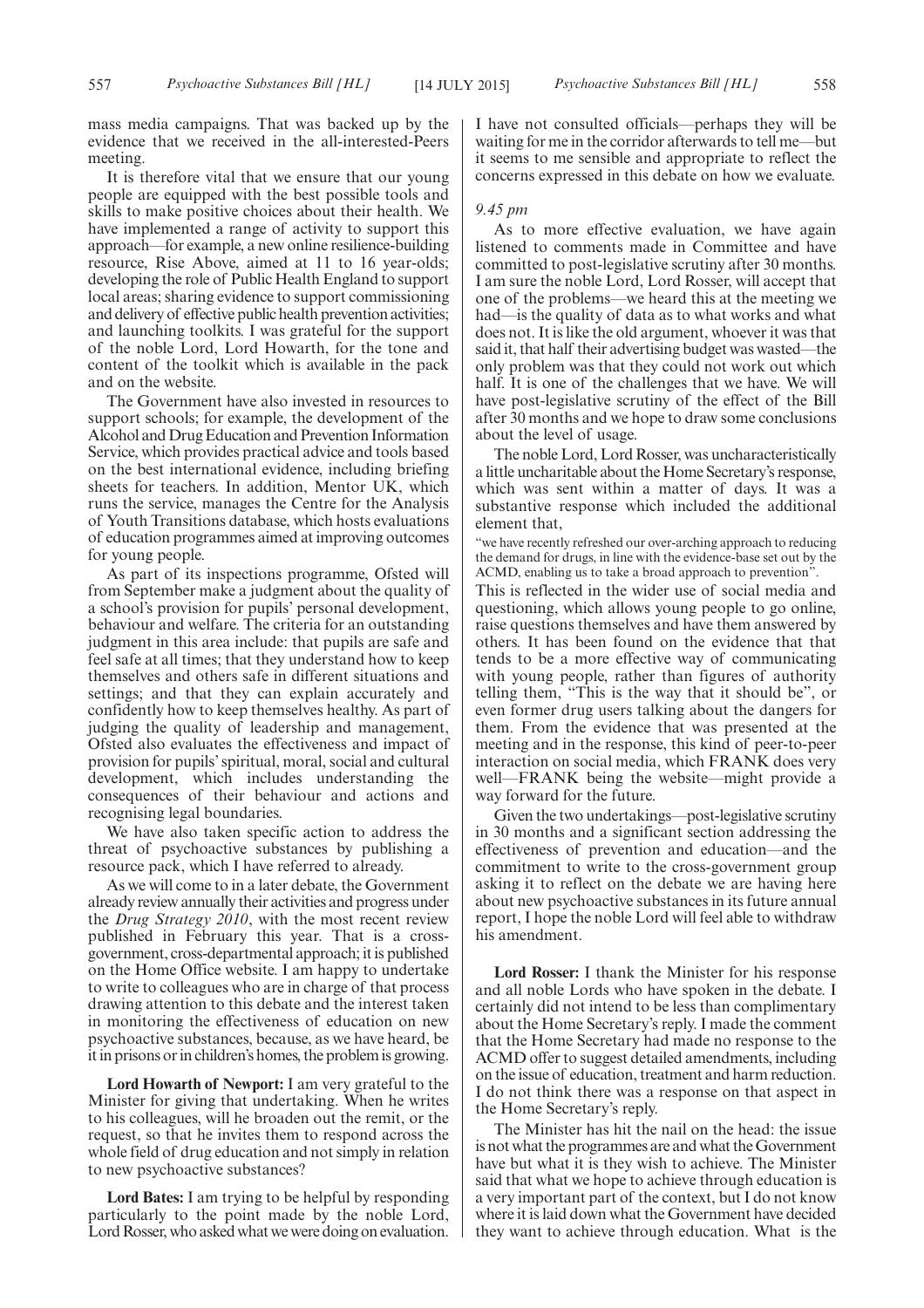[LORD ROSSER]

goal? What is the objective we are aiming for? We have a lot of programmes but I am not sure how we will know whether those programmes have achieved anything if we do not know what goal the programmes are designed to achieve. In any review or examination, which was one of the main purposes of the amendment, we will need to know how effective the measures have been. That is one of the issues raised in the amendment where it refers to,

"a subsequent review of the effectiveness of the measures taken".

I appreciate that the Minister has moved some way, both with the proposal in his letter to me of a review of,

"the operation of the Act",

and with what he said this evening about writing to those responsible for the annual report on the Government's drug strategy and inviting them to consider including information about new psychoactive substances. I am very grateful to the Minister for that response and for coming some way towards meeting us on this amendment, albeit that he does not feel able to accept the amendment as it is. I beg leave to withdraw the amendment.

*Amendment 51 withdrawn.*

### *Amendment 52*

#### *Moved by Lord Rosser*

**52:** Before Clause 54, insert the following new Clause—

"Annual reporting

(1) The Secretary of State must publish an annual report on new psychoactive substances.

(2) The report under subsection (1) must be published, and a copy laid before each House of Parliament, within six months of the passing of this Act and annually thereafter.

(3) The report under subsection (1) shall include—

- (a) the number of prosecutions, and convictions for sentences, for offences under sections 4 to 8 of this Act;
- (b) the operation of powers created under sections 12, 13 and 32 to 35 of this Act;
- (c) the number of new psychoactive substances identified in the UK;
- (d) the number of hospital admissions linked to new psychoactive substances which were—
	- (i) poisonings;
	- (ii) mental health related; and
	- (iii) other;
- (e) the number of new psychoactive substances controlled under the Misuse of Drugs Act 1971; and
- (f) the number of exemptions for psychoactive substances granted under section 3."

**Lord Rosser:** We had an amendment in Committee that called for the Secretary of State to publish an annual report on new psychoactive substances. We then set out some of the information that should be included in that report. This amendment basically seeks the same. The lack of basic data and information was an issue identified by the Government's expert panel. These issues included the difficulty for any one agency of keeping abreast of all the new developments. The acknowledgement that the Misuse of Drugs Acts 1971 needs to be supplemented by other legislation has meant that more professional networks, including trading standards, require information. The current time lags between data collection and publication of data obtained by current networks mean that the systems cannot be employed in the service of providing more timely early warning-type information. Finally, there is a need to collect, analyse and distribute information in a more systematic and timely fashion to help inform policy and practice at both a national and local level.

In his recent letter to me on the government amendments for Report, the Minister said that the Government were not persuaded of the need,

"to produce an annual report on the operation of the Act",

but that they,

"agree that … there is a case for a one-off duty to review the operation of the Act and to lay a report on the review before Parliament".

Accordingly, government Amendment 55,

"requires such a report to be prepared and laid before Parliament within 30 months of the coming into force of Clauses 4 to 8 of the Bill".

In his letter, the Minister continued:

"This timetable would allow for the collection of two years' worth of data on the operation of the Act",

and that data were,

"of the kind set out in your amendment 105 at Committee stage", which would help to inform the review.

Is the noble Baroness able to say a little more about the information that will be provided in the review referred to in government Amendment 55 and the extent to which it will include the kind of issues referred to in my amendment on annual reporting? Surely, after the first review of the operation of the Act, which the government amendment says will be within 30 months of Clauses 4 to 8 coming into force, there should be regular updates since the facts about the effectiveness of the operation of the Act and the measures taken may change.

Alternatively—what I ask comes back to what the Minister said on the previous amendment—will the information that we have called for in our amendment also be covered in the annual report on the Government's drugs strategy, to which, as I have said, the Minister made reference in relation to the previous amendment on education, training and prevention? I beg to move.

**Lord Howarth of Newport:** My Lords, my Amendment 54 in this group ranges more widely than that of my noble friend, and might indeed be regarded as somewhat clunky. However, it is intended to be illustrative of the range of issues that I think ought to be covered in a proper annual review or annual report issued by the Home Office.

I have looked at the three annual reviews issued since 2013. The February 2015 review of the progress of the *Drug Strategy 2010* consists of all of 28 pages of text. It covers some of the issues indicated in my amendment which I think ought to be covered in an annual review, but far from all of them. I am afraid to say that it seems to me a thin and superficial document which is simply not commensurate with the importance and complexity of the issue and the major social challenge that drug abuse presents. It is also an inadequate form of accountability to Parliament, being as flimsy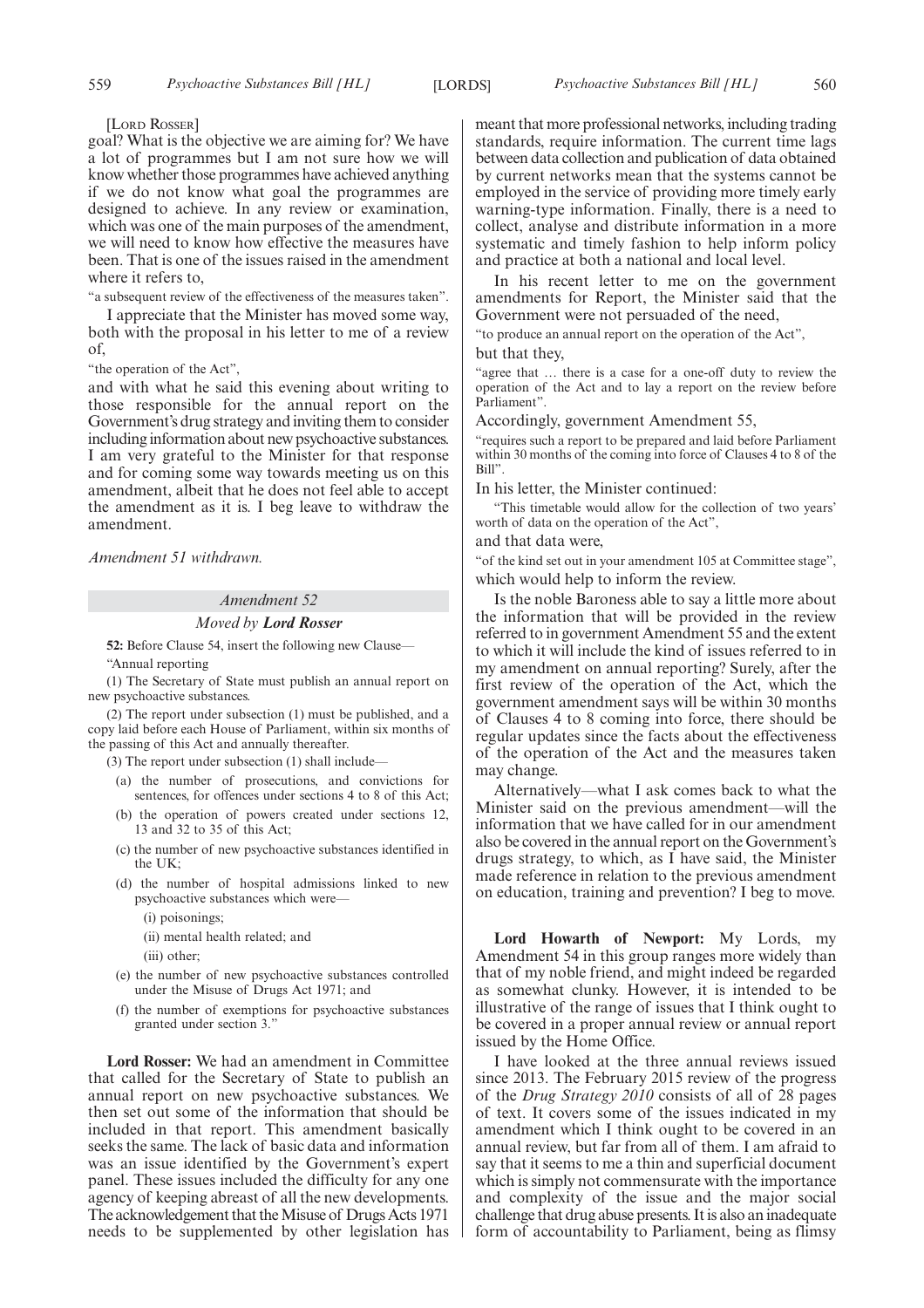as it is. It contrasts with the *European Drug Report*, which is produced annually by the European Monitoring Centre for Drugs and Drug Addiction, which is a much more substantial document, containing tables, graphs, citations and footnotes—an altogether more serious and substantial report. We do not find that kind of material in the Home Office's annual review.

The Minister said in her foreword to the latest annual review, "We are not complacent". That is good. However, on page 10, she spoke about:

"Promotion of good practice in demand reduction in NPS at EU and international level, led by the UK".

That is a fine assertion but, as I said in the previous debate, not to me a convincing one. Regrettably, the annual review does not go on to tell us what this promotion has meant or what the good practice in demand reduction should be.

The expert panel's report said on page 53 that adequate monitoring of whatever the policy proves to be,

"needs to be in place".

I think that it was looking for a substantial annual review. It also seems to me that the implication of the letter from Professor Iversen to the Home Secretary of 2 July is that a whole range of issues need to be kept under solid and informative review.

The expert panel report contains a very important section on pages 35 to 36, in which it sets out the key opportunities and the key risks of the policy that the Government have embarked upon in this legislation. Among the key risks are those of supply, demand, enforcement, harms, forensic science, legal issues and communications. Among the opportunities are, again, supply, demand, enforcement, harms, forensic science, legal issues, communications and costs, so, according to the expert panel, there are both opportunities and risks entailed in the Government's policy. I suggest that certainly the Government's initial report, which they have promised to issue within 30 months, but also the annual review issued by the Home Office, ought to deal in very substantial measure with all those opportunities and risks that have been found.

The section of the European Monitoring Centre report on prevention tells us that the use of NPSs by young adults ranged from a high of 9.7% in Ireland to a low of 0.2% in Portugal. It also tells us that Sweden, which practises a draconian prohibitionist policy, has the second-highest drug-induced mortality among 15 to 64 year-olds. These are among the sorts of pieces of information that ought also to appear in the Home Office's annual review.

Page 15 of the last edition of the annual review, in the section discussing restricting supply, referred briefly to liaison with Pakistan, Afghanistan and West Africa, but had nothing whatever to say about liaison with China and India, which are the key countries in terms of NPSs. On page 19, we are told that the UK,

"chaired a G7+ country Expert Meeting … in Berlin in November 2014",

which led to agreement on a "set of actions", but we are not told what the actions were. On page 23, we are told that there is a strategy of:

"Transferring the responsibility for developing locally led, integrated, recovery orientated treatment systems to local authorities", but there is no discussion of the funding situation for local authorities—the very large cuts there have already been, followed, of course, by the cuts just announced to the funding for Public Health England.

#### *10 pm*

On page 7 of the annual review, we are told that a final evaluation will be made of the 2010 strategy, but it is a hesitant commitment to a cost-benefit analysis. We are told that:

"Where there is sufficient data the evaluation will also provide cost-benefit estimates".

A cost-benefit analysis is one of the requirements in my amendment. On page 6, the review tells us with apparent confidence that,

"we have taken a comprehensive and evidence-based approach". But later on, we are told that we will get this cost-benefit analysis:

"Where there is sufficient data".

On page 8, it says there will be a section in the evaluation,

"clearly setting out the barriers to undertaking a full cost-benefit analysis".

We need to know what the barriers in the way of the cost-benefit analysis may be. It is Parliament's classic function—not of this House but the other place—to vote resources to make possible the realisation of government policy. I submit that Parliament needs to have the information on the effectiveness of policies before it votes a further instalment of funding. Is the barrier in the way of a full cost-benefit analysis going to be that there are simply insufficient resources, or a failure of co-ordination across Whitehall; or will it be due in part to the past difficulties in co-operation between the Home Office and the ACMD?

The section on prisons, which was the subject of considerable debate in your Lordships' House earlier today, is utterly perfunctory. In the light of yesterday's report from Her Majesty's Inspectorate of Prisons, the ombudsman's report, the interview with a prison governor on the "Today" programme this morning, and the speech made by my noble friend Lord Harris of Haringey, in which he said that, according to one prison governor, the use of NPS in prisons was rife, we need a much more candid and fuller account in the annual review of the difficulties that there clearly are within the prison system.

Welcome as it is, as far as it goes, the annual review does not go nearly far enough. It is an inadequate report and it should include responses from across the range of government, including in particular the Department for Education, which, as I suggested earlier, I do not believe is pulling its weight to support the Home Office in addressing some of the gravest social problems that this country faces.

We will have a report, as promised, from the Government within 30 months of certain clauses coming into effect, and that will feed usefully into post-legislative scrutiny. But as my noble friend Lord Rosser said, we will need in addition regular annual reports that are adequate in range and depth.

**Lord Norton of Louth (Con):** My Lords, I would not dissent from the points that have been made about what should go into an annual report. I rise very briefly to comment on Amendment 55 and to commend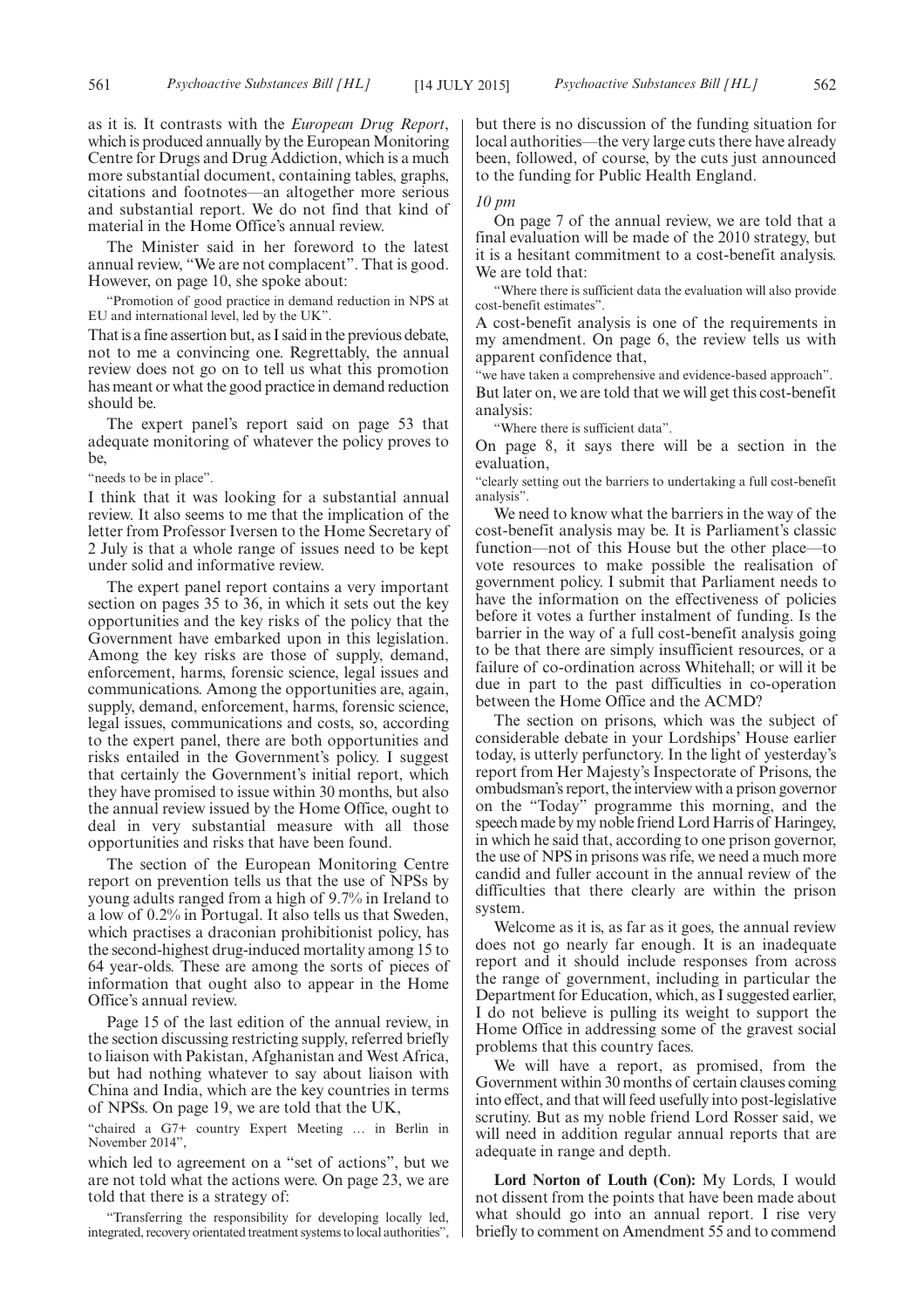[LORD NORTON OF LOUTH]

my noble friend Lord Bates for tabling it; it is extremely helpful. He has already touched on it and the reasons for it, and I just reinforce that. The noble Lord, Lord Rosser, did not I think disagree with having the review, but suggested that there should be a second one later on. The point I would make is that there will be: most Acts are now subject to review four to five years after enactment, so this measure would come up for review at that point in the normal course of events. What we have here is an early review, which is eminently sensible in the context of this measure, and it is being done on a statutory basis. I have long advocated post-legislative review. I think it is an excellent thing and now, as I say, it has been brought in as a matter of course. But, where necessary, it is very valuable for it to be made on a statutory basis, for it to be included in a measure so that it is a firm provision. It will be reviewed within 30 months, which, in the context of the measure, is an appropriate period. I commend the Government for bringing this amendment forward.

**Baroness Chisholm of Owlpen:**My Lords, I undertook to reflect on the various amendments that were tabled in Committee. Having reflected, as the noble Lord, Lord Rosser, stated, we have brought forward Amendment 55 in this group.

As I indicated in Committee, post-legislative scrutiny of all primary legislation takes place three to five years after Royal Assent. We accept that there is a case here for special treatment. The Government are bringing forward their post-legislative scrutiny of this particular piece of legislation and will place a review of the operation of the Act on a statutory footing.

We remain firmly of the view that that the duty to undertake a review should be a one-off requirement, rather than a continuing annual requirement with all the costs that that would entail. We are not persuaded of the benefit of undertaking a bespoke review of this legislation year after year. I appreciate that the amendment in the name of the noble Lord, Lord Howarth, is not confined to a review of this legislation, but my point about the resource constraints carries ever more weight when one looks down the list of matters to be addressed in the noble Lord's annual review of the Government's drugs strategy.

Given these considerations, the Government's amendment simply requires a review of the operation of the Act and places a duty on the Home Secretary to prepare a report on the review and lay a copy of the report before both Houses of Parliament within 30 months of the Bill coming into force. As noble Lords know, a period of 30 months has been specified in order to allow for the collection of up to two years' worth of data post implementation.

The need for a review of the Bill was one of the issues raised by the Advisory Council on the Misuse of Drugs in its letter of 2 July to the Home Secretary. In the Home Secretary's response, published yesterday, she said:

Until we have had those discussions with the advisory council, it would be wrong to commit now to the review taking a particular form. I can say that I would expect the review to cover much of the ground identified in the amendment moved by the noble Lord, Lord Rosser.

Turning to Amendment 54 in the name of the noble Lord, Lord Howarth, I agree that many of the issues he raises need to be looked at from time to time. That is why we already produce an annual review of our 2010 drugs strategy. The most recent annual review was published in February and highlighted the progress made across the three strands of the strategy—namely, reducing demand, restricting supply and building recovery. The report also set out our future commitments, including new initiatives and actions to respond to emerging evidence and the changing nature of the drugs market.

I recognise that substance misuse is not an issue that government can tackle alone.We value contributions made by our key partners to support the delivery of the 2010 strategy, including: our independent experts, the Advisory Council on the Misuse of Drugs; law enforcement agencies, including the National Crime Agency; international partners; and those working within the prevention, treatment and recovery sector. We are also committed to ensuring that, where possible, we assess the effectiveness and value for money of the 2010 strategy. Furthermore, our action to restrict the supply of illicit drugs is complemented by activity through the serious and organised crime strategy, which was launched in 2013 and which has been the subject of its own annual report. Together, the strategies are making significant steps forward in tackling the supply of drugs by organised criminals in the UK and overseas.

We recognise that drugs are a complex and evolving issue, so we will continue to develop the strategy and consider other approaches to help us respond to emerging threats and challenges. We will also continue to report in a proportionate way on progress in tackling these threats and meeting these challenges. I hope that noble Lords will agree that on reflection the approach taken in Amendment 55, coupled with the existing reporting on the 2010 drugs strategy, is the right way forward and, on that basis, that the noble Lord, Lord Rosser, will be prepared to withdraw his amendment.

**Lord Rosser:** I thank noble Lords who have spoken in the debate and the Minister for her response and for addressing government Amendment 55. I am obviously a little disappointed that there is apparently to be a one-off review, with no further review, although I note the observation made by the noble Lord, Lord Norton of Louth. It rather begs the question: if the Government are determined that it will be a one-off review and no more, what happens if the report that comes out is rather negative in respect of the operation of the Act? Surely if that were so, there would be a strong case for a further review within a fairly short time to see whether the situation had improved, and perhaps to set out what had happened in relation to any recommendations there might be in the review of the operation of the Act. There is presumably not much point in having such a review if problems are found and no recommendations are made as to how they might be addressed.

<sup>&</sup>quot;The Home Office is keen to work with the ACMD and would welcome the opportunity to have an early discussion on both the scale and scope of the review having regard to resource constraints, and how to make best use of existing data and evidence".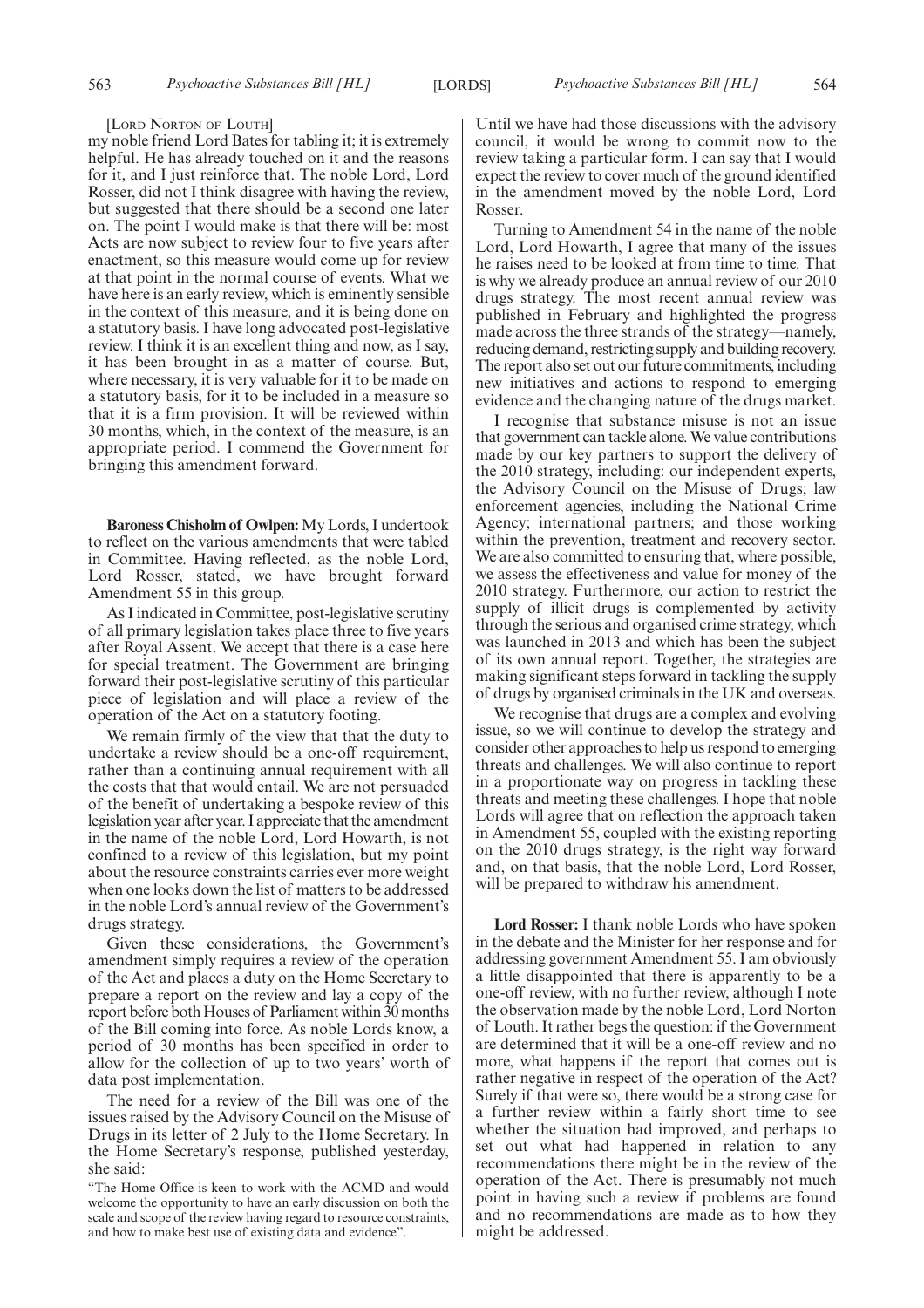That issue will probably have to be left for another day, but I am not sure that it is necessarily wise for the Government to shut the door on any further review of the operation of the Act when that very review might make a case for one within a short time, particularly if it finds that the situation is not as satisfactory as one might have hoped. However, I appreciate that the Government have made some movement with their Amendment 55. I also note the noble Baroness's comments that much of the information set out in our Amendment 52 is likely to be covered in the review of the operation of the Act under government Amendment 55. In the light of that, I beg leave to withdraw my amendment.

*Amendment 52 withdrawn.*

*Amendments 53 and 54 not moved.*

#### *Amendment 55*

#### *Moved by Lord Bates*

**55:** After Clause 55, insert the following new Clause— "Review

(1) Before the end of the period mentioned in subsection (2), the Secretary of State must—

(a) review the operation of this Act,

(b) prepare a report of the review, and

(c) lay a copy of the report before Parliament.

(2) The period referred to in subsection (1) is the period of 30 months beginning with the day on which sections 4 to 8 come into force."

*Amendment 55 agreed.*

#### *Clause 56: Interpretation*

*Amendment 56 not moved.*

#### *Schedule 4: Consequential amendments*

*Amendment 57 not moved.*

#### **Statutory Instruments Committee**

*Message from the Commons*

*A message was brought from the Commons that they have appointed a Select Committee of four Members to join with the Committee appointed by the Lords as the Joint Committee on Statutory Instruments.*

*House adjourned at 10.13 pm.*